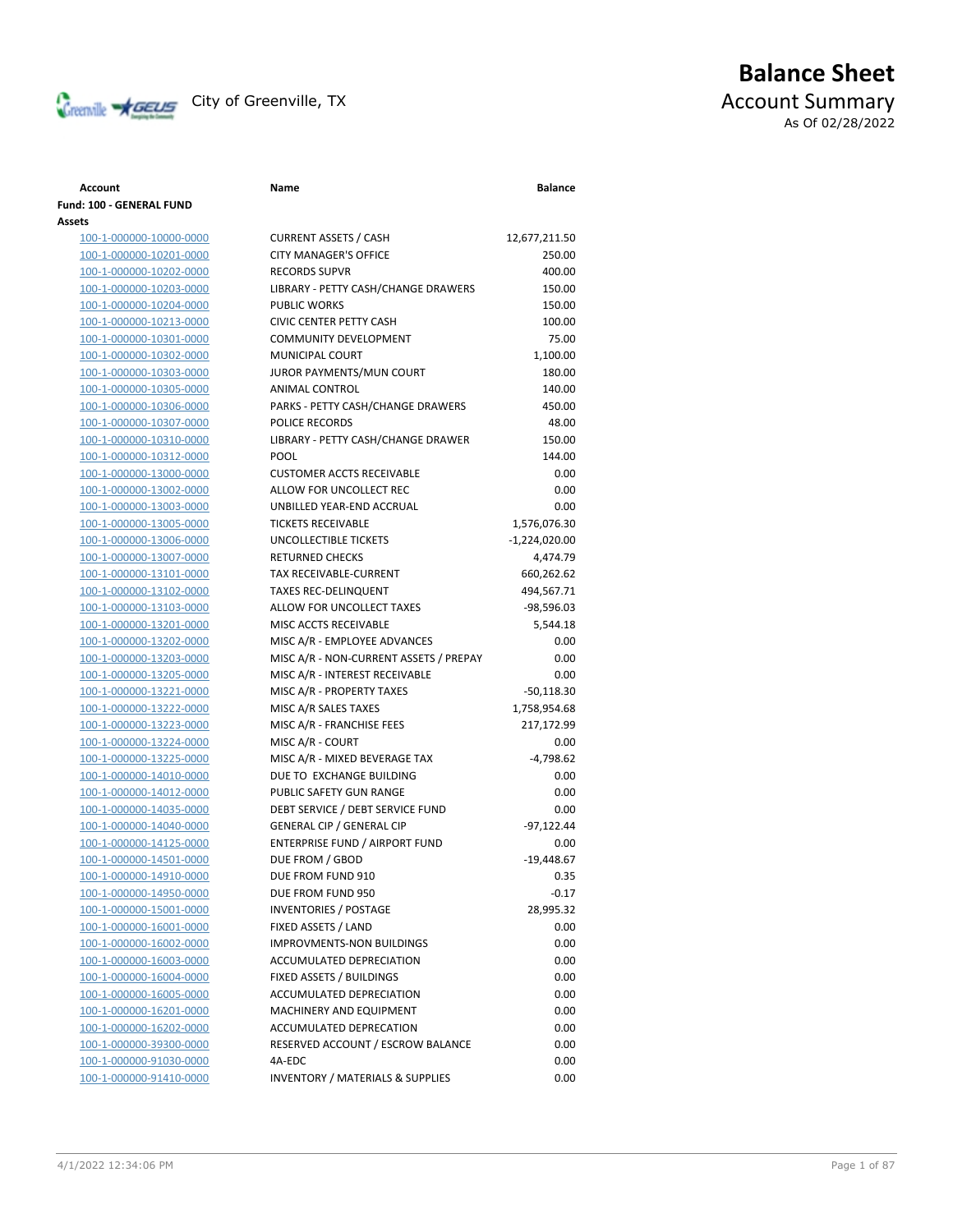| <b>Balance Sheet</b> | As Of 02/28/2022 |
|----------------------|------------------|
|                      |                  |

| Account                                            | Name                                      | <b>Balance</b>      |               |
|----------------------------------------------------|-------------------------------------------|---------------------|---------------|
| 100-1-000000-91430-0000                            | NON-CURRENT ASSETS / PREPAYMENTS          | 0.00                |               |
|                                                    | <b>Total Assets:</b>                      | 15,932,493.21       | 15,932,493.21 |
| Liability                                          |                                           |                     |               |
| 100-1-000000-20101-0000                            | <b>ACCOUNTS PAYABLE</b>                   | 4,365.23            |               |
| 100-1-000000-20102-0000                            | <b>CREDIT CARD PAYABLE</b>                | 0.00                |               |
| 100-1-000000-20103-0000                            | ACCRUED ACCOUNTS PAYABLE                  | 29,747.75           |               |
| 100-1-000000-20114-0000                            | <b>INVESTMENT ADVISORY FEES</b>           | 0.00                |               |
| 100-1-000000-20115-0000                            | PD EMP COMMISSION                         | 12,659.49           |               |
| 100-1-000000-20116-0000                            | POLICE DONATIONS                          | 1,817.97            |               |
| 100-1-000000-20117-0000                            | <b>FIRE DONATIONS</b>                     | 16,965.55           |               |
| 100-1-000000-20118-0000                            | <b>COMBAT CHALLENGE</b>                   | 804.06              |               |
| 100-1-000000-20119-0000                            | <b>CEMETERIES DONATIONS</b>               | 61.79               |               |
| 100-1-000000-20120-0000                            | <b>LIBRARY DONATIONS</b>                  | 2,086.38            |               |
| 100-1-000000-20121-0000                            | ANIMAL SHELTER DONATIONS                  | 1,464.77            |               |
| 100-1-000000-20122-0000                            | <b>PARKS DONATIONS</b>                    | 20,992.39           |               |
| 100-1-000000-20125-0000                            | SALES TAX PAYABLE / IN THE CITY           | 79.62               |               |
| 100-1-000000-20127-0000                            | STATE COURT COST/FEE PAYB                 | 84,607.30           |               |
| 100-1-000000-20128-0000                            | SEATBELT&CHILD RESTRAINT                  | 7,586.78            |               |
| 100-1-000000-20129-0000                            | MUNICIPAL COURT CLEARING                  | $-1,491.90$         |               |
| 100-1-000000-20130-0000                            | <b>3RD PARTY FTA FEE PAYABLE</b>          | 330.84              |               |
| 100-1-000000-20131-0000                            | REFUNDS / OVERPAYMENTS                    | $-120.70$           |               |
|                                                    | <b>COURT COLL AGENCY FEES</b>             |                     |               |
| 100-1-000000-20132-0000                            | ATTORNEY COLLECTION FEES                  | 1,944.37<br>0.00    |               |
| 100-1-000000-20136-0000                            | PLAT FILING FEES PAYABLE                  | 39,542.74           |               |
| 100-1-000000-20137-0000<br>100-1-000000-20138-0000 | COMMUNITY DEV TRUST ACCT                  | 38,846.99           |               |
|                                                    | RETAINAGES PAYABLE                        | 0.00                |               |
| 100-1-000000-20139-0000                            | TELEPHONE CLEARING                        |                     |               |
| 100-1-000000-20141-0000                            | POLICE PROPERTY ROOM CLEARING             | 5,539.66            |               |
| 100-1-000000-20143-0000                            |                                           | 12,944.33<br>262.12 |               |
| 100-1-000000-20146-0000                            | MAIN ST / FARMERS MRKT RESALE             |                     |               |
| 100-1-000000-20147-0000                            | YMCA REGISTRATIONS                        | 0.00                |               |
| 100-1-000000-20155-0000                            | MAIN STREET - DONATIONS                   | 17.02               |               |
| 100-1-000000-20160-0000                            | UNAPPLIED CREDIT                          | 0.00                |               |
| 100-1-000000-20201-0000                            | DEFERRED REVENUE                          | 0.00                |               |
| 100-1-000000-20203-0000                            | DEFERRED TAX REVENUE                      | 1,035,310.26        |               |
| 100-1-000000-20204-0000                            | DEFERRED TICKET REVENUE                   | 293,380.30          |               |
| 100-1-000000-21040-0000                            | DUE TO / GENERAL CIP FUND                 | 0.00                |               |
| 100-1-000000-21201-0000                            | DUE TO / CENTRAL SERVICE FUND             | 0.00                |               |
| 100-1-000000-21401-0000                            | DUE TO / ELECTRIC OPERATING FUND          | 0.00                |               |
| 100-1-000000-21506-0000                            | DUE TO / 4A-EDC                           | 4,394.37            |               |
| 100-1-000000-21507-0000                            | DUE TO / BOARD OF DEVELOPMENT             | $-6,972.28$         |               |
| 100-1-000000-22001-0000                            | SALARIES PAYABLE                          | 624,351.22          |               |
| 100-1-000000-23001-0000                            | CAPITAL LEASE PAYABLE                     | 0.00                |               |
| 100-1-000000-23101-0000                            | CAPITAL LEASE PAYABLE                     | 0.00                |               |
| 100-1-000000-24001-0000                            | O/S CHECKS PAYABLE                        | $-11,755.77$        |               |
| 100-1-000000-24008-0000                            | <b>CUSTOMER DEPOSITS / ANIMAL SHELTER</b> | 0.00                |               |
| 100-1-000000-24009-0000                            | LIBRARY MEETING ROOM DEPOSITS             | 616.20              |               |
| 100-1-000000-26001-0000                            | COMPENSATED ABSENCES PAY                  | 0.00                |               |
| 100-1-000000-29300-0000                            | <b>ENCUMBRANCE SUMMARY</b>                | 0.00                |               |
| 100-1-000000-29400-0000                            | RESERVED ACCOUNT / ENCUMBRANCES           | 0.00                |               |
| 100-1-000000-92191-0000                            | <b>SPONSORS - PARKS</b>                   | 0.00                |               |
| 100-1-000000-92200-0000                            | MISCELLANEOUS LIABILITIES                 | 0.00                |               |
|                                                    | <b>Total Liability:</b>                   | 2,220,378.85        |               |
| <b>Equity</b>                                      |                                           |                     |               |
| 100-1-000000-39000-0000                            | UNRESERVED-FUND BALANCE                   | 10,574,188.02       |               |

| UNKESEKVED-FUND BALANCE        | 10,574,188.02 |
|--------------------------------|---------------|
| <b>Total Beginning Equity:</b> | 10.574.188.02 |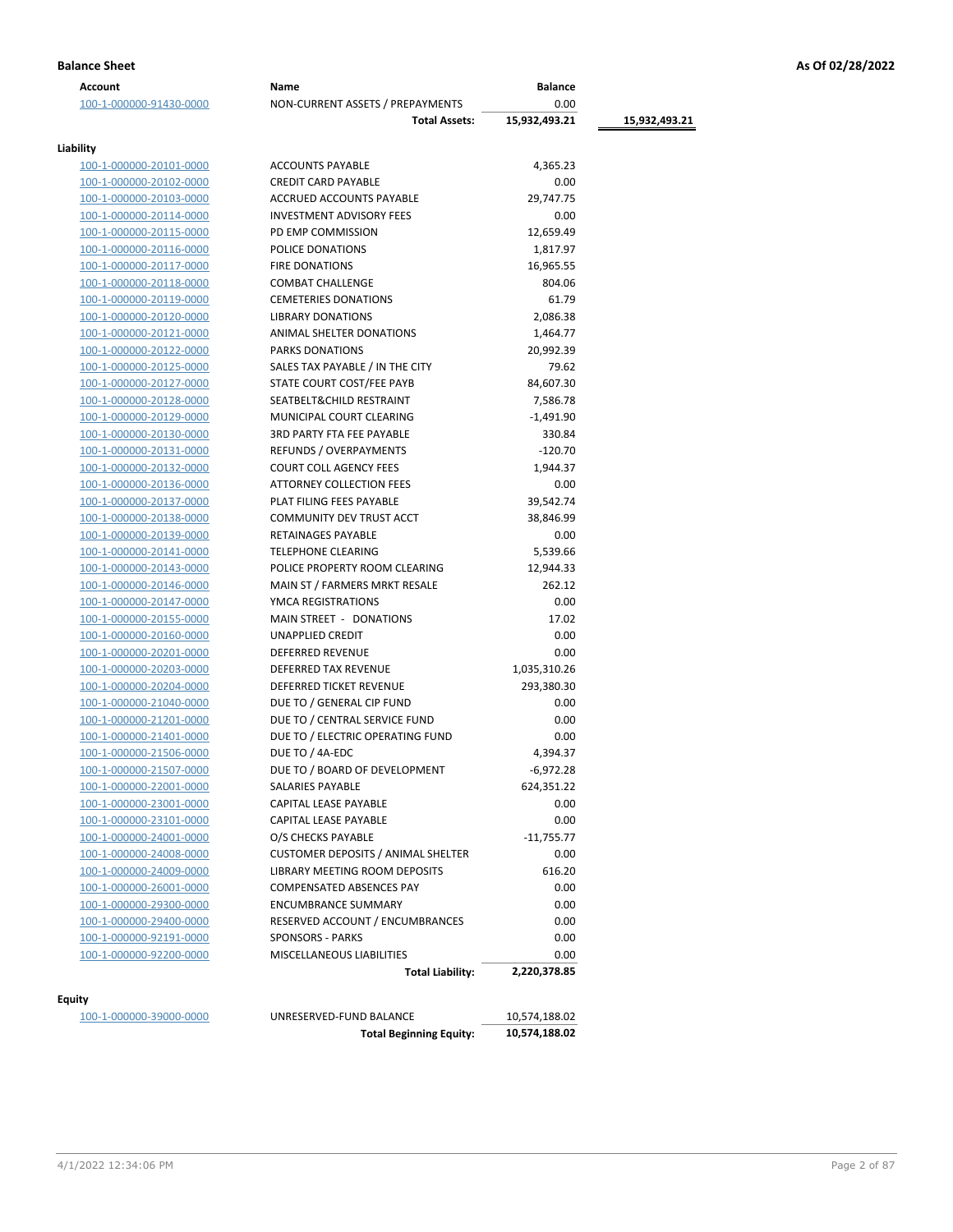| Balance Sheet                       |                                                    |                |
|-------------------------------------|----------------------------------------------------|----------------|
| <b>Account</b>                      | <b>Name</b>                                        | <b>Balance</b> |
| <b>Total Revenue</b>                |                                                    | 15,873,368.82  |
| <b>Total Expense</b>                |                                                    | 12,735,442.32  |
| <b>Revenues Over/Under Expenses</b> |                                                    | 3,137,926.50   |
|                                     | <b>Total Equity and Current Surplus (Deficit):</b> | 13.712.114.52  |

**\*\*\* FUND 100 OUT OF BALANCE \*\*\* -0.16**

**\*\*\*Warning: Account Authorization is turned on. Please run the Unauthorized Account Listing Report to see if you are out of balance due to missing accounts \*\*\***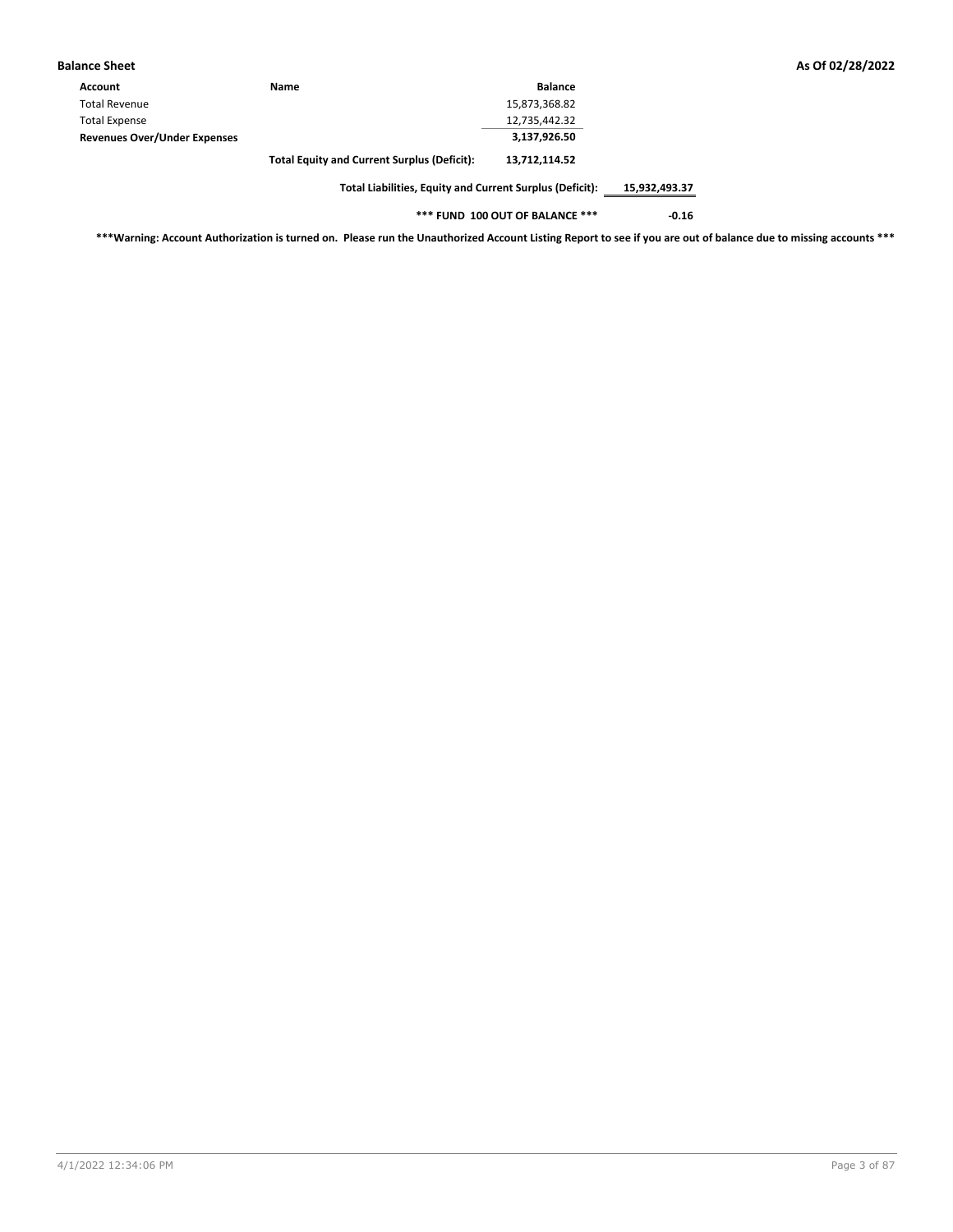### **Account Name Balance Fund: 101 - MUNICIPAL COURT BUILDING SECURITY FEES Assets** 101-1-000000-10000-0000 CURRENT ASSETS / CASH 78,325.18 101-1-000000-13201-0000 MISC ACCTS RECEIVABLE 0.00 101-1-000000-13203-0000 NON-CURRENT ASSETS / PREPAYMENTS 0.00 101-1-000000-13205-0000 INTEREST RECEIVABLE 687.50 **Total Assets: 79,012.68 79,012.68 Liability** 101-1-000000-20101-0000 ACCOUNTS PAYABLE 0.00 101-1-000000-20102-0000 CREDIT CARD PAYABLE 0.00 101-1-000000-20103-0000 ACCRUED ACCOUNTS PAYABLE 0.00 101-1-000000-29300-0000 ENCUMBRANCE SUMMARY 0.00 101-1-000000-29400-0000 RESERVED ACCOUNT / ENCUMBRANCES 0.00 **Total Liability: 0.00 Equity** 101-1-000000-39000-0000 UNRESERVED-FUND BALANCE 76,719.90 **Total Beginning Equity: 76,719.90** Total Revenue 2,706.22 Total Expense 413.44 **Revenues Over/Under Expenses 2,292.78 Total Equity and Current Surplus (Deficit): 79,012.68**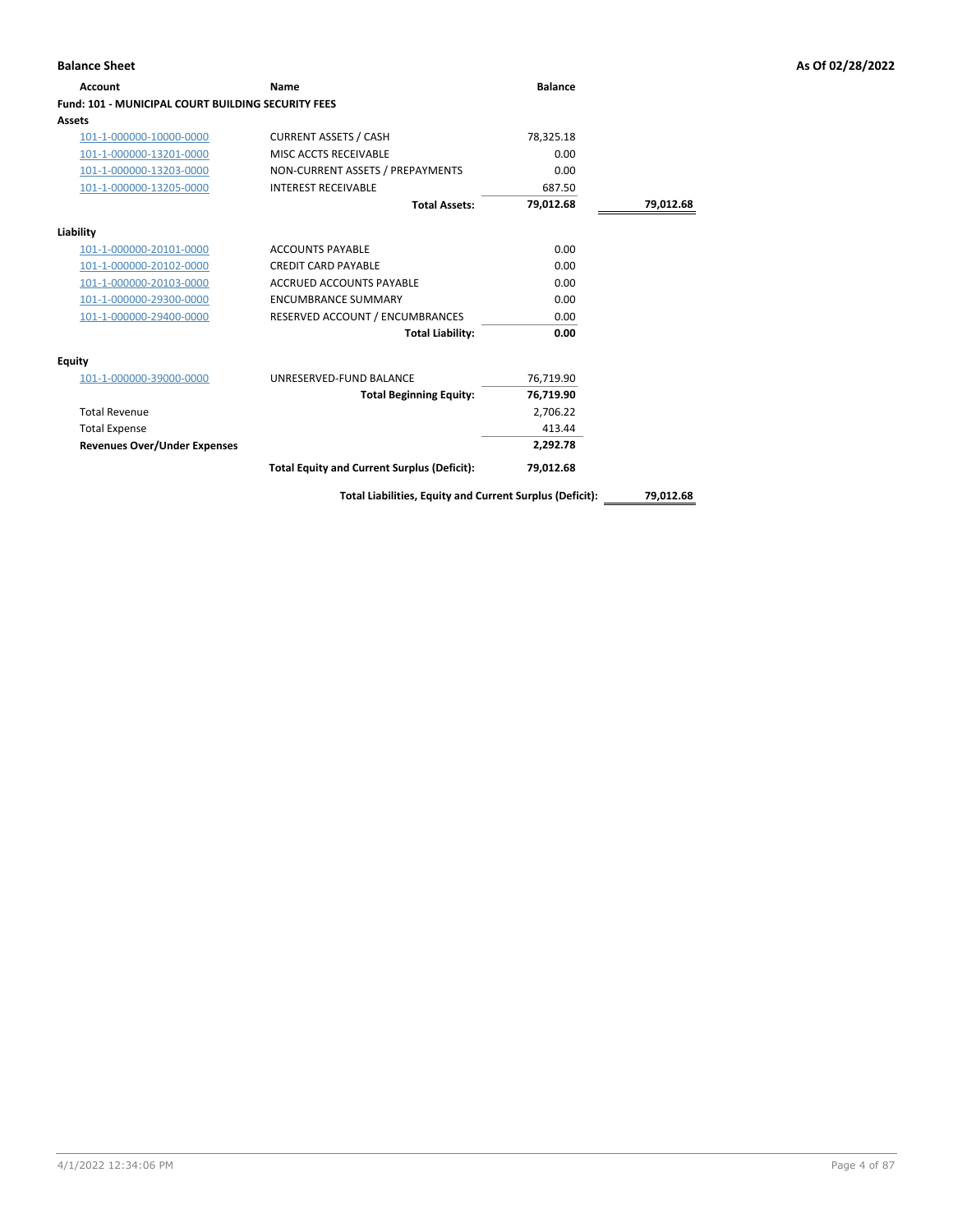| <b>Balance Sheet</b>                         |                                                          |                |           | As Of 02/28/2022 |
|----------------------------------------------|----------------------------------------------------------|----------------|-----------|------------------|
| Account                                      | Name                                                     | <b>Balance</b> |           |                  |
| <b>Fund: 102 - MUNICIPAL COURT TECH FUND</b> |                                                          |                |           |                  |
| <b>Assets</b>                                |                                                          |                |           |                  |
| 102-1-000000-10000-0000                      | <b>CURRENT ASSETS / CASH</b>                             | 57,159.85      |           |                  |
| 102-1-000000-13201-0000                      | MISC ACCTS RECEIVABLE                                    | 0.00           |           |                  |
|                                              | <b>Total Assets:</b>                                     | 57,159.85      | 57,159.85 |                  |
| Liability                                    |                                                          |                |           |                  |
| 102-1-000000-20101-0000                      | <b>ACCOUNTS PAYABLE</b>                                  | 0.00           |           |                  |
| 102-1-000000-20102-0000                      | <b>CREDIT CARD PAYABLE</b>                               | 0.00           |           |                  |
| 102-1-000000-20103-0000                      | ACCRUED ACCOUNTS PAYABLE                                 | 0.00           |           |                  |
| 102-1-000000-23001-0000                      | <b>CAPITAL LEASE PAYABLE</b>                             | 0.00           |           |                  |
| 102-1-000000-23101-0000                      | <b>CAPITAL LEASE PAYABLE</b>                             | 0.00           |           |                  |
| 102-1-000000-29400-0000                      | RESERVED ACCOUNT / ENCUMBRANCES                          | 0.00           |           |                  |
|                                              | <b>Total Liability:</b>                                  | 0.00           |           |                  |
| <b>Equity</b>                                |                                                          |                |           |                  |
| 102-1-000000-39000-0000                      | UNRESERVED-FUND BALANCE                                  | 54,644.87      |           |                  |
|                                              | <b>Total Beginning Equity:</b>                           | 54,644.87      |           |                  |
| <b>Total Revenue</b>                         |                                                          | 2,518.68       |           |                  |
| <b>Total Expense</b>                         |                                                          | 3.70           |           |                  |
| <b>Revenues Over/Under Expenses</b>          |                                                          | 2,514.98       |           |                  |
|                                              | <b>Total Equity and Current Surplus (Deficit):</b>       | 57,159.85      |           |                  |
|                                              | Total Liabilities, Equity and Current Surplus (Deficit): |                | 57,159.85 |                  |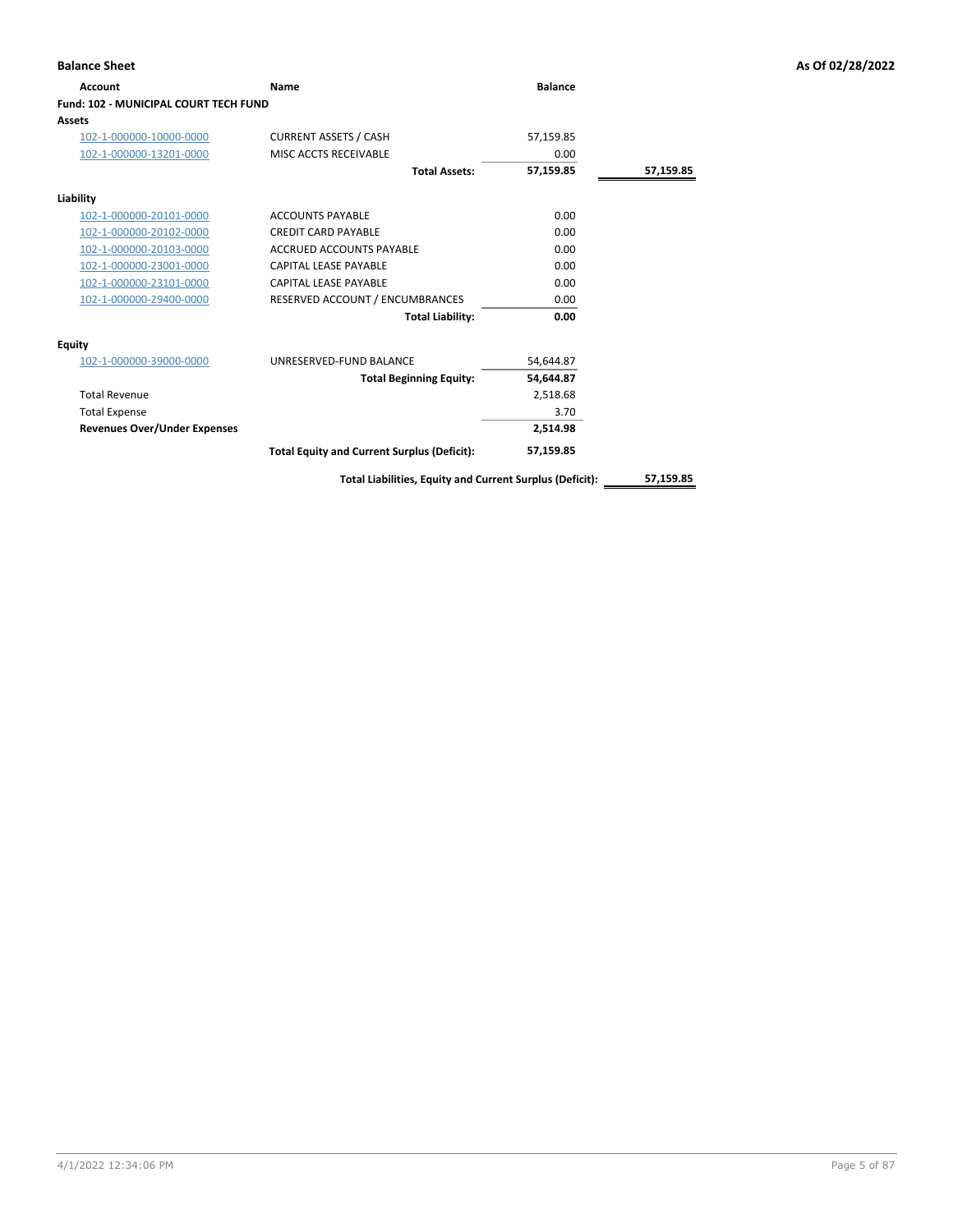| <b>Account</b>                                       | Name                                                     | <b>Balance</b> |           |
|------------------------------------------------------|----------------------------------------------------------|----------------|-----------|
| <b>Fund: 103 - MUNICIPAL COURT CHILD SAFETY FUND</b> |                                                          |                |           |
| <b>Assets</b>                                        |                                                          |                |           |
| 103-1-000000-10000-0000                              | <b>CURRENT ASSETS / CASH</b>                             | 11,934.94      |           |
| 103-1-000000-13201-0000                              | MISC ACCTS RECEIVABLE                                    | 0.00           |           |
| 103-1-000000-13203-0000                              | NON-CURRENT ASSETS / PREPAYMENTS                         | 0.00           |           |
| 103-1-000000-13205-0000                              | <b>INTEREST RECEIVABLE</b>                               | 0.00           |           |
|                                                      | <b>Total Assets:</b>                                     | 11,934.94      | 11,934.94 |
| Liability                                            |                                                          |                |           |
| 103-1-000000-20101-0000                              | <b>ACCOUNTS PAYABLE</b>                                  | 0.00           |           |
| 103-1-000000-20103-0000                              | <b>ACCRUED ACCOUNTS PAYABLE</b>                          | 0.00           |           |
|                                                      | <b>Total Liability:</b>                                  | 0.00           |           |
| Equity                                               |                                                          |                |           |
| 103-1-000000-39000-0000                              | UNRESERVED-FUND BALANCE                                  | 19,527.76      |           |
|                                                      | <b>Total Beginning Equity:</b>                           | 19,527.76      |           |
| <b>Total Revenue</b>                                 |                                                          | 6,756.87       |           |
| <b>Total Expense</b>                                 |                                                          | 14,349.69      |           |
| <b>Revenues Over/Under Expenses</b>                  |                                                          | $-7,592.82$    |           |
|                                                      | <b>Total Equity and Current Surplus (Deficit):</b>       | 11,934.94      |           |
|                                                      | Total Liabilities, Equity and Current Surplus (Deficit): |                | 11,934.94 |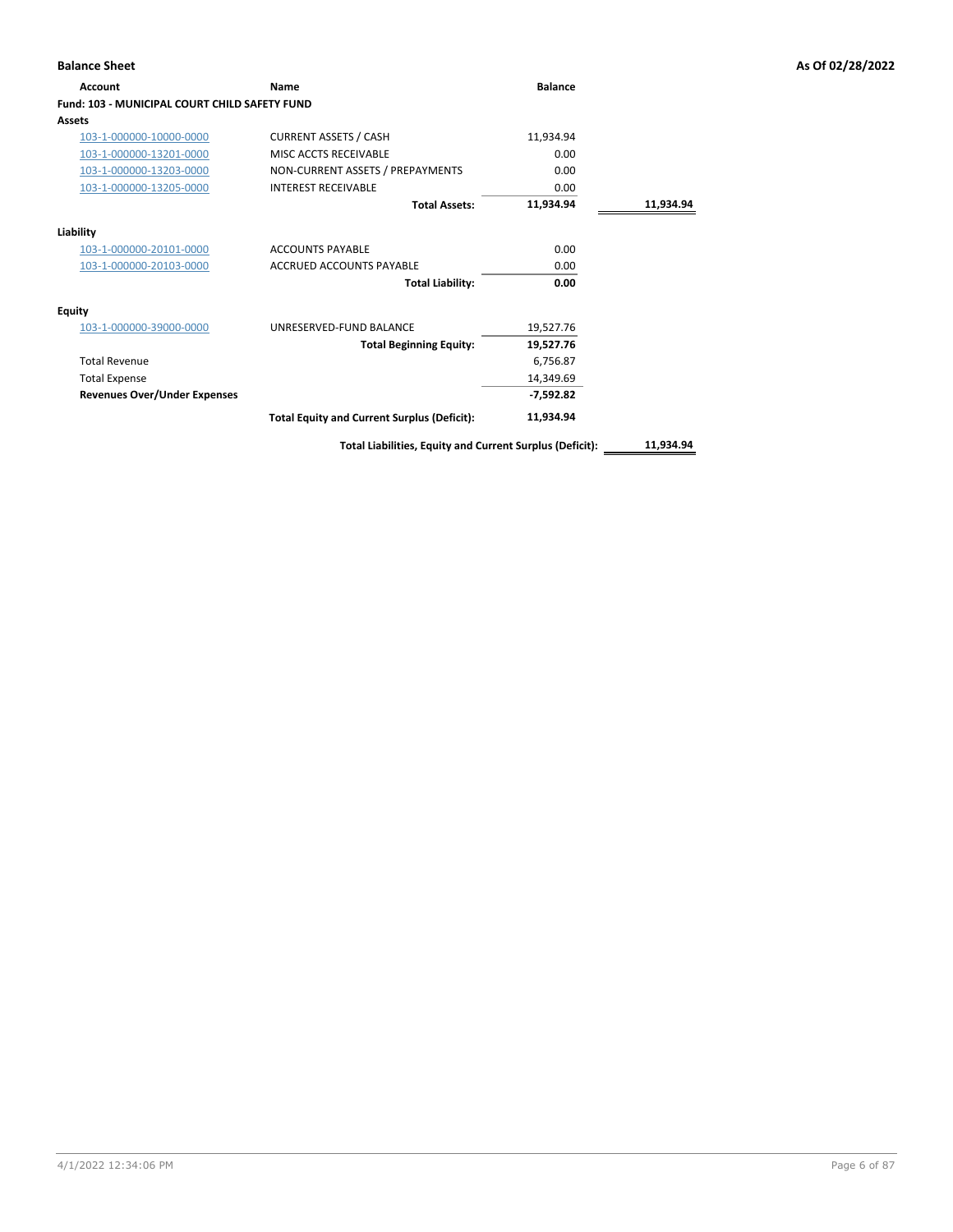## **Balance Sheet As Of 02/28/2022 Account Name Balance Fund: 110 - EXCHANGE BUILDING FUND Assets** 110-1-000000-10000-0000 CURRENT ASSETS / CASH -533,047.91 **Total Assets: -533,047.91 -533,047.91 Liability** 110-1-000000-20101-0000 ACCOUNTS PAYABLE 0.00 **Total Liability: 0.00 Equity** 110-1-000000-39100-0000 UNRESERVED-RET. EARNINGS -533,047.91 **Total Beginning Equity: -533,047.91** Total Revenue 0.00 Total Expense 0.00 **Revenues Over/Under Expenses 0.00 Total Equity and Current Surplus (Deficit): -533,047.91**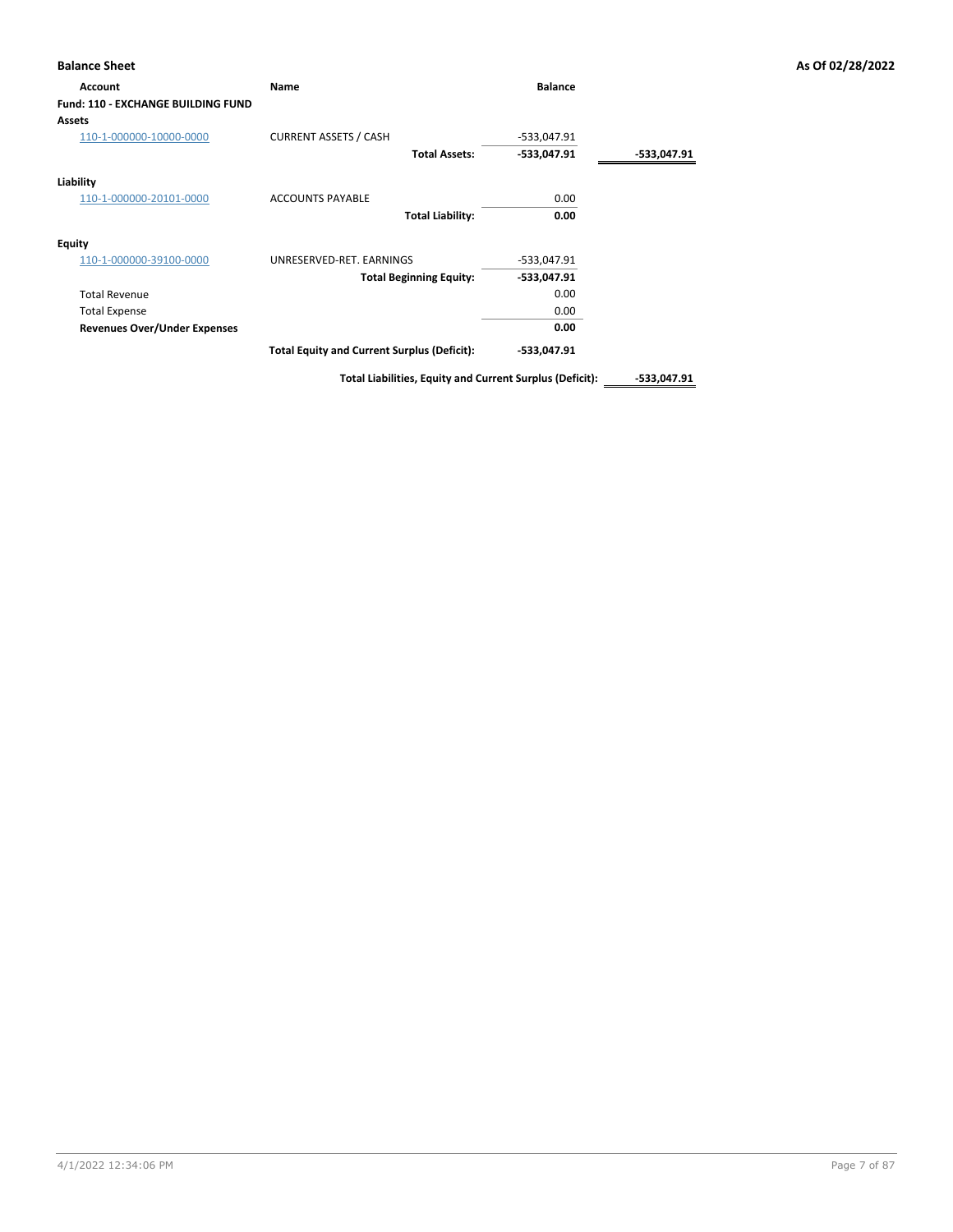| <b>Account</b>                         | <b>Name</b>                                              | <b>Balance</b> |               |
|----------------------------------------|----------------------------------------------------------|----------------|---------------|
| Fund: 111 - RECREATION ACTIVITIES FUND |                                                          |                |               |
| <b>Assets</b>                          |                                                          |                |               |
| 111-1-000000-10000-0000                | <b>CURRENT ASSETS / CASH</b>                             | $-209,005.27$  |               |
| 111-1-000000-10313-0000                | CHANGE DRAWER - PARK CONCESSIONS                         | 0.00           |               |
| 111-1-000000-13201-0000                | MISC ACCTS RECEIVABLE                                    | 0.00           |               |
| 111-1-000000-13205-0000                | <b>INTEREST RECEIVABLE</b>                               | 0.00           |               |
|                                        | <b>Total Assets:</b>                                     | $-209,005.27$  | $-209,005.27$ |
| Liability                              |                                                          |                |               |
| 111-1-000000-20101-0000                | <b>ACCOUNTS PAYABLE</b>                                  | 0.00           |               |
| 111-1-000000-20102-0000                | <b>CREDIT CARD PAYABLE</b>                               | 0.00           |               |
| 111-1-000000-20103-0000                | <b>ACCRUED ACCOUNTS PAYABLE</b>                          | 0.00           |               |
| 111-1-000000-20125-0000                | SALES TAX PAYABLE / IN THE CITY                          | 635.96         |               |
| 111-1-000000-20160-0000                | <b>UNAPPLIED CREDIT</b>                                  | 0.00           |               |
| 111-1-000000-20201-0000                | <b>DEFERRED REVENUE</b>                                  | 0.00           |               |
| 111-1-000000-22001-0000                | SALARIES PAYABLE                                         | 155.91         |               |
| 111-1-000000-29300-0000                | <b>ENCUMBRANCE SUMMARY</b>                               | 0.00           |               |
| 111-1-000000-29400-0100                | RESERVED ACCOUNT / ENCUMBRANCES                          | 0.00           |               |
|                                        | <b>Total Liability:</b>                                  | 791.87         |               |
| <b>Equity</b>                          |                                                          |                |               |
| 111-1-000000-39000-0000                | UNRESERVED-FUND BALANCE                                  | $-132,029.95$  |               |
| 111-1-000000-39100-0000                | UNRESERVED-RET. EARNINGS                                 | 0.00           |               |
|                                        | <b>Total Beginning Equity:</b>                           | $-132,029.95$  |               |
| <b>Total Revenue</b>                   |                                                          | 55,463.19      |               |
| <b>Total Expense</b>                   |                                                          | 133,230.38     |               |
| <b>Revenues Over/Under Expenses</b>    |                                                          | $-77,767.19$   |               |
|                                        | <b>Total Equity and Current Surplus (Deficit):</b>       | $-209,797.14$  |               |
|                                        | Total Liabilities, Equity and Current Surplus (Deficit): |                | $-209.005.27$ |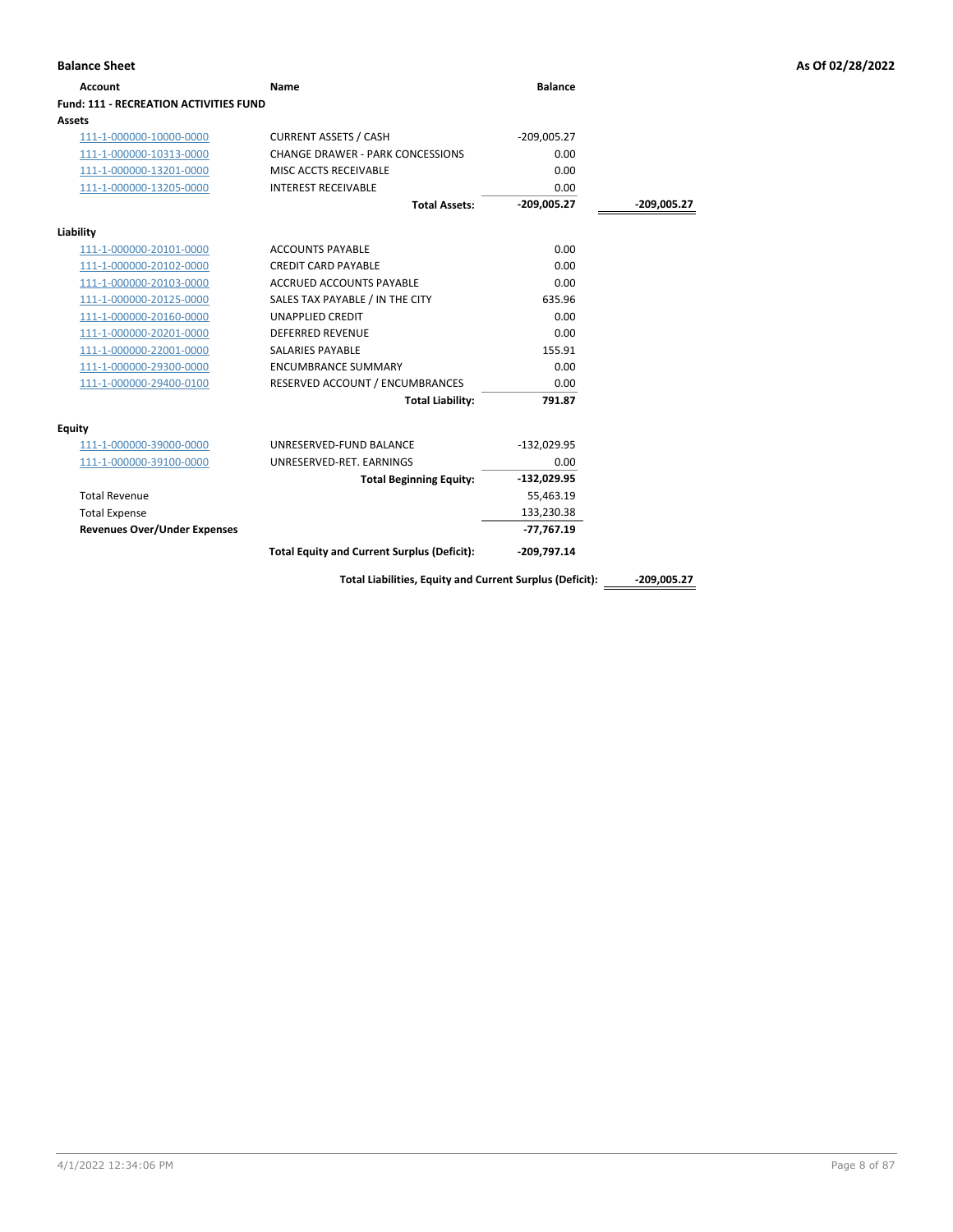| <b>Balance Sheet</b>                |                                                    |                |        | As Of 02/28/2022 |
|-------------------------------------|----------------------------------------------------|----------------|--------|------------------|
| Account                             | <b>Name</b>                                        | <b>Balance</b> |        |                  |
| Fund: 112 - GUN RANGE FUND          |                                                    |                |        |                  |
| <b>Assets</b>                       |                                                    |                |        |                  |
| 112-1-000000-10000-0000             | <b>CURRENT ASSETS / CASH</b>                       | 742.37         |        |                  |
| 112-1-000000-13201-0000             | MISC ACCTS RECEIVABLE                              | $-210.00$      |        |                  |
|                                     | <b>Total Assets:</b>                               | 532.37         | 532.37 |                  |
| Liability                           |                                                    |                |        |                  |
| 112-1-000000-20101-0000             | <b>ACCOUNTS PAYABLE</b>                            | 0.00           |        |                  |
| 112-1-000000-20103-0000             | <b>ACCRUED ACCOUNTS PAYABLE</b>                    | 0.00           |        |                  |
| 112-1-000000-20160-0000             | <b>UNAPPLIED CREDIT</b>                            | 0.00           |        |                  |
| 112-1-000000-21001-0000             | <b>GENERAL FUND / GENERAL FUND</b>                 | 0.00           |        |                  |
| 112-1-000000-29300-0000             | <b>ENCUMBRANCE SUMMARY</b>                         | 0.00           |        |                  |
| 112-1-000000-29400-0100             | RESERVED ACCOUNT / ENCUMBRANCES                    | 0.00           |        |                  |
|                                     | <b>Total Liability:</b>                            | 0.00           |        |                  |
| Equity                              |                                                    |                |        |                  |
| 112-1-000000-39000-0000             | UNRESERVED-FUND BALANCE                            | 1,173.44       |        |                  |
| 112-1-000000-39100-0000             | UNRESERVED-RET. EARNINGS                           | 0.00           |        |                  |
|                                     | <b>Total Beginning Equity:</b>                     | 1,173.44       |        |                  |
| <b>Total Revenue</b>                |                                                    | 308.98         |        |                  |
| <b>Total Expense</b>                |                                                    | 950.05         |        |                  |
| <b>Revenues Over/Under Expenses</b> |                                                    | $-641.07$      |        |                  |
|                                     | <b>Total Equity and Current Surplus (Deficit):</b> | 532.37         |        |                  |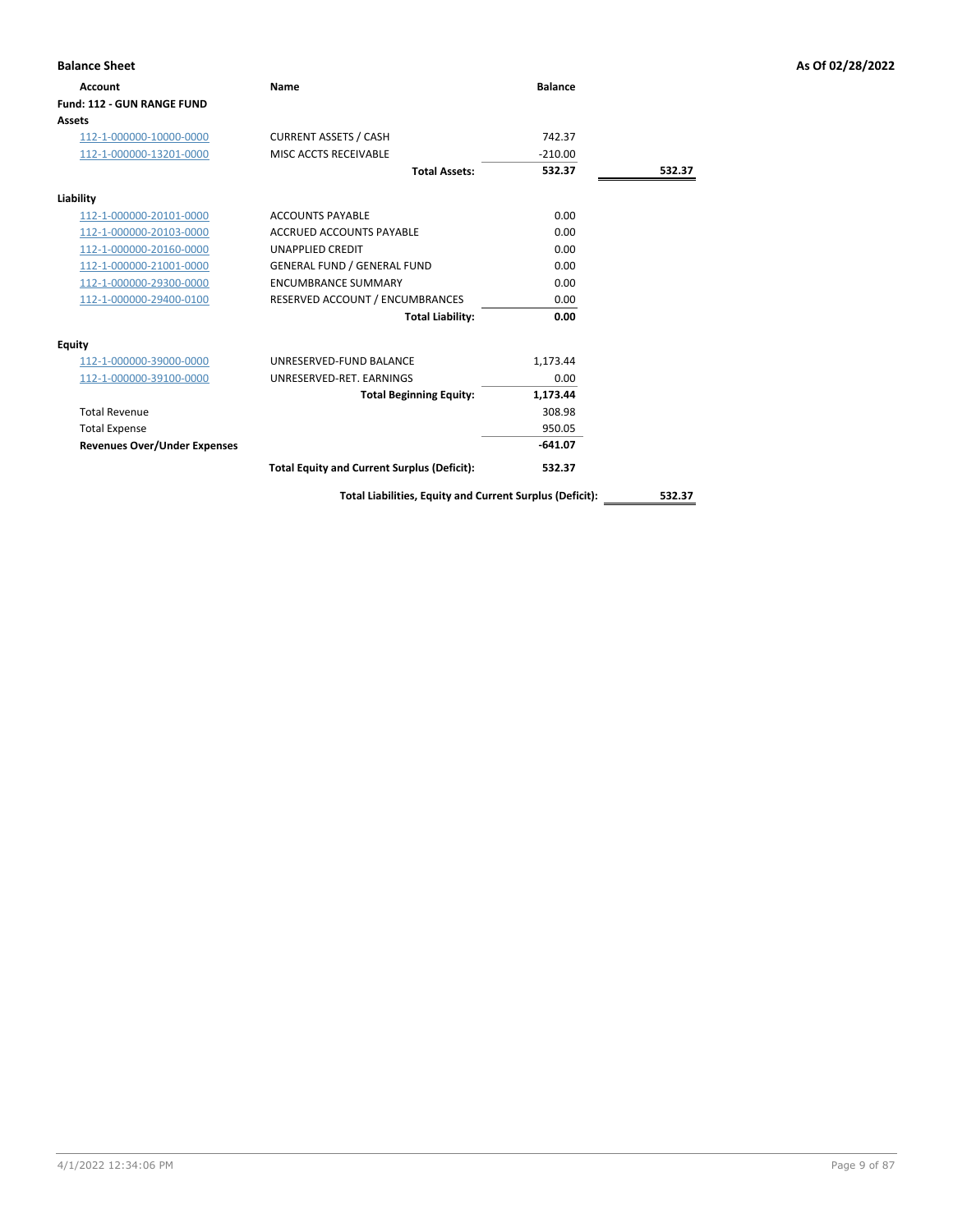| <b>Balance Sheet</b> | As Of 02/28/2022 |
|----------------------|------------------|
|                      |                  |

| <b>Account</b>                               | Name                                                     | <b>Balance</b> |            |
|----------------------------------------------|----------------------------------------------------------|----------------|------------|
| Fund: 113 - HOTEL / MOTEL OCCUPANCY TAX FUND |                                                          |                |            |
| Assets                                       |                                                          |                |            |
| 113-1-000000-10000-0000                      | <b>CURRENT ASSETS / CASH</b>                             | 712,823.08     |            |
| 113-1-000000-13101-0000                      | <b>TAX RECEIVABLE-CURRENT</b>                            | 0.00           |            |
| 113-1-000000-13201-0000                      | MISC ACCTS RECEIVABLE                                    | 0.00           |            |
| 113-1-000000-13202-0000                      | <b>EMPLOYEE ADVANCES</b>                                 | 0.00           |            |
| 113-1-000000-13203-0000                      | NON-CURRENT ASSETS / PREPAYMENTS                         | 0.00           |            |
| 113-1-000000-13205-0000                      | <b>INTEREST RECEIVABLE</b>                               | 0.00           |            |
|                                              | <b>Total Assets:</b>                                     | 712,823.08     | 712,823.08 |
| Liability                                    |                                                          |                |            |
| 113-1-000000-20101-0000                      | <b>ACCOUNTS PAYABLE</b>                                  | 0.00           |            |
| 113-1-000000-20102-0000                      | <b>CREDIT CARD PAYABLE</b>                               | 0.00           |            |
| 113-1-000000-20103-0000                      | <b>ACCRUED ACCOUNTS PAYABLE</b>                          | 0.00           |            |
| 113-1-000000-20144-0000                      | SPECIAL EVENT DONATIONS                                  | $-1,046.65$    |            |
| 113-1-000000-20145-0000                      | <b>DOWNTOWN DONATIONS</b>                                | 0.00           |            |
| 113-1-000000-22001-0000                      | <b>SALARIES PAYABLE</b>                                  | 1,702.66       |            |
| 113-1-000000-24001-0000                      | O/S CHECKS PAYABLE                                       | 0.00           |            |
| 113-1-000000-29300-0000                      | <b>ENCUMBRANCE SUMMARY</b>                               | 0.00           |            |
| 113-1-000000-29400-0100                      | RESERVED ACCOUNT / ENCUMBRANCES                          | 0.00           |            |
|                                              | <b>Total Liability:</b>                                  | 656.01         |            |
| Equity                                       |                                                          |                |            |
| 113-1-000000-39000-0000                      | UNRESERVED-FUND BALANCE                                  | 659,587.35     |            |
|                                              | <b>Total Beginning Equity:</b>                           | 659,587.35     |            |
| <b>Total Revenue</b>                         |                                                          | 306,483.21     |            |
| <b>Total Expense</b>                         |                                                          | 253,903.49     |            |
| <b>Revenues Over/Under Expenses</b>          |                                                          | 52,579.72      |            |
|                                              | <b>Total Equity and Current Surplus (Deficit):</b>       | 712,167.07     |            |
|                                              | Total Liabilities, Equity and Current Surplus (Deficit): |                | 712,823.08 |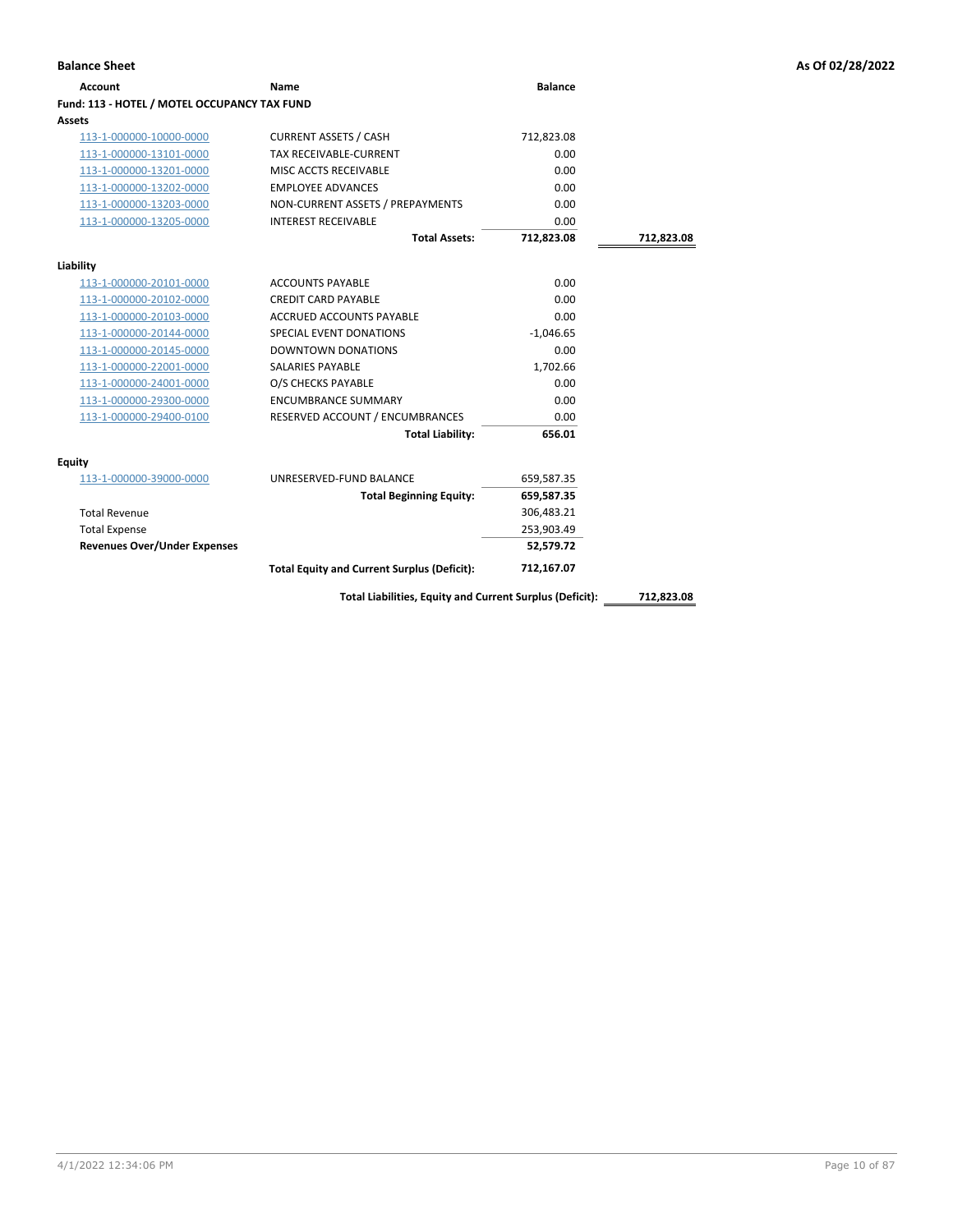| <b>Account</b>                           | Name                                               | <b>Balance</b> |             |
|------------------------------------------|----------------------------------------------------|----------------|-------------|
| <b>Fund: 114 - VENUE MANAGEMENT FUND</b> |                                                    |                |             |
| Assets                                   |                                                    |                |             |
| 114-1-000000-10000-0000                  | <b>CURRENT ASSETS / CASH</b>                       | $-122,317.66$  |             |
| 114-1-000000-10311-0000                  | CASH / PETTY CASH/CHANGE DRAWERS                   | 200.00         |             |
| 114-1-000000-13201-0000                  | MISC ACCTS RECEIVABLE                              | 0.00           |             |
| 114-1-000000-13203-0000                  | NON-CURRENT ASSETS / PREPAYMENTS                   | 0.00           |             |
| 114-1-000000-13205-0000                  | <b>INTEREST RECEIVABLE</b>                         | 0.00           |             |
|                                          | <b>Total Assets:</b>                               | $-122, 117.66$ | -122,117.66 |
| Liability                                |                                                    |                |             |
| 114-1-000000-20101-0000                  | <b>ACCOUNTS PAYABLE</b>                            | 0.00           |             |
| 114-1-000000-20102-0000                  | <b>CREDIT CARD PAYABLE</b>                         | 0.00           |             |
| 114-1-000000-20103-0000                  | ACCRUED ACCOUNTS PAYABLE                           | 0.00           |             |
| 114-1-000000-20125-0000                  | SALES TAX PAYABLE / IN THE CITY                    | 0.00           |             |
| 114-1-000000-20144-0000                  | SPECIAL EVENT DONATIONS                            | 16,777.39      |             |
| 114-1-000000-20150-0000                  | <b>TICKET SALE SHARING</b>                         | 18,669.93      |             |
| 114-1-000000-20151-0000                  | <b>SOUND &amp; LIGHTING</b>                        | 0.00           |             |
| 114-1-000000-20160-0000                  | <b>UNAPPLIED CREDIT</b>                            | 0.00           |             |
| 114-1-000000-20201-0000                  | <b>DEFERRED REVENUE</b>                            | 0.00           |             |
| 114-1-000000-22001-0000                  | <b>SALARIES PAYABLE</b>                            | 1,154.26       |             |
| 114-1-000000-24010-0000                  | <b>CIVIC CENTER DEPOSITS</b>                       | 8,030.00       |             |
| 114-1-000000-24012-0000                  | <b>AUDITORIUM DEPOSITS</b>                         | 20,437.50      |             |
| 114-1-000000-29300-0000                  | <b>ENCUMBRANCE SUMMARY</b>                         | 0.00           |             |
| 114-1-000000-29400-0000                  | RESERVED ACCOUNT / ENCUMBRANCES                    | 0.00           |             |
|                                          | <b>Total Liability:</b>                            | 65,069.08      |             |
|                                          |                                                    |                |             |
| <b>Equity</b>                            |                                                    |                |             |
| 114-1-000000-39000-0000                  | UNRESERVED-FUND BALANCE                            | $-281,446.12$  |             |
|                                          | <b>Total Beginning Equity:</b>                     | $-281,446.12$  |             |
| <b>Total Revenue</b>                     |                                                    | 199,038.05     |             |
| <b>Total Expense</b>                     |                                                    | 104,778.67     |             |
| <b>Revenues Over/Under Expenses</b>      |                                                    | 94,259.38      |             |
|                                          | <b>Total Equity and Current Surplus (Deficit):</b> | $-187,186.74$  |             |

Total Liabilities, Equity and Current Surplus (Deficit): \_\_\_\_\_\_\_\_\_\_\_\_\_\_\_\_\_\_\_\_\_\_\_\_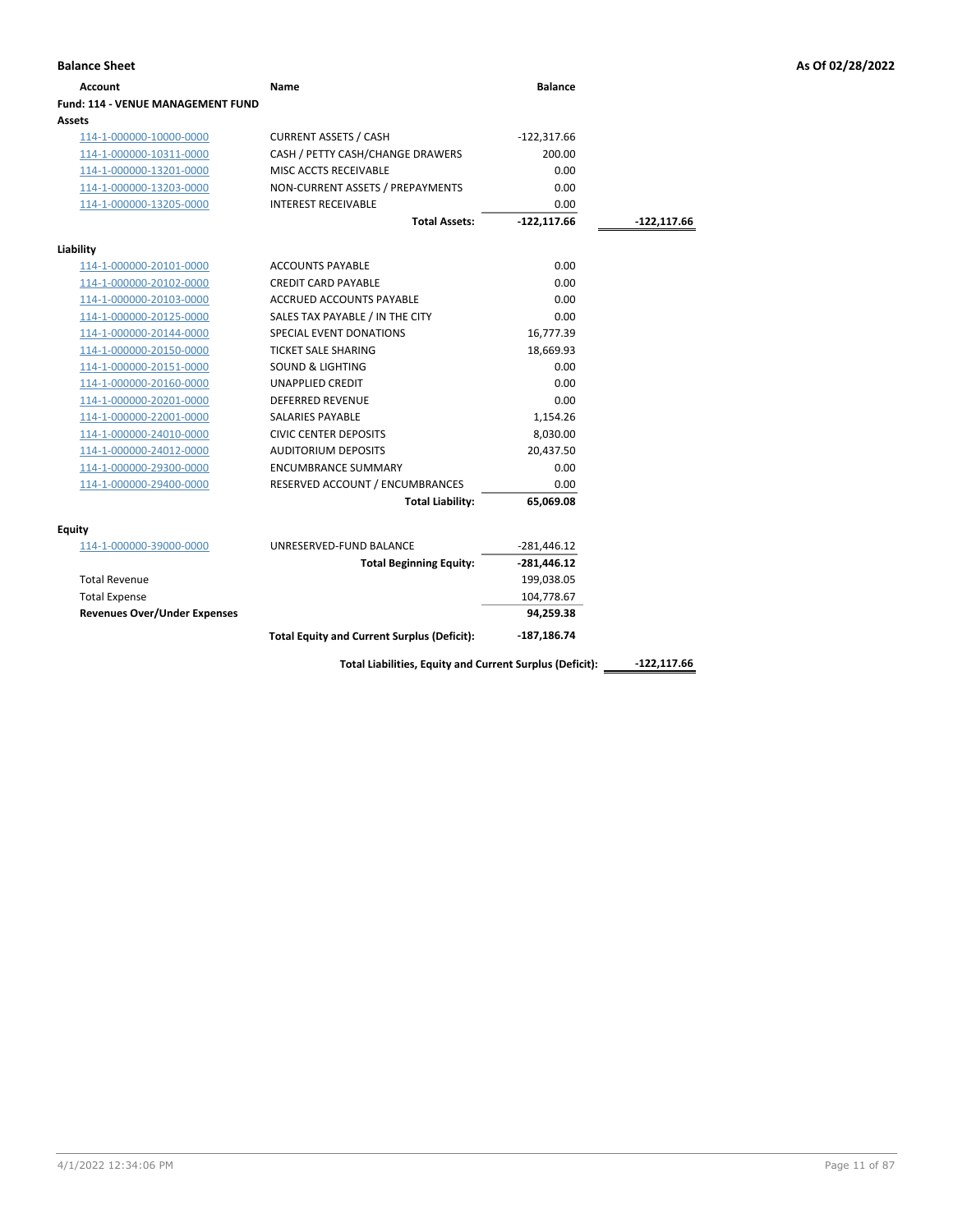| <b>Balance Sheet</b>    |                                                          |                |      | As Of 02/28/2022 |
|-------------------------|----------------------------------------------------------|----------------|------|------------------|
| Account                 | Name                                                     | <b>Balance</b> |      |                  |
| Fund: 115 - TIRZ FUND   |                                                          |                |      |                  |
| Assets                  |                                                          |                |      |                  |
| 115-1-000000-10000-0000 | <b>CURRENT ASSETS / CASH</b>                             | 0.00           |      |                  |
|                         | <b>Total Assets:</b>                                     | 0.00           | 0.00 |                  |
| Liability               |                                                          |                |      |                  |
| 115-1-000000-20101-0000 | <b>ACCOUNTS PAYABLE</b>                                  | 0.00           |      |                  |
|                         | <b>Total Liability:</b>                                  | 0.00           |      |                  |
|                         | <b>Total Equity and Current Surplus (Deficit):</b>       | 0.00           |      |                  |
|                         | Total Liabilities, Equity and Current Surplus (Deficit): |                | 0.00 |                  |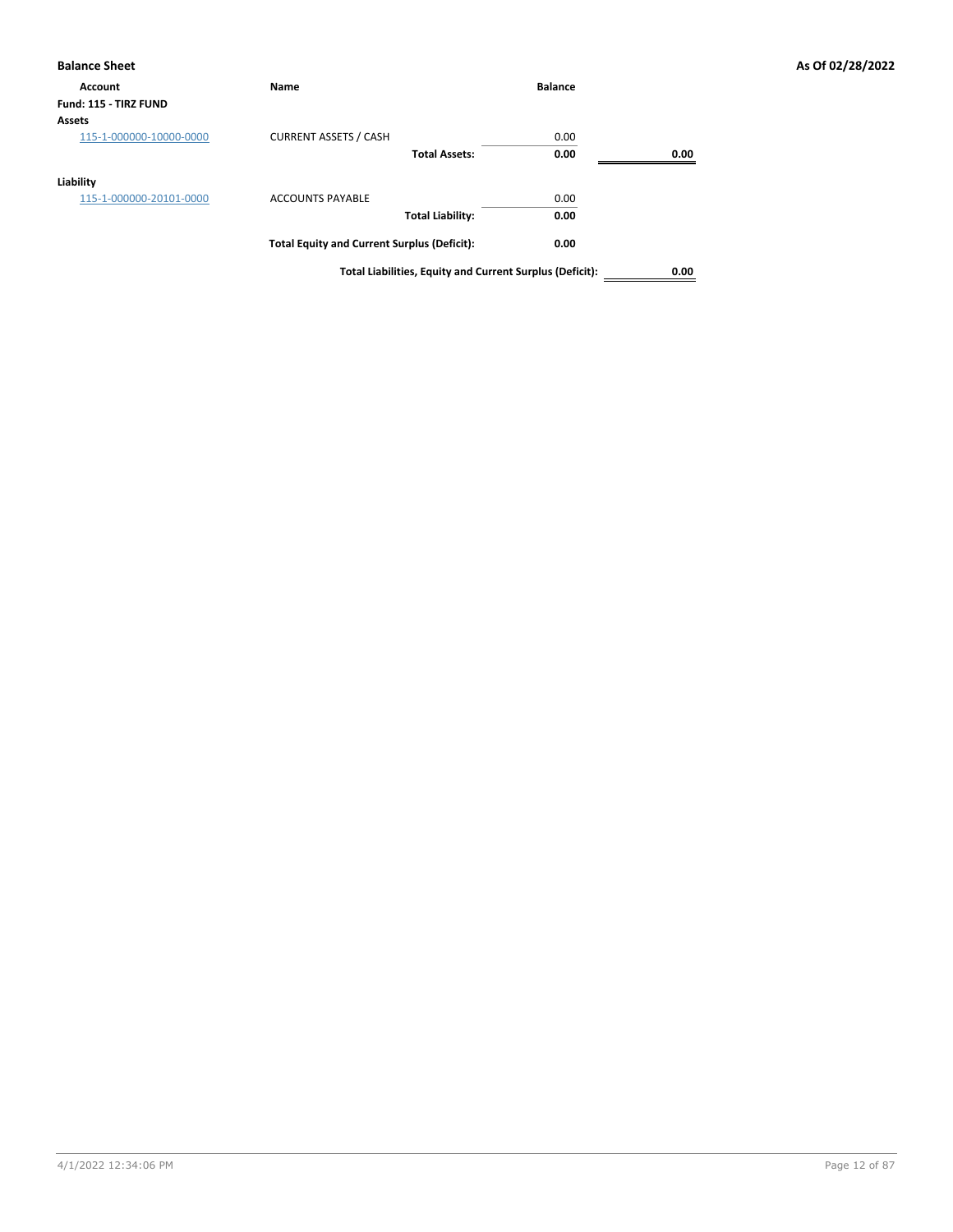| <b>Balance Sheet</b>                |                                                          |                |      | As Of 02/28/2022 |
|-------------------------------------|----------------------------------------------------------|----------------|------|------------------|
| Account                             | Name                                                     | <b>Balance</b> |      |                  |
| Fund: 116 - ROADWAY IMPACT FEE 1    |                                                          |                |      |                  |
| <b>Assets</b>                       |                                                          |                |      |                  |
| 116-1-000000-10000-0000             | <b>CURRENT ASSETS / CASH</b>                             | 0.00           |      |                  |
| 116-1-000000-13201-0000             | MISC ACCTS RECEIVABLE                                    | 0.00           |      |                  |
| 116-1-000000-13205-0000             | <b>INTEREST RECEIVABLE</b>                               | 0.00           |      |                  |
|                                     | <b>Total Assets:</b>                                     | 0.00           | 0.00 |                  |
| Liability                           |                                                          |                |      |                  |
| 116-1-000000-20101-0000             | <b>ACCOUNTS PAYABLE</b>                                  | 0.00           |      |                  |
| 116-1-000000-20103-0000             | <b>ACCRUED ACCOUNTS PAYABLE</b>                          | 0.00           |      |                  |
|                                     | <b>Total Liability:</b>                                  | 0.00           |      |                  |
| <b>Equity</b>                       |                                                          |                |      |                  |
| 116-1-000000-39000-0000             | UNRESERVED-FUND BALANCE                                  | 0.00           |      |                  |
| 116-1-000000-39100-0000             | UNRESERVED-RET. EARNINGS                                 | 0.00           |      |                  |
|                                     | <b>Total Beginning Equity:</b>                           | 0.00           |      |                  |
| <b>Total Revenue</b>                |                                                          | 0.00           |      |                  |
| <b>Total Expense</b>                |                                                          | 0.00           |      |                  |
| <b>Revenues Over/Under Expenses</b> |                                                          | 0.00           |      |                  |
|                                     | <b>Total Equity and Current Surplus (Deficit):</b>       | 0.00           |      |                  |
|                                     | Total Liabilities, Equity and Current Surplus (Deficit): |                | 0.00 |                  |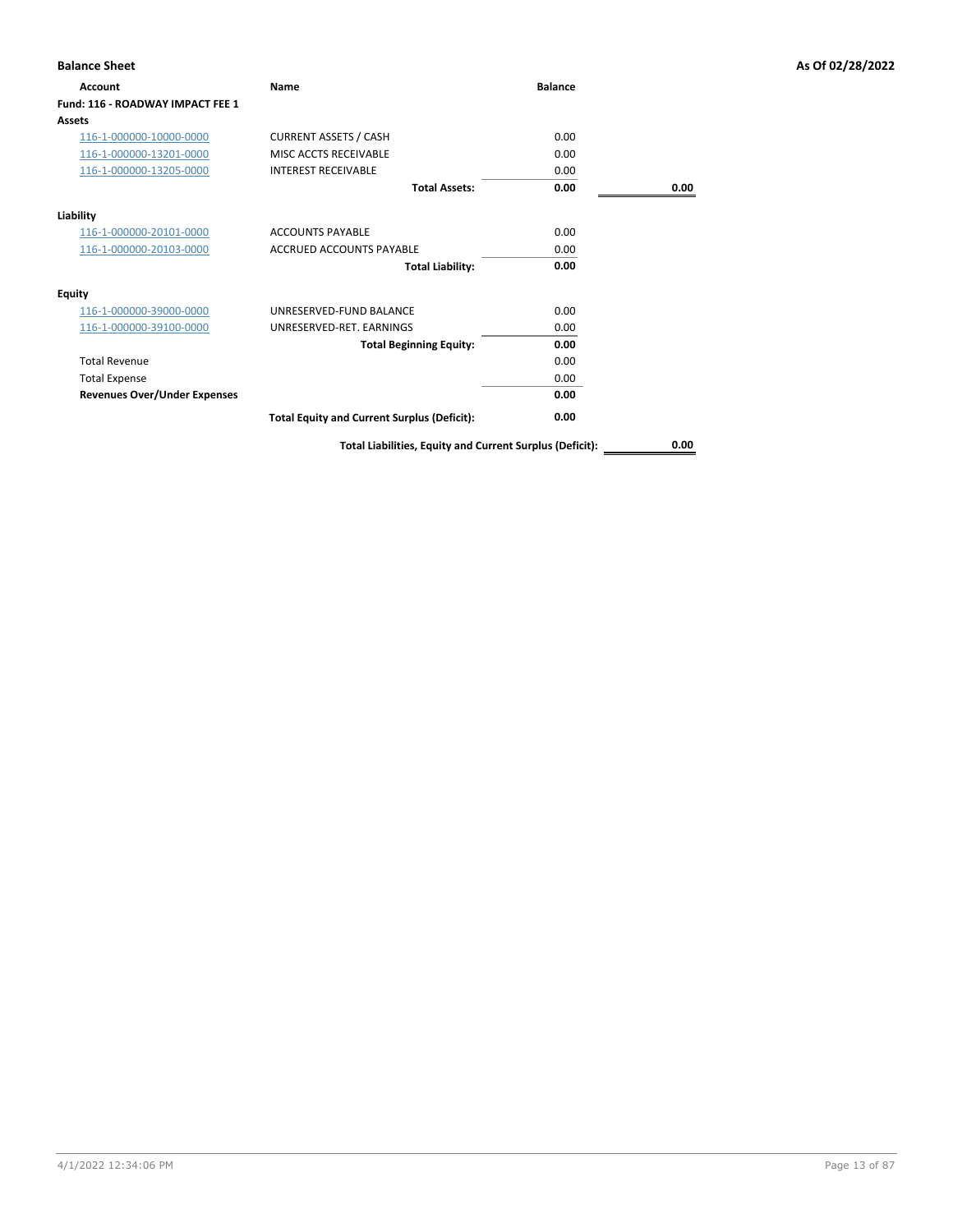| <b>Balance Sheet</b>                |                                                          |                |      | As Of 02/28/2022 |
|-------------------------------------|----------------------------------------------------------|----------------|------|------------------|
| Account                             | Name                                                     | <b>Balance</b> |      |                  |
| Fund: 117 - ROADWAY IMPACT FEE 2    |                                                          |                |      |                  |
| Assets                              |                                                          |                |      |                  |
| 117-1-000000-10000-0000             | <b>CURRENT ASSETS / CASH</b>                             | 0.00           |      |                  |
| 117-1-000000-13201-0000             | MISC ACCTS RECEIVABLE                                    | 0.00           |      |                  |
| 117-1-000000-13205-0000             | <b>INTEREST RECEIVABLE</b>                               | 0.00           |      |                  |
|                                     | <b>Total Assets:</b>                                     | 0.00           | 0.00 |                  |
| Liability                           |                                                          |                |      |                  |
| 117-1-000000-20101-0000             | <b>ACCOUNTS PAYABLE</b>                                  | 0.00           |      |                  |
| 117-1-000000-20103-0000             | <b>ACCRUED ACCOUNTS PAYABLE</b>                          | 0.00           |      |                  |
|                                     | <b>Total Liability:</b>                                  | 0.00           |      |                  |
| <b>Equity</b>                       |                                                          |                |      |                  |
| 117-1-000000-39000-0000             | UNRESERVED-FUND BALANCE                                  | 0.00           |      |                  |
| 117-1-000000-39100-0000             | UNRESERVED-RET. EARNINGS                                 | 0.00           |      |                  |
|                                     | <b>Total Beginning Equity:</b>                           | 0.00           |      |                  |
| <b>Total Revenue</b>                |                                                          | 0.00           |      |                  |
| <b>Total Expense</b>                |                                                          | 0.00           |      |                  |
| <b>Revenues Over/Under Expenses</b> |                                                          | 0.00           |      |                  |
|                                     | <b>Total Equity and Current Surplus (Deficit):</b>       | 0.00           |      |                  |
|                                     | Total Liabilities, Equity and Current Surplus (Deficit): |                | 0.00 |                  |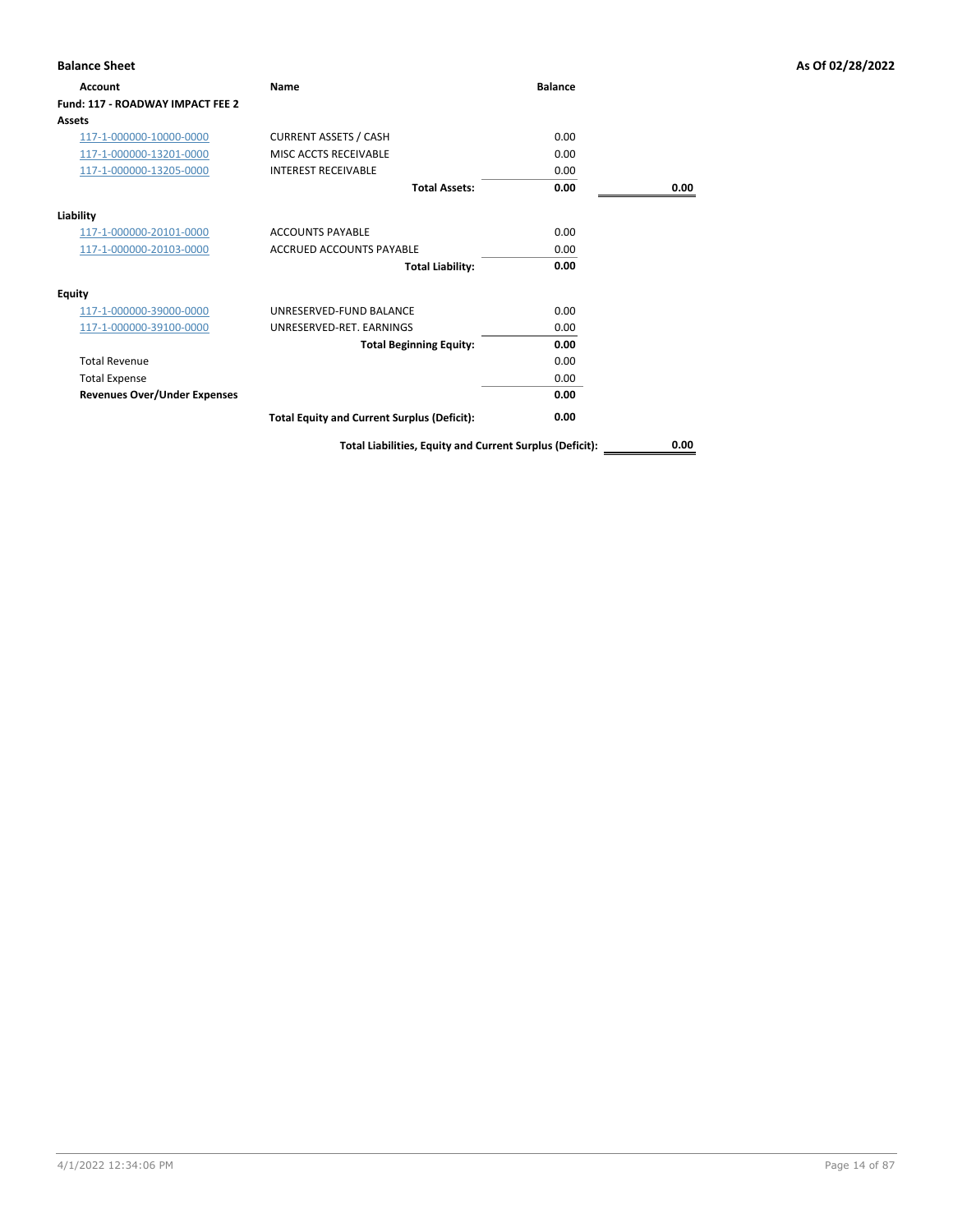| <b>Balance Sheet</b>                |                                                          |                |      | As Of 02/28/2022 |
|-------------------------------------|----------------------------------------------------------|----------------|------|------------------|
| Account                             | Name                                                     | <b>Balance</b> |      |                  |
| Fund: 118 - ROADWAY IMPACT FEE 3    |                                                          |                |      |                  |
| <b>Assets</b>                       |                                                          |                |      |                  |
| 118-1-000000-10000-0000             | <b>CURRENT ASSETS / CASH</b>                             | 0.00           |      |                  |
| 118-1-000000-13201-0000             | MISC ACCTS RECEIVABLE                                    | 0.00           |      |                  |
| 118-1-000000-13205-0000             | <b>INTEREST RECEIVABLE</b>                               | 0.00           |      |                  |
|                                     | <b>Total Assets:</b>                                     | 0.00           | 0.00 |                  |
| Liability                           |                                                          |                |      |                  |
| 118-1-000000-20101-0000             | <b>ACCOUNTS PAYABLE</b>                                  | 0.00           |      |                  |
| 118-1-000000-20103-0000             | <b>ACCRUED ACCOUNTS PAYABLE</b>                          | 0.00           |      |                  |
|                                     | <b>Total Liability:</b>                                  | 0.00           |      |                  |
| <b>Equity</b>                       |                                                          |                |      |                  |
| 118-1-000000-39000-0000             | UNRESERVED-FUND BALANCE                                  | 0.00           |      |                  |
| 118-1-000000-39100-0000             | UNRESERVED-RET. EARNINGS                                 | 0.00           |      |                  |
|                                     | <b>Total Beginning Equity:</b>                           | 0.00           |      |                  |
| <b>Total Revenue</b>                |                                                          | 0.00           |      |                  |
| <b>Total Expense</b>                |                                                          | 0.00           |      |                  |
| <b>Revenues Over/Under Expenses</b> |                                                          | 0.00           |      |                  |
|                                     | <b>Total Equity and Current Surplus (Deficit):</b>       | 0.00           |      |                  |
|                                     | Total Liabilities, Equity and Current Surplus (Deficit): |                | 0.00 |                  |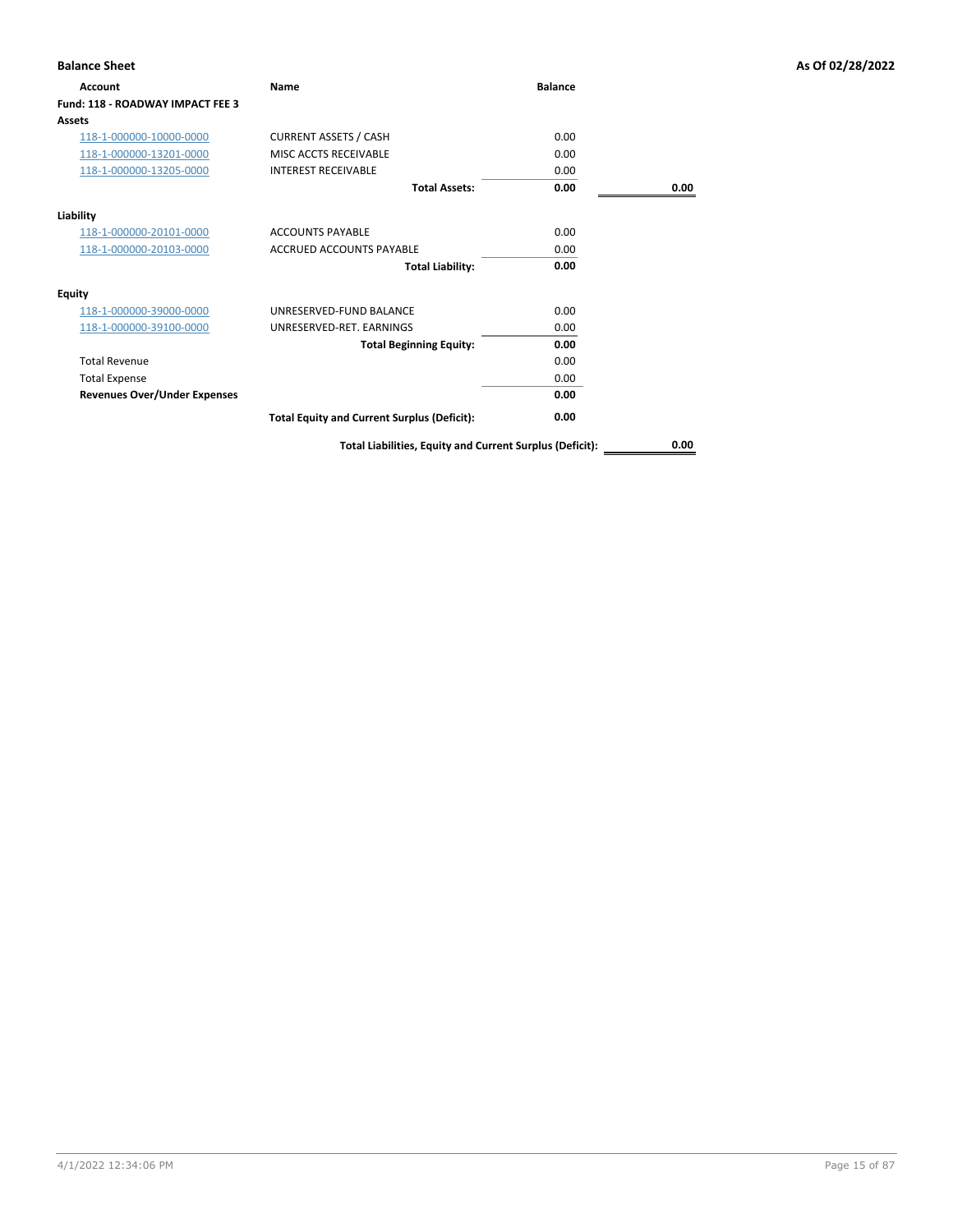| <b>Balance Sheet</b>                |                                                          |                |      | As Of 02/28/2022 |
|-------------------------------------|----------------------------------------------------------|----------------|------|------------------|
| Account                             | Name                                                     | <b>Balance</b> |      |                  |
| Fund: 119 - ROADWAY IMPACT FEE 4    |                                                          |                |      |                  |
| <b>Assets</b>                       |                                                          |                |      |                  |
| 119-1-000000-10000-0000             | <b>CURRENT ASSETS / CASH</b>                             | 0.00           |      |                  |
| 119-1-000000-13201-0000             | MISC ACCTS RECEIVABLE                                    | 0.00           |      |                  |
| 119-1-000000-13205-0000             | <b>INTEREST RECEIVABLE</b>                               | 0.00           |      |                  |
|                                     | <b>Total Assets:</b>                                     | 0.00           | 0.00 |                  |
| Liability                           |                                                          |                |      |                  |
| 119-1-000000-20101-0000             | <b>ACCOUNTS PAYABLE</b>                                  | 0.00           |      |                  |
| 119-1-000000-20103-0000             | <b>ACCRUED ACCOUNTS PAYABLE</b>                          | 0.00           |      |                  |
|                                     | <b>Total Liability:</b>                                  | 0.00           |      |                  |
| <b>Equity</b>                       |                                                          |                |      |                  |
| 119-1-000000-39000-0000             | UNRESERVED-FUND BALANCE                                  | 0.00           |      |                  |
| 119-1-000000-39100-0000             | UNRESERVED-RET. EARNINGS                                 | 0.00           |      |                  |
|                                     | <b>Total Beginning Equity:</b>                           | 0.00           |      |                  |
| <b>Total Revenue</b>                |                                                          | 0.00           |      |                  |
| <b>Total Expense</b>                |                                                          | 0.00           |      |                  |
| <b>Revenues Over/Under Expenses</b> |                                                          | 0.00           |      |                  |
|                                     | <b>Total Equity and Current Surplus (Deficit):</b>       | 0.00           |      |                  |
|                                     | Total Liabilities, Equity and Current Surplus (Deficit): |                | 0.00 |                  |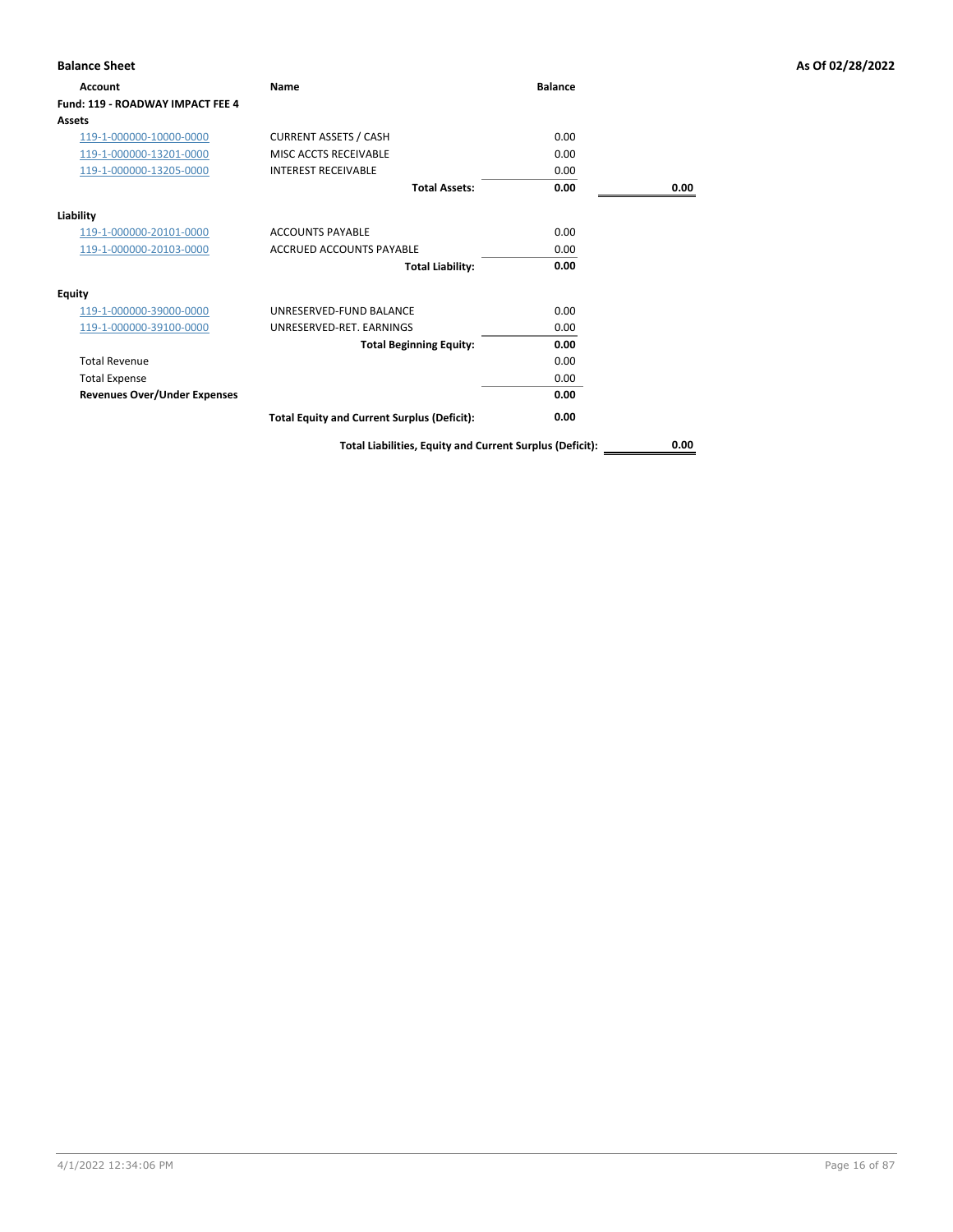| <b>Account</b>                                           | <b>Name</b>                                        | <b>Balance</b> |      |
|----------------------------------------------------------|----------------------------------------------------|----------------|------|
| <b>Fund: 120 - BROWNSFIELD HAZARDOUS WASTE EPA GRANT</b> |                                                    |                |      |
| Assets                                                   |                                                    |                |      |
| 120-1-000000-10000-0000                                  | <b>CURRENT ASSETS / CASH</b>                       | 0.00           |      |
| 120-1-000000-13201-0000                                  | MISC ACCTS RECEIVABLE                              | 0.00           |      |
|                                                          | <b>Total Assets:</b>                               | 0.00           | 0.00 |
| Liability                                                |                                                    |                |      |
| 120-1-000000-20101-0000                                  | <b>ACCOUNTS PAYABLE</b>                            | 0.00           |      |
| 120-1-000000-20102-0000                                  | <b>CREDIT CARD PAYABLE</b>                         | 0.00           |      |
| 120-1-000000-20902-0000                                  | <b>DEFERRED GRANT REVENUE</b>                      | 0.00           |      |
| 120-1-000000-29300-0000                                  | <b>ENCUMBRANCE SUMMARY</b>                         | 0.00           |      |
| 120-1-000000-29400-0000                                  | RESERVED ACCOUNT / ENCUMBRANCES                    | 0.00           |      |
|                                                          | <b>Total Liability:</b>                            | 0.00           |      |
| <b>Equity</b>                                            |                                                    |                |      |
| 120-1-000000-39000-0000                                  | UNRESERVED-FUND BALANCE                            | 0.00           |      |
|                                                          | <b>Total Beginning Equity:</b>                     | 0.00           |      |
| <b>Total Revenue</b>                                     |                                                    | 0.00           |      |
| <b>Total Expense</b>                                     |                                                    | 0.00           |      |
| <b>Revenues Over/Under Expenses</b>                      |                                                    | 0.00           |      |
|                                                          | <b>Total Equity and Current Surplus (Deficit):</b> | 0.00           |      |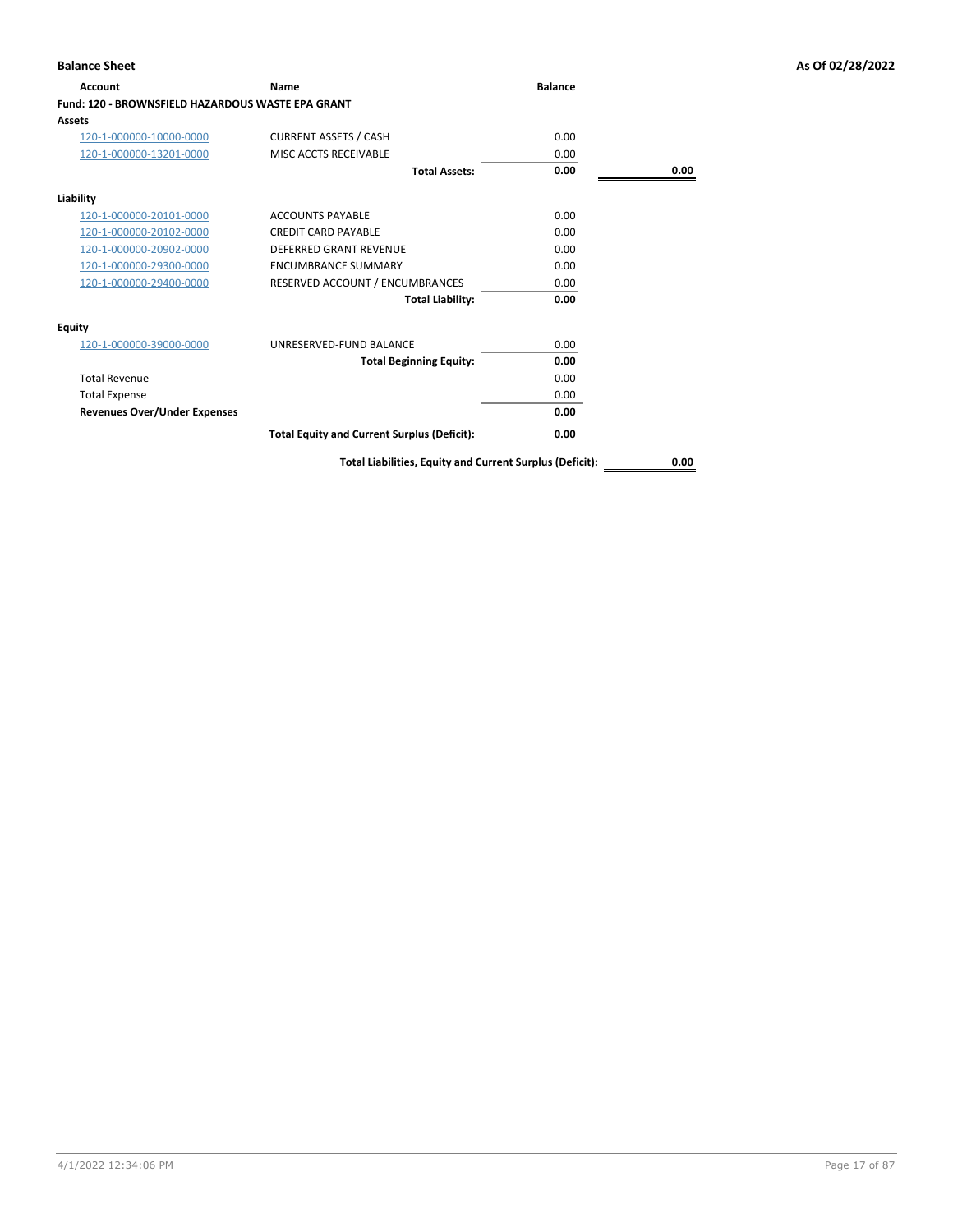| <b>Account</b>                                     | Name                                               | <b>Balance</b> |      |
|----------------------------------------------------|----------------------------------------------------|----------------|------|
| <b>Fund: 121 - BROWNSFIELD PETROLEUM EPA GRANT</b> |                                                    |                |      |
| Assets                                             |                                                    |                |      |
| 121-1-000000-10000-0000                            | <b>CURRENT ASSETS / CASH</b>                       | 0.00           |      |
| 121-1-000000-13201-0000                            | MISC ACCTS RECEIVABLE                              | 0.00           |      |
|                                                    | <b>Total Assets:</b>                               | 0.00           | 0.00 |
| Liability                                          |                                                    |                |      |
| 121-1-000000-20101-0000                            | <b>ACCOUNTS PAYABLE</b>                            | 0.00           |      |
| 121-1-000000-20102-0000                            | <b>CREDIT CARD PAYABLE</b>                         | 0.00           |      |
| 121-1-000000-20103-0000                            | <b>ACCRUED ACCOUNTS PAYABLE</b>                    | 0.00           |      |
| 121-1-000000-20902-0000                            | <b>DEFERRED GRANT REVENUE</b>                      | 0.00           |      |
| 121-1-000000-29300-0000                            | <b>ENCUMBRANCE SUMMARY</b>                         | 0.00           |      |
| 121-1-000000-29400-0000                            | RESERVED ACCOUNT / ENCUMBRANCES                    | 0.00           |      |
|                                                    | <b>Total Liability:</b>                            | 0.00           |      |
| <b>Equity</b>                                      |                                                    |                |      |
| 121-1-000000-39000-0000                            | UNRESERVED-FUND BALANCE                            | 0.00           |      |
|                                                    | <b>Total Beginning Equity:</b>                     | 0.00           |      |
| <b>Total Revenue</b>                               |                                                    | 0.00           |      |
| <b>Total Expense</b>                               |                                                    | 0.00           |      |
| <b>Revenues Over/Under Expenses</b>                |                                                    | 0.00           |      |
|                                                    | <b>Total Equity and Current Surplus (Deficit):</b> | 0.00           |      |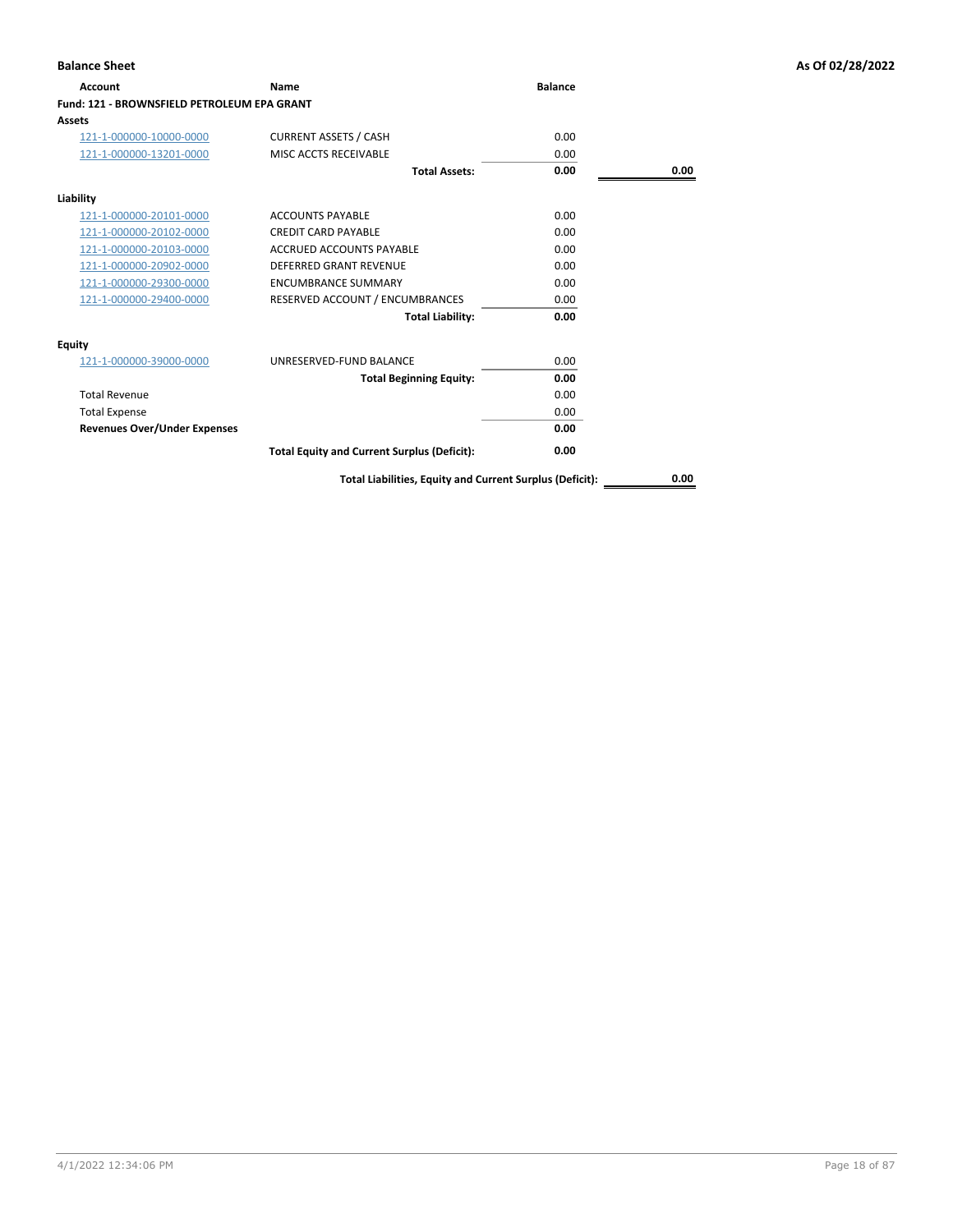| Account                                            | <b>Name</b>                                              | <b>Balance</b> |      |
|----------------------------------------------------|----------------------------------------------------------|----------------|------|
| Fund: 122 - COPS HIRING PROGRAM GRANT 2010UMWX0308 |                                                          |                |      |
| Assets                                             |                                                          |                |      |
| 122-1-000000-10000-0000                            | <b>CURRENT ASSETS / CASH</b>                             | 0.00           |      |
| 122-1-000000-13201-0000                            | MISC ACCTS RECEIVABLE                                    | 0.00           |      |
|                                                    | <b>Total Assets:</b>                                     | 0.00           | 0.00 |
| Liability                                          |                                                          |                |      |
| 122-1-000000-20101-0000                            | <b>ACCOUNTS PAYABLE</b>                                  | 0.00           |      |
| 122-1-000000-20102-0000                            | <b>CREDIT CARD PAYABLE</b>                               | 0.00           |      |
| 122-1-000000-20103-0000                            | <b>ACCRUED ACCOUNTS PAYABLE</b>                          | 0.00           |      |
| 122-1-000000-20902-0000                            | <b>DEFERRED GRANT REVENUE</b>                            | 0.00           |      |
|                                                    | <b>Total Liability:</b>                                  | 0.00           |      |
| Equity                                             |                                                          |                |      |
| 122-1-000000-39000-0000                            | UNRESERVED-FUND BALANCE                                  | 0.00           |      |
|                                                    | <b>Total Beginning Equity:</b>                           | 0.00           |      |
| <b>Total Revenue</b>                               |                                                          | 0.00           |      |
| <b>Total Expense</b>                               |                                                          | 0.00           |      |
| <b>Revenues Over/Under Expenses</b>                |                                                          | 0.00           |      |
|                                                    | <b>Total Equity and Current Surplus (Deficit):</b>       | 0.00           |      |
|                                                    | Total Liabilities, Equity and Current Surplus (Deficit): |                | 0.00 |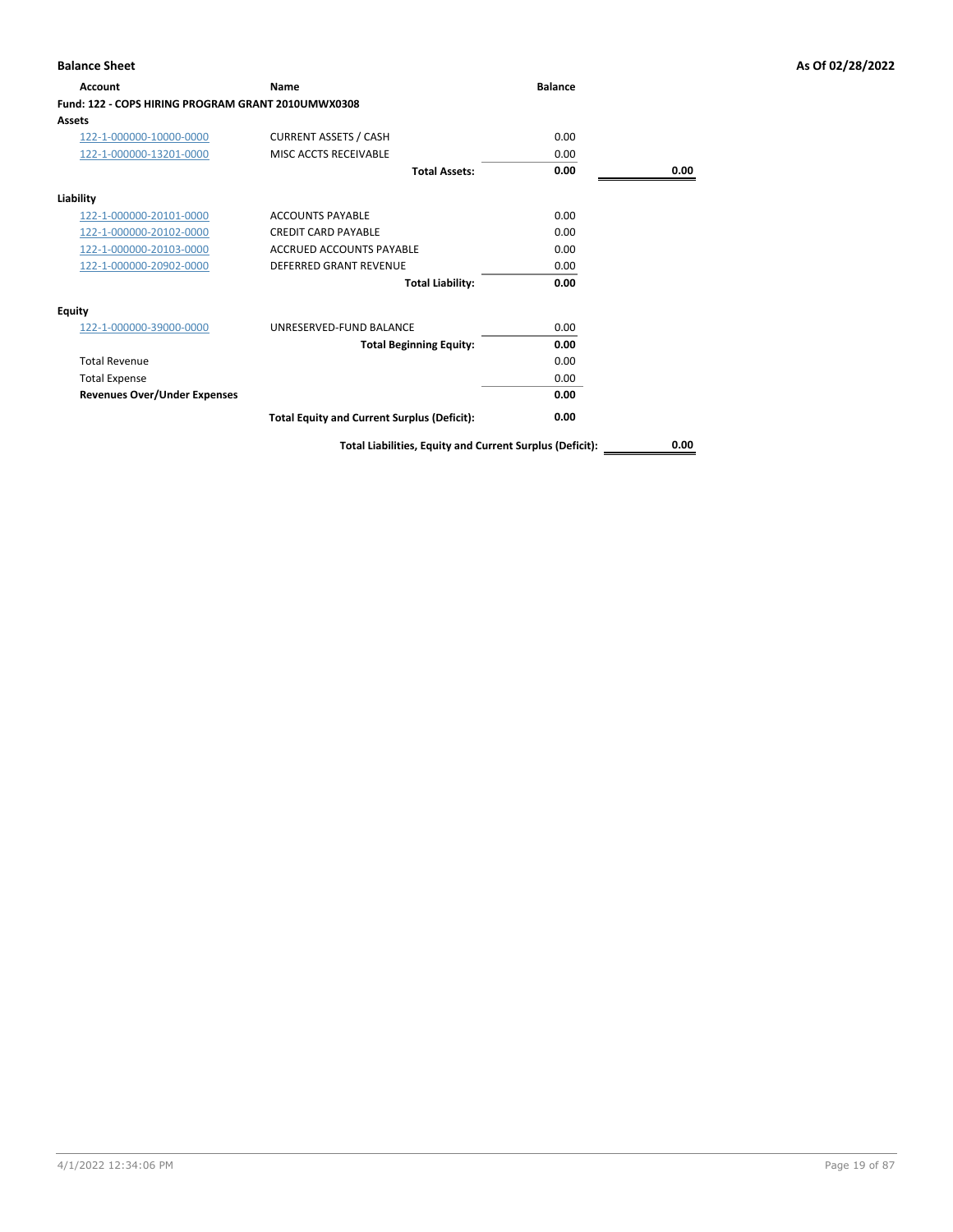| Account                                                                   | Name                                               | <b>Balance</b> |          |
|---------------------------------------------------------------------------|----------------------------------------------------|----------------|----------|
| <b>Fund: 123 - PTRAIN - POLICE REIMBURSEMENT GRANTS &amp; CONT EDUCAT</b> |                                                    |                |          |
| <b>Assets</b>                                                             |                                                    |                |          |
| 123-1-000000-10000-0000                                                   | <b>CURRENT ASSETS / CASH</b>                       | 7,301.30       |          |
| 123-1-000000-13201-0000                                                   | MISC ACCTS RECEIVABLE                              | 0.00           |          |
|                                                                           | <b>Total Assets:</b>                               | 7,301.30       | 7,301.30 |
| Liability                                                                 |                                                    |                |          |
| 123-1-000000-20101-0000                                                   | <b>ACCOUNTS PAYABLE</b>                            | 0.00           |          |
| 123-1-000000-20102-0000                                                   | <b>CREDIT CARD PAYABLE</b>                         | 0.00           |          |
| 123-1-000000-20103-0000                                                   | ACCRUED ACCOUNTS PAYABLE                           | 0.00           |          |
|                                                                           | <b>Total Liability:</b>                            | 0.00           |          |
| <b>Equity</b>                                                             |                                                    |                |          |
| 123-1-000000-39000-0000                                                   | UNRESERVED-FUND BALANCE                            | 4,996.63       |          |
|                                                                           | <b>Total Beginning Equity:</b>                     | 4,996.63       |          |
| <b>Total Revenue</b>                                                      |                                                    | 2,903.98       |          |
| <b>Total Expense</b>                                                      |                                                    | 599.31         |          |
| <b>Revenues Over/Under Expenses</b>                                       |                                                    | 2,304.67       |          |
|                                                                           | <b>Total Equity and Current Surplus (Deficit):</b> | 7,301.30       |          |
|                                                                           |                                                    |                |          |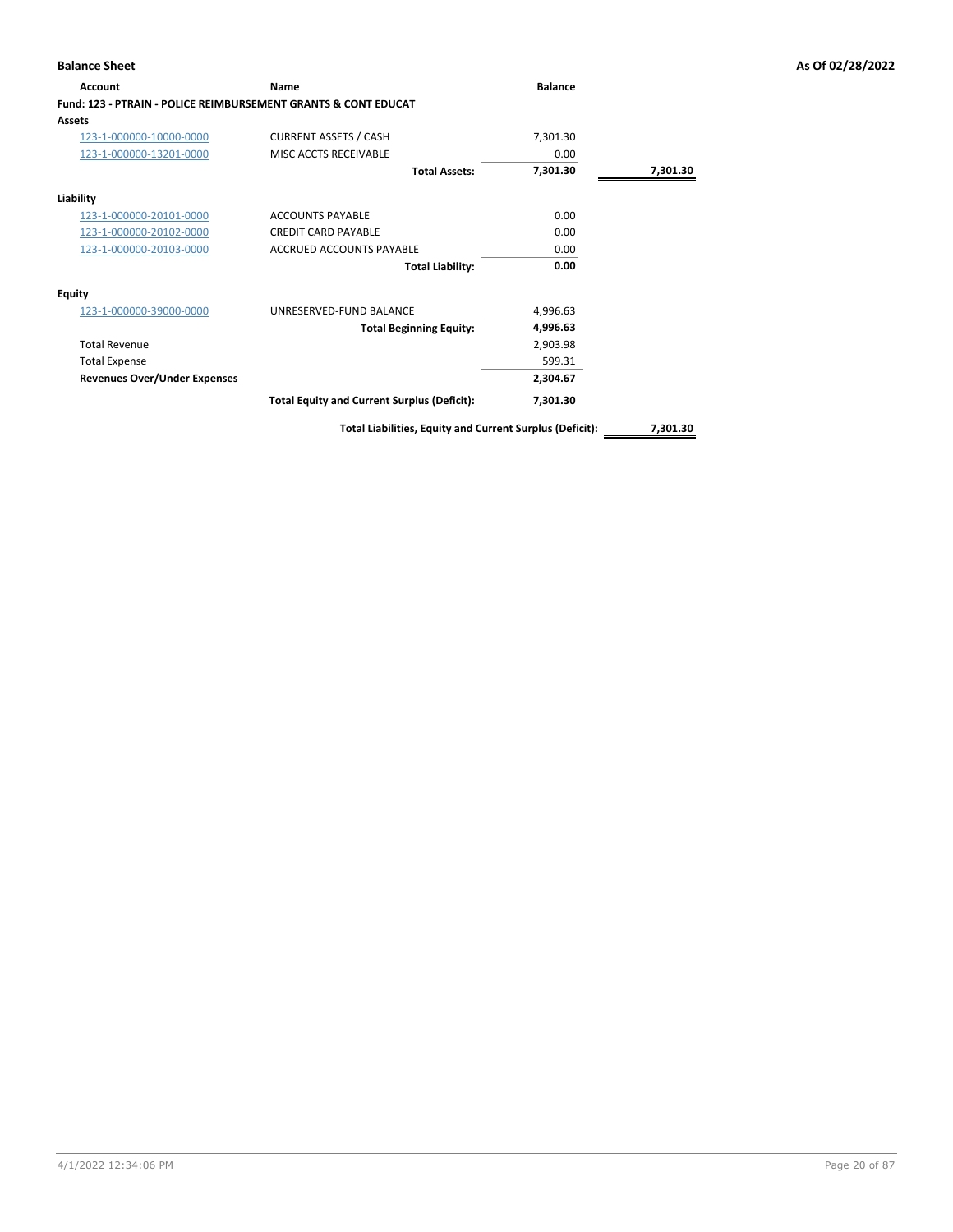| <b>Balance Sheet</b>                |                                                    |                |        | As Of 02/28/2022 |
|-------------------------------------|----------------------------------------------------|----------------|--------|------------------|
| <b>Account</b>                      | Name                                               | <b>Balance</b> |        |                  |
| Fund: 124 - FIRE HAZMAT GRANT       |                                                    |                |        |                  |
| <b>Assets</b>                       |                                                    |                |        |                  |
| 124-1-000000-10000-0000             | <b>CURRENT ASSETS / CASH</b>                       | 984.27         |        |                  |
| 124-1-000000-13201-0000             | MISC ACCTS RECEIVABLE                              | 0.00           |        |                  |
| 124-1-000000-13205-0000             | <b>INTEREST RECEIVABLE</b>                         | 0.00           |        |                  |
|                                     | <b>Total Assets:</b>                               | 984.27         | 984.27 |                  |
| Liability                           |                                                    |                |        |                  |
| 124-1-000000-20101-0000             | <b>ACCOUNTS PAYABLE</b>                            | 0.00           |        |                  |
| 124-1-000000-20102-0000             | <b>CREDIT CARD PAYABLE</b>                         | 0.00           |        |                  |
| 124-1-000000-20902-0000             | <b>DEFERRED GRANT REVENUE</b>                      | 0.00           |        |                  |
| 124-1-000000-21001-0000             | <b>GENERAL FUND / GENERAL FUND</b>                 | 0.00           |        |                  |
| 124-1-000000-29300-0000             | <b>ENCUMBRANCE SUMMARY</b>                         | 0.00           |        |                  |
| 124-1-000000-29400-0000             | RESERVED ACCOUNT / ENCUMBRANCES                    | 0.00           |        |                  |
|                                     | <b>Total Liability:</b>                            | 0.00           |        |                  |
| <b>Equity</b>                       |                                                    |                |        |                  |
| 124-1-000000-39000-0000             | UNRESERVED-FUND BALANCE                            | 984.34         |        |                  |
|                                     | <b>Total Beginning Equity:</b>                     | 984.34         |        |                  |
| <b>Total Revenue</b>                |                                                    | 0.00           |        |                  |
| <b>Total Expense</b>                |                                                    | 0.07           |        |                  |
| <b>Revenues Over/Under Expenses</b> |                                                    | $-0.07$        |        |                  |
|                                     | <b>Total Equity and Current Surplus (Deficit):</b> | 984.27         |        |                  |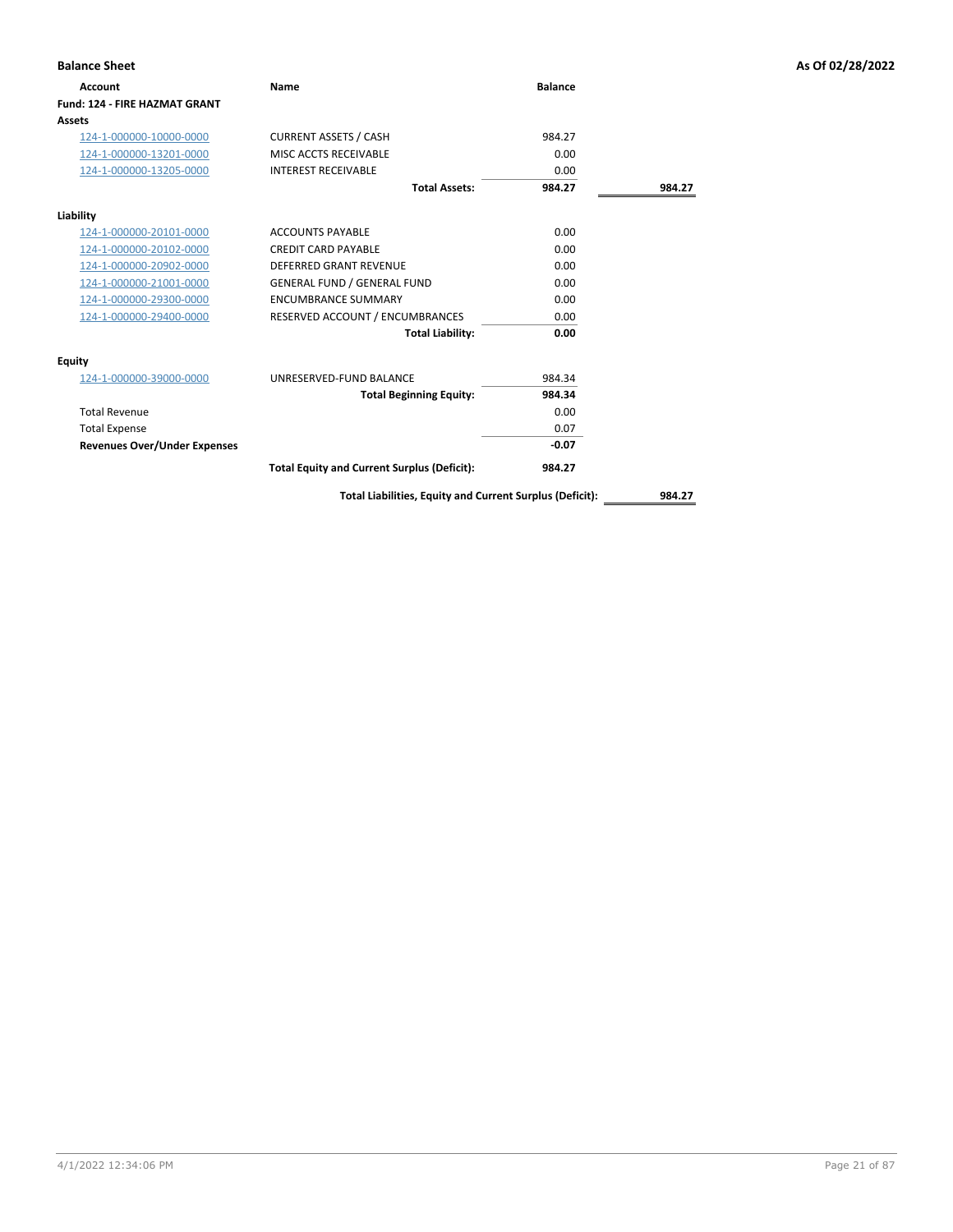| Account                                                   | Name                                               | <b>Balance</b> |      |
|-----------------------------------------------------------|----------------------------------------------------|----------------|------|
| <b>Fund: 125 - TRAINING &amp; HUMANITIES TEXAS GRANTS</b> |                                                    |                |      |
| Assets                                                    |                                                    |                |      |
| 125-1-000000-10000-0000                                   | <b>CURRENT ASSETS / CASH</b>                       | 0.00           |      |
| 125-1-000000-13205-0000                                   | <b>INTEREST RECEIVABLE</b>                         | 0.00           |      |
|                                                           | <b>Total Assets:</b>                               | 0.00           | 0.00 |
| Liability                                                 |                                                    |                |      |
| 125-1-000000-20101-0000                                   | <b>ACCOUNTS PAYABLE</b>                            | 0.00           |      |
| 125-1-000000-20102-0000                                   | <b>CREDIT CARD PAYABLE</b>                         | 0.00           |      |
| 125-1-000000-20103-0000                                   | <b>ACCRUED ACCOUNTS PAYABLE</b>                    | 0.00           |      |
| 125-1-000000-20902-0000                                   | <b>DEFERRED GRANT REVENUE</b>                      | 0.00           |      |
| 125-1-000000-29300-0000                                   | <b>ENCUMBRANCE SUMMARY</b>                         | 0.00           |      |
| 125-1-000000-29400-0000                                   | RESERVED ACCOUNT / ENCUMBRANCES                    | 0.00           |      |
|                                                           | <b>Total Liability:</b>                            | 0.00           |      |
| Equity                                                    |                                                    |                |      |
| 125-1-000000-39000-0000                                   | UNRESERVED-FUND BALANCE                            | 0.00           |      |
|                                                           | <b>Total Beginning Equity:</b>                     | 0.00           |      |
| <b>Total Revenue</b>                                      |                                                    | 0.00           |      |
| <b>Total Expense</b>                                      |                                                    | 0.00           |      |
| <b>Revenues Over/Under Expenses</b>                       |                                                    | 0.00           |      |
|                                                           | <b>Total Equity and Current Surplus (Deficit):</b> | 0.00           |      |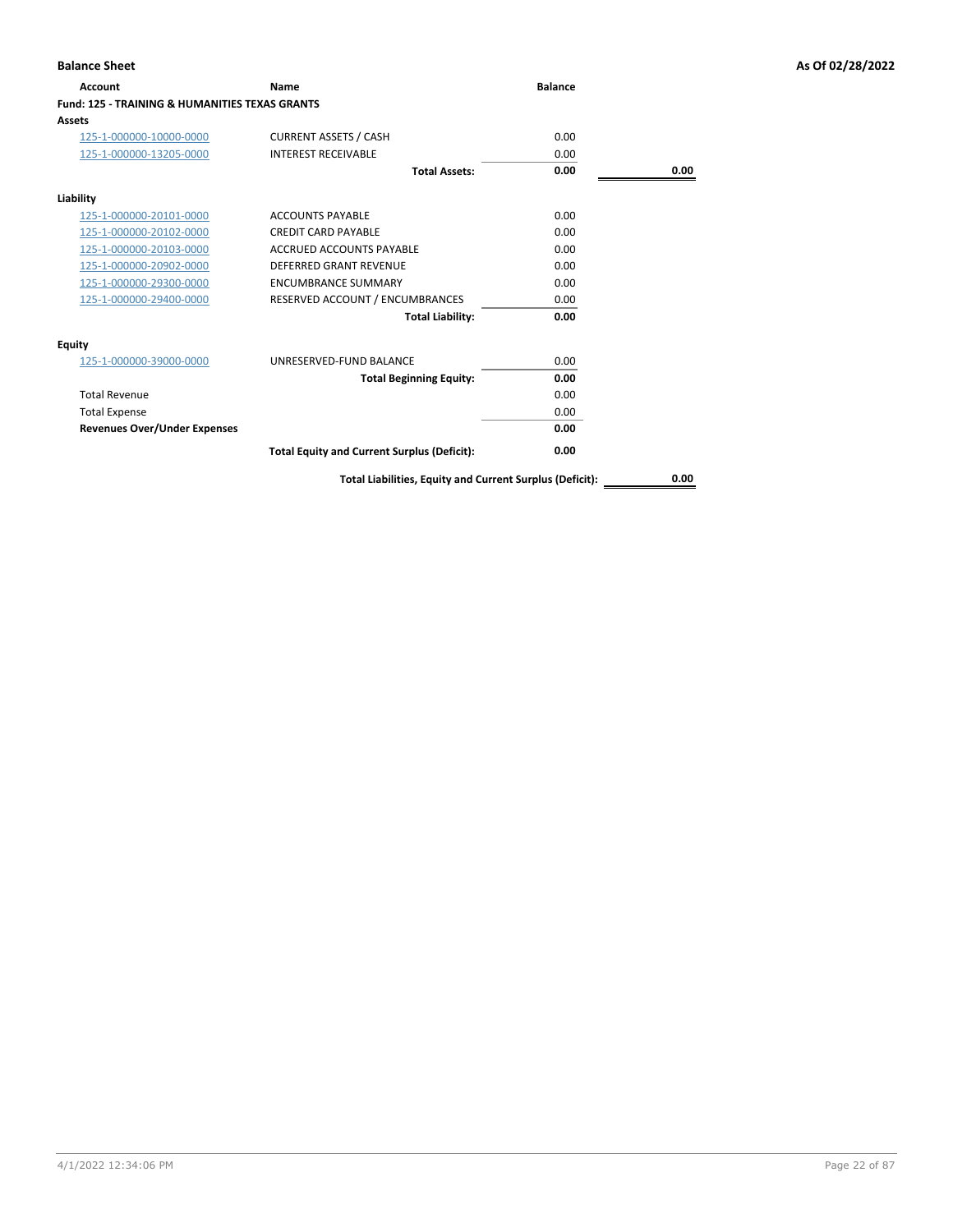| <b>Balance Sheet</b>                   |                                                          |                |      | As Of 02/28/2022 |
|----------------------------------------|----------------------------------------------------------|----------------|------|------------------|
| Account                                | Name                                                     | <b>Balance</b> |      |                  |
| <b>Fund: 126 - TIFMAS MOBILIZATION</b> |                                                          |                |      |                  |
| <b>Assets</b>                          |                                                          |                |      |                  |
| 126-1-000000-10000-0000                | <b>CURRENT ASSETS / CASH</b>                             | 0.00           |      |                  |
| 126-1-000000-13201-0000                | MISC ACCTS RECEIVABLE                                    | 0.00           |      |                  |
|                                        | <b>Total Assets:</b>                                     | 0.00           | 0.00 |                  |
| Liability                              |                                                          |                |      |                  |
| 126-1-000000-20101-0000                | <b>ACCOUNTS PAYABLE</b>                                  | 0.00           |      |                  |
| 126-1-000000-20102-0000                | <b>CREDIT CARD PAYABLE</b>                               | 0.00           |      |                  |
| 126-1-000000-39100-0000                | UNRESERVED-RET. EARNINGS                                 | 0.00           |      |                  |
|                                        | <b>Total Liability:</b>                                  | 0.00           |      |                  |
| Equity                                 |                                                          |                |      |                  |
| 126-1-000000-39000-0000                | UNRESERVED-FUND BALANCE                                  | 0.00           |      |                  |
|                                        | <b>Total Beginning Equity:</b>                           | 0.00           |      |                  |
| <b>Total Revenue</b>                   |                                                          | 0.00           |      |                  |
| <b>Total Expense</b>                   |                                                          | 0.00           |      |                  |
| <b>Revenues Over/Under Expenses</b>    |                                                          | 0.00           |      |                  |
|                                        | <b>Total Equity and Current Surplus (Deficit):</b>       | 0.00           |      |                  |
|                                        | Total Liabilities, Equity and Current Surplus (Deficit): |                | 0.00 |                  |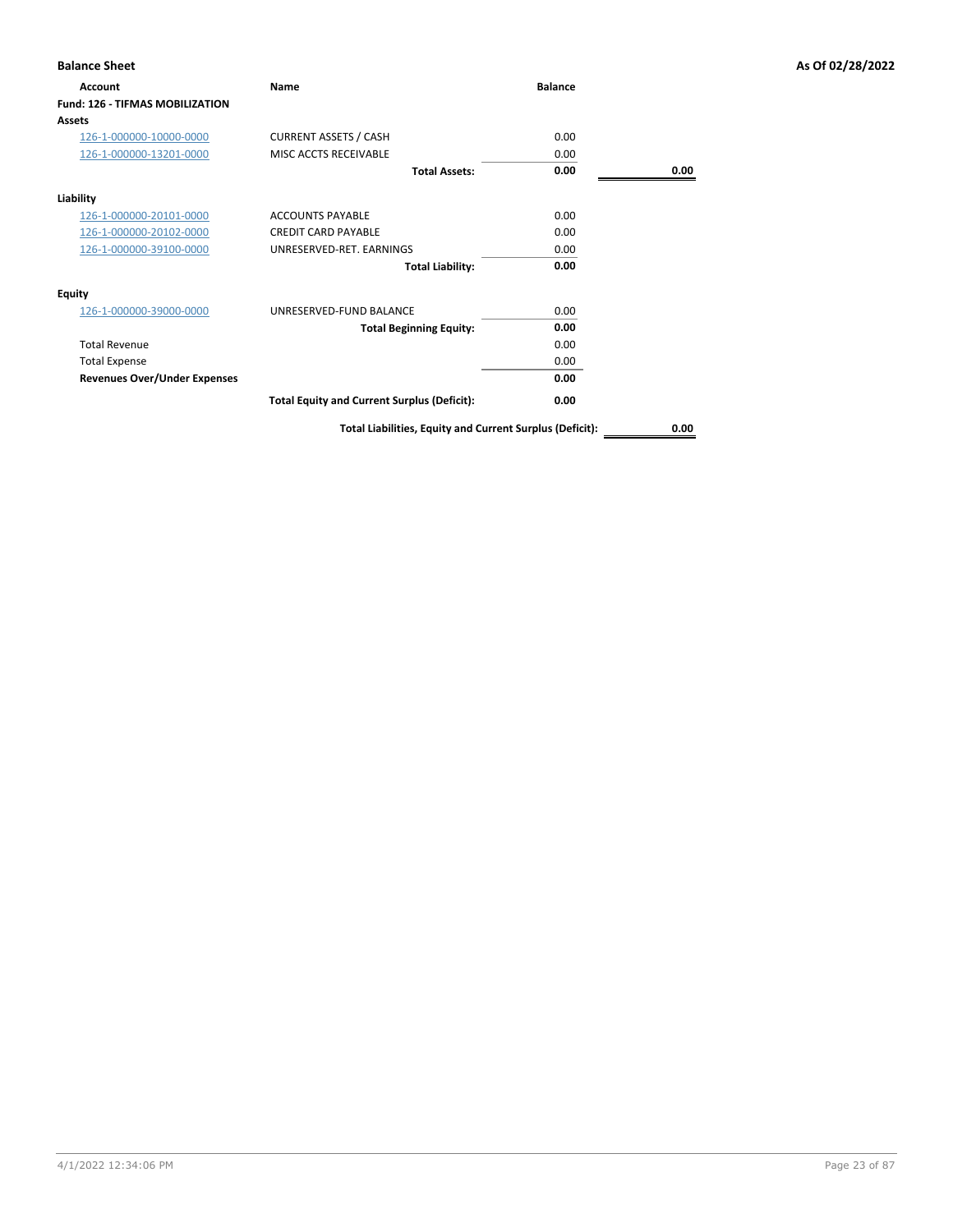| Account                             | <b>Name</b>                                        | <b>Balance</b> |      |
|-------------------------------------|----------------------------------------------------|----------------|------|
| Fund: 127 - FIRE GRANT              |                                                    |                |      |
| <b>Assets</b>                       |                                                    |                |      |
| 127-1-000000-10000-0000             | <b>CURRENT ASSETS / CASH</b>                       | 0.00           |      |
| 127-1-000000-13201-0000             | MISC ACCTS RECEIVABLE                              | 0.00           |      |
|                                     | <b>Total Assets:</b>                               | 0.00           | 0.00 |
| Liability                           |                                                    |                |      |
| 127-1-000000-20101-0000             | <b>ACCOUNTS PAYABLE</b>                            | 0.00           |      |
|                                     | <b>Total Liability:</b>                            | 0.00           |      |
| <b>Equity</b>                       |                                                    |                |      |
| 127-1-000000-39000-0000             | UNRESERVED-FUND BALANCE                            | 0.00           |      |
|                                     | <b>Total Beginning Equity:</b>                     | 0.00           |      |
| <b>Total Revenue</b>                |                                                    | 0.00           |      |
| <b>Total Expense</b>                |                                                    | 0.00           |      |
| <b>Revenues Over/Under Expenses</b> |                                                    | 0.00           |      |
|                                     | <b>Total Equity and Current Surplus (Deficit):</b> | 0.00           |      |
|                                     |                                                    |                |      |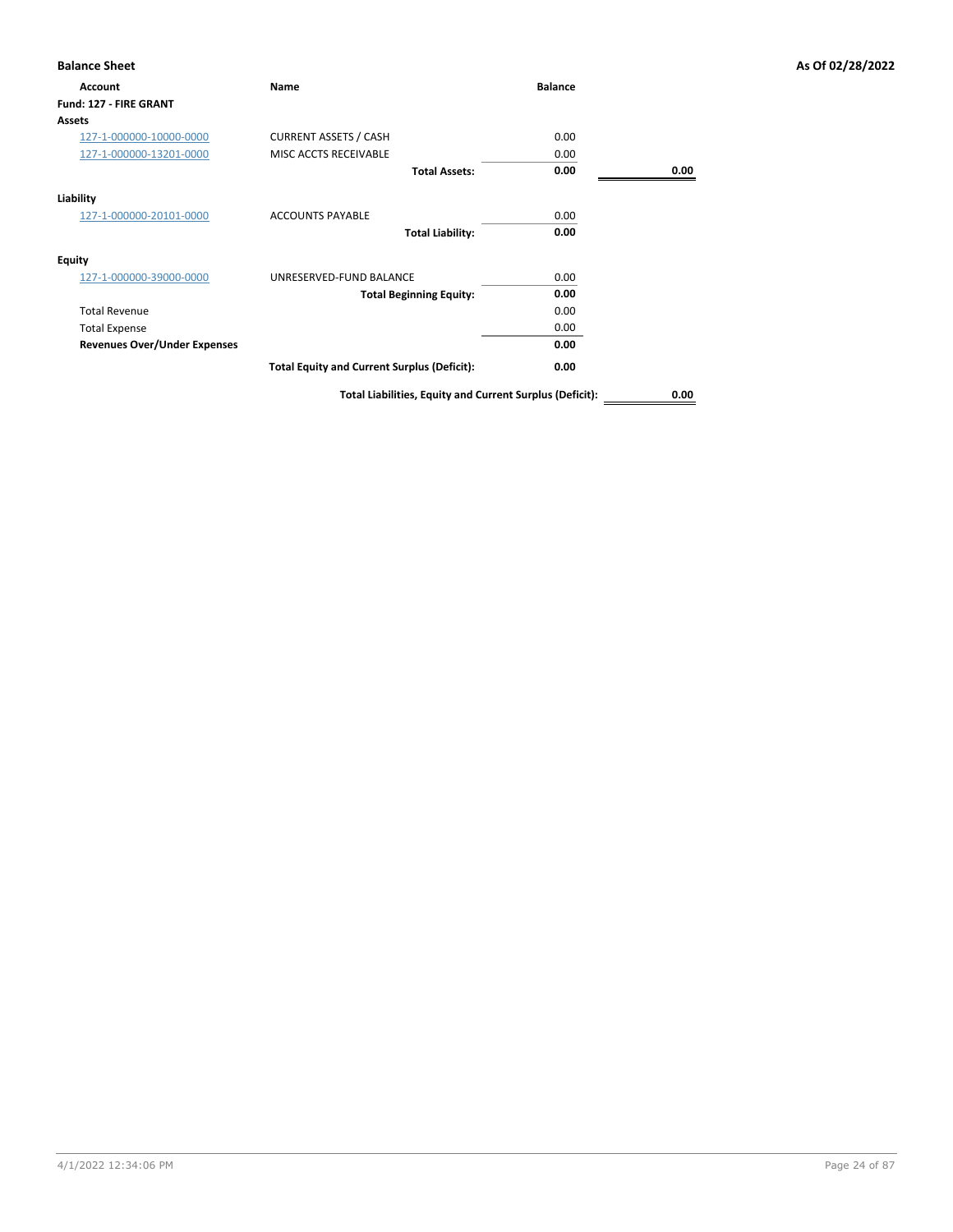| <b>Account</b>                       | Name                               | <b>Balance</b> |              |
|--------------------------------------|------------------------------------|----------------|--------------|
| <b>Fund: 140 - DEBT SERVICE FUND</b> |                                    |                |              |
| <b>Assets</b>                        |                                    |                |              |
| 140-1-000000-10000-0000              | <b>CURRENT ASSETS / CASH</b>       | 516,801.55     |              |
| 140-1-000000-12101-0000              | <b>BOND ISSUANCE COSTS</b>         | 0.00           |              |
| 140-1-000000-13101-0000              | <b>TAX RECEIVABLE-CURRENT</b>      | 4,173,889.43   |              |
| 140-1-000000-13102-0000              | <b>TAXES REC-DELINQUENT</b>        | 290,479.86     |              |
| 140-1-000000-13103-0000              | ALLOW FOR UNCOLLECT TAXES          | $-65,453.93$   |              |
| 140-1-000000-13203-0000              | NON-CURRENT ASSETS / PREPAYMENTS   | 0.00           |              |
| 140-1-000000-13205-0000              | <b>INTEREST RECEIVABLE</b>         | 0.00           |              |
| 140-1-000000-13221-0000              | MISC A/R - PROPERTY TAXES          | 84,825.02      |              |
| 140-1-000000-14001-0000              | DUE FROM / 200 FUND                | 0.00           |              |
|                                      | <b>Total Assets:</b>               | 5,000,541.93   | 5,000,541.93 |
|                                      |                                    |                |              |
| Liability                            |                                    |                |              |
| 140-1-000000-20101-0000              | <b>ACCOUNTS PAYABLE</b>            | 0.00           |              |
| 140-1-000000-20102-0000              | <b>CREDIT CARD PAYABLE</b>         | 0.00           |              |
| 140-1-000000-20103-0000              | ACCRUED ACCOUNTS PAYABLE           | 0.00           |              |
| 140-1-000000-20108-0000              | <b>MATURED BONDS PAYABLE</b>       | 0.00           |              |
| 140-1-000000-20111-0000              | <b>MATURED INTEREST PAYABLE</b>    | 0.00           |              |
| 140-1-000000-20112-0000              | <b>ACCRUED INTEREST PAYABLE</b>    | 0.00           |              |
| 140-1-000000-20203-0000              | <b>DEFERRED TAX REVENUE</b>        | 4,388,736.30   |              |
|                                      |                                    |                |              |
| 140-1-000000-21001-0000              | <b>GENERAL FUND / GENERAL FUND</b> | 0.00           |              |

|                              | <b>Total Equity and Current Surplus (Deficit):</b> | 611,805.63   |
|------------------------------|----------------------------------------------------|--------------|
| Revenues Over/Under Expenses |                                                    | 899.69       |
| <b>Total Expense</b>         |                                                    | 6,756,693.29 |
| Total Revenue                |                                                    | 6,757,592.98 |
|                              | <b>Total Beginning Equity:</b>                     | 610,905.94   |
| 140-1-000000-39000-0000      | UNRESERVED-FUND BALANCE                            | 610.905.94   |
| tν                           |                                                    |              |
|                              |                                                    |              |

140-1-000000-29300-0000 ENCUMBRANCE SUMMARY 0.00 140-1-000000-29400-0000 RESERVED ACCOUNT / ENCUMBRANCES 0.00

**Total Liabilities, Equity and Current Surplus (Deficit): 5,000,541.93**

**Total Liability: 4,388,736.30**

**Equity**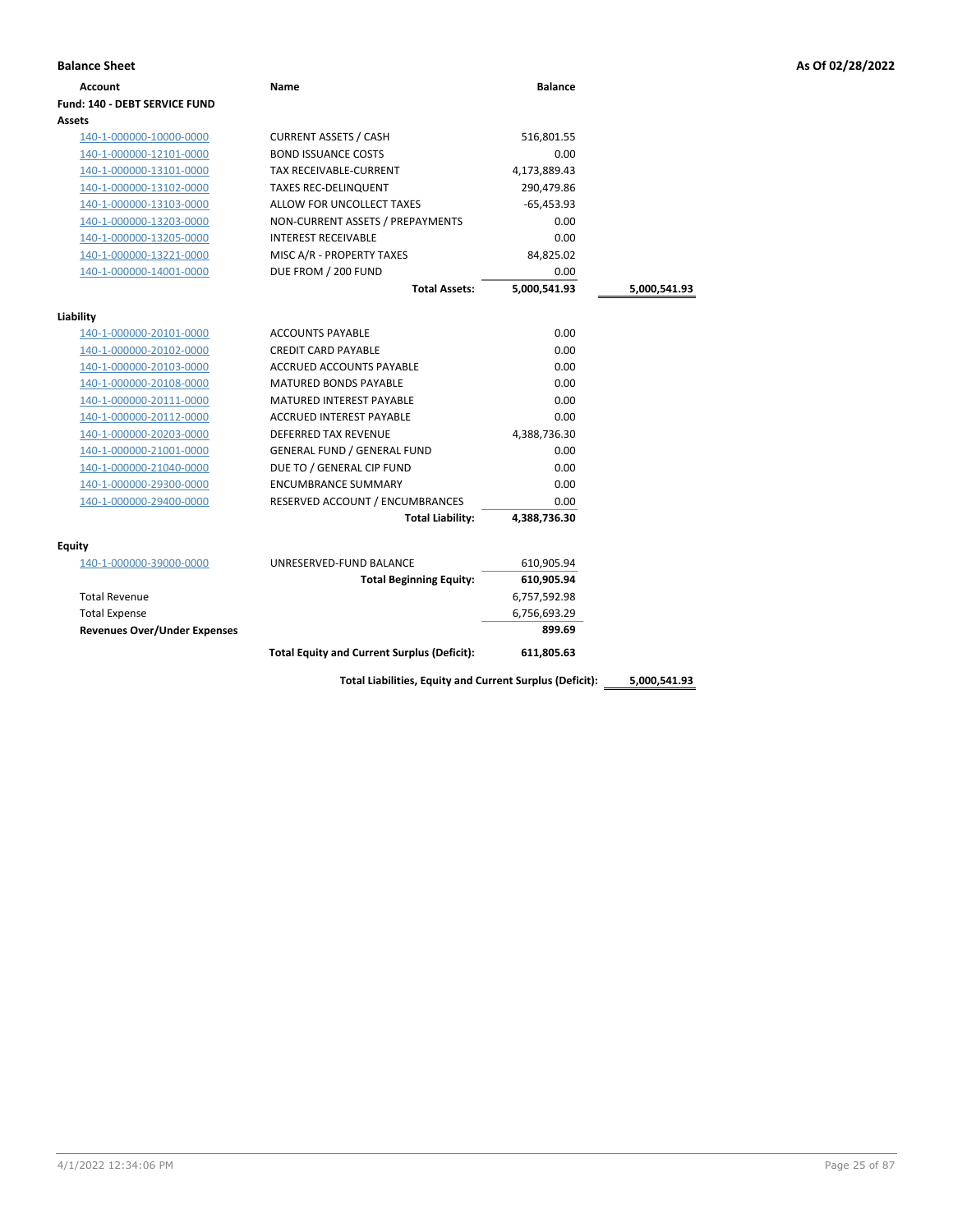| Account                                             | Name                                                 | <b>Balance</b>  |               |
|-----------------------------------------------------|------------------------------------------------------|-----------------|---------------|
| <b>Fund: 160 - GENERAL CAPITAL IMPROVEMENT FUND</b> |                                                      |                 |               |
| Assets                                              |                                                      |                 |               |
| 160-1-000000-10000-0000                             | <b>CURRENT ASSETS / CASH</b>                         | $-2,008,292.70$ |               |
| 160-1-000000-11402-0000                             | 2002 CO'S                                            | 256,600.41      |               |
| 160-1-000000-11514-0000                             | EXCHANGE BLDG - TX DAILY ACCOUNT 1157                | 229,531.08      |               |
| 160-1-000000-11515-0000                             | 2019 GO STREET BOND PROCEEDS - TX TERN               | 9,655,914.48    |               |
| 160-1-000000-11517-0000                             | <b>EXCHANGE BLDG - TX TERM</b>                       | 0.00            |               |
| 160-1-000000-11520-0000                             | <b>CERTIFICATES OF DEPOSIT</b>                       | 0.00            |               |
| 160-1-000000-11602-0000                             | 2001 CO                                              | 0.00            |               |
| 160-1-000000-11603-0000                             | 2001-A CO'S                                          | 77,589.21       |               |
| 160-1-000000-11700-0000                             | <b>TXFIT General Street Improvement &amp; Repair</b> | 42,918,645.53   |               |
| 160-1-000000-11701-0000                             | TXFIT Fire Admin & Em Ops Center Building            | 8,880,733.32    |               |
| 160-1-000000-11702-0000                             | TXFIT Radio Infrastructure Replacement 202           | 7,931,173.12    |               |
| 160-1-000000-11703-0000                             | <b>TXFIT Roy Warren Expansion 2021 GO</b>            | 3,840,821.43    |               |
| 160-1-000000-11704-0000                             | <b>TXFIT Austin Park 2021 CO</b>                     | 324,296.42      |               |
| 160-1-000000-13201-0000                             | MISC ACCTS RECEIVABLE                                | $-33,079.00$    |               |
| 160-1-000000-13205-0000                             | <b>INTEREST RECEIVABLE</b>                           | 0.00            |               |
| 160-1-000000-14035-0000                             | DEBT SERVICE / DEBT SERVICE FUND                     | 0.00            |               |
|                                                     | <b>Total Assets:</b>                                 | 72,073,933.30   | 72,073,933.30 |
|                                                     |                                                      |                 |               |
| Liability                                           |                                                      |                 |               |
| 160-1-000000-20101-0000                             | <b>ACCOUNTS PAYABLE</b>                              | 0.00            |               |
| 160-1-000000-20102-0000                             | <b>CREDIT CARD PAYABLE</b>                           | 0.00            |               |
| 160-1-000000-20103-0000                             | ACCRUED ACCOUNTS PAYABLE                             | 0.00            |               |
| 160-1-000000-20113-0000                             | <b>DEVELOPERS ESCROW</b>                             | 0.00            |               |
| 160-1-000000-20139-0000                             | <b>RETAINAGES PAYABLE</b>                            | 537,633.77      |               |
| 160-1-000000-20902-0000                             | <b>DEFERRED GRANT REVENUE</b>                        | 0.00            |               |
| 160-1-000000-21001-0000                             | <b>GENERAL FUND / GENERAL FUND</b>                   | 0.00            |               |
| 160-1-000000-21035-0000                             | DEBT SERVICE / DUE TO DEBT SERVICE                   | 0.00            |               |
| 160-1-000000-21101-0000                             | ENTERPRISE / WTR/WWTR UTILITY FUND                   | 0.00            |               |
| 160-1-000000-29300-0000                             | <b>ENCUMBRANCE SUMMARY</b>                           | 0.00            |               |
| 160-1-000000-29400-0100                             | RESERVED ACCOUNT / ENCUMBRANCES                      | 0.00            |               |
|                                                     | <b>Total Liability:</b>                              | 537,633.77      |               |
| <b>Equity</b>                                       |                                                      |                 |               |
| 160-1-000000-39000-0000                             | UNRESERVED-FUND BALANCE                              | 11,177,759.53   |               |
|                                                     | <b>Total Beginning Equity:</b>                       | 11,177,759.53   |               |
| <b>Total Revenue</b>                                |                                                      | 73,106,294.96   |               |
| <b>Total Expense</b>                                |                                                      | 12,747,754.96   |               |
| <b>Revenues Over/Under Expenses</b>                 |                                                      | 60,358,540.00   |               |
|                                                     |                                                      |                 |               |
|                                                     | <b>Total Equity and Current Surplus (Deficit):</b>   | 71,536,299.53   |               |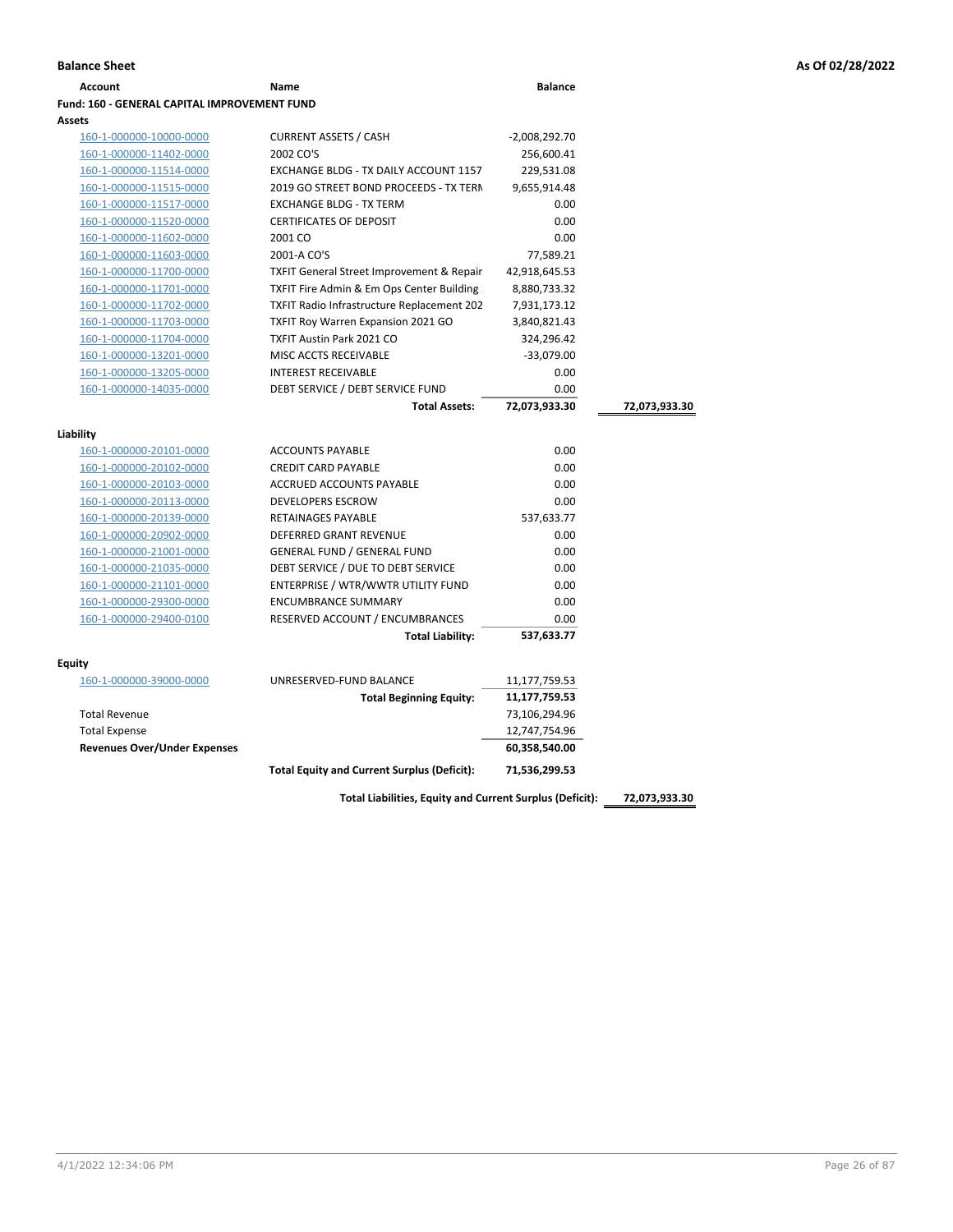| <b>Account</b>                              | Name                                                     | <b>Balance</b>  |               |
|---------------------------------------------|----------------------------------------------------------|-----------------|---------------|
| <b>Fund: 161 - STREET CONSTRUCTION FUND</b> |                                                          |                 |               |
| Assets                                      |                                                          |                 |               |
| 161-1-000000-10000-0000                     | <b>CURRENT ASSETS / CASH</b>                             | -898,868.08     |               |
| 161-1-000000-11003-0000                     | 2010 CO'S                                                | 0.00            |               |
| 161-1-000000-13205-0000                     | <b>INTEREST RECEIVABLE</b>                               | 0.00            |               |
| 161-1-000000-14035-0000                     | DEBT SERVICE / DEBT SERVICE FUND                         | 0.00            |               |
|                                             | <b>Total Assets:</b>                                     | $-898,868.08$   | -898,868.08   |
| Liability                                   |                                                          |                 |               |
| 161-1-000000-20101-0000                     | <b>ACCOUNTS PAYABLE</b>                                  | 0.00            |               |
| 161-1-000000-20102-0000                     | <b>CREDIT CARD PAYABLE</b>                               | 0.00            |               |
| 161-1-000000-20103-0000                     | <b>ACCRUED ACCOUNTS PAYABLE</b>                          | 0.00            |               |
| 161-1-000000-20139-0000                     | <b>RETAINAGES PAYABLE</b>                                | 158,343.43      |               |
| 161-1-000000-21001-0000                     | <b>GENERAL FUND / GENERAL FUND</b>                       | 0.00            |               |
| 161-1-000000-21035-0000                     | DEBT SERVICE / DUE TO DEBT SERVICE                       | 0.00            |               |
| 161-1-000000-29300-0000                     | <b>ENCUMBRANCE SUMMARY</b>                               | 0.00            |               |
| 161-1-000000-29400-0100                     | RESERVED ACCOUNT / ENCUMBRANCES                          | 0.00            |               |
|                                             | <b>Total Liability:</b>                                  | 158,343.43      |               |
| <b>Equity</b>                               |                                                          |                 |               |
| 161-1-000000-39000-0000                     | UNRESERVED-FUND BALANCE                                  | $-1,057,211.51$ |               |
|                                             | <b>Total Beginning Equity:</b>                           | $-1,057,211.51$ |               |
| <b>Total Revenue</b>                        |                                                          | 0.00            |               |
| <b>Total Expense</b>                        |                                                          | 0.00            |               |
| <b>Revenues Over/Under Expenses</b>         |                                                          | 0.00            |               |
|                                             | <b>Total Equity and Current Surplus (Deficit):</b>       | $-1,057,211.51$ |               |
|                                             | Total Liabilities, Equity and Current Surplus (Deficit): |                 | $-898,868.08$ |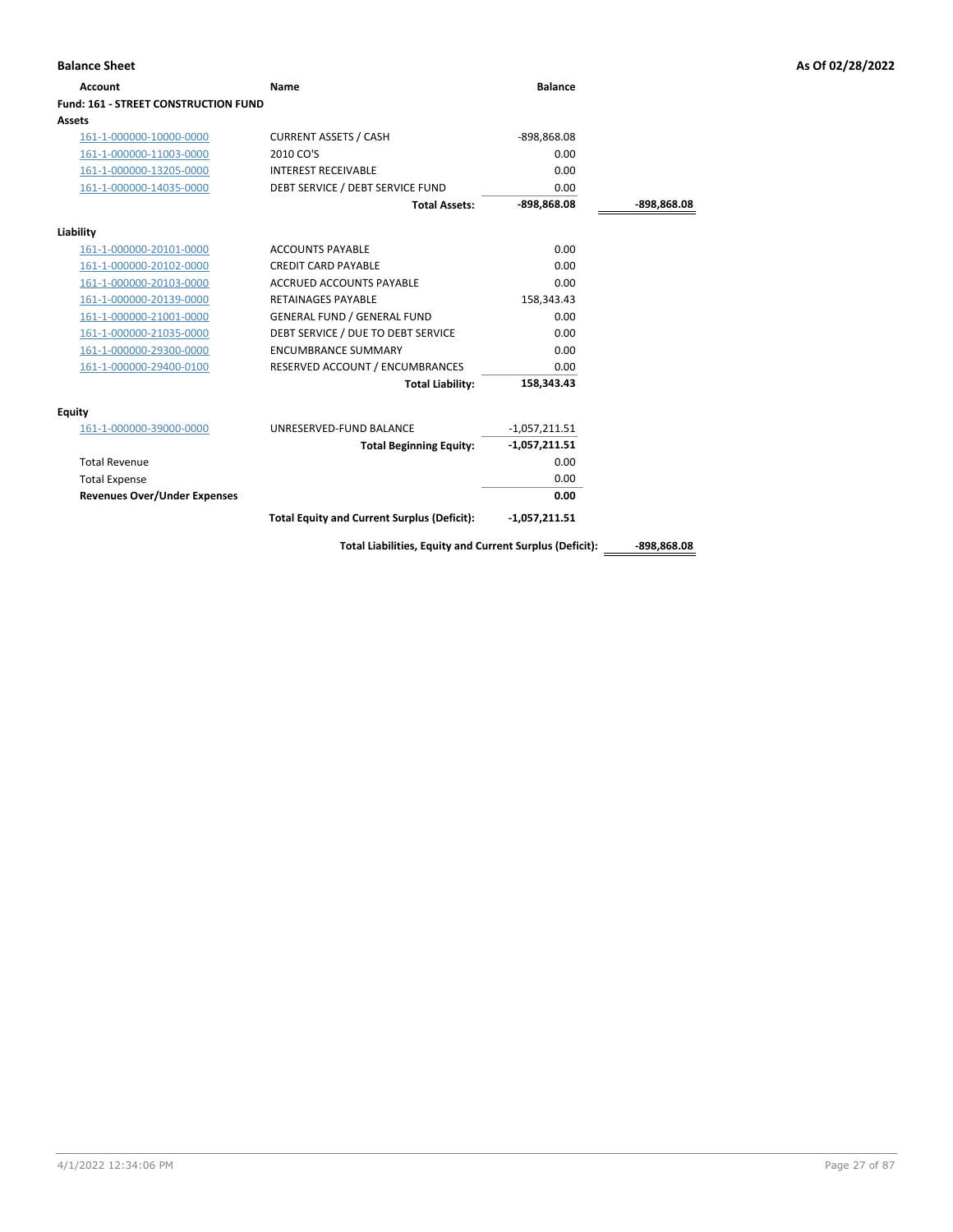# **Balance Sheet As Of 02/28/2022**

| As Of 02/28/2022 |  |  |  |  |  |
|------------------|--|--|--|--|--|
|------------------|--|--|--|--|--|

| <b>Account</b>                                  | Name                                                     | <b>Balance</b> |      |
|-------------------------------------------------|----------------------------------------------------------|----------------|------|
| <b>Fund: 162 - GRAHAM PARK RENOVATIONS FUND</b> |                                                          |                |      |
| <b>Assets</b>                                   |                                                          |                |      |
| 162-1-000000-10000-0000                         | <b>CURRENT ASSETS / CASH</b>                             | 0.00           |      |
|                                                 | <b>Total Assets:</b>                                     | 0.00           | 0.00 |
| Liability                                       |                                                          |                |      |
| 162-1-000000-20101-0000                         | <b>ACCOUNTS PAYABLE</b>                                  | 0.00           |      |
|                                                 | <b>Total Liability:</b>                                  | 0.00           |      |
| <b>Total Revenue</b>                            |                                                          | 0.00           |      |
| <b>Total Expense</b>                            |                                                          | 0.00           |      |
| <b>Revenues Over/Under Expenses</b>             |                                                          | 0.00           |      |
|                                                 | <b>Total Equity and Current Surplus (Deficit):</b>       | 0.00           |      |
|                                                 | Total Liabilities, Equity and Current Surplus (Deficit): |                | 0.00 |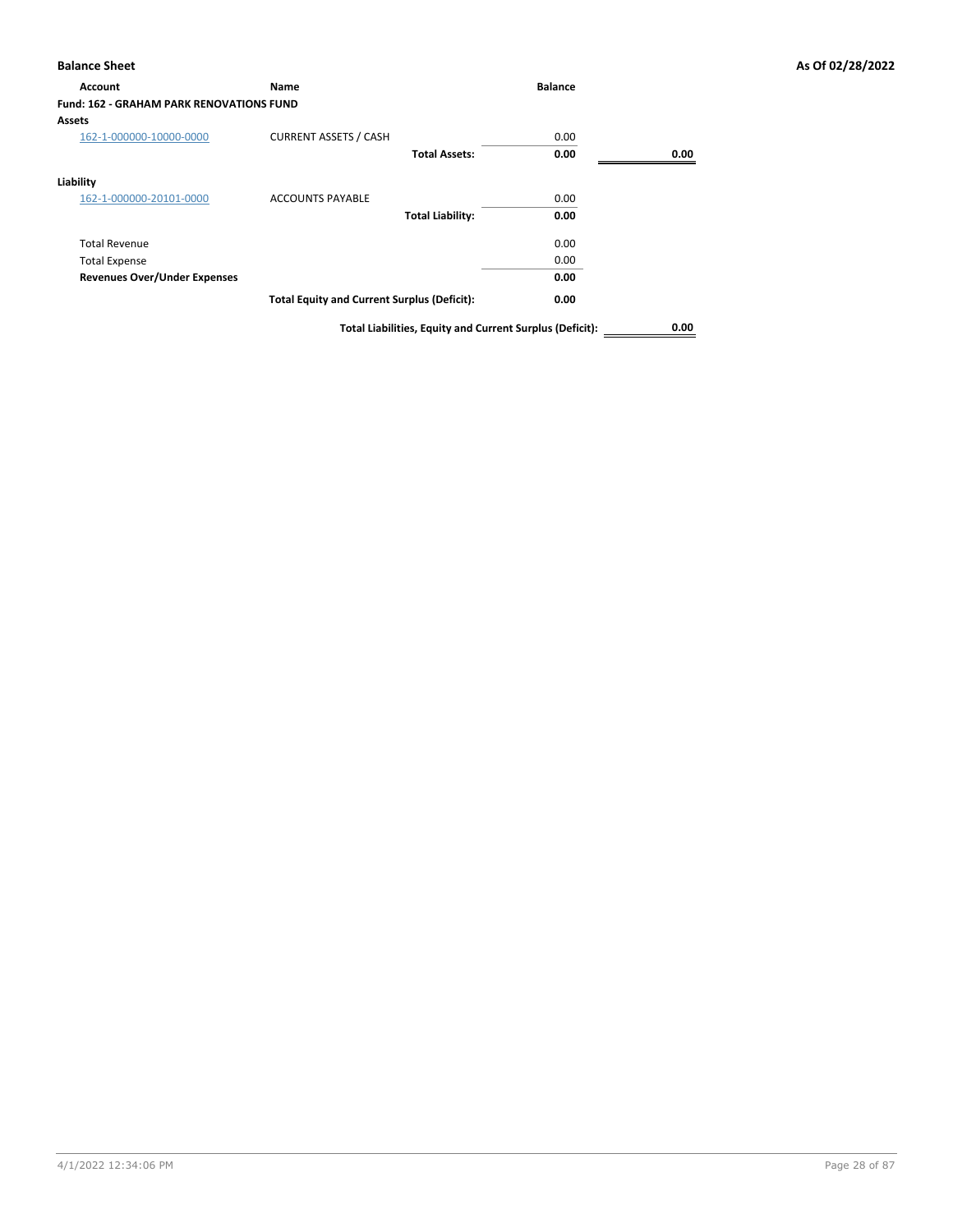| Account                                      | <b>Name</b>                                        | <b>Balance</b>                                           |      |
|----------------------------------------------|----------------------------------------------------|----------------------------------------------------------|------|
| <b>Fund: 163 - SECO STIMULAS BLOCK GRANT</b> |                                                    |                                                          |      |
| <b>Assets</b>                                |                                                    |                                                          |      |
| 163-1-000000-10000-0000                      | <b>CURRENT ASSETS / CASH</b>                       | 0.00                                                     |      |
|                                              | <b>Total Assets:</b>                               | 0.00                                                     | 0.00 |
| Liability                                    |                                                    |                                                          |      |
| 163-1-000000-20101-0000                      | <b>ACCOUNTS PAYABLE</b>                            | 0.00                                                     |      |
|                                              | <b>Total Liability:</b>                            | 0.00                                                     |      |
|                                              | <b>Total Equity and Current Surplus (Deficit):</b> | 0.00                                                     |      |
|                                              |                                                    | Total Liabilities, Equity and Current Surplus (Deficit): | 0.00 |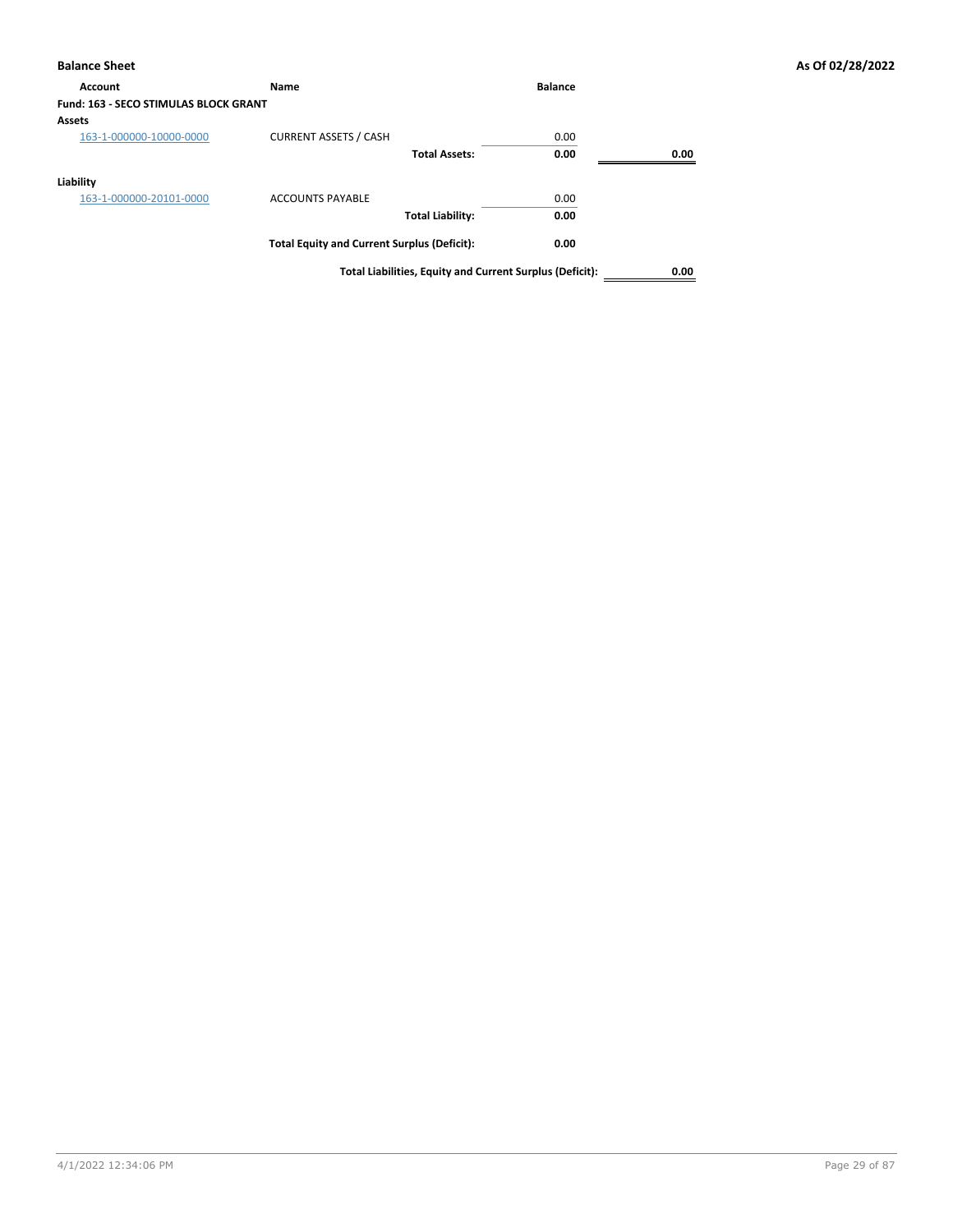| <b>Balance Sheet</b>                |                                                          |                |           | As Of 02/28/2022 |
|-------------------------------------|----------------------------------------------------------|----------------|-----------|------------------|
| <b>Account</b>                      | <b>Name</b>                                              | <b>Balance</b> |           |                  |
| Fund: 164 - 2013 CO CAPITAL FUND    |                                                          |                |           |                  |
| <b>Assets</b>                       |                                                          |                |           |                  |
| 164-1-000000-10000-0000             | <b>CURRENT ASSETS / CASH</b>                             | 32,861.92      |           |                  |
| 164-1-000000-11508-0000             | 2013 CO'S PROJ CONST                                     | 2,086.03       |           |                  |
| 164-1-000000-11509-0000             | 2013 CO'S DEBT SERVICE                                   | 0.00           |           |                  |
| 164-1-000000-13205-0000             | <b>INTEREST RECEIVABLE</b>                               | 0.00           |           |                  |
| 164-1-000000-14035-0000             | DEBT SERVICE / DEBT SERVICE FUND                         | 0.00           |           |                  |
|                                     | <b>Total Assets:</b>                                     | 34,947.95      | 34,947.95 |                  |
| Liability                           |                                                          |                |           |                  |
| 164-1-000000-20101-0000             | <b>ACCOUNTS PAYABLE</b>                                  | 0.00           |           |                  |
| 164-1-000000-20102-0000             | <b>CREDIT CARD PAYABLE</b>                               | 0.00           |           |                  |
| 164-1-000000-20103-0000             | ACCRUED ACCOUNTS PAYABLE                                 | 0.00           |           |                  |
| 164-1-000000-20139-0000             | <b>RETAINAGES PAYABLE</b>                                | 0.00           |           |                  |
| 164-1-000000-21001-0000             | <b>GENERAL FUND / GENERAL FUND</b>                       | 0.00           |           |                  |
| 164-1-000000-21035-0000             | DEBT SERVICE / DUE TO DEBT SERVICE                       | 0.00           |           |                  |
|                                     | <b>Total Liability:</b>                                  | 0.00           |           |                  |
| Equity                              |                                                          |                |           |                  |
| 164-1-000000-39000-0000             | UNRESERVED-FUND BALANCE                                  | 34,990.02      |           |                  |
|                                     | <b>Total Beginning Equity:</b>                           | 34,990.02      |           |                  |
| <b>Total Revenue</b>                |                                                          | $-39.87$       |           |                  |
| <b>Total Expense</b>                |                                                          | 2.20           |           |                  |
| <b>Revenues Over/Under Expenses</b> |                                                          | $-42.07$       |           |                  |
|                                     | <b>Total Equity and Current Surplus (Deficit):</b>       | 34,947.95      |           |                  |
|                                     | Total Liabilities, Equity and Current Surplus (Deficit): |                | 34,947.95 |                  |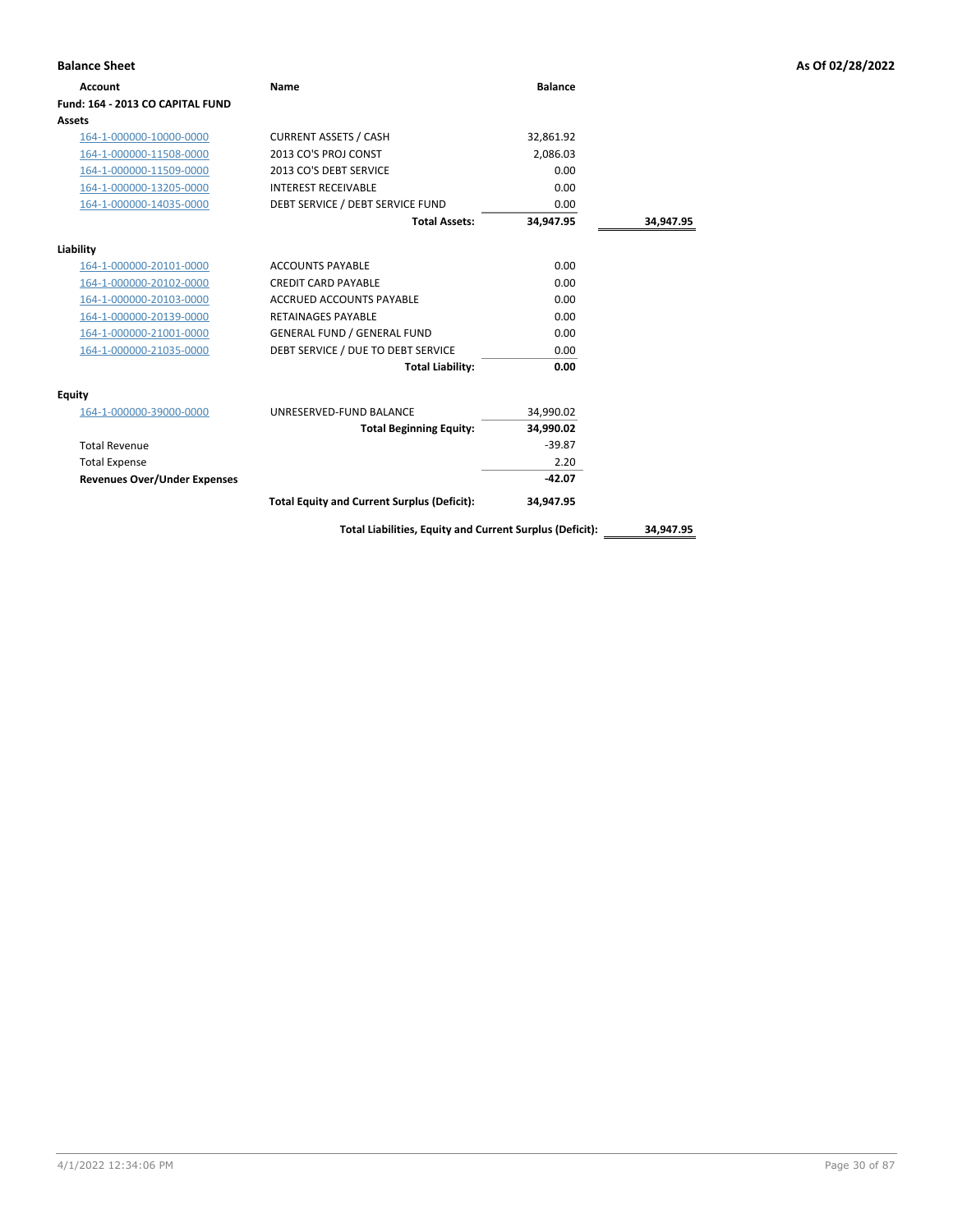| <b>Account</b>                      | Name                                                     | <b>Balance</b> |            |
|-------------------------------------|----------------------------------------------------------|----------------|------------|
| Fund: 165 - 2014 GO FUND            |                                                          |                |            |
| Assets                              |                                                          |                |            |
| 165-1-000000-10000-0000             | <b>CURRENT ASSETS / CASH</b>                             | $-8,613.63$    |            |
| 165-1-000000-11003-0000             | 2010 CO'S                                                | 0.00           |            |
| 165-1-000000-11202-0000             | 2014 GO STREET BONDS                                     | 0.00           |            |
| 165-1-000000-11511-0000             | 2015 GO PROJECT CONSTRUCTION                             | 802,831.88     |            |
| 165-1-000000-11520-0000             | <b>CERTIFICATES OF DEPOSIT</b>                           | 0.00           |            |
| 165-1-000000-11530-0000             | <b>TexasTERM CP</b>                                      | 0.00           |            |
| 165-1-000000-13201-0000             | MISC ACCTS RECEIVABLE                                    | 0.00           |            |
| 165-1-000000-13205-0000             | <b>INTEREST RECEIVABLE</b>                               | 0.00           |            |
| 165-1-000000-14035-0000             | DEBT SERVICE / DEBT SERVICE FUND                         | 0.00           |            |
|                                     | <b>Total Assets:</b>                                     | 794,218.25     | 794,218.25 |
|                                     |                                                          |                |            |
| Liability                           |                                                          |                |            |
| 165-1-000000-20101-0000             | <b>ACCOUNTS PAYABLE</b>                                  | 0.00           |            |
| 165-1-000000-20102-0000             | <b>CREDIT CARD PAYABLE</b>                               | 0.00           |            |
| 165-1-000000-20103-0000             | ACCRUED ACCOUNTS PAYABLE                                 | 0.00           |            |
| 165-1-000000-20139-0000             | <b>RETAINAGES PAYABLE</b>                                | 0.00           |            |
| 165-1-000000-21001-0000             | <b>GENERAL FUND / GENERAL FUND</b>                       | 0.00           |            |
| 165-1-000000-21035-0000             | DEBT SERVICE / DUE TO DEBT SERVICE                       | 0.00           |            |
|                                     | <b>Total Liability:</b>                                  | 0.00           |            |
| Equity                              |                                                          |                |            |
| 165-1-000000-39000-0000             | UNRESERVED-FUND BALANCE                                  | 794,163.40     |            |
|                                     | <b>Total Beginning Equity:</b>                           | 794,163.40     |            |
| <b>Total Revenue</b>                |                                                          | 54.85          |            |
| <b>Total Expense</b>                |                                                          | 0.00           |            |
| <b>Revenues Over/Under Expenses</b> |                                                          | 54.85          |            |
|                                     | <b>Total Equity and Current Surplus (Deficit):</b>       | 794,218.25     |            |
|                                     |                                                          |                |            |
|                                     | Total Liabilities, Equity and Current Surplus (Deficit): |                | 794,218.25 |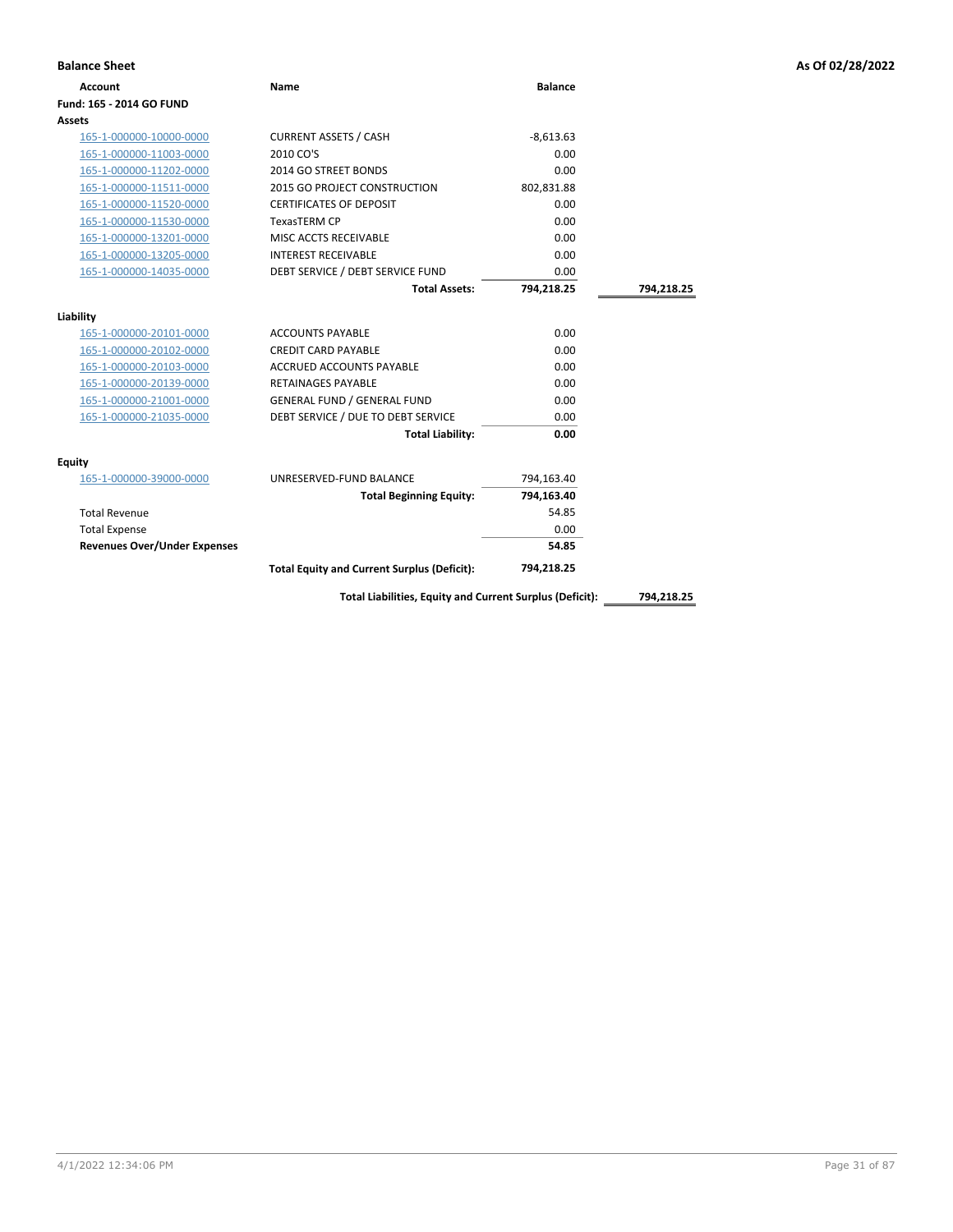| Name                                               | <b>Balance</b>                                        |      |
|----------------------------------------------------|-------------------------------------------------------|------|
|                                                    |                                                       |      |
|                                                    |                                                       |      |
| <b>CURRENT ASSETS / CASH</b>                       | 0.00                                                  |      |
| MISC ACCTS RECEIVABLE                              | 0.00                                                  |      |
| <b>Total Assets:</b>                               | 0.00                                                  | 0.00 |
|                                                    |                                                       |      |
| <b>ACCOUNTS PAYABLE</b>                            | 0.00                                                  |      |
| <b>CREDIT CARD PAYABLE</b>                         | 0.00                                                  |      |
| ACCRUED ACCOUNTS PAYABLE                           | 0.00                                                  |      |
| DEFERRED GRANT REVENUE                             | 0.00                                                  |      |
| <b>GENERAL FUND / GENERAL FUND</b>                 | 0.00                                                  |      |
| <b>INTEREST PAYABLE ON DEP</b>                     | 0.00                                                  |      |
| <b>ENCUMBRANCE SUMMARY</b>                         | 0.00                                                  |      |
| RESERVED ACCOUNT / ENCUMBRANCES                    | 0.00                                                  |      |
| <b>Total Liability:</b>                            | 0.00                                                  |      |
|                                                    |                                                       |      |
| UNRESERVED-FUND BALANCE                            | 0.00                                                  |      |
| <b>Total Beginning Equity:</b>                     | 0.00                                                  |      |
|                                                    | 0.00                                                  |      |
|                                                    | 0.00                                                  |      |
|                                                    | 0.00                                                  |      |
| <b>Total Equity and Current Surplus (Deficit):</b> | 0.00                                                  |      |
|                                                    | Fund: 170 - LAW ENFORCEMENT GRANT - CAPITAL PURCHASES |      |

**Balance Sheet As Of 02/28/2022**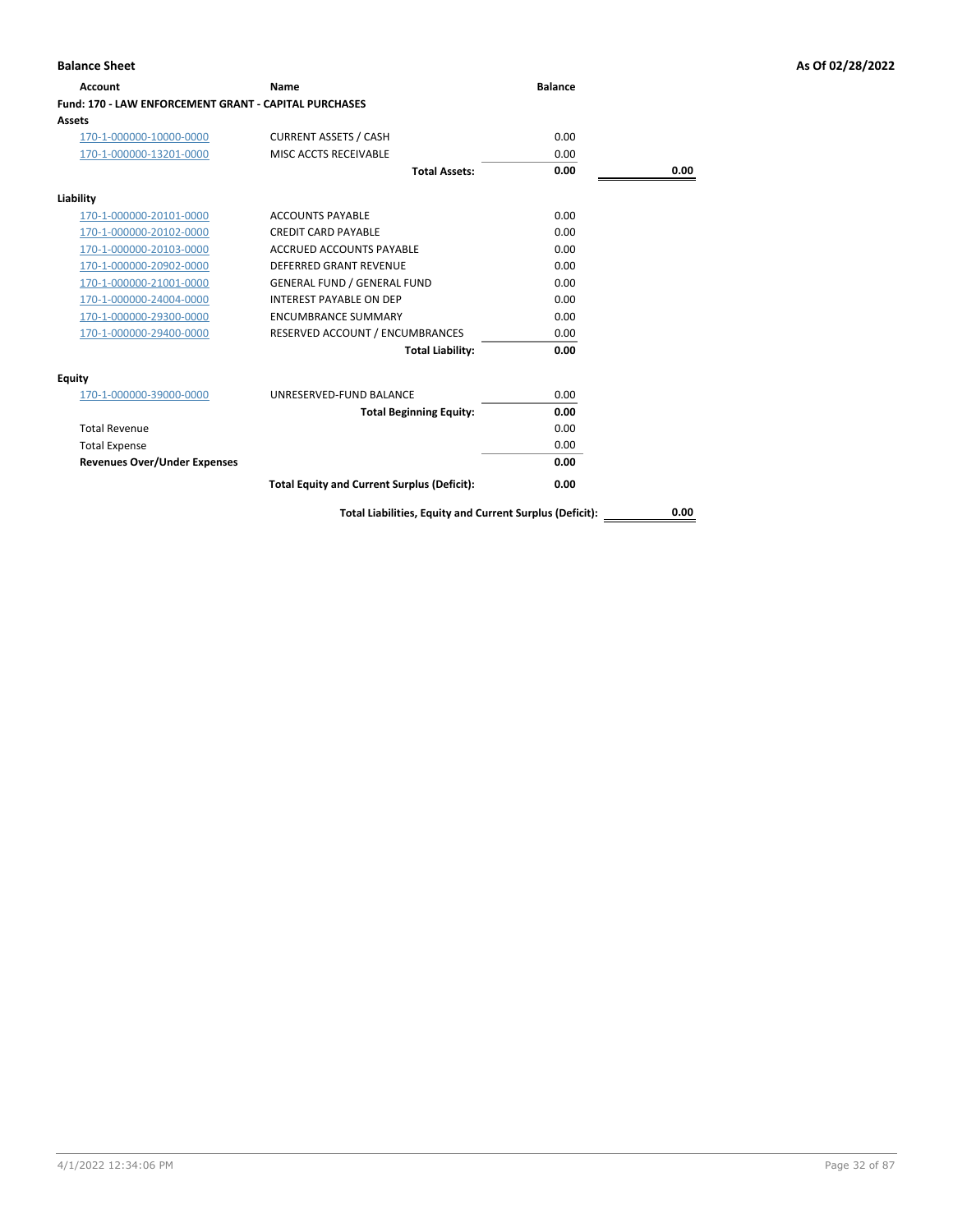| Account                                        | Name                                                     | <b>Balance</b> |           |
|------------------------------------------------|----------------------------------------------------------|----------------|-----------|
| <b>Fund: 171 - MAIN STREET SPECIAL REVENUE</b> |                                                          |                |           |
| Assets                                         |                                                          |                |           |
| 171-1-000000-10000-0000                        | <b>CURRENT ASSETS / CASH</b>                             | 11,183.19      |           |
| 171-1-000000-13201-0000                        | MISC ACCTS RECEIVABLE                                    | 0.00           |           |
| 171-1-000000-13205-0000                        | <b>INTEREST RECEIVABLE</b>                               | 0.00           |           |
|                                                | <b>Total Assets:</b>                                     | 11,183.19      | 11,183.19 |
| Liability                                      |                                                          |                |           |
| 171-1-000000-20101-0000                        | <b>ACCOUNTS PAYABLE</b>                                  | 0.00           |           |
| 171-1-000000-20102-0000                        | <b>CREDIT CARD PAYABLE</b>                               | 0.00           |           |
| 171-1-000000-20103-0000                        | ACCRUED ACCOUNTS PAYABLE                                 | 0.00           |           |
| 171-1-000000-20139-0000                        | <b>RETAINAGES PAYABLE</b>                                | 0.00           |           |
| 171-1-000000-20902-0000                        | <b>DEFERRED GRANT REVENUE</b>                            | 0.00           |           |
|                                                | <b>Total Liability:</b>                                  | 0.00           |           |
| <b>Equity</b>                                  |                                                          |                |           |
| 171-1-000000-39000-0000                        | UNRESERVED-FUND BALANCE                                  | $-41,268.16$   |           |
|                                                | <b>Total Beginning Equity:</b>                           | $-41,268.16$   |           |
| <b>Total Revenue</b>                           |                                                          | 52,451.35      |           |
| <b>Total Expense</b>                           |                                                          | 0.00           |           |
| <b>Revenues Over/Under Expenses</b>            |                                                          | 52,451.35      |           |
|                                                | <b>Total Equity and Current Surplus (Deficit):</b>       | 11,183.19      |           |
|                                                | Total Liabilities, Equity and Current Surplus (Deficit): |                | 11,183.19 |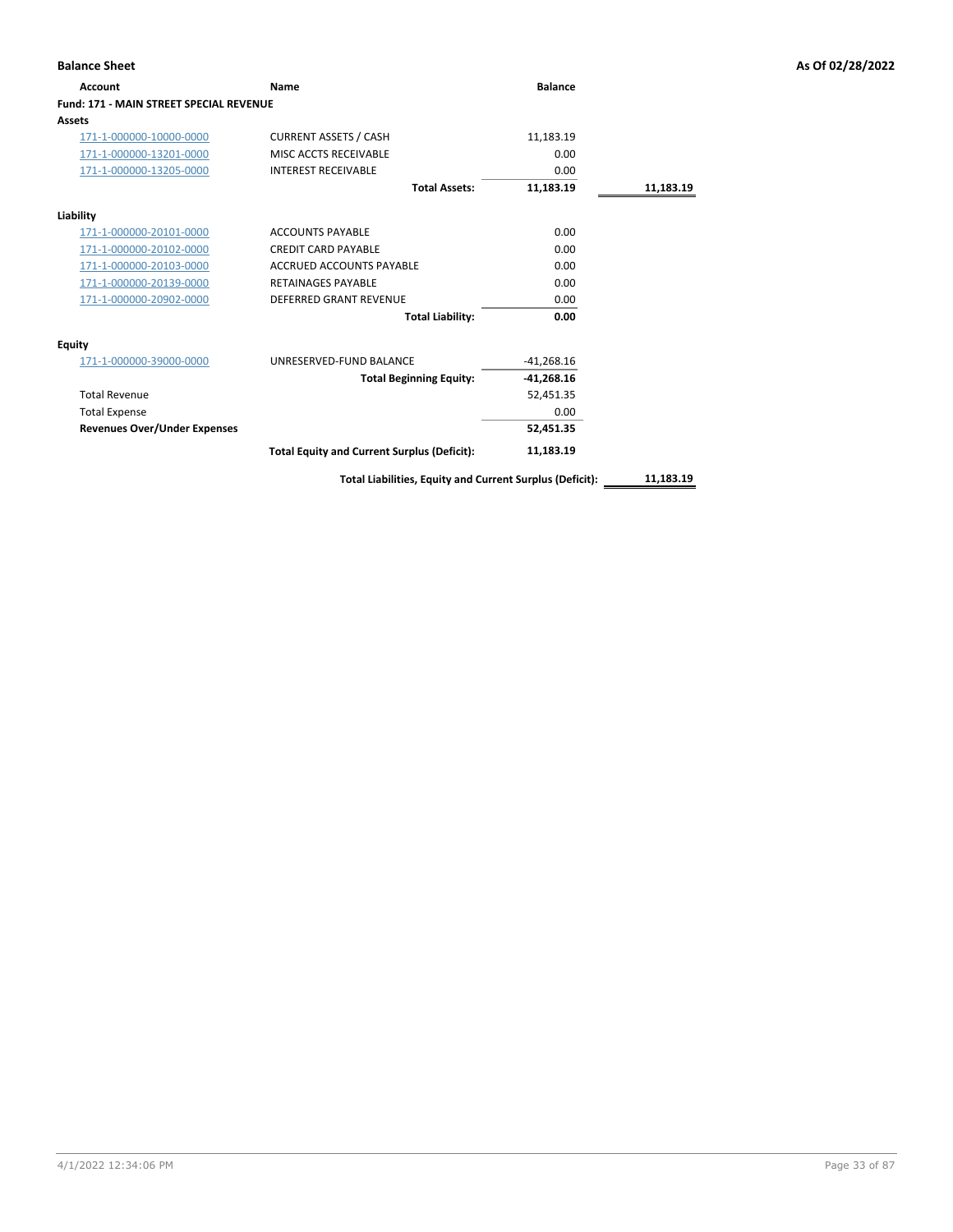| <b>Balance Sheet</b>                 |                                                    |                |           | As Of 02/28/2022 |
|--------------------------------------|----------------------------------------------------|----------------|-----------|------------------|
| <b>Account</b>                       | <b>Name</b>                                        | <b>Balance</b> |           |                  |
| <b>Fund: 172 - MINOR GRANTS FUND</b> |                                                    |                |           |                  |
| <b>Assets</b>                        |                                                    |                |           |                  |
| 172-1-000000-10000-0000              | <b>CURRENT ASSETS / CASH</b>                       | 18,380.48      |           |                  |
| 172-1-000000-13201-0000              | MISC ACCTS RECEIVABLE                              | 0.00           |           |                  |
| 172-1-000000-13205-0000              | <b>INTEREST RECEIVABLE</b>                         | 0.00           |           |                  |
|                                      | <b>Total Assets:</b>                               | 18,380.48      | 18,380.48 |                  |
| Liability                            |                                                    |                |           |                  |
| 172-1-000000-20101-0000              | <b>ACCOUNTS PAYABLE</b>                            | 0.00           |           |                  |
| 172-1-000000-20102-0000              | <b>CREDIT CARD PAYABLE</b>                         | 0.00           |           |                  |
| 172-1-000000-20103-0000              | <b>ACCRUED ACCOUNTS PAYABLE</b>                    | 0.00           |           |                  |
| 172-1-000000-20902-0000              | <b>DEFERRED GRANT REVENUE</b>                      | 0.00           |           |                  |
| 172-1-000000-29300-0000              | <b>ENCUMBRANCE SUMMARY</b>                         | 0.00           |           |                  |
| 172-1-000000-29400-0000              | RESERVED ACCOUNT / ENCUMBRANCES                    | 0.00           |           |                  |
|                                      | <b>Total Liability:</b>                            | 0.00           |           |                  |
| <b>Equity</b>                        |                                                    |                |           |                  |
| 172-1-000000-39000-0000              | UNRESERVED-FUND BALANCE                            | 13,592.49      |           |                  |
|                                      | <b>Total Beginning Equity:</b>                     | 13,592.49      |           |                  |
| <b>Total Revenue</b>                 |                                                    | 10,086.53      |           |                  |
| <b>Total Expense</b>                 |                                                    | 5,298.54       |           |                  |
| <b>Revenues Over/Under Expenses</b>  |                                                    | 4,787.99       |           |                  |
|                                      | <b>Total Equity and Current Surplus (Deficit):</b> | 18,380.48      |           |                  |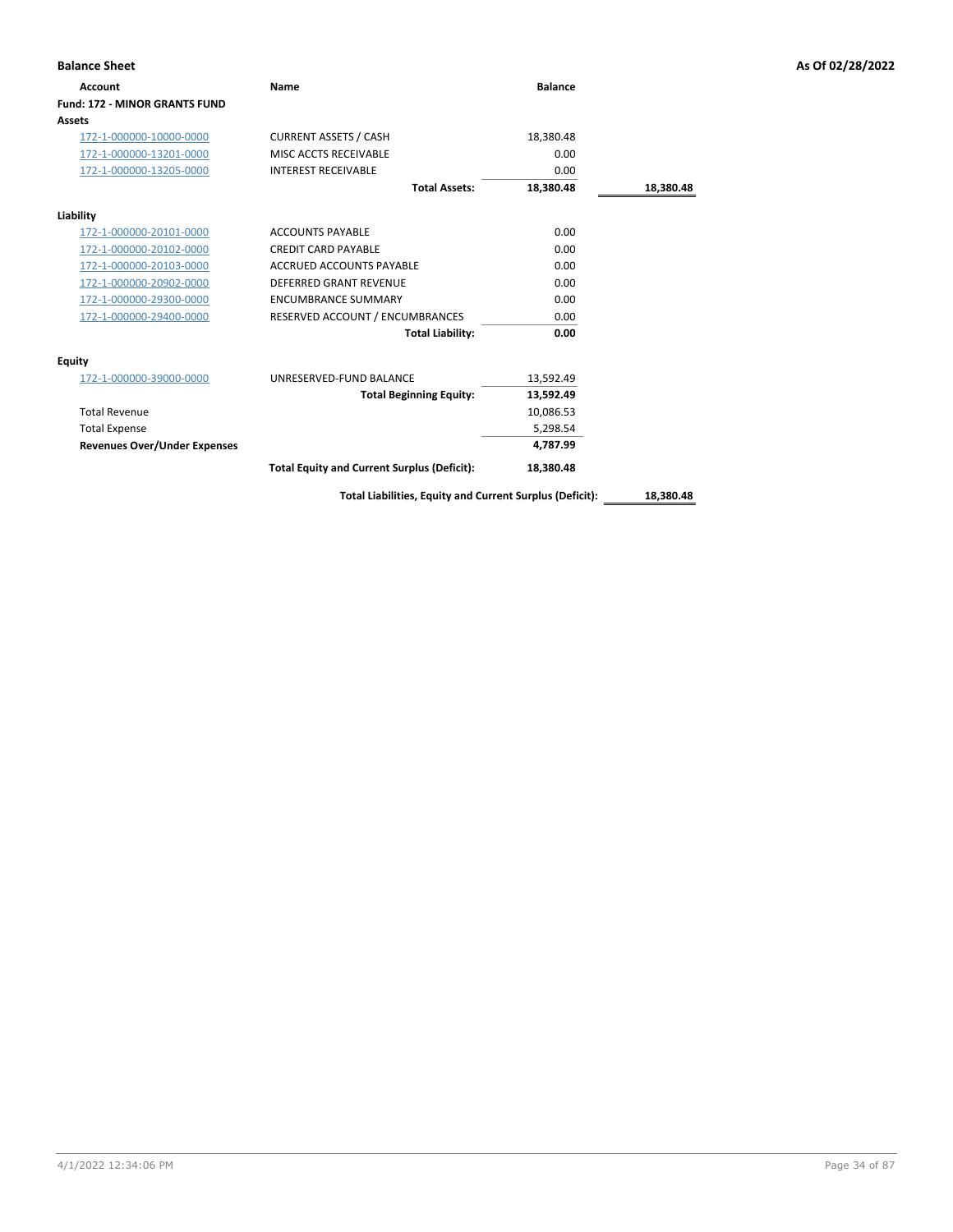| <b>Balance Sheet</b>                |                                                          |                |      | As Of 02/28/2022 |
|-------------------------------------|----------------------------------------------------------|----------------|------|------------------|
| Account                             | Name                                                     | <b>Balance</b> |      |                  |
| Fund: 173 - FL YOUNG FOUNDATION     |                                                          |                |      |                  |
| <b>Assets</b>                       |                                                          |                |      |                  |
| 173-1-000000-10000-0000             | <b>CURRENT ASSETS / CASH</b>                             | 0.00           |      |                  |
| 173-1-000000-13201-0000             | MISC ACCTS RECEIVABLE                                    | 0.00           |      |                  |
|                                     | <b>Total Assets:</b>                                     | 0.00           | 0.00 |                  |
| Liability                           |                                                          |                |      |                  |
| 173-1-000000-20101-0000             | <b>ACCOUNTS PAYABLE</b>                                  | 0.00           |      |                  |
| 173-1-000000-20102-0000             | <b>CREDIT CARD PAYABLE</b>                               | 0.00           |      |                  |
| 173-1-000000-20902-0000             | <b>DEFERRED GRANT REVENUE</b>                            | 0.00           |      |                  |
| 173-1-000000-29300-0000             | <b>ENCUMBRANCE SUMMARY</b>                               | 0.00           |      |                  |
| 173-1-000000-29400-0000             | RESERVED ACCOUNT / ENCUMBRANCES                          | 0.00           |      |                  |
|                                     | <b>Total Liability:</b>                                  | 0.00           |      |                  |
| <b>Equity</b>                       |                                                          |                |      |                  |
| 173-1-000000-39000-0000             | UNRESERVED-FUND BALANCE                                  | 0.00           |      |                  |
|                                     | <b>Total Beginning Equity:</b>                           | 0.00           |      |                  |
| <b>Total Revenue</b>                |                                                          | 0.00           |      |                  |
| <b>Total Expense</b>                |                                                          | 0.00           |      |                  |
| <b>Revenues Over/Under Expenses</b> |                                                          | 0.00           |      |                  |
|                                     | <b>Total Equity and Current Surplus (Deficit):</b>       | 0.00           |      |                  |
|                                     | Total Liabilities, Equity and Current Surplus (Deficit): |                | 0.00 |                  |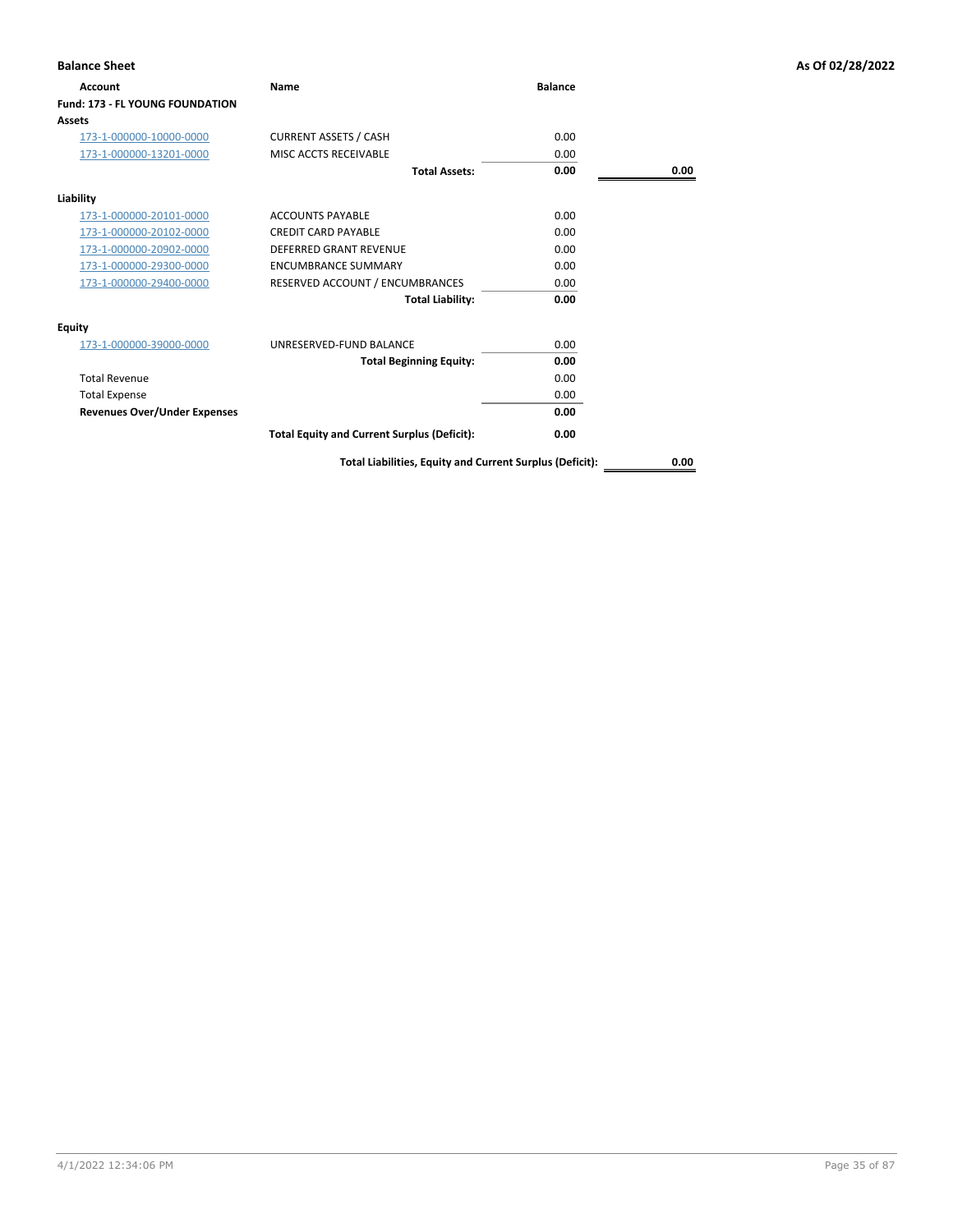| <b>Balance Sheet</b>                |                                                    |                |      | As Of 02/28/2022 |
|-------------------------------------|----------------------------------------------------|----------------|------|------------------|
| <b>Account</b>                      | Name                                               | <b>Balance</b> |      |                  |
| Fund: 174 - FEMA GRANT              |                                                    |                |      |                  |
| <b>Assets</b>                       |                                                    |                |      |                  |
| 174-1-000000-10000-0000             | <b>CURRENT ASSETS / CASH</b>                       | 0.00           |      |                  |
| 174-1-000000-13201-0000             | MISC ACCTS RECEIVABLE                              | 0.00           |      |                  |
| 174-1-000000-13205-0000             | <b>INTEREST RECEIVABLE</b>                         | 0.00           |      |                  |
|                                     | <b>Total Assets:</b>                               | 0.00           | 0.00 |                  |
| Liability                           |                                                    |                |      |                  |
| 174-1-000000-20101-0000             | <b>ACCOUNTS PAYABLE</b>                            | 0.00           |      |                  |
| 174-1-000000-20102-0000             | <b>CREDIT CARD PAYABLE</b>                         | 0.00           |      |                  |
| 174-1-000000-20103-0000             | <b>ACCRUED ACCOUNTS PAYABLE</b>                    | 0.00           |      |                  |
| 174-1-000000-20902-0000             | DEFERRED GRANT REVENUE                             | 0.00           |      |                  |
| 174-1-000000-29300-0000             | <b>ENCUMBRANCE SUMMARY</b>                         | 0.00           |      |                  |
| 174-1-000000-29400-0000             | RESERVED ACCOUNT / ENCUMBRANCES                    | 0.00           |      |                  |
|                                     | <b>Total Liability:</b>                            | 0.00           |      |                  |
| <b>Equity</b>                       |                                                    |                |      |                  |
| 174-1-000000-39000-0000             | UNRESERVED-FUND BALANCE                            | 0.00           |      |                  |
|                                     | <b>Total Beginning Equity:</b>                     | 0.00           |      |                  |
| <b>Total Revenue</b>                |                                                    | 0.00           |      |                  |
| <b>Total Expense</b>                |                                                    | 0.00           |      |                  |
| <b>Revenues Over/Under Expenses</b> |                                                    | 0.00           |      |                  |
|                                     | <b>Total Equity and Current Surplus (Deficit):</b> | 0.00           |      |                  |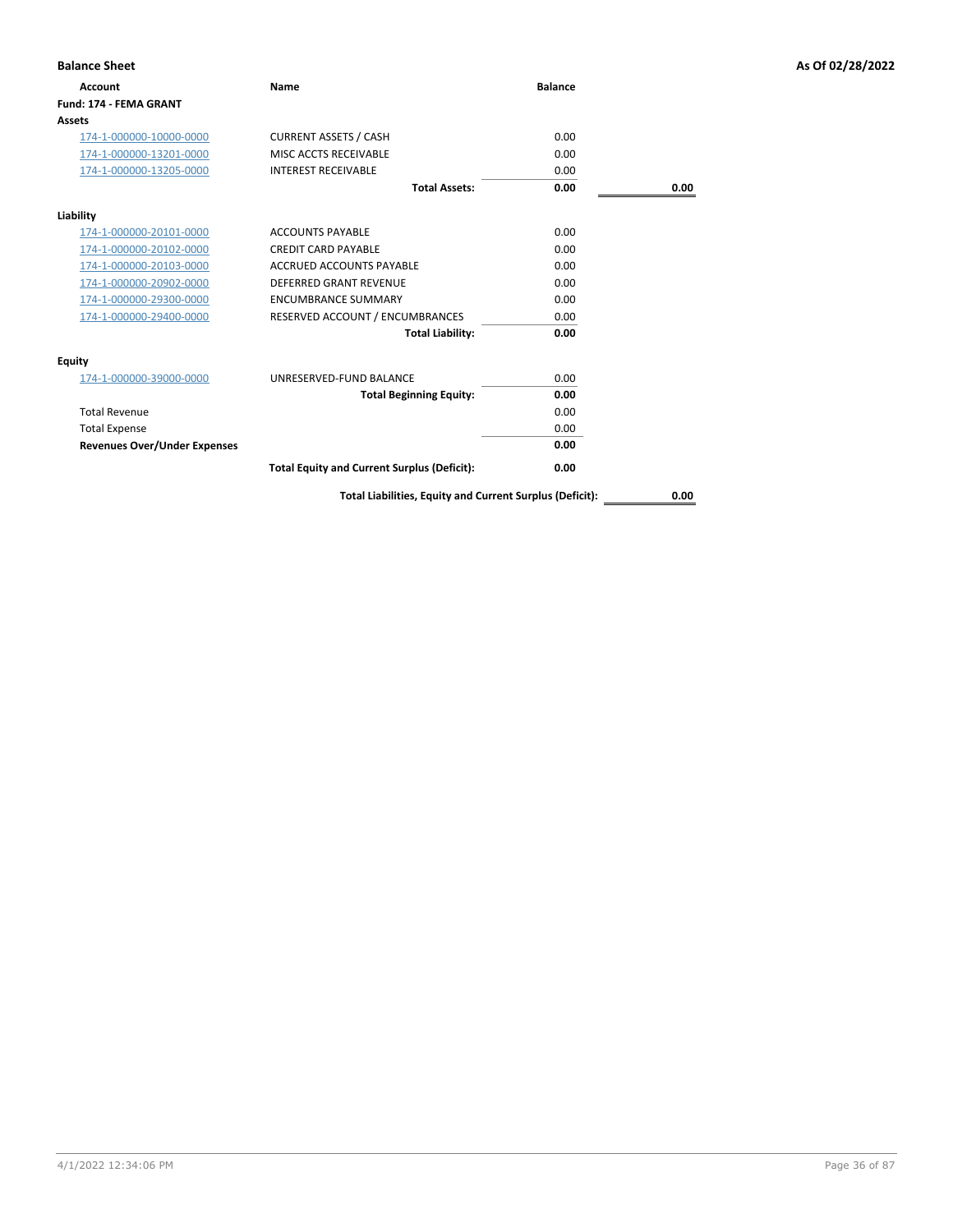| <b>Balance Sheet</b>                       |                                                    |                |           | As Of 02/28/2022 |
|--------------------------------------------|----------------------------------------------------|----------------|-----------|------------------|
| Account                                    | Name                                               | <b>Balance</b> |           |                  |
| Fund: 175 - JUSTICE ASSISTANCE GRANT - JAG |                                                    |                |           |                  |
| <b>Assets</b>                              |                                                    |                |           |                  |
| 175-1-000000-10000-0000                    | <b>CURRENT ASSETS / CASH</b>                       | 13,761.65      |           |                  |
| 175-1-000000-13201-0000                    | MISC ACCTS RECEIVABLE                              | 0.00           |           |                  |
|                                            | <b>Total Assets:</b>                               | 13,761.65      | 13,761.65 |                  |
| Liability                                  |                                                    |                |           |                  |
| 175-1-000000-20101-0000                    | <b>ACCOUNTS PAYABLE</b>                            | 0.00           |           |                  |
| 175-1-000000-20102-0000                    | <b>CREDIT CARD PAYABLE</b>                         | 0.00           |           |                  |
| 175-1-000000-20902-0000                    | <b>DEFERRED GRANT REVENUE</b>                      | 0.00           |           |                  |
| 175-1-000000-29300-0000                    | <b>ENCUMBRANCE SUMMARY</b>                         | 0.00           |           |                  |
| 175-1-000000-29400-0000                    | RESERVED ACCOUNT / ENCUMBRANCES                    | 0.00           |           |                  |
|                                            | <b>Total Liability:</b>                            | 0.00           |           |                  |
| <b>Equity</b>                              |                                                    |                |           |                  |
| 175-1-000000-39000-0000                    | UNRESERVED-FUND BALANCE                            | 13,761.65      |           |                  |
|                                            | <b>Total Beginning Equity:</b>                     | 13,761.65      |           |                  |
| <b>Total Revenue</b>                       |                                                    | 0.00           |           |                  |
| <b>Total Expense</b>                       |                                                    | 0.00           |           |                  |
| <b>Revenues Over/Under Expenses</b>        |                                                    | 0.00           |           |                  |
|                                            | <b>Total Equity and Current Surplus (Deficit):</b> | 13,761.65      |           |                  |

**Total Liabilities, Equity and Current Surplus (Deficit): 13,761.65**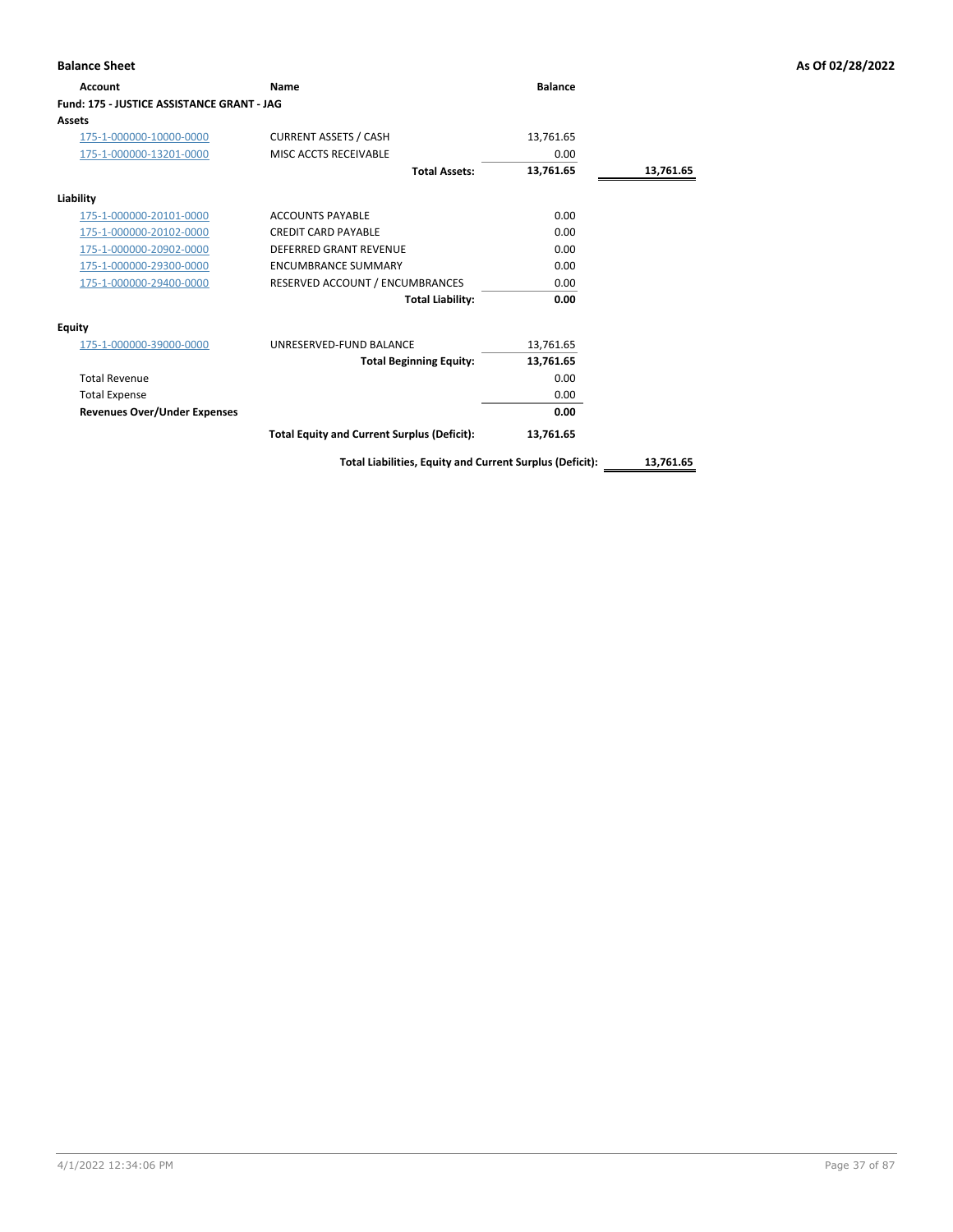| <b>Balance Sheet</b>                |                                                    |                |      | As Of 02/28/2022 |
|-------------------------------------|----------------------------------------------------|----------------|------|------------------|
| <b>Account</b>                      | Name                                               | <b>Balance</b> |      |                  |
| <b>Fund: 176 - HOME GRANT FUND</b>  |                                                    |                |      |                  |
| <b>Assets</b>                       |                                                    |                |      |                  |
| 176-1-000000-10000-0000             | <b>CURRENT ASSETS / CASH</b>                       | 0.00           |      |                  |
| 176-1-000000-13201-0000             | MISC ACCTS RECEIVABLE                              | 0.00           |      |                  |
| 176-1-000000-13205-0000             | <b>INTEREST RECEIVABLE</b>                         | 0.00           |      |                  |
|                                     | <b>Total Assets:</b>                               | 0.00           | 0.00 |                  |
| Liability                           |                                                    |                |      |                  |
| 176-1-000000-20101-0000             | <b>ACCOUNTS PAYABLE</b>                            | 0.00           |      |                  |
| 176-1-000000-20102-0000             | <b>CREDIT CARD PAYABLE</b>                         | 0.00           |      |                  |
| 176-1-000000-20103-0000             | <b>ACCRUED ACCOUNTS PAYABLE</b>                    | 0.00           |      |                  |
| 176-1-000000-20902-0000             | DEFERRED GRANT REVENUE                             | 0.00           |      |                  |
| 176-1-000000-29300-0000             | <b>ENCUMBRANCE SUMMARY</b>                         | 0.00           |      |                  |
| 176-1-000000-29400-0000             | RESERVED ACCOUNT / ENCUMBRANCES                    | 0.00           |      |                  |
|                                     | <b>Total Liability:</b>                            | 0.00           |      |                  |
| <b>Equity</b>                       |                                                    |                |      |                  |
| 176-1-000000-39000-0000             | UNRESERVED-FUND BALANCE                            | 0.00           |      |                  |
|                                     | <b>Total Beginning Equity:</b>                     | 0.00           |      |                  |
| <b>Total Revenue</b>                |                                                    | 0.00           |      |                  |
| <b>Total Expense</b>                |                                                    | 0.00           |      |                  |
| <b>Revenues Over/Under Expenses</b> |                                                    | 0.00           |      |                  |
|                                     | <b>Total Equity and Current Surplus (Deficit):</b> | 0.00           |      |                  |

**Total Liabilities, Equity and Current Surplus (Deficit): 0.00**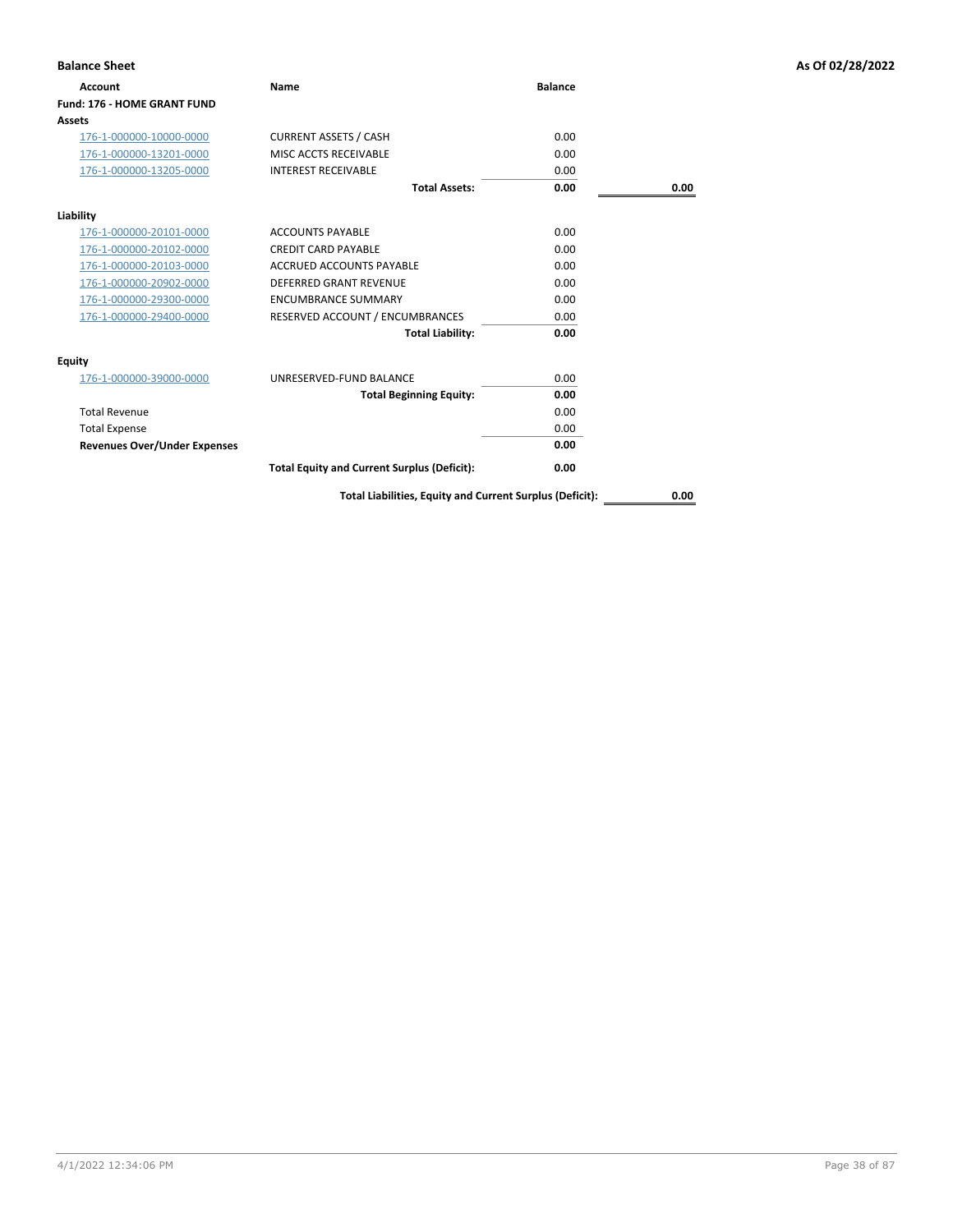| Account                                        | <b>Name</b>                                        | <b>Balance</b> |      |
|------------------------------------------------|----------------------------------------------------|----------------|------|
| <b>Fund: 177 - SAFE ROUTES TO SCHOOL GRANT</b> |                                                    |                |      |
| Assets                                         |                                                    |                |      |
| 177-1-000000-10000-0000                        | <b>CURRENT ASSETS / CASH</b>                       | 0.00           |      |
| 177-1-000000-13201-0000                        | MISC ACCTS RECEIVABLE                              | 0.00           |      |
| 177-1-000000-13205-0000                        | <b>INTEREST RECEIVABLE</b>                         | 0.00           |      |
|                                                | <b>Total Assets:</b>                               | 0.00           | 0.00 |
| Liability                                      |                                                    |                |      |
| 177-1-000000-20101-0000                        | <b>ACCOUNTS PAYABLE</b>                            | 0.00           |      |
| 177-1-000000-20102-0000                        | <b>CREDIT CARD PAYABLE</b>                         | 0.00           |      |
| 177-1-000000-20139-0000                        | <b>RETAINAGES PAYABLE</b>                          | 0.00           |      |
| 177-1-000000-20902-0000                        | <b>DEFERRED GRANT REVENUE</b>                      | 0.00           |      |
|                                                | <b>Total Liability:</b>                            | 0.00           |      |
| Equity                                         |                                                    |                |      |
| 177-1-000000-39000-0000                        | UNRESERVED-FUND BALANCE                            | 0.00           |      |
|                                                | <b>Total Beginning Equity:</b>                     | 0.00           |      |
| <b>Total Revenue</b>                           |                                                    | 0.00           |      |
| <b>Total Expense</b>                           |                                                    | 0.00           |      |
| <b>Revenues Over/Under Expenses</b>            |                                                    | 0.00           |      |
|                                                | <b>Total Equity and Current Surplus (Deficit):</b> | 0.00           |      |

**Total Liabilities, Equity and Current Surplus (Deficit): 0.00**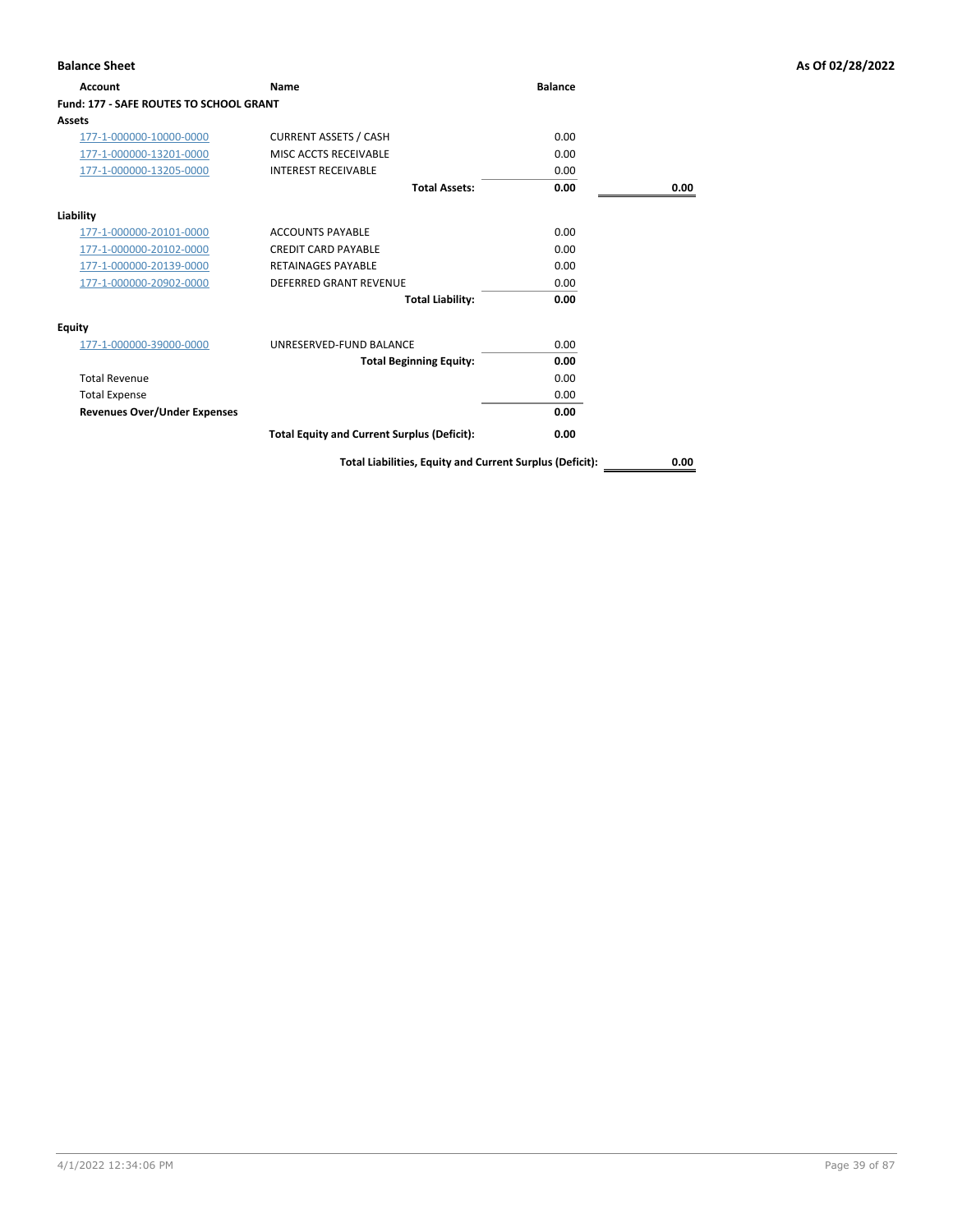|  |  |  | As Of 02/28/2022 |
|--|--|--|------------------|
|--|--|--|------------------|

| <b>Balance Sheet</b>                               |                                                           |                                |               | As Of 02/28/2022 |
|----------------------------------------------------|-----------------------------------------------------------|--------------------------------|---------------|------------------|
| Account                                            | Name                                                      | <b>Balance</b>                 |               |                  |
| Fund: 190 - FIXED ASSETS                           |                                                           |                                |               |                  |
| Assets                                             |                                                           |                                |               |                  |
| 190-1-000000-10000-0000                            | <b>CURRENT ASSETS / CASH</b>                              | 3,979,096.29                   |               |                  |
| 190-1-000000-16001-0000                            | FIXED ASSETS / LAND                                       | 4,319,195.57                   |               |                  |
| 190-1-000000-16002-0000                            | FIXED ASSETS / IMPROVMENTS-NON BUILDI                     | 10,239,156.27                  |               |                  |
| 190-1-000000-16003-0000                            | ACCUM DEPR / IMPROVEMENTS- NON BUIL                       | -5,714,982.26                  |               |                  |
| 190-1-000000-16004-0000                            | FIXED ASSETS / BUILDINGS                                  | 19,241,696.38                  |               |                  |
| 190-1-000000-16005-0000                            | ACCUM DEPR / BUILDINGS                                    | -8,401,099.51                  |               |                  |
| 190-1-000000-16109-0000                            | FIXED ASSETS / INFRASTRUCTURE                             | 43,026,051.23                  |               |                  |
| 190-1-000000-16110-0000                            | ACCUM DEPR / INFRASTRUCTURE                               | -19,623,919.96                 |               |                  |
| 190-1-000000-16201-0000                            | FIXED ASSETS / MACHINERY AND EQUIPMEN                     | 7,778,083.89                   |               |                  |
| 190-1-000000-16202-0000                            | ACCUM DEPR / MACHINERY AND EQUIPMEI                       | -5,741,443.57                  |               |                  |
| 190-1-000000-16205-0000                            | FIXED ASSETS / SEIZURE FUNDED VEHICLES                    | 78,396.51                      |               |                  |
| 190-1-000000-16206-0000                            | ACCUM DEPR / SEIZURE FUNDED VEHICLES                      | -78,604.39                     |               |                  |
| 190-1-000000-16301-0000                            | FIXED ASSETS / C W I P                                    | 19,154,487.61                  |               |                  |
|                                                    | <b>Total Assets:</b>                                      | 68,256,114.06                  | 68,256,114.06 |                  |
|                                                    |                                                           |                                |               |                  |
| Liability                                          |                                                           |                                |               |                  |
| 190-1-000000-20101-0000                            | <b>ACCOUNTS PAYABLE</b>                                   | 0.00                           |               |                  |
| 190-1-000000-20102-0000                            | <b>CREDIT CARD PAYABLE</b>                                | 0.00                           |               |                  |
| 190-1-000000-27001-0000                            | CONTRIBUTED CAPITAL / DEVELOPERS                          | 7,196,125.29                   |               |                  |
| 190-1-000000-27101-0000                            | INVESTMENT IN GFA / GENERAL FUND<br>SPECIAL REVENUE FUNDS | 2,194,657.07                   |               |                  |
| 190-1-000000-27102-0000<br>190-1-000000-27103-0000 | <b>GENERAL CIP FUND</b>                                   | 4,861,998.29                   |               |                  |
| 190-1-000000-27104-0000                            | PROPRIETARY FUNDS                                         | 80,630,535.12<br>13,885,324.34 |               |                  |
| 190-1-000000-27105-0000                            | INTERNAL SERVICE FUNDS                                    | 0.00                           |               |                  |
| 190-1-000000-27106-0000                            | <b>EXPENDABLE TRUST FUNDS</b>                             | 0.00                           |               |                  |
| 190-1-000000-27107-0000                            | INVESTMENT IN GFA / SEIZURE FUNDS                         | 127,680.68                     |               |                  |
| 190-1-000000-27108-0000                            | INVESTMENT IN GFA / FIRE DEPARTMEN                        | 0.00                           |               |                  |
| 190-1-000000-27109-0000                            | PARKS & RECREATION DEPT                                   | 0.00                           |               |                  |
| 190-1-000000-27110-0000                            | INVESTMENT IN GFA / 4A EDC                                | 524,560.49                     |               |                  |
| 190-1-000000-27201-0000                            | CAFR USE / MUNICIPAL BUILDINGS                            | 1,862,037.81                   |               |                  |
| 190-1-000000-27202-0000                            | CAFR USE / OTHER GENERAL GOVERNMEN                        | 363,987.04                     |               |                  |
| 190-1-000000-27203-0000                            | CAFR USE / POLICE PROTECTION                              | 1,742,383.46                   |               |                  |
| 190-1-000000-27204-0000                            | CAFR USE / FIRE PROTECTION                                | 2,609,936.84                   |               |                  |
| 190-1-000000-27205-0000                            | CAFR USE / PUBLIC WORKS                                   | 2,509,263.59                   |               |                  |
| 190-1-000000-27206-0000                            | <b>CAFR USE / LIBRARIES</b>                               | 2,147,054.00                   |               |                  |
| 190-1-000000-27207-0000                            | CAFR USE / RECREATION                                     | 4,153,623.63                   |               |                  |
| 190-1-000000-27208-0000                            | CAFR USE / CEMETERY                                       | 246,894.00                     |               |                  |
| 190-1-000000-27209-0000                            | CAFR USE / EXCHANGE BUILDING                              | 6,053,703.29                   |               |                  |
| 190-1-000000-27210-0000                            | CAFR USE / INVESTMENT IN GFA                              | -21,688,883.66                 |               |                  |
| 190-1-000000-27301-0000                            | DONATIONS/GRANTS                                          | 2,478,141.06                   |               |                  |
|                                                    | <b>Total Liability:</b>                                   | 111,899,022.34                 |               |                  |
|                                                    |                                                           |                                |               |                  |
| <b>Equity</b>                                      |                                                           |                                |               |                  |
| 190-1-000000-39000-0000                            | UNRESERVED-FUND BALANCE                                   | -43,642,908.28                 |               |                  |
|                                                    | <b>Total Beginning Equity:</b>                            | -43,642,908.28                 |               |                  |
| <b>Total Expense</b>                               |                                                           | 0.00                           |               |                  |
| <b>Revenues Over/Under Expenses</b>                |                                                           | 0.00                           |               |                  |
|                                                    | <b>Total Equity and Current Surplus (Deficit):</b>        | -43,642,908.28                 |               |                  |
|                                                    |                                                           |                                |               |                  |

**Total Liabilities, Equity and Current Surplus (Deficit): 68,256,114.06**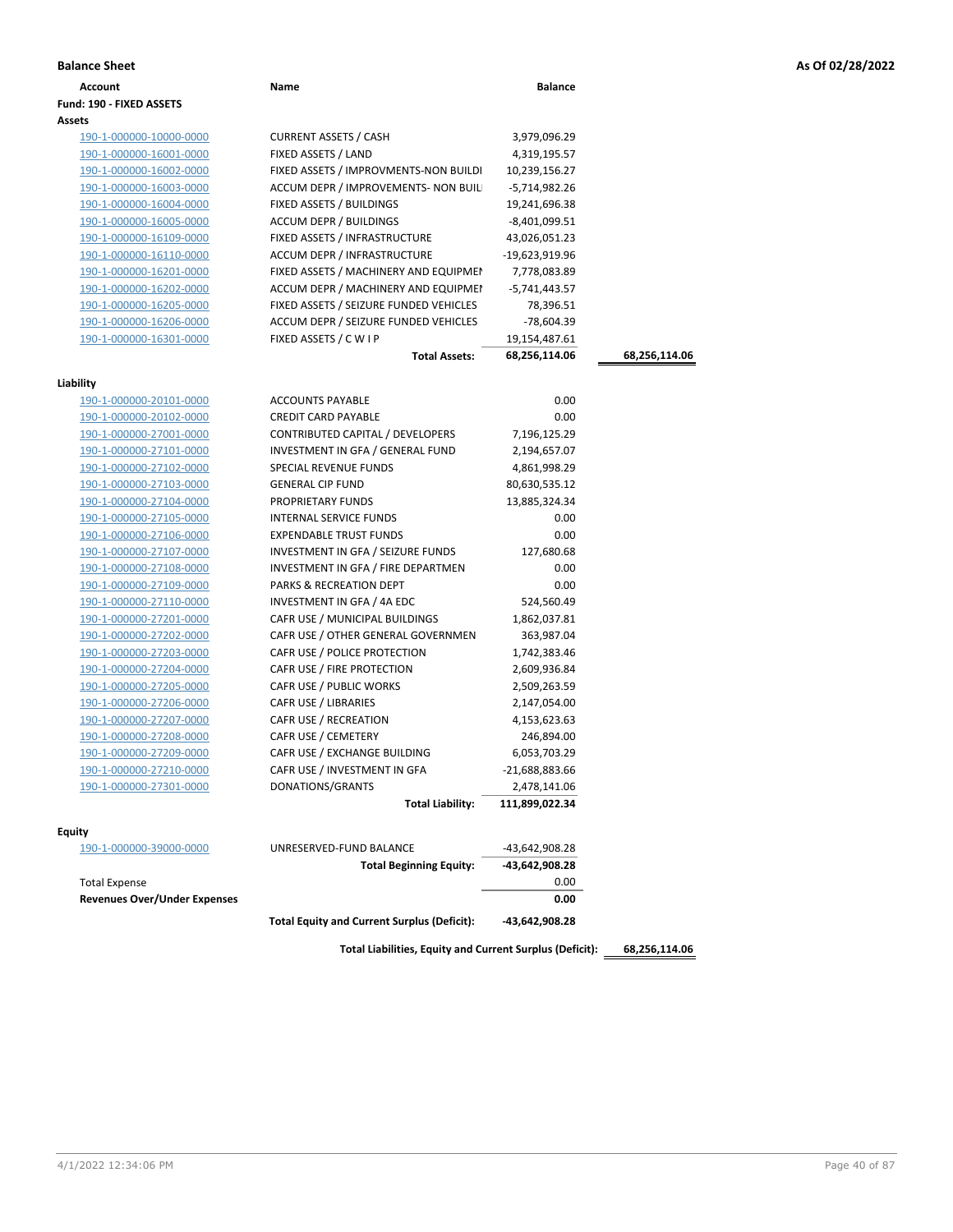|  |  | As Of 02/28/2022 |
|--|--|------------------|
|  |  |                  |

| <b>Balance Sheet</b>                |                                                          |                 |               | As Of 02/28/2022 |
|-------------------------------------|----------------------------------------------------------|-----------------|---------------|------------------|
| <b>Account</b>                      | <b>Name</b>                                              | <b>Balance</b>  |               |                  |
| <b>Fund: 191 - DEBT</b>             |                                                          |                 |               |                  |
| <b>Assets</b>                       |                                                          |                 |               |                  |
| 191-1-000000-12101-0000             | <b>BOND ISSUANCE COSTS</b>                               | 0.00            |               |                  |
| 191-1-000000-12201-0000             | DEFERRED CHARGES / BOND DISCOUNT                         | $-19,877.84$    |               |                  |
| 191-1-000000-14101-0000             | WTR/WWTR UTILITY FUND                                    | 0.00            |               |                  |
| 191-1-000000-17101-0000             | LONG-TERM DEBT / AMT TO BE PROVIDE                       | 25,175,927.12   |               |                  |
|                                     | <b>Total Assets:</b>                                     | 25,156,049.28   | 25,156,049.28 |                  |
| Liability                           |                                                          |                 |               |                  |
| 191-1-000000-20102-0000             | <b>CREDIT CARD PAYABLE</b>                               | 0.00            |               |                  |
| 191-1-000000-22002-0000             | <b>VACATION/SICK PAYABLE</b>                             | 1,765,646.68    |               |                  |
| 191-1-000000-26001-0000             | <b>COMPENSATED ABSENCES PAY</b>                          | 2,016,564.86    |               |                  |
| 191-1-000000-26003-0000             | EXCESS SALES TAX DUE TO STATE OF TEXAS                   | 2,333,306.33    |               |                  |
| 191-1-000000-26101-0000             | <b>GENERAL OBLIG BONDS PAY</b>                           | 58,723,000.00   |               |                  |
| 191-1-000000-26103-0000             | DEFERRED LOSS/DEFEASEMENT                                | 602,769.25      |               |                  |
| 191-1-000000-26104-0000             | <b>ACCRETED INTEREST</b>                                 | 142,617.13      |               |                  |
| 191-1-000000-26105-0000             | INV NET OF RELATED DEBT                                  | -34,384,329.59  |               |                  |
| 191-1-000000-26106-0000             | <b>RESTRICTED DEBT SERVICE</b>                           | 621,308.00      |               |                  |
|                                     | <b>Total Liability:</b>                                  | 31,820,882.66   |               |                  |
| <b>Equity</b>                       |                                                          |                 |               |                  |
| 191-1-000000-39000-0000             | UNRESERVED-FUND BALANCE                                  | $-6,664,833.38$ |               |                  |
|                                     | <b>Total Beginning Equity:</b>                           | $-6,664,833.38$ |               |                  |
| <b>Total Expense</b>                |                                                          | 0.00            |               |                  |
| <b>Revenues Over/Under Expenses</b> |                                                          | 0.00            |               |                  |
|                                     | <b>Total Equity and Current Surplus (Deficit):</b>       | $-6,664,833.38$ |               |                  |
|                                     | Total Liabilities, Equity and Current Surplus (Deficit): |                 | 25,156,049.28 |                  |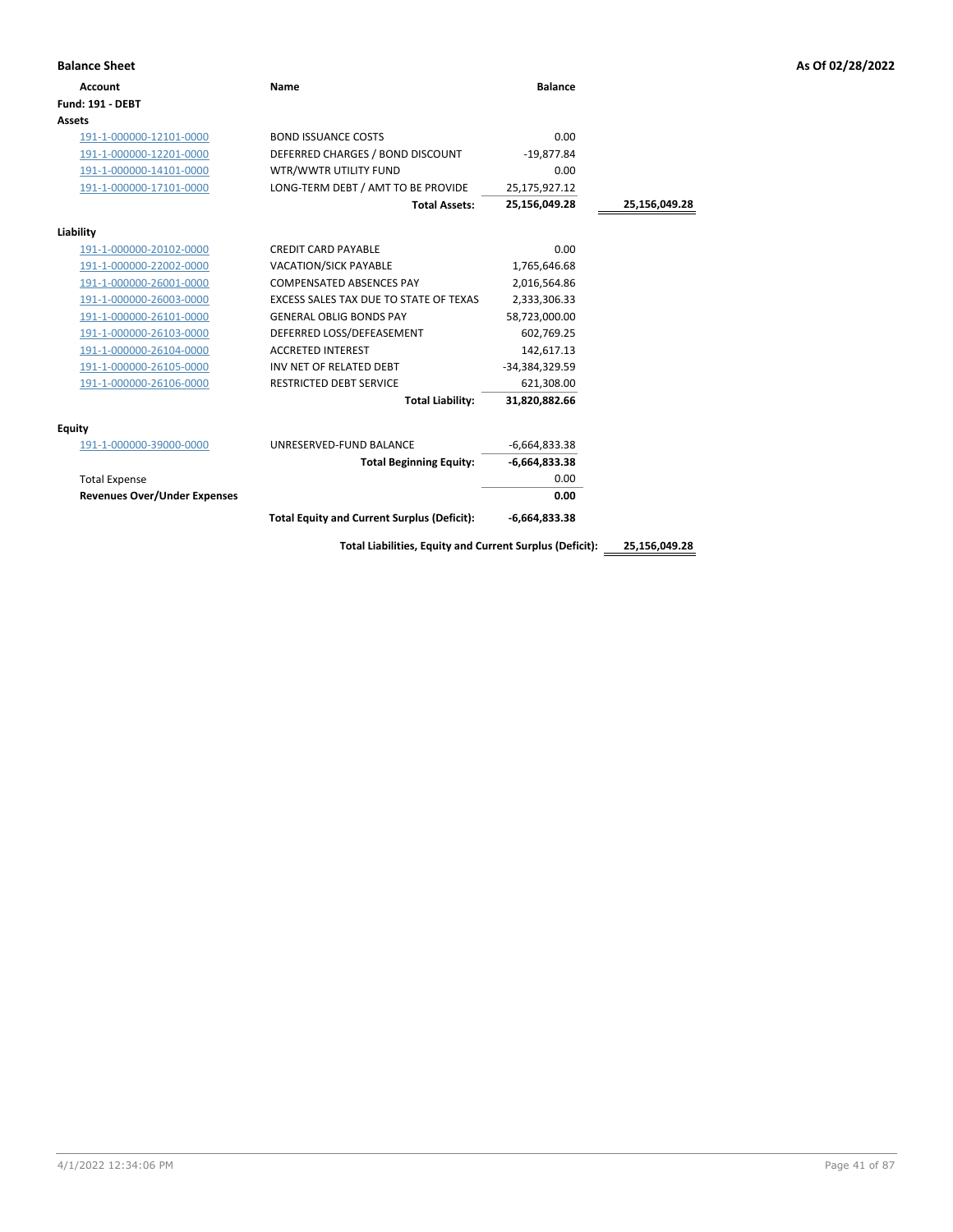| Account                             | Name | <b>Balance</b> |
|-------------------------------------|------|----------------|
| <b>Fund: 192 - PAYROLL CLEARING</b> |      |                |
| Assets                              |      |                |

192-1-000000-10000-0000 CURRENT ASSETS / CASH 68,679.66<br>192-1-000000-13201-0000 MISC ACCTS RECEIVABLE 0.00 192-1-000000-13201-0000 192-1-000000-13203-0000 NON-CURRENT ASSETS / PREPAYMENTS 0.00 192-1-000000-13205-0000 INTEREST RECEIVABLE 0.00

## **Liability**

| <b>ACCOUNTS PAYABLE</b>                            | 53,799.06                                                                                                                                                                                                                                                                                                                                                                                                                                                                                                                                                                                                                                                                                              |
|----------------------------------------------------|--------------------------------------------------------------------------------------------------------------------------------------------------------------------------------------------------------------------------------------------------------------------------------------------------------------------------------------------------------------------------------------------------------------------------------------------------------------------------------------------------------------------------------------------------------------------------------------------------------------------------------------------------------------------------------------------------------|
| <b>CREDIT CARD PAYABLE</b>                         | 0.00                                                                                                                                                                                                                                                                                                                                                                                                                                                                                                                                                                                                                                                                                                   |
| <b>ACCRUED ACCOUNTS PAYABLE</b>                    | 0.00                                                                                                                                                                                                                                                                                                                                                                                                                                                                                                                                                                                                                                                                                                   |
| SALARIES PAYABLE                                   | $-7,844.69$                                                                                                                                                                                                                                                                                                                                                                                                                                                                                                                                                                                                                                                                                            |
| <b>VACATION/SICK PAYABLE</b>                       | 0.00                                                                                                                                                                                                                                                                                                                                                                                                                                                                                                                                                                                                                                                                                                   |
| TAXES - FEDERAL WITHHOLDING                        | 0.00                                                                                                                                                                                                                                                                                                                                                                                                                                                                                                                                                                                                                                                                                                   |
| TAXES - FICA                                       | $-1.35$                                                                                                                                                                                                                                                                                                                                                                                                                                                                                                                                                                                                                                                                                                |
| <b>TAXES - MEDICARE</b>                            | 0.00                                                                                                                                                                                                                                                                                                                                                                                                                                                                                                                                                                                                                                                                                                   |
| INS - AFLAC                                        | $-8,387.71$                                                                                                                                                                                                                                                                                                                                                                                                                                                                                                                                                                                                                                                                                            |
| INS - CITY EMPL-FLEXCARD                           | $-158,700.42$                                                                                                                                                                                                                                                                                                                                                                                                                                                                                                                                                                                                                                                                                          |
| INS - AMERICAN FIDELITY                            | 0.00                                                                                                                                                                                                                                                                                                                                                                                                                                                                                                                                                                                                                                                                                                   |
|                                                    | 0.00                                                                                                                                                                                                                                                                                                                                                                                                                                                                                                                                                                                                                                                                                                   |
|                                                    | $-2,561.77$                                                                                                                                                                                                                                                                                                                                                                                                                                                                                                                                                                                                                                                                                            |
|                                                    | $-21,160.50$                                                                                                                                                                                                                                                                                                                                                                                                                                                                                                                                                                                                                                                                                           |
|                                                    | $-1,334.13$                                                                                                                                                                                                                                                                                                                                                                                                                                                                                                                                                                                                                                                                                            |
| INS - NEW YORK LIFE                                | 20.00                                                                                                                                                                                                                                                                                                                                                                                                                                                                                                                                                                                                                                                                                                  |
|                                                    | $-1,189.53$                                                                                                                                                                                                                                                                                                                                                                                                                                                                                                                                                                                                                                                                                            |
|                                                    | $-16,940.67$                                                                                                                                                                                                                                                                                                                                                                                                                                                                                                                                                                                                                                                                                           |
|                                                    | 28.45                                                                                                                                                                                                                                                                                                                                                                                                                                                                                                                                                                                                                                                                                                  |
|                                                    | 0.00                                                                                                                                                                                                                                                                                                                                                                                                                                                                                                                                                                                                                                                                                                   |
|                                                    | 315,711.57                                                                                                                                                                                                                                                                                                                                                                                                                                                                                                                                                                                                                                                                                             |
|                                                    | 10,826.58                                                                                                                                                                                                                                                                                                                                                                                                                                                                                                                                                                                                                                                                                              |
|                                                    | $-88,158.27$                                                                                                                                                                                                                                                                                                                                                                                                                                                                                                                                                                                                                                                                                           |
|                                                    | 0.00                                                                                                                                                                                                                                                                                                                                                                                                                                                                                                                                                                                                                                                                                                   |
|                                                    | 0.00                                                                                                                                                                                                                                                                                                                                                                                                                                                                                                                                                                                                                                                                                                   |
|                                                    | 0.00                                                                                                                                                                                                                                                                                                                                                                                                                                                                                                                                                                                                                                                                                                   |
|                                                    | 0.00                                                                                                                                                                                                                                                                                                                                                                                                                                                                                                                                                                                                                                                                                                   |
|                                                    |                                                                                                                                                                                                                                                                                                                                                                                                                                                                                                                                                                                                                                                                                                        |
|                                                    | 0.00                                                                                                                                                                                                                                                                                                                                                                                                                                                                                                                                                                                                                                                                                                   |
|                                                    | 0.00                                                                                                                                                                                                                                                                                                                                                                                                                                                                                                                                                                                                                                                                                                   |
|                                                    | $-118.50$                                                                                                                                                                                                                                                                                                                                                                                                                                                                                                                                                                                                                                                                                              |
|                                                    | 0.00                                                                                                                                                                                                                                                                                                                                                                                                                                                                                                                                                                                                                                                                                                   |
|                                                    | 0.00                                                                                                                                                                                                                                                                                                                                                                                                                                                                                                                                                                                                                                                                                                   |
|                                                    | $-3,261.50$                                                                                                                                                                                                                                                                                                                                                                                                                                                                                                                                                                                                                                                                                            |
|                                                    | $-2,046.96$                                                                                                                                                                                                                                                                                                                                                                                                                                                                                                                                                                                                                                                                                            |
|                                                    | 0.00                                                                                                                                                                                                                                                                                                                                                                                                                                                                                                                                                                                                                                                                                                   |
|                                                    | 0.00                                                                                                                                                                                                                                                                                                                                                                                                                                                                                                                                                                                                                                                                                                   |
| PR DEDUCT - WEIGHT WATCHERS                        | 0.00                                                                                                                                                                                                                                                                                                                                                                                                                                                                                                                                                                                                                                                                                                   |
| PR DEDUCT - HUNT REG-FITNESS CTR                   | 0.00                                                                                                                                                                                                                                                                                                                                                                                                                                                                                                                                                                                                                                                                                                   |
| PR DEDUCT - MISCELLANEOUS                          | 0.00                                                                                                                                                                                                                                                                                                                                                                                                                                                                                                                                                                                                                                                                                                   |
| PR DEDUCT - MISC REIMB                             | 0.00                                                                                                                                                                                                                                                                                                                                                                                                                                                                                                                                                                                                                                                                                                   |
| PR DEDUCT - GOLF COURSE FEES                       | 0.00                                                                                                                                                                                                                                                                                                                                                                                                                                                                                                                                                                                                                                                                                                   |
| PR DEDUCT - WEARING APPAREL                        | 0.00                                                                                                                                                                                                                                                                                                                                                                                                                                                                                                                                                                                                                                                                                                   |
| PR DEDUCT - SNAP FITNESS                           | 0.00                                                                                                                                                                                                                                                                                                                                                                                                                                                                                                                                                                                                                                                                                                   |
| <b>Total Liability:</b>                            | 68,679.66                                                                                                                                                                                                                                                                                                                                                                                                                                                                                                                                                                                                                                                                                              |
|                                                    |                                                                                                                                                                                                                                                                                                                                                                                                                                                                                                                                                                                                                                                                                                        |
| UNRESERVED-FUND BALANCE                            | 0.00                                                                                                                                                                                                                                                                                                                                                                                                                                                                                                                                                                                                                                                                                                   |
| <b>Total Beginning Equity:</b>                     | 0.00                                                                                                                                                                                                                                                                                                                                                                                                                                                                                                                                                                                                                                                                                                   |
| <b>Total Equity and Current Surplus (Deficit):</b> | 0.00                                                                                                                                                                                                                                                                                                                                                                                                                                                                                                                                                                                                                                                                                                   |
|                                                    | INS - CITY EMPLOYEE - OPT OU<br><b>INS - VISION PLAN</b><br>INS - MUTUAL OF OMAHA<br>INS - TX LIFE<br>INS - AFLAC CRITICAL INSURANCE<br><b>INS - DENTAL PLAN</b><br>INS - AIRMED FLY ME HOME<br>INS - PET INSURANCE<br><b>RETIREMENT - TMRS</b><br><b>RETIREMENT - F R &amp; R</b><br>RETIREMENT - NATIONWIDE / PEBSCO<br>RETIREMENT - 401 ICMA RETIREMENT<br><b>GARNISHMENT - TAX LEVY</b><br><b>GARNISHMENT - CHILD SUPPORT</b><br><b>GARNISHMENT - CHAPTER 13</b><br>GARNISHMENT - STUDENT LOAN<br><b>CHARITY PAYABLE</b><br>UNITED WAY<br>AMERICAN CANCER SOCIETY<br>PR DEDUCT - SAVINGS BOND<br>PR DEDUCT - CREDIT UNION<br>PR DEDUCT - PRE PAID LEGAL FEE<br>PR DEDUCT - YMCA<br>PR DEDUCT - GAC |

**Total Assets: 68,679.66 68,679.66**

**Balance Sheet As Of 02/28/2022**

Total Liabilities, Equity and Current Surplus (Deficit): **68,679.66**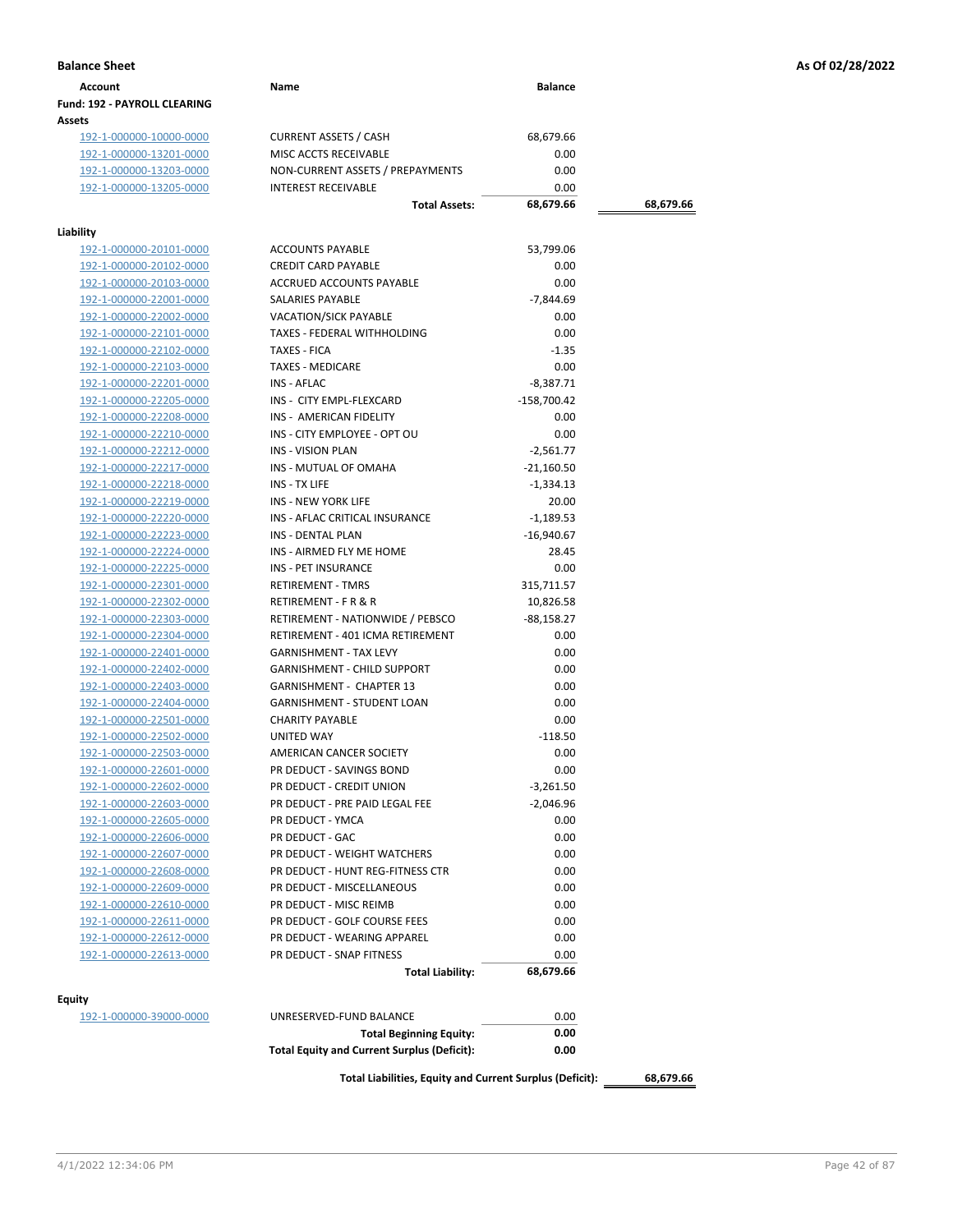| Account                             | Name | <b>Balance</b> |
|-------------------------------------|------|----------------|
| Fund: 200 - WATER / WASTEWATER FUND |      |                |

# **Assets** 200-2-000000-10000-0000 200-2-000000-12101-0000 200-2-000000-12201-0000 200-2-000000-13000-0000 200-2-000000-13001-0000 200-2-000000-13002-0000 200-2-000000-13003-0000 200-2-000000-13004-0000 200-2-000000-13007-0000 200-2-000000-13010-0000 200-2-000000-13201-0000 200-2-000000-13202-0000 200-2-000000-13203-0000 200-2-000000-13205-0000 200-2-000000-14001-0000 200-2-000000-14040-0000 200-2-000000-14120-0000 200-2-000000-14121-0000 200-2-000000-15401-0000 200-2-000000-15501-0000 200-2-000000-16001-0000 200-2-000000-16002-0000

| 200-2-000000-16003-0000 |
|-------------------------|
| 200-2-000000-16004-0000 |
| 200-2-000000-16005-0000 |
| 200-2-000000-16006-0000 |
| 200-2-000000-16007-0000 |
| 200-2-000000-16008-0000 |
| 200-2-000000-16009-0000 |
| 200-2-000000-16101-0000 |
| 200-2-000000-16102-0000 |
| 200-2-000000-16103-0000 |
| 200-2-000000-16104-0000 |
| 200-2-000000-16105-0000 |
| 200-2-000000-16106-0000 |
| 200-2-000000-16107-0000 |
| 200-2-000000-16108-0000 |
| 200-2-000000-16201-0000 |
| 200-2-000000-16202-0000 |
| 200-2-000000-16301-0000 |
| 200-2-000000-17501-0000 |
| 200-2-000000-17504-0000 |
| 200-2-000000-17508-0000 |
| 200-2-000000-17509-0000 |
|                         |

### **Liability**

| 200-2-000000-20101-0000 |
|-------------------------|
| 200-2-000000-20102-0000 |
| 200-2-000000-20103-0000 |
| 200-2-000000-20104-0000 |
| 200-2-000000-20109-0000 |
| 200-2-000000-20110-0000 |
| 200-2-000000-20112-0000 |
| 200-2-000000-20125-0000 |
| 200-2-000000-20139-0000 |
| 200-2-000000-20141-0000 |
| 200-2-000000-20160-0000 |

| 200-2-000000-10000-0000 | <b>CURRENT ASSETS / CASH</b>          | -14,246,347.00   |
|-------------------------|---------------------------------------|------------------|
| 200-2-000000-12101-0000 | <b>BOND ISSUANCE COSTS</b>            | 0.00             |
| 200-2-000000-12201-0000 | DEFERRED CHARGES / BOND DISCOUNT      | $-313,847.17$    |
| 200-2-000000-13000-0000 | <b>CUSTOMER ACCTS RECEIVABLE</b>      | 614,027.64       |
| 200-2-000000-13001-0000 | NON CURRENT CUSTOMER ACCTS RECEIVAE   | 307,962.23       |
| 200-2-000000-13002-0000 | ALLOW FOR UNCOLLECT REC               | $-228,576.77$    |
| 200-2-000000-13003-0000 | UNBILLED YEAR-END ACCRUAL             | 1,239,789.83     |
| 200-2-000000-13004-0000 | WASTE HAULER RECEIVABLE               | -92,297.33       |
| 200-2-000000-13007-0000 | <b>RETURNED CHECKS</b>                | 0.00             |
| 200-2-000000-13010-0000 | <b>CADDO MILLS</b>                    | 0.00             |
| 200-2-000000-13201-0000 | MISC ACCTS RECEIVABLE                 | $-2,040.50$      |
| 200-2-000000-13202-0000 | <b>EMPLOYEE ADVANCES</b>              | 0.00             |
| 200-2-000000-13203-0000 | NON-CURRENT ASSETS / PREPAYMENTS      | 0.00             |
| 200-2-000000-13205-0000 | <b>INTEREST RECEIVABLE</b>            | 0.00             |
| 200-2-000000-14001-0000 | DUE FROM / GENERAL FUND               | 0.00             |
| 200-2-000000-14040-0000 | <b>GENERAL CIP / GENERAL CIP</b>      | 0.00             |
| 200-2-000000-14120-0000 | DUE FROM UTILITY CIP                  | 38,336,026.85    |
| 200-2-000000-14121-0000 | DUE TO / DEBT SERV 140 FUND           | 0.00             |
| 200-2-000000-15401-0000 | <b>INVENTORIES / WATER STOCK</b>      | 255,981.59       |
| 200-2-000000-15501-0000 | <b>INVENTORIES / WASTEWATER STOCK</b> | 37,418.48        |
| 200-2-000000-16001-0000 | FIXED ASSETS / LAND                   | 685,983.11       |
| 200-2-000000-16002-0000 | FIXED ASSETS / IMPROVMENTS-NON BUILDI | 5,565,701.69     |
| 200-2-000000-16003-0000 | ACCUM DEPR / IMPROVEMENTS-NON BUILI   | $-2,750,370.47$  |
| 200-2-000000-16004-0000 | FIXED ASSETS / BUILDINGS              | 23,500,726.44    |
| 200-2-000000-16005-0000 | <b>ACCUM DEPR / BUILDINGS</b>         | -4,171,214.96    |
| 200-2-000000-16006-0000 | FIXED ASSETS / FILTRATION PLANT       | 11,644,653.00    |
| 200-2-000000-16007-0000 | ACCUM DEPR / FILTRATION PLANT         | $-8,104,150.30$  |
| 200-2-000000-16008-0000 | FIXED ASSETS / WATER RECLAMATION PLAN | 7,290,892.03     |
| 200-2-000000-16009-0000 | ACCUM DEPR / WATER RECLAMATION PLAN   | $-6,547,347.23$  |
| 200-2-000000-16101-0000 | FIXED ASSETS / WATER MAINS            | 20,586,456.10    |
| 200-2-000000-16102-0000 | <b>ACCUM DEPR / WATER MAINS</b>       | -11,470,229.63   |
| 200-2-000000-16103-0000 | FIXED ASSETS / SANITARY SEWERS        | 26,776,667.28    |
| 200-2-000000-16104-0000 | ACCUM DEPR / SANITARY SEWERS          | $-13,161,586.78$ |
| 200-2-000000-16105-0000 | FIXED ASSETS / RESERVOIRS & TANKS     | 10,498,644.74    |
| 200-2-000000-16106-0000 | ACCUM DEPR / RESERVOIRS & TANKS       | -1,481,844.62    |
| 200-2-000000-16107-0000 | FIXED ASSETS / PUMP STATIONS          | 6,574,011.03     |
| 200-2-000000-16108-0000 | <b>ACCUM DEPR / PUMP STATIONS</b>     | $-876,239.20$    |
| 200-2-000000-16201-0000 | FIXED ASSETS / MACHINERY AND EQUIPMEN | 4,042,854.56     |
| 200-2-000000-16202-0000 | ACCUM DEPR / MACHINERY AND EQUIPMEI   | $-2,353,147.81$  |
| 200-2-000000-16301-0000 | FIXED ASSETS / C W I P                | -286,982.00      |
| 200-2-000000-17501-0000 | <b>EMPLOYEE CONTRIBUTIONS</b>         | 206,986.00       |
| 200-2-000000-17504-0000 | <b>INVESTMENT RETURN</b>              | $-402,199.00$    |
| 200-2-000000-17508-0000 | EXPERIENCE DIFFERENCE- OUTFLOW        | 80,821.00        |
| 200-2-000000-17509-0000 | <b>EXPERIENCE DIFFERENCE - INFLOW</b> | $-8,926.00$      |
| 200-2-000000-17520-0000 | <b>ASSUMPTION CHANGES</b>             | 19,613.00        |
|                         | <b>Total Assets:</b>                  | 91,767,869.83    |
|                         |                                       |                  |
| lity                    |                                       |                  |
| 200-2-000000-20101-0000 | <b>ACCOUNTS PAYABLE</b>               | 0.00             |
| 200-2-000000-20102-0000 | <b>CREDIT CARD PAYABLE</b>            | 0.00             |
| 200-2-000000-20103-0000 | ACCRUED ACCOUNTS PAYABLE              | 10,000.00        |
| 200-2-000000-20104-0000 | <b>ESCHEATED LIABILITY</b>            | 0.00             |
| 200-2-000000-20109-0000 | <b>GENERAL OBLIG BONDS PAY</b>        | 3,802,000.00     |
| 200-2-000000-20110-0000 | <b>REVENUE BONDS PAYABLE</b>          | 1,975,000.00     |
| 200-2-000000-20112-0000 | ACCRUED INTEREST PAYABLE              | 25,715.75        |
| 200-2-000000-20125-0000 | SALES TAX PAYABLE / IN THE CITY       | 0.00             |

200-2-000000-20139-0000 RETAINAGES PAYABLE 0.00 TELEPHONE CLEARING 0.01 200-2-000000-20160-0000 UNAPPLIED CREDIT 0.00 **Total Assets: 91,767,869.83 91,767,869.83**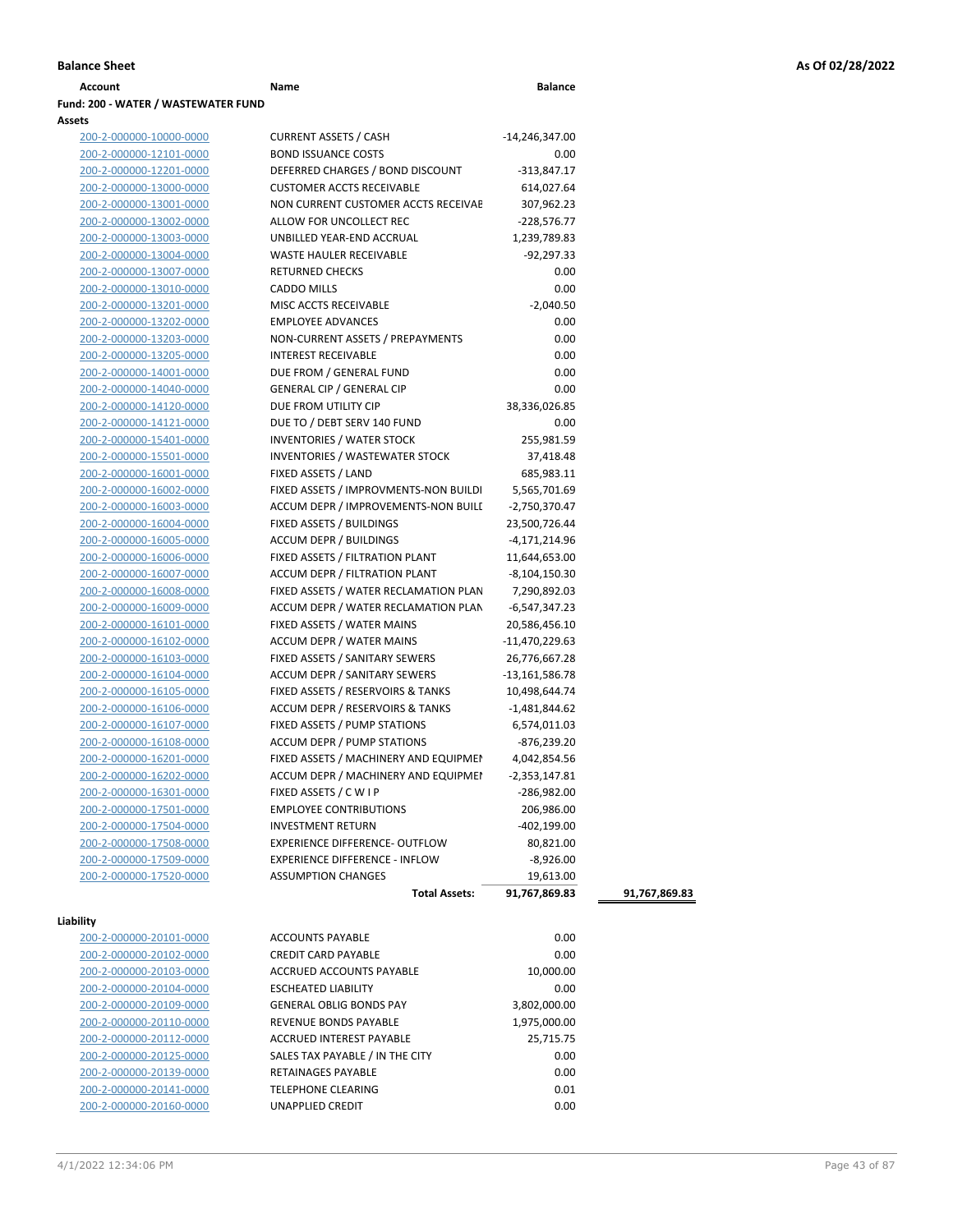### **Balance Sheet As Of 02/28/2022**

| Account                             | Name                                                     | <b>Balance</b>                         |               |
|-------------------------------------|----------------------------------------------------------|----------------------------------------|---------------|
| 200-2-000000-21001-0000             | <b>GENERAL FUND / GENERAL FUND</b>                       | 0.00                                   |               |
| 200-2-000000-21101-0000             | ENTERPRISE / WTR/WWTR UTILITY FUND                       | 0.00                                   |               |
| 200-2-000000-22001-0000             | SALARIES PAYABLE                                         | 102,386.42                             |               |
| 200-2-000000-22002-0000             | <b>VACATION/SICK PAYABLE</b>                             | 177,562.02                             |               |
| 200-2-000000-23001-0000             | CAPITAL LEASE PAYABLE                                    | 0.00                                   |               |
| 200-2-000000-24001-0000             | O/S CHECKS PAYABLE                                       | 0.00                                   |               |
| 200-2-000000-24002-0000             | <b>CUSTOMER DEPOSITS</b>                                 | 877,222.18                             |               |
| 200-2-000000-24003-0000             | <b>CUSTOMER OVERPMT SUSPENSE</b>                         | 501,238.24                             |               |
| 200-2-000000-24004-0000             | INTEREST PAYABLE ON DEP                                  | 0.00                                   |               |
| 200-2-000000-24005-0000             | ACCRUED INT PAY ON DEP                                   | 0.00                                   |               |
| 200-2-000000-24006-0000             | <b>AWAITING CUSTOMER SETUP</b>                           | 1,955.61                               |               |
| 200-2-000000-26001-0000             | COMPENSATED ABSENCES PAY                                 | 279,379.56                             |               |
| 200-2-000000-26101-0000             | <b>GENERAL OBLIG BONDS PAY</b>                           | -595,093.00                            |               |
| 200-2-000000-26102-0000             | REVENUE BONDS PAYABLE                                    | 27,835,000.00                          |               |
| 200-2-000000-26103-0000             | DEFERRED LOSS/DEFEASEMENT                                | $-90,825.03$                           |               |
| 200-2-000000-27001-0000             | <b>CONTRIBUTED CAPITAL</b>                               | 0.00                                   |               |
| 200-2-000000-27002-0000             | CONTRIBUTED CAPITAL / DEVELOPERS                         | 0.00                                   |               |
| 200-2-000000-29300-0000             | <b>ENCUMBRANCE SUMMARY</b>                               | 0.00                                   |               |
| 200-2-000000-29400-0100             | RESERVED ACCOUNT / ENCUMBRANCES                          | 0.00                                   |               |
| 200-2-000000-29999-0000             | <b>NET PENSION LIABILITY</b>                             | 541,374.00                             |               |
| 200-2-000000-92080-0000             | <b>GLTDAG</b>                                            | 0.00                                   |               |
|                                     | <b>Total Liability:</b>                                  | 35,442,915.76                          |               |
| <b>Equity</b>                       |                                                          |                                        |               |
| 200-2-000000-39000-0000             | UNRESERVED-FUND BALANCE                                  | 0.00                                   |               |
| 200-2-000000-39100-0000             | UNRESERVED-RET. EARNINGS                                 | 57,683,074.54                          |               |
| 200-2-000000-39150-0000             | RESERVED-RET. EARNINGS                                   | 0.00                                   |               |
| 200-2-000000-39500-0000             | <b>NET POSITION - PENSION</b>                            | $-965.00$                              |               |
|                                     | <b>Total Beginning Equity:</b>                           | 57,682,109.54                          |               |
| <b>Total Revenue</b>                |                                                          | 6,772,906.90                           |               |
| <b>Total Expense</b>                |                                                          | 8,130,062.36                           |               |
| <b>Revenues Over/Under Expenses</b> |                                                          | -1,357,155.46                          |               |
|                                     | <b>Total Equity and Current Surplus (Deficit):</b>       | 56,324,954.08                          |               |
|                                     | Total Liabilities, Equity and Current Surplus (Deficit): |                                        | 91,767,869.84 |
|                                     |                                                          | <b>*** FUND 200 OUT OF BALANCE ***</b> | $-0.01$       |

**\*\*\*Warning: Account Authorization is turned on. Please run the Unauthorized Account Listing Report to see if you are out of balance due to missing accounts \*\*\***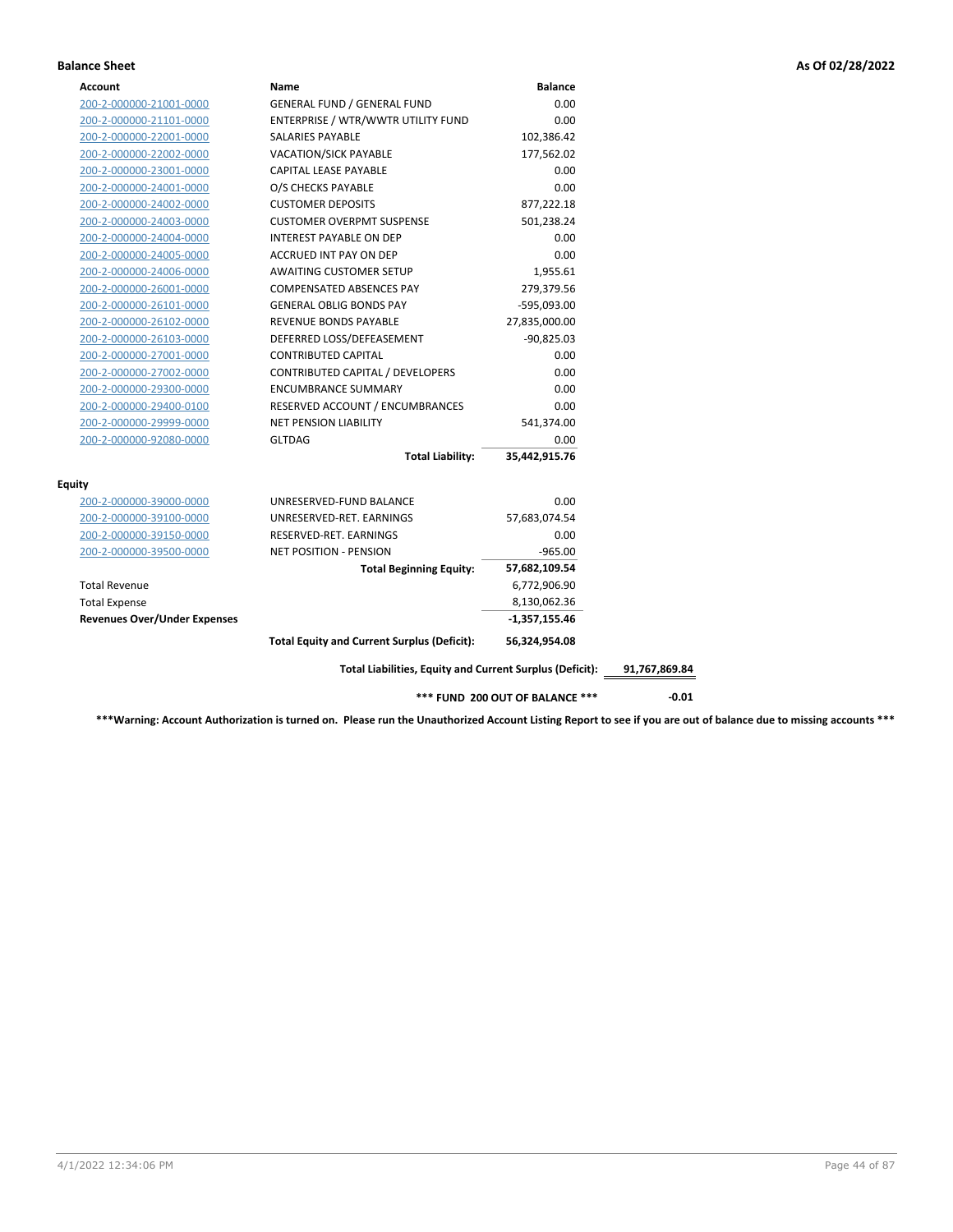| <b>Balance Sheet</b>                 |                                                    |                |         | As Of 02/28/2022 |
|--------------------------------------|----------------------------------------------------|----------------|---------|------------------|
| Account                              | <b>Name</b>                                        | <b>Balance</b> |         |                  |
| <b>Fund: 210 - WATER IMPACT FEES</b> |                                                    |                |         |                  |
| Assets                               |                                                    |                |         |                  |
| 210-2-000000-10000-0000              | <b>CURRENT ASSETS / CASH</b>                       | $-799.72$      |         |                  |
| 210-2-000000-13201-0000              | MISC ACCTS RECEIVABLE                              | 0.00           |         |                  |
| 210-2-000000-13205-0000              | <b>INTEREST RECEIVABLE</b>                         | 0.00           |         |                  |
|                                      | <b>Total Assets:</b>                               | $-799.72$      | -799.72 |                  |
| Liability                            |                                                    |                |         |                  |
| 210-2-000000-20101-0000              | <b>ACCOUNTS PAYABLE</b>                            | 0.00           |         |                  |
| 210-2-000000-20103-0000              | <b>ACCRUED ACCOUNTS PAYABLE</b>                    | 0.00           |         |                  |
| 210-2-000000-29300-0000              | <b>ENCUMBRANCE SUMMARY</b>                         | 0.00           |         |                  |
| 210-2-000000-29400-0000              | RESERVED ACCOUNT / ENCUMBRANCES                    | 0.00           |         |                  |
|                                      | <b>Total Liability:</b>                            | 0.00           |         |                  |
| <b>Equity</b>                        |                                                    |                |         |                  |
| 210-2-000000-39000-0000              | UNRESERVED-FUND BALANCE                            | 0.00           |         |                  |
| 210-2-000000-39100-0000              | UNRESERVED-RET. EARNINGS                           | $-799.72$      |         |                  |
|                                      | <b>Total Beginning Equity:</b>                     | $-799.72$      |         |                  |
| <b>Total Revenue</b>                 |                                                    | 0.00           |         |                  |
| <b>Total Expense</b>                 |                                                    | 0.00           |         |                  |
| <b>Revenues Over/Under Expenses</b>  |                                                    | 0.00           |         |                  |
|                                      | <b>Total Equity and Current Surplus (Deficit):</b> | $-799.72$      |         |                  |

**Total Liabilities, Equity and Current Surplus (Deficit): -799.72**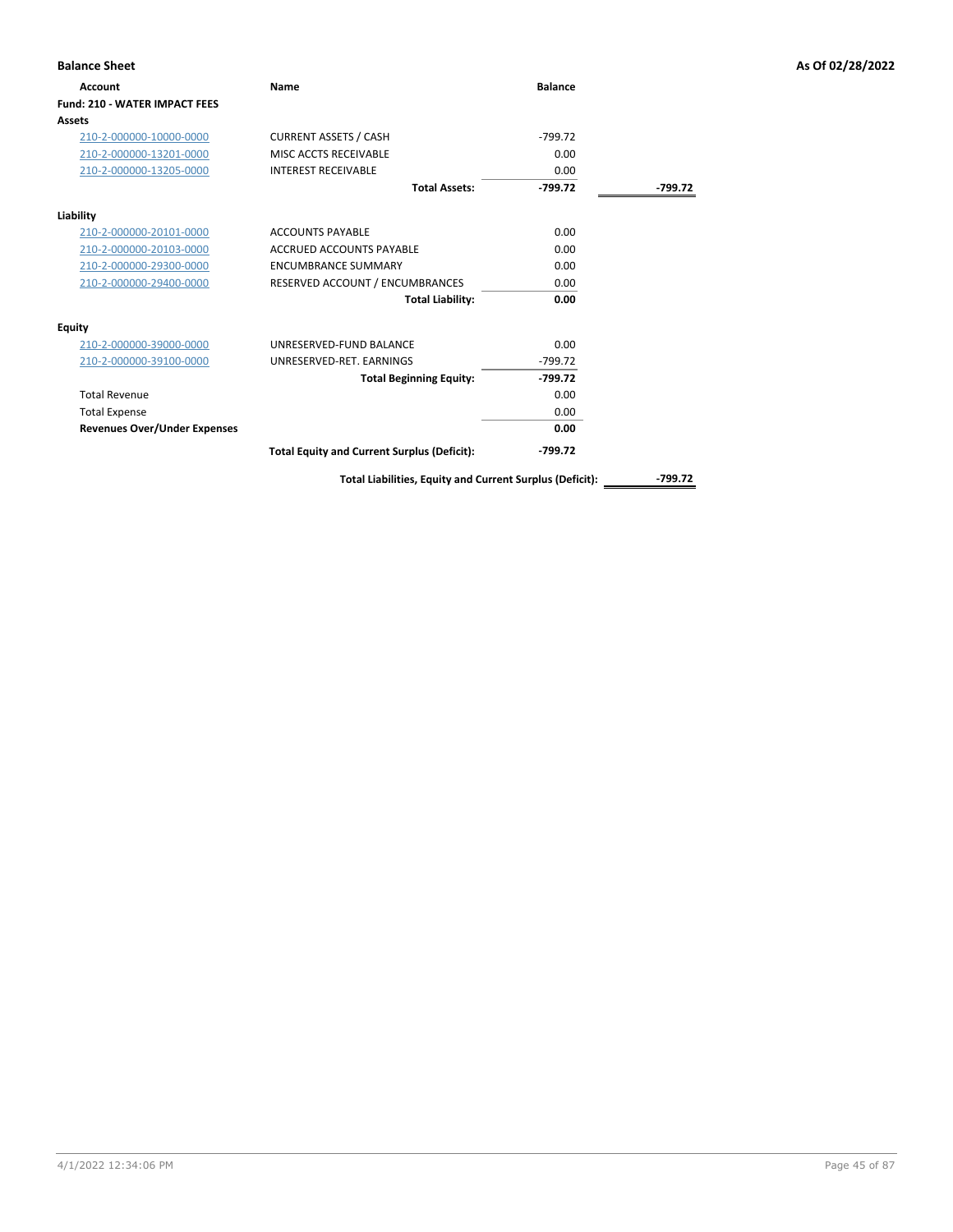| <b>Account</b>                            | Name                                                     | <b>Balance</b> |      |
|-------------------------------------------|----------------------------------------------------------|----------------|------|
| <b>Fund: 211 - WASTEWATER IMPACT FEES</b> |                                                          |                |      |
| <b>Assets</b>                             |                                                          |                |      |
| 211-2-000000-10000-0000                   | <b>CURRENT ASSETS / CASH</b>                             | 0.00           |      |
| 211-2-000000-13201-0000                   | MISC ACCTS RECEIVABLE                                    | 0.00           |      |
| 211-2-000000-13205-0000                   | <b>INTEREST RECEIVABLE</b>                               | 0.00           |      |
|                                           | <b>Total Assets:</b>                                     | 0.00           | 0.00 |
| Liability                                 |                                                          |                |      |
| 211-2-000000-20101-0000                   | <b>ACCOUNTS PAYABLE</b>                                  | 0.00           |      |
| 211-2-000000-20103-0000                   | <b>ACCRUED ACCOUNTS PAYABLE</b>                          | 0.00           |      |
|                                           | <b>Total Liability:</b>                                  | 0.00           |      |
| <b>Equity</b>                             |                                                          |                |      |
| 211-2-000000-39000-0000                   | UNRESERVED-FUND BALANCE                                  | 0.00           |      |
| 211-2-000000-39100-0000                   | UNRESERVED-RET, EARNINGS                                 | 0.00           |      |
|                                           | <b>Total Beginning Equity:</b>                           | 0.00           |      |
| <b>Total Revenue</b>                      |                                                          | 0.00           |      |
| <b>Total Expense</b>                      |                                                          | 0.00           |      |
| <b>Revenues Over/Under Expenses</b>       |                                                          | 0.00           |      |
|                                           | <b>Total Equity and Current Surplus (Deficit):</b>       | 0.00           |      |
|                                           | Total Liabilities, Equity and Current Surplus (Deficit): |                | 0.00 |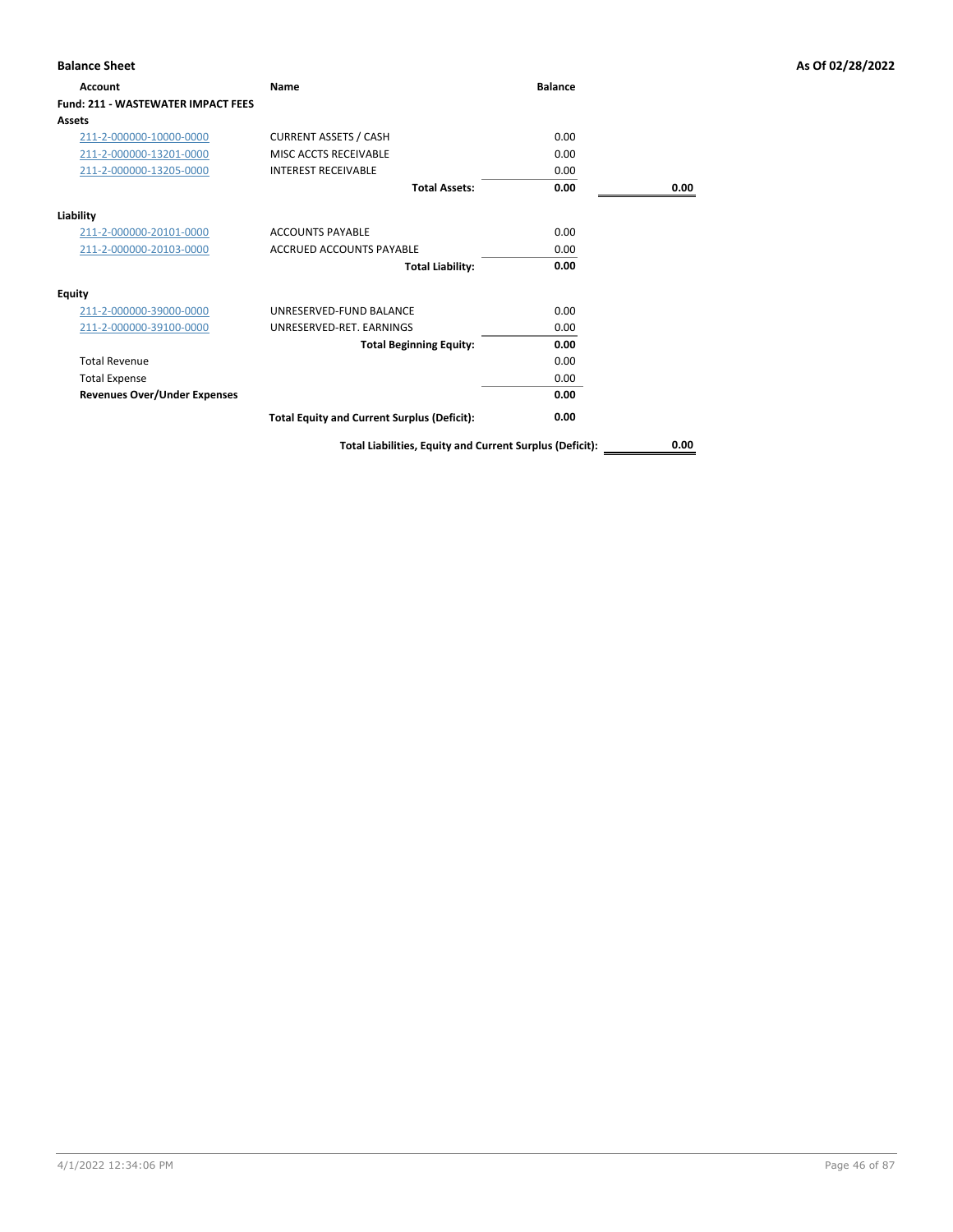| Account                                                   | Name                                                     | <b>Balance</b> |            |
|-----------------------------------------------------------|----------------------------------------------------------|----------------|------------|
| Fund: 212 - TX COMMUNITY DEV SWR SYSTEM IMPROV PROG GRANT |                                                          |                |            |
| Assets                                                    |                                                          |                |            |
| 212-2-000000-10000-0000                                   | <b>CURRENT ASSETS / CASH</b>                             | 105,849.57     |            |
| 212-2-000000-13201-0000                                   | MISC ACCTS RECEIVABLE                                    | 0.00           |            |
| 212-2-000000-13205-0000                                   | <b>INTEREST RECEIVABLE</b>                               | 0.00           |            |
| 212-2-000000-16301-0000                                   | FIXED ASSETS / C W I P                                   | 0.00           |            |
|                                                           | <b>Total Assets:</b>                                     | 105,849.57     | 105,849.57 |
| Liability                                                 |                                                          |                |            |
| 212-2-000000-20101-0000                                   | <b>ACCOUNTS PAYABLE</b>                                  | 0.00           |            |
| 212-2-000000-20102-0000                                   | <b>CREDIT CARD PAYABLE</b>                               | 0.00           |            |
| 212-2-000000-20103-0000                                   | <b>ACCRUED ACCOUNTS PAYABLE</b>                          | 0.00           |            |
| 212-2-000000-20139-0000                                   | <b>RETAINAGES PAYABLE</b>                                | 0.00           |            |
| 212-2-000000-20902-0000                                   | <b>DEFERRED GRANT REVENUE</b>                            | 0.00           |            |
| 212-2-000000-21001-0000                                   | <b>GENERAL FUND / GENERAL FUND</b>                       | 0.00           |            |
| 212-2-000000-29300-0000                                   | <b>ENCUMBRANCE SUMMARY</b>                               | 0.00           |            |
| 212-2-000000-29400-0100                                   | RESERVED ACCOUNT / ENCUMBRANCES                          | 0.00           |            |
|                                                           | <b>Total Liability:</b>                                  | 0.00           |            |
| Equity                                                    |                                                          |                |            |
| 212-2-000000-39100-0000                                   | UNRESERVED-RET. EARNINGS                                 | 105,849.57     |            |
|                                                           | <b>Total Beginning Equity:</b>                           | 105,849.57     |            |
| <b>Total Revenue</b>                                      |                                                          | 0.00           |            |
| <b>Total Expense</b>                                      |                                                          | 0.00           |            |
| <b>Revenues Over/Under Expenses</b>                       |                                                          | 0.00           |            |
|                                                           | <b>Total Equity and Current Surplus (Deficit):</b>       | 105,849.57     |            |
|                                                           | Total Liabilities, Equity and Current Surplus (Deficit): |                | 105,849.57 |

**Balance Sheet As Of 02/28/2022**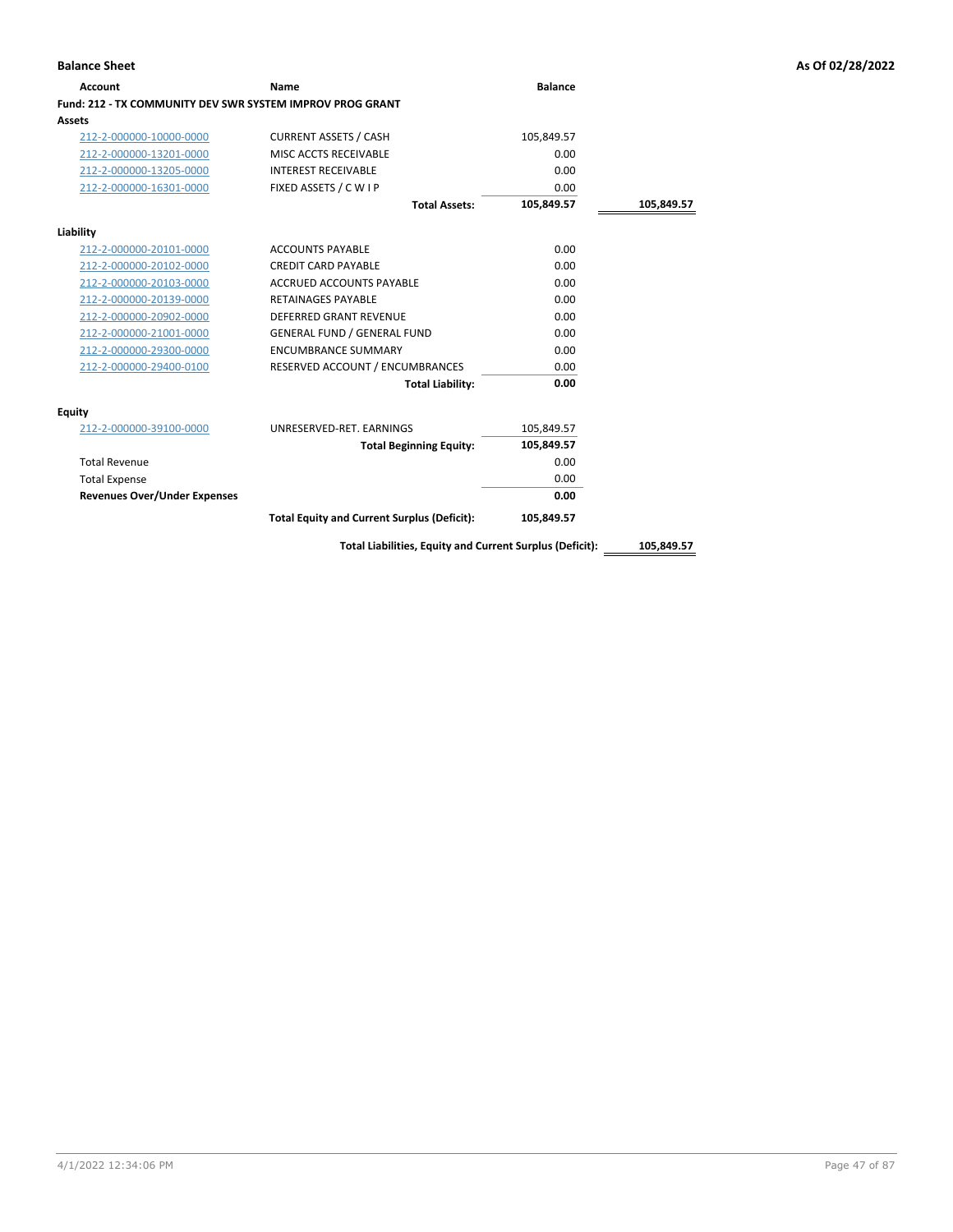| <b>Balance Sheet</b>                 |                                                                                                                |                | As Of 02/28/2022 |
|--------------------------------------|----------------------------------------------------------------------------------------------------------------|----------------|------------------|
| Account                              | Name                                                                                                           | <b>Balance</b> |                  |
| <b>Fund: 216 - UTILIITY CIP FUND</b> |                                                                                                                |                |                  |
| <b>Assets</b>                        |                                                                                                                |                |                  |
| 216-2-000000-10000-0000              | <b>CURRENT ASSETS / CASH</b>                                                                                   | 14,053,847.68  |                  |
| 216-2-000000-11101-0000              | MBIA ACCOUNTS / 2002 WSSR                                                                                      | 0.00           |                  |
| 345.3.000000.44403.0000              | $\begin{array}{c} \n\text{A} & \text{B} & \text{B} & \text{B} & \text{B} & \text{B} & \text{B} \\ \end{array}$ | $\sim$ $\sim$  |                  |

| Assets                                             |                                                    |               |               |
|----------------------------------------------------|----------------------------------------------------|---------------|---------------|
| 216-2-000000-10000-0000                            | <b>CURRENT ASSETS / CASH</b>                       | 14,053,847.68 |               |
| 216-2-000000-11101-0000                            | MBIA ACCOUNTS / 2002 WSSR                          | 0.00          |               |
| 216-2-000000-11103-0000                            | 2005 WSSR                                          | 0.00          |               |
| 216-2-000000-11403-0000                            | RESERVE FUND / 2003 WSSR                           | 0.00          |               |
| 216-2-000000-11404-0000                            | SERIES 2019 WSSR CO'S                              | 9,985,786.81  |               |
| 216-2-000000-11503-0000                            | 2008WSSR CONST 486000273                           | 0.00          |               |
| 216-2-000000-11505-0000                            | SRA RAW WATER SALE PROCEEDS                        | 13,690,281.99 |               |
| 216-2-000000-11700-0000                            | TXFIT Tawakoni Raw Water Line Replacemer           | 49,891,760.33 |               |
| 216-2-000000-13000-0000                            | <b>CUSTOMER ACCTS RECEIVABLE</b>                   | 0.00          |               |
| 216-2-000000-13002-0000                            | ALLOW FOR UNCOLLECT REC                            | 0.00          |               |
| 216-2-000000-13003-0000                            | UNBILLED YEAR-END ACCRUAL                          | 0.00          |               |
| 216-2-000000-13201-0000                            | MISC ACCTS RECEIVABLE                              | 70.32         |               |
| 216-2-000000-13205-0000                            | <b>INTEREST RECEIVABLE</b>                         | 0.00          |               |
| 216-2-000000-16301-0000                            | FIXED ASSETS / C W I P                             | 3,737,997.40  |               |
|                                                    | <b>Total Assets:</b>                               | 91,359,744.53 | 91,359,744.53 |
|                                                    |                                                    |               |               |
| Liability                                          | <b>ACCOUNTS PAYABLE</b>                            | 0.00          |               |
| 216-2-000000-20101-0000                            | <b>CREDIT CARD PAYABLE</b>                         | 0.00          |               |
| 216-2-000000-20102-0000<br>216-2-000000-20103-0000 | <b>ACCRUED ACCOUNTS PAYABLE</b>                    | 0.00          |               |
|                                                    | <b>DEVELOPERS ESCROW</b>                           | 0.00          |               |
| 216-2-000000-20113-0000                            | <b>RETAINAGES PAYABLE</b>                          | 122,898.03    |               |
| 216-2-000000-20139-0000                            | ENTERPRISE / WTR/WWTR UTILITY FUND                 | 18,939,652.64 |               |
| 216-2-000000-21101-0000                            | <b>ENCUMBRANCE SUMMARY</b>                         | 0.00          |               |
| 216-2-000000-29300-0000                            |                                                    | 0.00          |               |
| 216-2-000000-29400-0100                            | RESERVED ACCOUNT / ENCUMBRANCES                    | 19,062,550.67 |               |
|                                                    | <b>Total Liability:</b>                            |               |               |
| Equity                                             |                                                    |               |               |
| 216-2-000000-39000-0000                            | UNRESERVED-FUND BALANCE                            | 0.00          |               |
| 216-2-000000-39100-0000                            | UNRESERVED-RET. EARNINGS                           | 23,196,650.95 |               |
|                                                    | <b>Total Beginning Equity:</b>                     | 23,196,650.95 |               |
| <b>Total Revenue</b>                               |                                                    | 50,417,092.63 |               |
| <b>Total Expense</b>                               |                                                    | 1,316,549.72  |               |
| <b>Revenues Over/Under Expenses</b>                |                                                    | 49,100,542.91 |               |
|                                                    | <b>Total Equity and Current Surplus (Deficit):</b> | 72,297,193.86 |               |

**Total Liabilities, Equity and Current Surplus (Deficit): 91,359,744.53**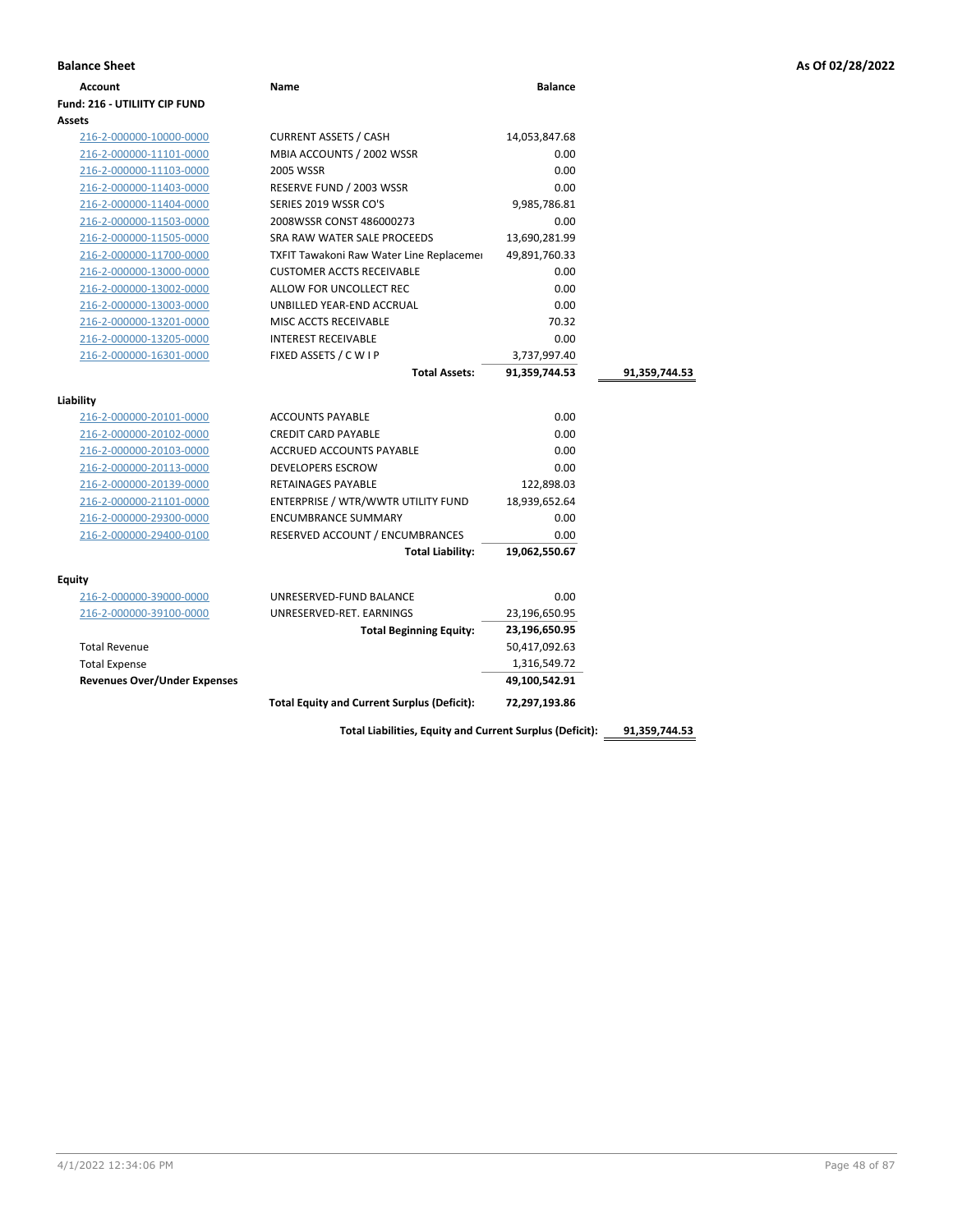| Name                                    | <b>Balance</b>                                                                                                                                                                                                                                                                                                                                                              |                                                                                                                                                                                                                                |
|-----------------------------------------|-----------------------------------------------------------------------------------------------------------------------------------------------------------------------------------------------------------------------------------------------------------------------------------------------------------------------------------------------------------------------------|--------------------------------------------------------------------------------------------------------------------------------------------------------------------------------------------------------------------------------|
| Fund: 217 - WASTEWATER RECLAMATION FUND |                                                                                                                                                                                                                                                                                                                                                                             |                                                                                                                                                                                                                                |
|                                         |                                                                                                                                                                                                                                                                                                                                                                             |                                                                                                                                                                                                                                |
| <b>CURRENT ASSETS / CASH</b>            | $-70,603.30$                                                                                                                                                                                                                                                                                                                                                                |                                                                                                                                                                                                                                |
| TEXASTERM / 2008 WSSR REVENUE BOND      | 0.00                                                                                                                                                                                                                                                                                                                                                                        |                                                                                                                                                                                                                                |
| 2008 WSSR REVENUE BOND                  | 0.00                                                                                                                                                                                                                                                                                                                                                                        |                                                                                                                                                                                                                                |
| 2008WSSR CONST 486000273                | 778,836.39                                                                                                                                                                                                                                                                                                                                                                  |                                                                                                                                                                                                                                |
| <b>CUSTOMER ACCTS RECEIVABLE</b>        | 0.00                                                                                                                                                                                                                                                                                                                                                                        |                                                                                                                                                                                                                                |
| ALLOW FOR UNCOLLECT REC                 | 0.00                                                                                                                                                                                                                                                                                                                                                                        |                                                                                                                                                                                                                                |
| MISC ACCTS RECEIVABLE                   | 0.00                                                                                                                                                                                                                                                                                                                                                                        |                                                                                                                                                                                                                                |
| <b>INTEREST RECEIVABLE</b>              | 0.00                                                                                                                                                                                                                                                                                                                                                                        |                                                                                                                                                                                                                                |
| FIXED ASSETS / C W I P                  | 0.00                                                                                                                                                                                                                                                                                                                                                                        |                                                                                                                                                                                                                                |
| <b>Total Assets:</b>                    | 708,233.09                                                                                                                                                                                                                                                                                                                                                                  | 708,233.09                                                                                                                                                                                                                     |
|                                         |                                                                                                                                                                                                                                                                                                                                                                             |                                                                                                                                                                                                                                |
|                                         |                                                                                                                                                                                                                                                                                                                                                                             |                                                                                                                                                                                                                                |
|                                         |                                                                                                                                                                                                                                                                                                                                                                             |                                                                                                                                                                                                                                |
|                                         |                                                                                                                                                                                                                                                                                                                                                                             |                                                                                                                                                                                                                                |
|                                         |                                                                                                                                                                                                                                                                                                                                                                             |                                                                                                                                                                                                                                |
|                                         |                                                                                                                                                                                                                                                                                                                                                                             |                                                                                                                                                                                                                                |
|                                         |                                                                                                                                                                                                                                                                                                                                                                             |                                                                                                                                                                                                                                |
|                                         |                                                                                                                                                                                                                                                                                                                                                                             |                                                                                                                                                                                                                                |
|                                         |                                                                                                                                                                                                                                                                                                                                                                             |                                                                                                                                                                                                                                |
|                                         |                                                                                                                                                                                                                                                                                                                                                                             |                                                                                                                                                                                                                                |
|                                         |                                                                                                                                                                                                                                                                                                                                                                             |                                                                                                                                                                                                                                |
|                                         |                                                                                                                                                                                                                                                                                                                                                                             |                                                                                                                                                                                                                                |
|                                         |                                                                                                                                                                                                                                                                                                                                                                             |                                                                                                                                                                                                                                |
|                                         |                                                                                                                                                                                                                                                                                                                                                                             |                                                                                                                                                                                                                                |
|                                         |                                                                                                                                                                                                                                                                                                                                                                             |                                                                                                                                                                                                                                |
|                                         |                                                                                                                                                                                                                                                                                                                                                                             |                                                                                                                                                                                                                                |
|                                         |                                                                                                                                                                                                                                                                                                                                                                             |                                                                                                                                                                                                                                |
|                                         |                                                                                                                                                                                                                                                                                                                                                                             |                                                                                                                                                                                                                                |
|                                         |                                                                                                                                                                                                                                                                                                                                                                             | 708,233.09                                                                                                                                                                                                                     |
|                                         | <b>ACCOUNTS PAYABLE</b><br><b>CREDIT CARD PAYABLE</b><br><b>ACCRUED ACCOUNTS PAYABLE</b><br><b>RETAINAGES PAYABLE</b><br>ENTERPRISE / WTR/WWTR UTILITY FUND<br><b>ENCUMBRANCE SUMMARY</b><br>RESERVED ACCOUNT / ENCUMBRANCES<br><b>Total Liability:</b><br>UNRESERVED-RET. EARNINGS<br><b>Total Beginning Equity:</b><br><b>Total Equity and Current Surplus (Deficit):</b> | 0.00<br>0.00<br>0.00<br>0.00<br>19,396,374.21<br>0.00<br>0.00<br>19,396,374.21<br>$-18,688,194.34$<br>-18,688,194.34<br>53.22<br>0.00<br>53.22<br>$-18,688,141.12$<br>Total Liabilities, Equity and Current Surplus (Deficit): |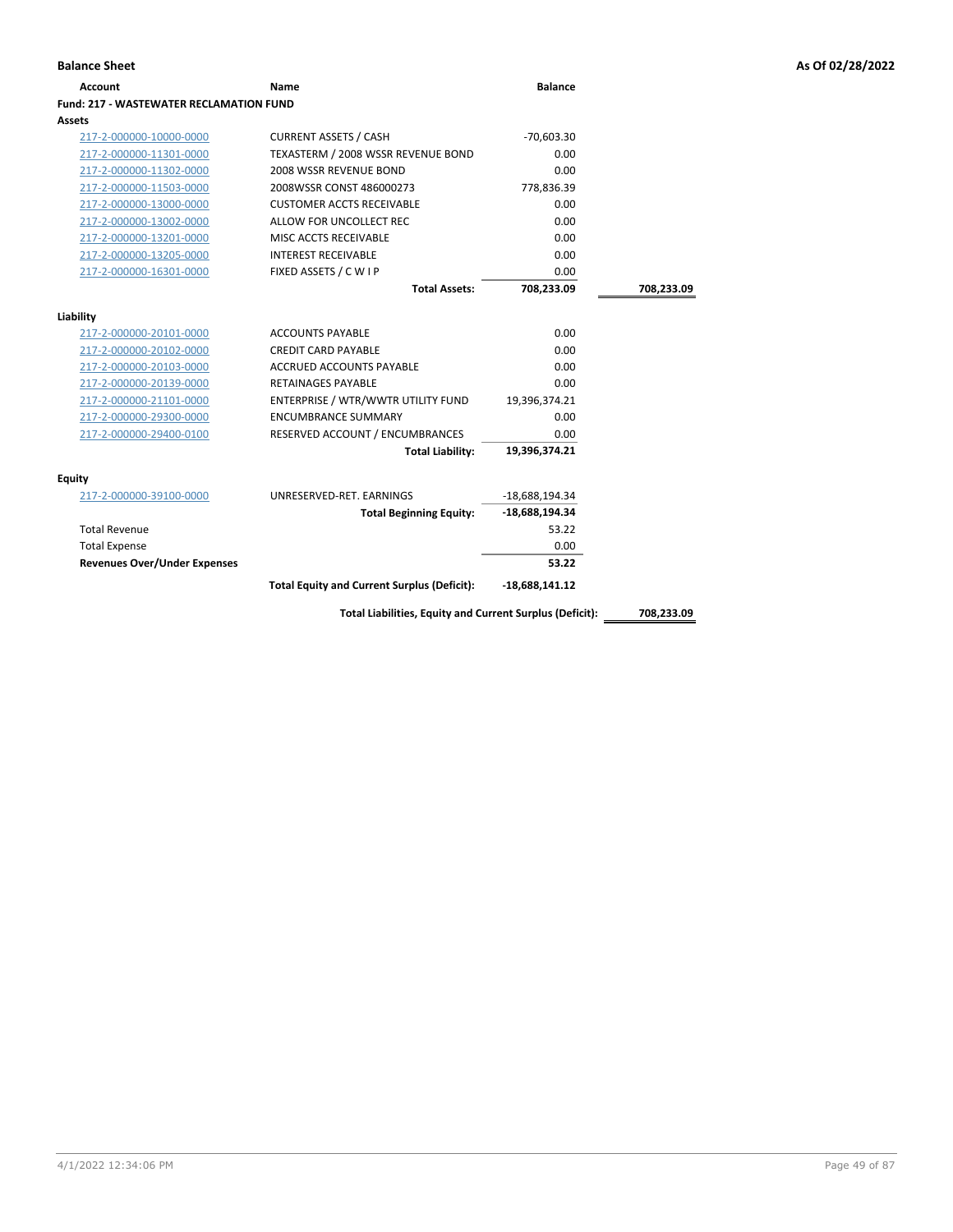|  |  |  |  | As Of 02/28/2022 |
|--|--|--|--|------------------|
|--|--|--|--|------------------|

| <b>Balance Sheet</b>            |                                        |                 |               | As Of 02/28/2022 |
|---------------------------------|----------------------------------------|-----------------|---------------|------------------|
| <b>Account</b>                  | Name                                   | <b>Balance</b>  |               |                  |
| <b>Fund: 300 - AIRPORT FUND</b> |                                        |                 |               |                  |
| Assets                          |                                        |                 |               |                  |
| 300-2-000000-10000-0000         | <b>CURRENT ASSETS / CASH</b>           | $-8,393,699.95$ |               |                  |
| 300-2-000000-13201-0000         | MISC ACCTS RECEIVABLE                  | $-0.39$         |               |                  |
| 300-2-000000-13203-0000         | NON-CURRENT ASSETS / PREPAYMENTS       | 0.00            |               |                  |
| 300-2-000000-13205-0000         | <b>INTEREST RECEIVABLE</b>             | 0.00            |               |                  |
| 300-2-000000-14126-0000         | <b>GRANT FUND / AIRPORT GRANT FUND</b> | 0.00            |               |                  |
| 300-2-000000-16001-0000         | FIXED ASSETS / LAND                    | 982,275.46      |               |                  |
| 300-2-000000-16002-0000         | FIXED ASSETS / IMPROVMENTS-NON BUILDI  | 75,851,243.13   |               |                  |
| 300-2-000000-16003-0000         | ACCUM DEPR / IMPROVEMENTS-NON BUILI    | -44,644,515.68  |               |                  |
| 300-2-000000-16004-0000         | FIXED ASSETS / BUILDINGS               | 69,917,050.27   |               |                  |
| 300-2-000000-16005-0000         | <b>ACCUM DEPR / BUILDINGS</b>          | -30,489,969.52  |               |                  |
| 300-2-000000-16201-0000         | FIXED ASSETS / MACHINERY AND EQUIPMEN  | 548,546.33      |               |                  |
| 300-2-000000-16202-0000         | ACCUM DEPR / MACHINERY AND EQUIPMEI    | $-100,389.74$   |               |                  |
| 300-2-000000-16301-0000         | FIXED ASSETS / C W I P                 | 1,464,848.10    |               |                  |
| 300-2-000000-17501-0000         | <b>EMPLOYEE CONTRIBUTIONS</b>          | 0.00            |               |                  |
| 300-2-000000-17504-0000         | <b>INVESTMENT RETURN</b>               | 0.00            |               |                  |
| 300-2-000000-17508-0000         | <b>EXPERIENCE DIFFERENCE- OUTFLOW</b>  | 0.00            |               |                  |
| 300-2-000000-17509-0000         | <b>EXPERIENCE DIFFERENCE - INFLOW</b>  | 0.00            |               |                  |
| 300-2-000000-17520-0000         | <b>ASSUMPTION CHANGES</b>              | 0.00            |               |                  |
|                                 | <b>Total Assets:</b>                   | 65,135,388.01   | 65,135,388.01 |                  |
| Liability                       |                                        |                 |               |                  |
| 300-2-000000-20101-0000         | <b>ACCOUNTS PAYABLE</b>                | 0.00            |               |                  |
| 300-2-000000-20102-0000         | <b>CREDIT CARD PAYABLE</b>             | 0.00            |               |                  |
| 300-2-000000-20103-0000         | ACCRUED ACCOUNTS PAYABLE               | 0.00            |               |                  |
| 300-2-000000-20105-0000         | <b>L-3 FUNDS PAYABLE</b>               | 0.00            |               |                  |
| 300-2-000000-20106-0000         | <b>GRANT MATCH</b>                     | 0.00            |               |                  |
| 300-2-000000-20108-0000         | MATURED BONDS PAYABLE                  | 0.00            |               |                  |
| 300-2-000000-20110-0000         | REVENUE BONDS PAYABLE                  | 0.00            |               |                  |
| 300-2-000000-20111-0000         | <b>MATURED INTEREST PAYABLE</b>        | 0.00            |               |                  |
| 300-2-000000-20112-0000         | ACCRUED INTEREST PAYABLE               | 0.00            |               |                  |
| 300-2-000000-20139-0000         | <b>RETAINAGES PAYABLE</b>              | 0.00            |               |                  |
| 300-2-000000-20141-0000         | <b>TELEPHONE CLEARING</b>              | 0.00            |               |                  |
| 300-2-000000-20160-0000         | <b>UNAPPLIED CREDIT</b>                | 0.00            |               |                  |
| 300-2-000000-20201-0000         | DEFERRED REVENUE                       | 0.00            |               |                  |
| 300-2-000000-21001-0000         | <b>GENERAL FUND / GENERAL FUND</b>     | 0.00            |               |                  |
| 300-2-000000-22001-0000         | SALARIES PAYABLE                       | 2,201.13        |               |                  |
| 300-2-000000-22002-0000         | <b>VACATION/SICK PAYABLE</b>           | $-8,051.01$     |               |                  |
| 300-2-000000-26001-0000         | COMPENSATED ABSENCES PAY               | 20,839.37       |               |                  |
| 300-2-000000-26101-0000         | <b>GENERAL OBLIG BONDS PAY</b>         | 0.00            |               |                  |
| 300-2-000000-26102-0000         | REVENUE BONDS PAYABLE                  | 0.00            |               |                  |
| 300-2-000000-27001-0000         | <b>CONTRIBUTED CAPITAL</b>             | $-0.39$         |               |                  |
| 300-2-000000-29300-0000         | <b>ENCUMBRANCE SUMMARY</b>             | 0.00            |               |                  |

### **Equity**

|                         | <b>Total Liability:</b>        | 14,989.10     |
|-------------------------|--------------------------------|---------------|
| itv                     |                                |               |
| 300-2-000000-39000-0000 | UNRESERVED-FUND BALANCE        | 0.00          |
| 300-2-000000-39100-0000 | UNRESERVED-RET. EARNINGS       | 65.484.276.38 |
| 300-2-000000-39500-0000 | <b>NET POSITION - PENSION</b>  | 0.00          |
|                         | <b>Total Beginning Equity:</b> | 65.484.276.38 |

300-2-000000-29400-0100 RESERVED ACCOUNT / ENCUMBRANCES 0.00 300-2-000000-29999-0000 NET PENSION LIABILITY 0.00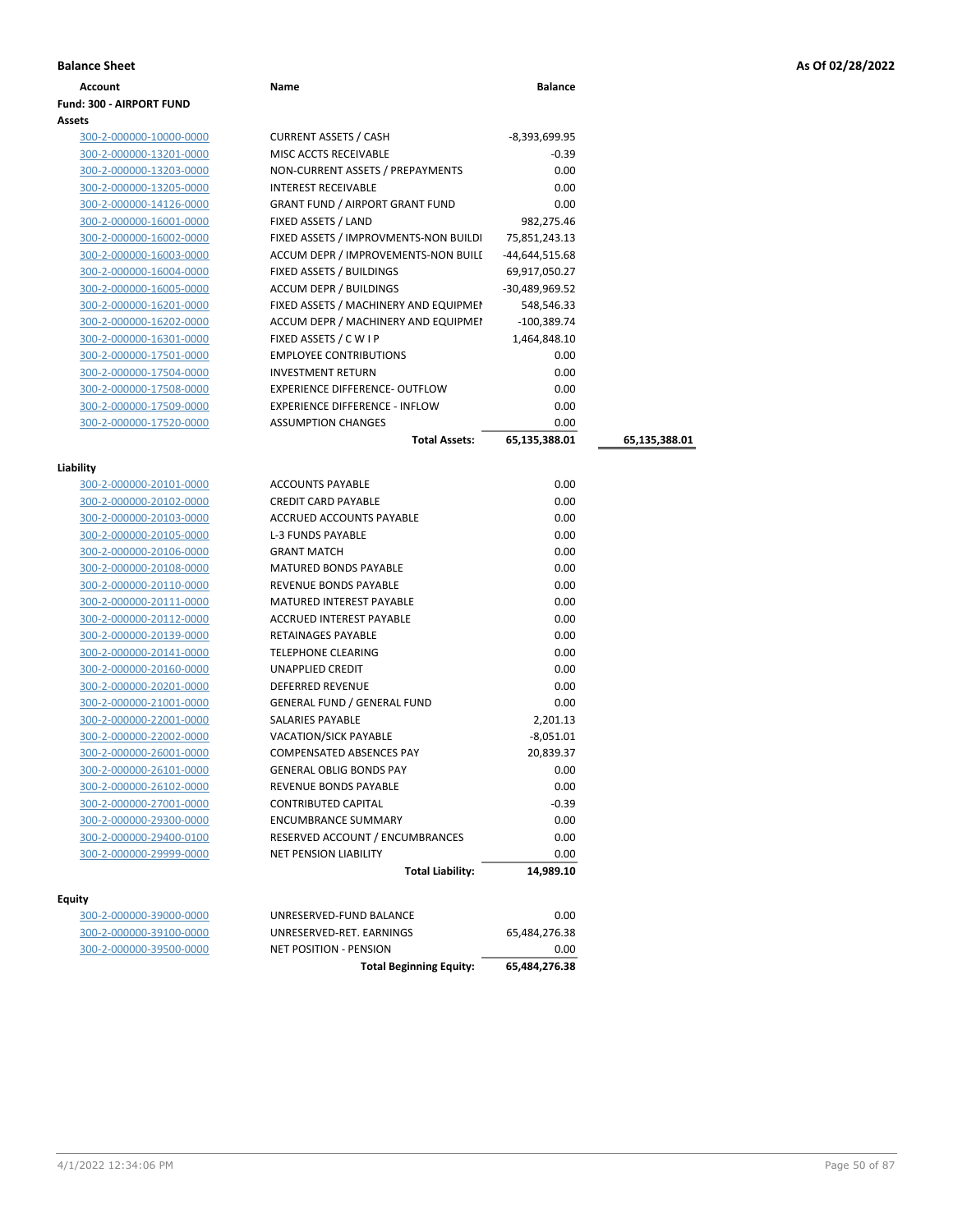| <b>Balance Sheet</b>                |                                                    |                |
|-------------------------------------|----------------------------------------------------|----------------|
| <b>Account</b>                      | <b>Name</b>                                        | <b>Balance</b> |
| <b>Total Revenue</b>                |                                                    | 251,559.08     |
| <b>Total Expense</b>                |                                                    | 615,436.54     |
| <b>Revenues Over/Under Expenses</b> |                                                    | -363,877.46    |
|                                     | <b>Total Equity and Current Surplus (Deficit):</b> | 65,120,398.92  |

**Total Liabilities, Equity and Current Surplus (Deficit): 65,135,388.02**

**\*\*\* FUND 300 OUT OF BALANCE \*\*\* -0.01**

**\*\*\*Warning: Account Authorization is turned on. Please run the Unauthorized Account Listing Report to see if you are out of balance due to missing accounts \*\*\***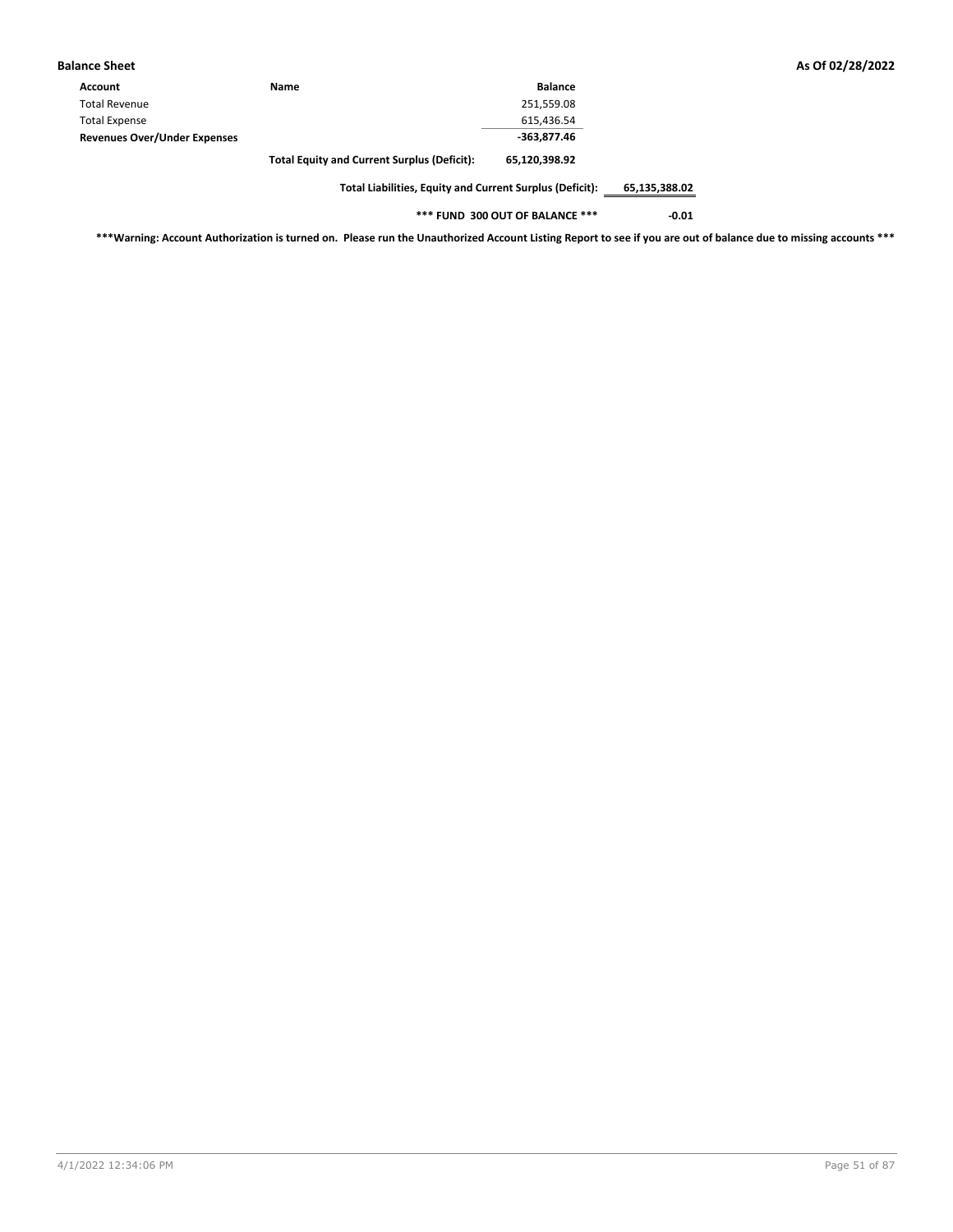| <b>Balance Sheet</b>                |                                                    |                |            | As Of 02/28/2022 |
|-------------------------------------|----------------------------------------------------|----------------|------------|------------------|
| Account                             | Name                                               | <b>Balance</b> |            |                  |
| Fund: 320 - AIRPORT TXDOT GRANT     |                                                    |                |            |                  |
| Assets                              |                                                    |                |            |                  |
| 320-2-000000-10000-0000             | <b>CURRENT ASSETS / CASH</b>                       | 299,311.20     |            |                  |
| 320-2-000000-13201-0000             | MISC ACCTS RECEIVABLE                              | 0.00           |            |                  |
| 320-2-000000-13205-0000             | <b>INTEREST RECEIVABLE</b>                         | 0.00           |            |                  |
|                                     | <b>Total Assets:</b>                               | 299,311.20     | 299,311.20 |                  |
| Liability                           |                                                    |                |            |                  |
| 320-2-000000-20101-0000             | <b>ACCOUNTS PAYABLE</b>                            | 0.00           |            |                  |
| 320-2-000000-20102-0000             | <b>CREDIT CARD PAYABLE</b>                         | 0.00           |            |                  |
| 320-2-000000-20103-0000             | ACCRUED ACCOUNTS PAYABLE                           | 0.00           |            |                  |
| 320-2-000000-20902-0000             | <b>DEFERRED GRANT REVENUE</b>                      | 0.00           |            |                  |
| 320-2-000000-21125-0000             | DUE TO / AIRPORT FUND                              | 0.00           |            |                  |
|                                     | <b>Total Liability:</b>                            | 0.00           |            |                  |
| <b>Equity</b>                       |                                                    |                |            |                  |
| 320-2-000000-39000-0000             | UNRESERVED-FUND BALANCE                            | 299,311.20     |            |                  |
|                                     | <b>Total Beginning Equity:</b>                     | 299,311.20     |            |                  |
| <b>Total Revenue</b>                |                                                    | 0.00           |            |                  |
| <b>Total Expense</b>                |                                                    | 0.00           |            |                  |
| <b>Revenues Over/Under Expenses</b> |                                                    | 0.00           |            |                  |
|                                     | <b>Total Equity and Current Surplus (Deficit):</b> | 299,311.20     |            |                  |

**Total Liabilities, Equity and Current Surplus (Deficit): 299,311.20**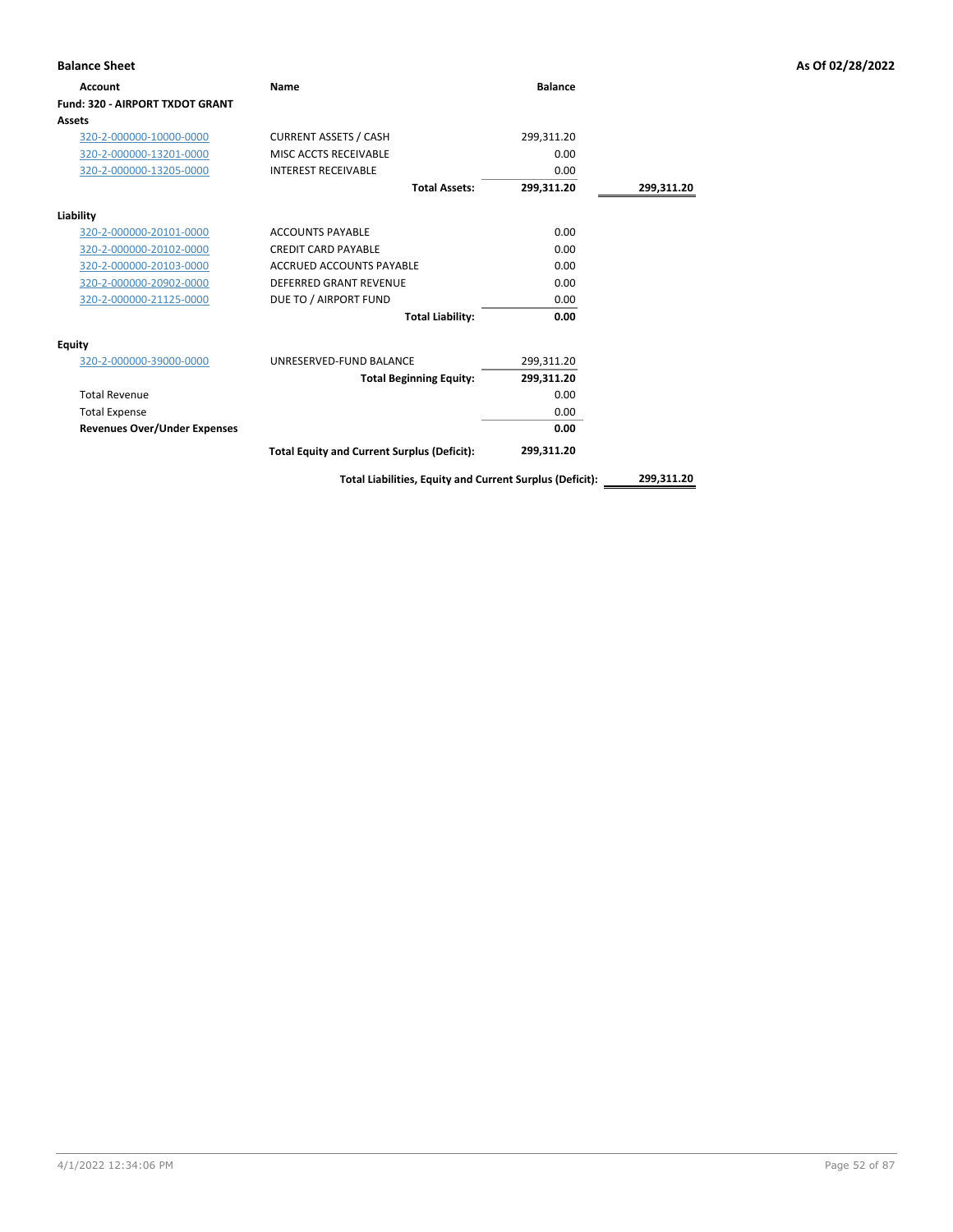| <b>Account</b>                          | <b>Name</b>                                        | <b>Balance</b> |               |
|-----------------------------------------|----------------------------------------------------|----------------|---------------|
| <b>Fund: 360 - AIRPORT CAPITAL FUND</b> |                                                    |                |               |
| Assets                                  |                                                    |                |               |
| 360-2-000000-10000-0000                 | <b>CURRENT ASSETS / CASH</b>                       | 10,182,468.88  |               |
| 360-2-000000-13201-0000                 | MISC ACCTS RECEIVABLE                              | 0.00           |               |
| 360-2-000000-13205-0000                 | <b>INTEREST RECEIVABLE</b>                         | 0.00           |               |
| 360-2-000000-16301-0000                 | FIXED ASSETS / C W I P                             | 132,616.88     |               |
|                                         | <b>Total Assets:</b>                               | 10,315,085.76  | 10,315,085.76 |
| Liability                               |                                                    |                |               |
| 360-2-000000-20101-0000                 | <b>ACCOUNTS PAYABLE</b>                            | 0.00           |               |
| 360-2-000000-20102-0000                 | <b>CREDIT CARD PAYABLE</b>                         | 0.00           |               |
| 360-2-000000-20103-0000                 | <b>ACCRUED ACCOUNTS PAYABLE</b>                    | 0.00           |               |
| 360-2-000000-20125-0000                 | SALES TAX PAYABLE / IN THE CITY                    | 0.00           |               |
| 360-2-000000-20139-0000                 | <b>RETAINAGES PAYABLE</b>                          | 0.00           |               |
| 360-2-000000-21001-0000                 | <b>GENERAL FUND / GENERAL FUND</b>                 | 0.00           |               |
| 360-2-000000-27001-0000                 | <b>CONTRIBUTED CAPITAL</b>                         | 0.00           |               |
| 360-2-000000-29300-0000                 | <b>ENCUMBRANCE SUMMARY</b>                         | 0.00           |               |
| 360-2-000000-29400-0000                 | RESERVED ACCOUNT / ENCUMBRANCES                    | 0.00           |               |
|                                         | <b>Total Liability:</b>                            | 0.00           |               |
| Equity                                  |                                                    |                |               |
| 360-2-000000-39000-0000                 | UNRESERVED-FUND BALANCE                            | 0.00           |               |
| 360-2-000000-39100-0000                 | UNRESERVED-RET. EARNINGS                           | 9,819,388.81   |               |
|                                         | <b>Total Beginning Equity:</b>                     | 9,819,388.81   |               |
| <b>Total Revenue</b>                    |                                                    | 529,431.70     |               |
| <b>Total Expense</b>                    |                                                    | 33,734.75      |               |
| <b>Revenues Over/Under Expenses</b>     |                                                    | 495,696.95     |               |
|                                         | <b>Total Equity and Current Surplus (Deficit):</b> | 10,315,085.76  |               |

**Total Liabilities, Equity and Current Surplus (Deficit): 10,315,085.76**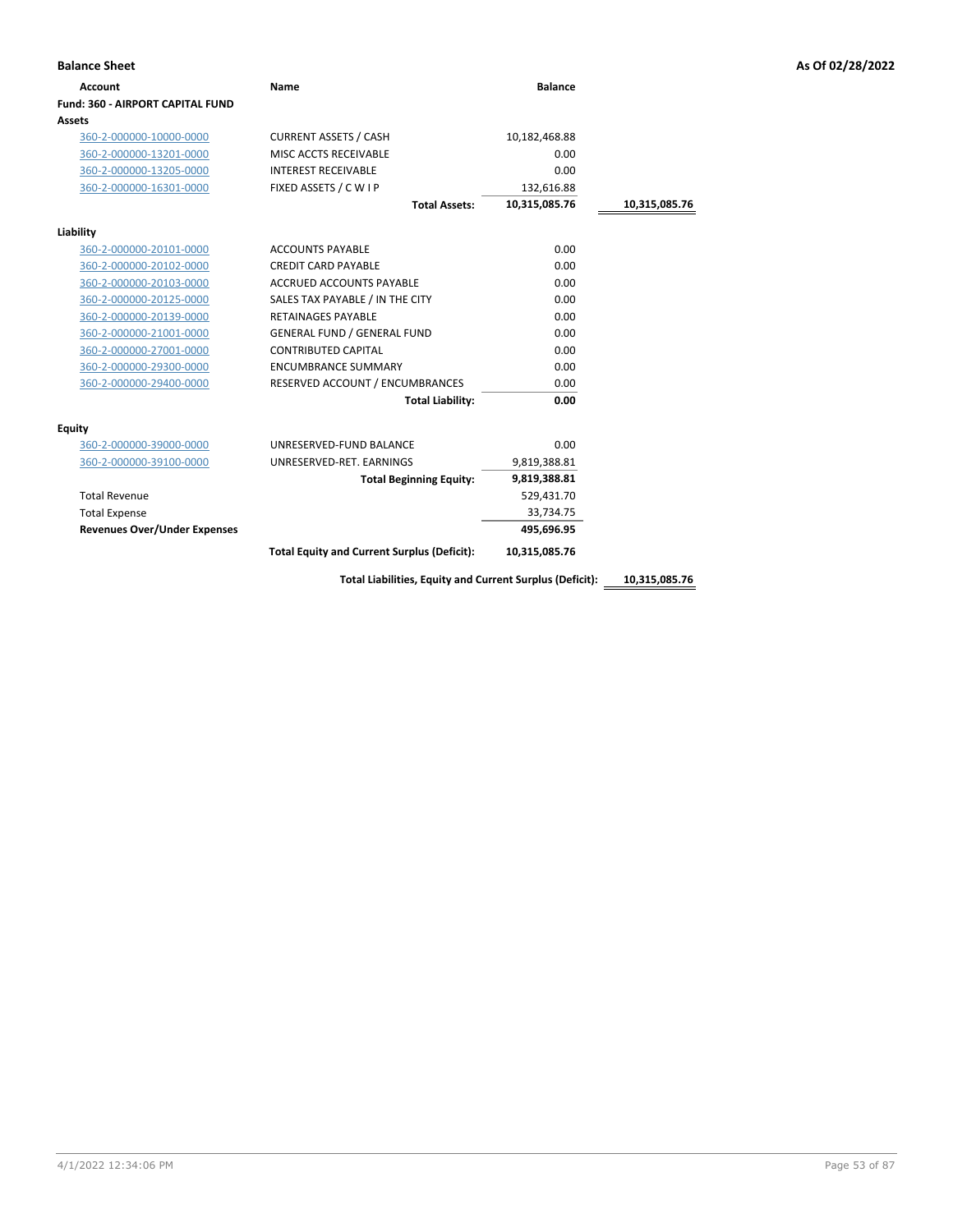| <b>Balance Sheet</b>                |                                                          |                 |      | As Of 02/28/2022 |
|-------------------------------------|----------------------------------------------------------|-----------------|------|------------------|
| <b>Account</b>                      | <b>Name</b>                                              | <b>Balance</b>  |      |                  |
| <b>Fund: 361 - L3-IDC FUND</b>      |                                                          |                 |      |                  |
| Assets                              |                                                          |                 |      |                  |
| 361-2-000000-10000-0000             | <b>CURRENT ASSETS / CASH</b>                             | 0.00            |      |                  |
| 361-2-000000-13201-0000             | MISC ACCTS RECEIVABLE                                    | 0.00            |      |                  |
| 361-2-000000-13205-0000             | <b>INTEREST RECEIVABLE</b>                               | 0.00            |      |                  |
|                                     | <b>Total Assets:</b>                                     | 0.00            | 0.00 |                  |
| Liability                           |                                                          |                 |      |                  |
| 361-2-000000-20101-0000             | <b>ACCOUNTS PAYABLE</b>                                  | 0.00            |      |                  |
| 361-2-000000-20102-0000             | <b>CREDIT CARD PAYABLE</b>                               | 0.00            |      |                  |
| 361-2-000000-20103-0000             | MISCELLANEOUS LIABILITIES                                | 0.00            |      |                  |
| 361-2-000000-20108-0000             | <b>MATURED BONDS PAYABLE</b>                             | 0.00            |      |                  |
| 361-2-000000-20111-0000             | <b>MATURED INTEREST PAYABLE</b>                          | 0.00            |      |                  |
| 361-2-000000-20112-0000             | <b>ACCRUED INTEREST PAYABLE</b>                          | 0.00            |      |                  |
| 361-2-000000-20139-0000             | <b>RETAINAGES PAYABLE</b>                                | 0.00            |      |                  |
| 361-2-000000-21001-0000             | <b>GENERAL FUND / GENERAL FUND</b>                       | 0.00            |      |                  |
|                                     | <b>Total Liability:</b>                                  | 0.00            |      |                  |
| <b>Equity</b>                       |                                                          |                 |      |                  |
| 361-2-000000-39000-0000             | UNRESERVED-FUND BALANCE                                  | 0.00            |      |                  |
| 361-2-000000-39100-0000             | UNRESERVED-RET. EARNINGS                                 | $-2,881,924.85$ |      |                  |
| 361-2-000000-39150-0000             | RESERVED-RET. EARNINGS                                   | 2,881,924.85    |      |                  |
|                                     | <b>Total Beginning Equity:</b>                           | 0.00            |      |                  |
| <b>Total Revenue</b>                |                                                          | 0.00            |      |                  |
| <b>Total Expense</b>                |                                                          | 0.00            |      |                  |
| <b>Revenues Over/Under Expenses</b> |                                                          | 0.00            |      |                  |
|                                     | <b>Total Equity and Current Surplus (Deficit):</b>       | 0.00            |      |                  |
|                                     | Total Liabilities, Equity and Current Surplus (Deficit): |                 | 0.00 |                  |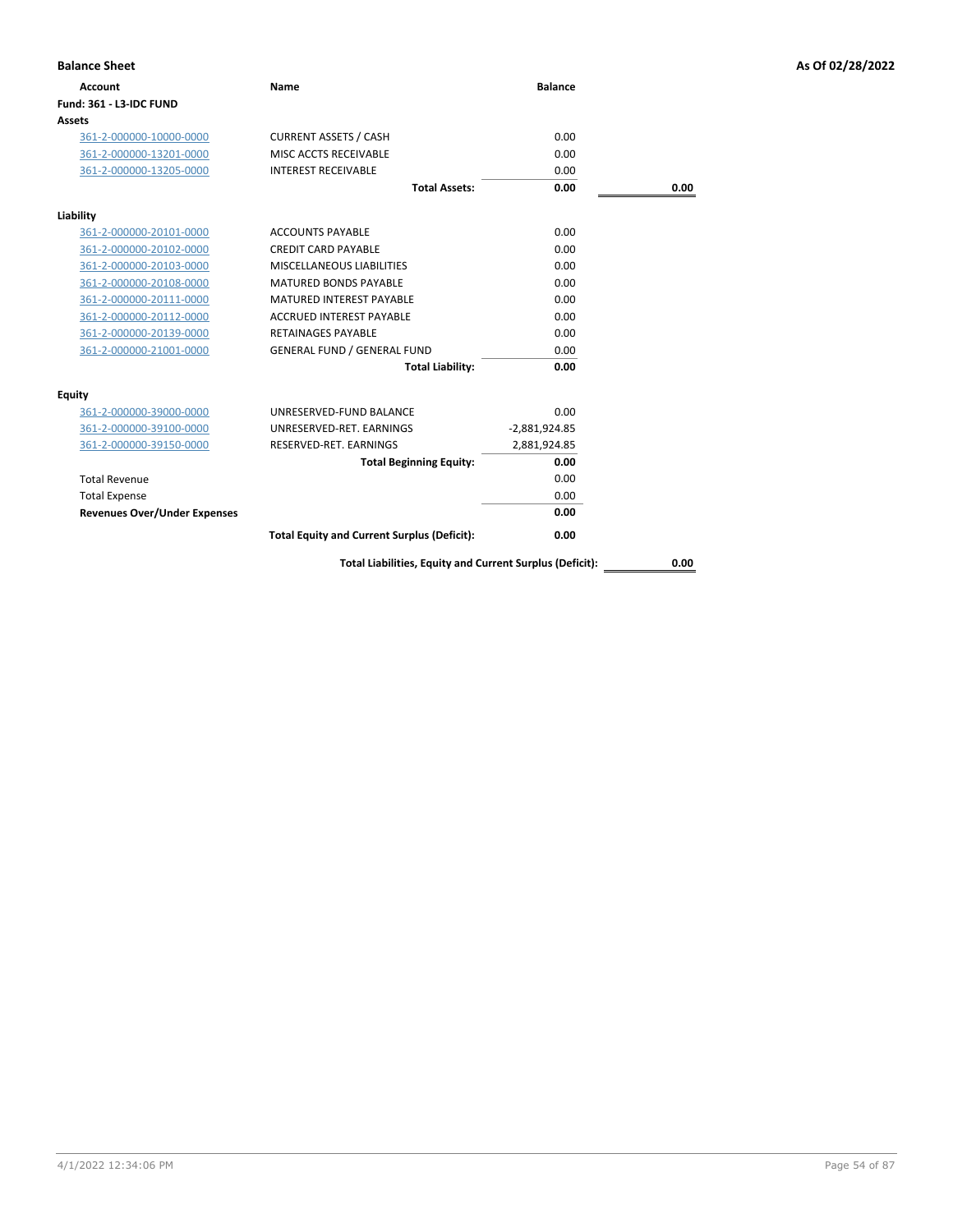| <b>Balance Sheet</b>                |                                                          |                |            | As Of 02/28/2022 |
|-------------------------------------|----------------------------------------------------------|----------------|------------|------------------|
| <b>Account</b>                      | <b>Name</b>                                              | <b>Balance</b> |            |                  |
| Fund: 362 - AIRPORT FBO FUEL        |                                                          |                |            |                  |
| Assets                              |                                                          |                |            |                  |
| 362-2-000000-10000-0000             | <b>CURRENT ASSETS / CASH</b>                             | 448,243.53     |            |                  |
| 362-2-000000-13201-0000             | MISC ACCTS RECEIVABLE                                    | 0.00           |            |                  |
| 362-2-000000-13205-0000             | <b>INTEREST RECEIVABLE</b>                               | 0.00           |            |                  |
|                                     | <b>Total Assets:</b>                                     | 448,243.53     | 448,243.53 |                  |
| Liability                           |                                                          |                |            |                  |
| 362-2-000000-20101-0000             | <b>ACCOUNTS PAYABLE</b>                                  | 0.00           |            |                  |
| 362-2-000000-20102-0000             | <b>CREDIT CARD PAYABLE</b>                               | 0.00           |            |                  |
| 362-2-000000-20103-0000             | <b>ACCRUED ACCOUNTS PAYABLE</b>                          | 0.00           |            |                  |
| 362-2-000000-20125-0000             | SALES TAX PAYABLE / IN THE CITY                          | 19.74          |            |                  |
| 362-2-000000-29300-0000             | <b>ENCUMBRANCE SUMMARY</b>                               | 0.00           |            |                  |
| 362-2-000000-29400-0000             | RESERVED ACCOUNT / ENCUMBRANCES                          | 0.00           |            |                  |
|                                     | <b>Total Liability:</b>                                  | 19.74          |            |                  |
| <b>Equity</b>                       |                                                          |                |            |                  |
| 362-2-000000-39000-0000             | UNRESERVED-FUND BALANCE                                  | 0.00           |            |                  |
| 362-2-000000-39100-0000             | UNRESERVED-RET. EARNINGS                                 | 331,703.29     |            |                  |
|                                     | <b>Total Beginning Equity:</b>                           | 331,703.29     |            |                  |
| <b>Total Revenue</b>                |                                                          | 263,083.71     |            |                  |
| <b>Total Expense</b>                |                                                          | 146,563.21     |            |                  |
| <b>Revenues Over/Under Expenses</b> |                                                          | 116,520.50     |            |                  |
|                                     | <b>Total Equity and Current Surplus (Deficit):</b>       | 448,223.79     |            |                  |
|                                     | Total Liabilities, Equity and Current Surplus (Deficit): |                | 448,243.53 |                  |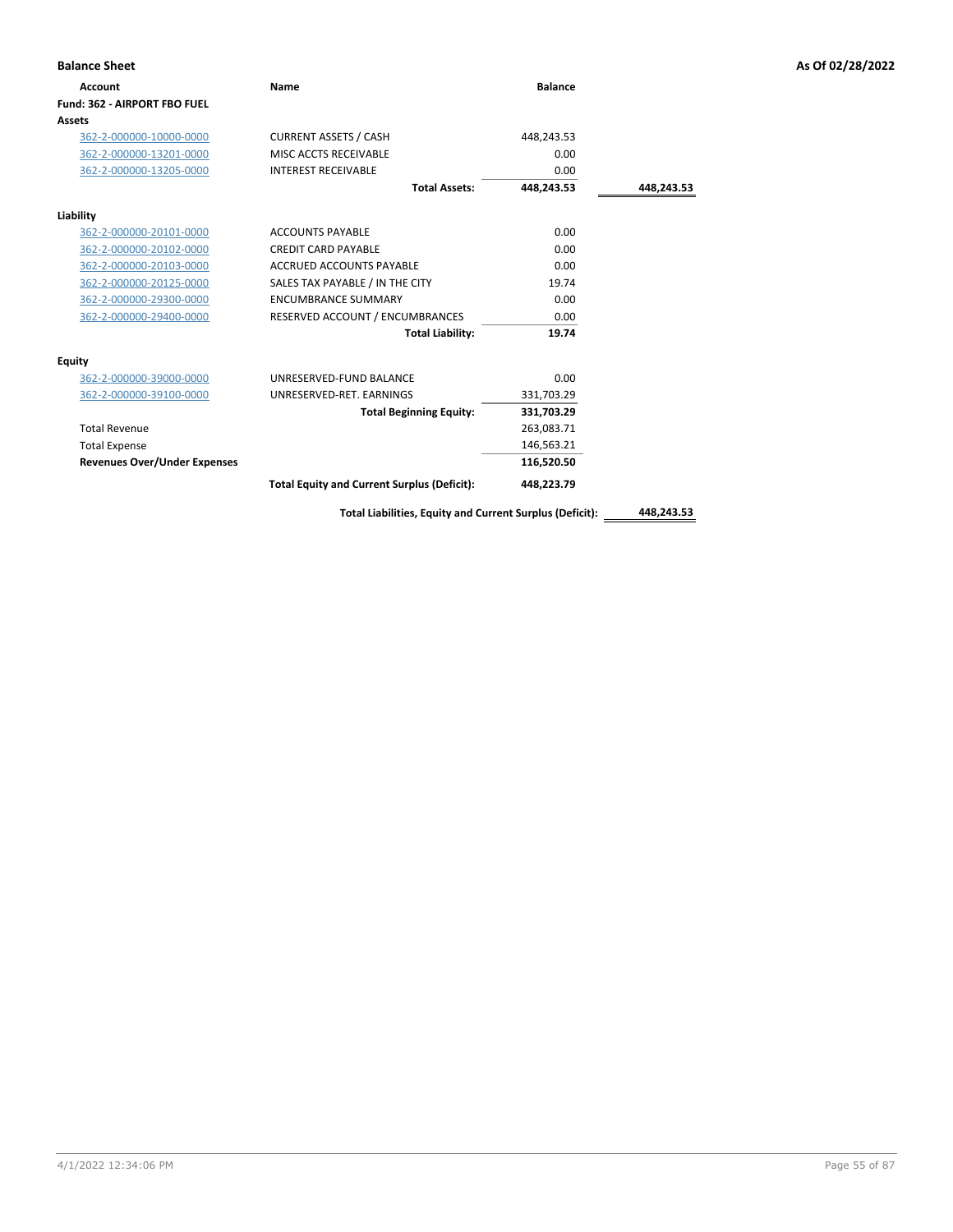| <b>Balance Sheet</b>           |                                       |                |               | As Of 02/28/2022 |
|--------------------------------|---------------------------------------|----------------|---------------|------------------|
| <b>Account</b>                 | Name                                  | <b>Balance</b> |               |                  |
| Fund: 400 - GOLF FUND          |                                       |                |               |                  |
| Assets                         |                                       |                |               |                  |
| 400-2-000000-10000-0000        | <b>CURRENT ASSETS / CASH</b>          | $-462,357.15$  |               |                  |
| 400-2-000000-10304-0000        | CASH / PETTY CASH/CHANGE DRAWERS      | 200.00         |               |                  |
| 400-2-000000-13007-0000        | <b>RETURNED CHECKS</b>                | 0.00           |               |                  |
| 400-2-000000-13201-0000        | MISC ACCTS RECEIVABLE                 | $-516.82$      |               |                  |
| 400-2-000000-13203-0000        | NON-CURRENT ASSETS / PREPAYMENTS      | 0.00           |               |                  |
| 400-2-000000-13205-0000        | INTEREST RECEIVABLE                   | 0.00           |               |                  |
| 400-2-000000-13206-0000        | <b>CHARGES RECEIVABLE</b>             | 28,034.15      |               |                  |
| 400-2-000000-15301-0000        | INVENTORIES / GOLF COURSE             | 8,301.68       |               |                  |
| 400-2-000000-16001-0000        | FIXED ASSETS / LAND                   | 93,000.00      |               |                  |
| 400-2-000000-16002-0000        | FIXED ASSETS / IMPROVMENTS-NON BUILDI | 521,160.58     |               |                  |
| 400-2-000000-16003-0000        | ACCUM DEPR / IMPROVEMENTS-NON BUILE   | -342,737.42    |               |                  |
| 400-2-000000-16004-0000        | FIXED ASSETS / BUILDINGS              | 109,640.00     |               |                  |
| 400-2-000000-16005-0000        | <b>ACCUM DEPR / BUILDINGS</b>         | $-109,640.00$  |               |                  |
| 400-2-000000-16201-0000        | FIXED ASSETS / MACHINERY AND EQUIPMEN | 51,957.00      |               |                  |
| 400-2-000000-16202-0000        | ACCUM DEPR / MACHINERY AND EQUIPMEI   | $-51,957.00$   |               |                  |
| 400-2-000000-16301-0000        | FIXED ASSETS / C W I P                | 0.00           |               |                  |
| 400-2-000000-17501-0000        | <b>EMPLOYEE CONTRIBUTIONS</b>         | 18,817.00      |               |                  |
| 400-2-000000-17504-0000        | <b>INVESTMENT RETURN</b>              | $-36,564.00$   |               |                  |
| 400-2-000000-17508-0000        | EXPERIENCE DIFFERENCE- OUTFLOW        | 7,347.00       |               |                  |
| 400-2-000000-17509-0000        | <b>EXPERIENCE DIFFERENCE - INFLOW</b> | $-811.00$      |               |                  |
| 400-2-000000-17520-0000        | <b>ASSUMPTION CHANGES</b>             | 1,783.00       |               |                  |
|                                | <b>Total Assets:</b>                  | $-164,342.98$  | $-164,342.98$ |                  |
| Liability                      |                                       |                |               |                  |
| <u>400-2-000000-20101-0000</u> | <b>ACCOUNTS PAYABLE</b>               | 0.00           |               |                  |
| 400-2-000000-20102-0000        | <b>CREDIT CARD PAYABLE</b>            | 0.00           |               |                  |
| 400-2-000000-20103-0000        | ACCRUED ACCOUNTS PAYABLE              | 0.00           |               |                  |
| 400-2-000000-20112-0000        | ACCRUED INTEREST PAYABLE              | 0.00           |               |                  |
| 400-2-000000-20124-0000        | <b>GOLF COURSE RESALE</b>             | 0.00           |               |                  |
| 400-2-000000-20125-0000        | SALES TAX PAYABLE / IN THE CITY       | 1,200.02       |               |                  |
| 400-2-000000-20139-0000        | RETAINAGES PAYABLE                    | 0.00           |               |                  |
| 400-2-000000-20141-0000        | <b>TELEPHONE CLEARING</b>             | 0.00           |               |                  |
| 400-2-000000-20160-0000        | UNAPPLIED CREDIT                      | 0.00           |               |                  |
| 400-2-000000-21001-0000        | <b>GENERAL FUND / GENERAL FUND</b>    | 0.00           |               |                  |
| 400-2-000000-21101-0000        | ENTERPRISE / WTR/WWTR UTILITY FUND    | 0.00           |               |                  |
| 400-2-000000-22001-0000        | SALARIES PAYABLE                      | 4,564.90       |               |                  |
| 400-2-000000-22002-0000        | <b>VACATION/SICK PAYABLE</b>          | 2,518.86       |               |                  |
| 400-2-000000-23001-0000        | CAPITAL LEASE PAYABLE                 | 0.00           |               |                  |
| 400-2-000000-24001-0000        | O/S CHECKS PAYABLE                    | 0.00           |               |                  |
| 400-2-000000-26001-0000        | <b>COMPENSATED ABSENCES PAY</b>       | 46,446.15      |               |                  |
| 400-2-000000-27001-0000        | <b>CONTRIBUTED CAPITAL</b>            | 0.00           |               |                  |
| 400-2-000000-27002-0000        | CONTRIBUTED CAPITAL / DEVELOPERS      | 0.00           |               |                  |
| 400-2-000000-29300-0000        | <b>ENCUMBRANCE SUMMARY</b>            | 0.00           |               |                  |
| 400-2-000000-29400-0100        | RESERVED ACCOUNT / ENCUMBRANCES       | 0.00           |               |                  |
| 400-2-000000-29999-0000        | NET PENSION LIABILITY                 | 49,216.00      |               |                  |
|                                | <b>Total Liability:</b>               | 103,945.93     |               |                  |
| <b>Equity</b>                  |                                       |                |               |                  |
| 400-2-000000-39000-0000        | UNRESERVED-FUND BALANCE               | 0.00           |               |                  |
| 400-2-000000-39100-0000        | UNRESERVED-RET. EARNINGS              | $-255,064.49$  |               |                  |
| 400-2-000000-39500-0000        | <b>NET POSITION - PENSION</b>         | $-44.00$       |               |                  |
|                                | <b>Total Beginning Equity:</b>        | -255,108.49    |               |                  |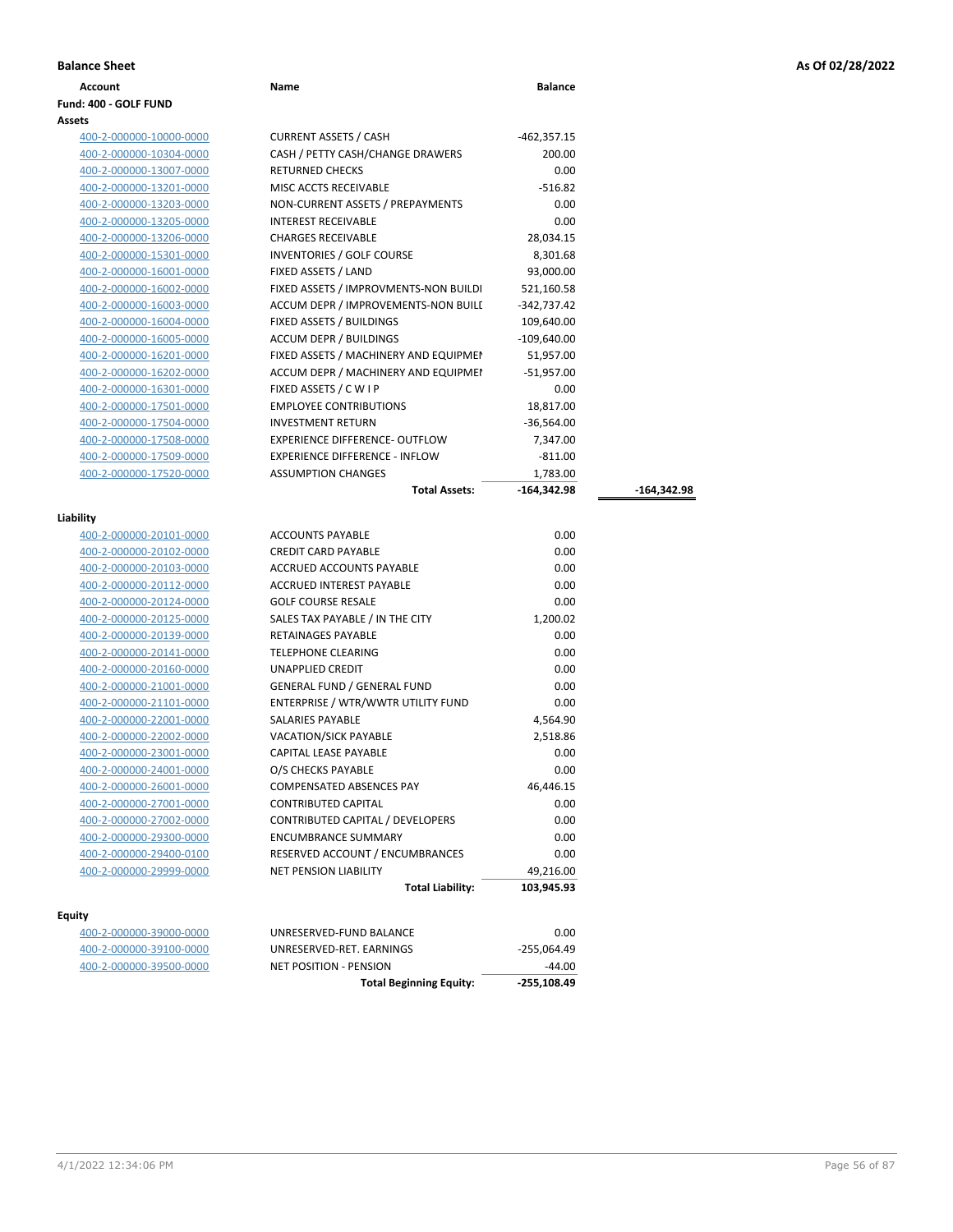| <b>Balance Sheet</b>                |                                                    |                |
|-------------------------------------|----------------------------------------------------|----------------|
| Account                             | Name                                               | <b>Balance</b> |
| <b>Total Revenue</b>                |                                                    | 81,520.60      |
| <b>Total Expense</b>                |                                                    | 94,701.01      |
| <b>Revenues Over/Under Expenses</b> |                                                    | $-13,180.41$   |
|                                     | <b>Total Equity and Current Surplus (Deficit):</b> | $-268,288.90$  |
|                                     |                                                    |                |

**Total Liabilities, Equity and Current Surplus (Deficit): -164,342.97**

**\*\*\* FUND 400 OUT OF BALANCE \*\*\* -0.01**

**\*\*\*Warning: Account Authorization is turned on. Please run the Unauthorized Account Listing Report to see if you are out of balance due to missing accounts \*\*\***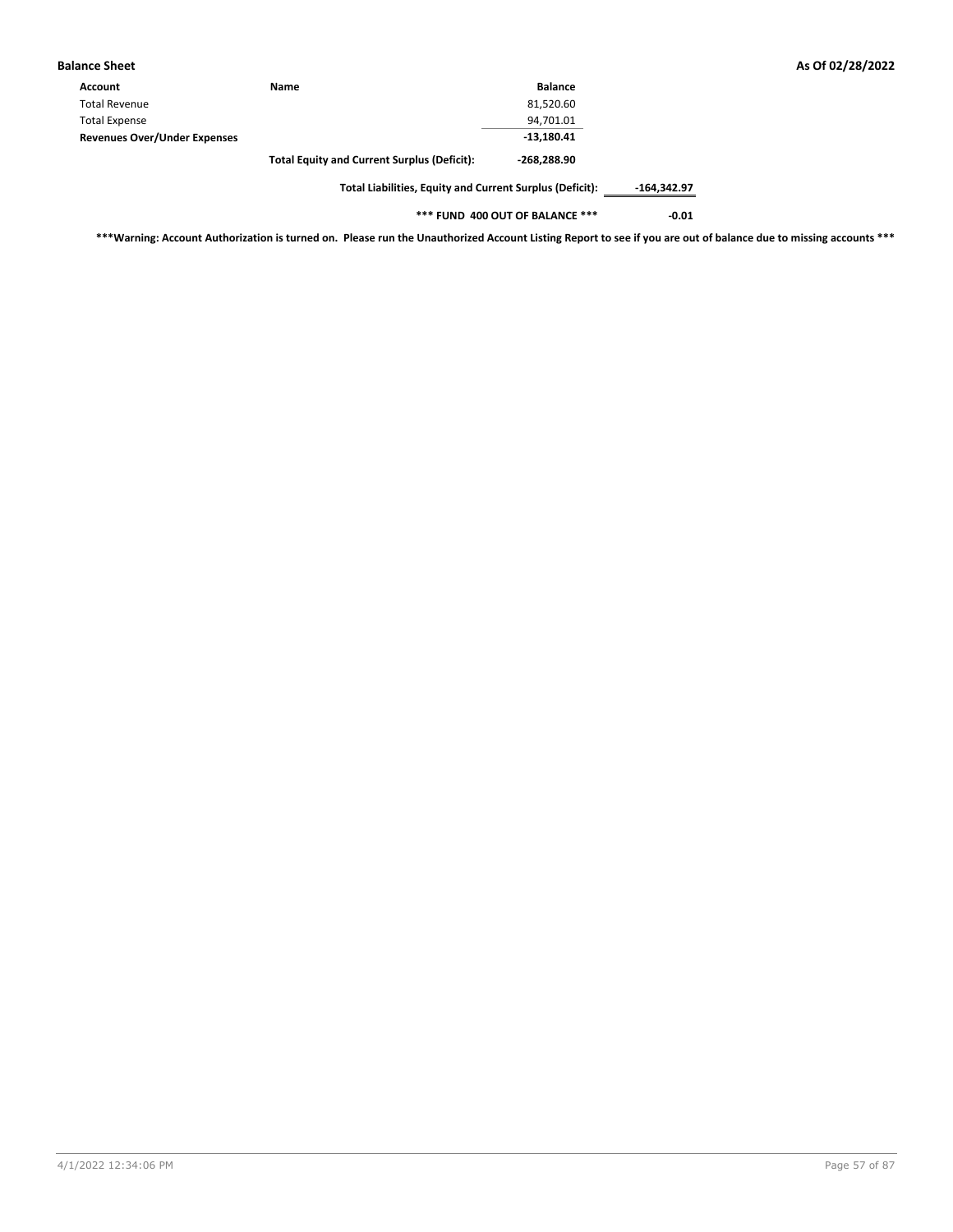|  |  |  |  | As Of 02/28/2022 |
|--|--|--|--|------------------|
|--|--|--|--|------------------|

| <b>Balance Sheet</b>                |                                                    |                |              | As Of 02/28/2022 |
|-------------------------------------|----------------------------------------------------|----------------|--------------|------------------|
| <b>Account</b>                      | Name                                               | <b>Balance</b> |              |                  |
| <b>Fund: 500 - SANITATION FUND</b>  |                                                    |                |              |                  |
| <b>Assets</b>                       |                                                    |                |              |                  |
| 500-2-000000-10000-0000             | <b>CURRENT ASSETS / CASH</b>                       | 704,159.71     |              |                  |
| 500-2-000000-13000-0000             | <b>CUSTOMER ACCTS RECEIVABLE</b>                   | 328,769.62     |              |                  |
| 500-2-000000-13001-0000             | NON CURRENT CUSTOMER ACCTS RECEIVAE                | 112,841.26     |              |                  |
| 500-2-000000-13002-0000             | ALLOW FOR UNCOLLECT REC                            | $-112,560.22$  |              |                  |
| 500-2-000000-13003-0000             | UNBILLED YEAR-END ACCRUAL                          | 372,841.64     |              |                  |
| 500-2-000000-13201-0000             | MISC ACCTS RECEIVABLE                              | 0.00           |              |                  |
| 500-2-000000-17501-0000             | <b>EMPLOYEE CONTRIBUTIONS</b>                      | 18,817.00      |              |                  |
| 500-2-000000-17504-0000             | <b>INVESTMENT RETURN</b>                           | $-36,564.00$   |              |                  |
| 500-2-000000-17508-0000             | <b>EXPERIENCE DIFFERENCE- OUTFLOW</b>              | 7,347.00       |              |                  |
| 500-2-000000-17509-0000             | <b>EXPERIENCE DIFFERENCE - INFLOW</b>              | $-811.00$      |              |                  |
| 500-2-000000-17520-0000             | <b>ASSUMPTION CHANGES</b>                          | 1,783.00       |              |                  |
|                                     | <b>Total Assets:</b>                               | 1,396,624.01   | 1,396,624.01 |                  |
| Liability                           |                                                    |                |              |                  |
| 500-2-000000-20101-0000             | <b>ACCOUNTS PAYABLE</b>                            | 0.00           |              |                  |
| 500-2-000000-20102-0000             | <b>CREDIT CARD PAYABLE</b>                         | 0.00           |              |                  |
| 500-2-000000-20103-0000             | ACCRUED ACCOUNTS PAYABLE                           | 0.00           |              |                  |
| 500-2-000000-20125-0000             | SALES TAX PAYABLE / IN THE CITY                    | 32,654.71      |              |                  |
| 500-2-000000-20126-0000             | SALES TAX PAYABLE / OUT OF CITY                    | 0.00           |              |                  |
| 500-2-000000-20133-0000             | <b>GARBAGE CLEARING</b>                            | 0.00           |              |                  |
| 500-2-000000-20135-0000             | <b>GARBAGE CLEARING / BAD DEBT EXPENS</b>          | 195,943.51     |              |                  |
| 500-2-000000-20160-0000             | <b>UNAPPLIED CREDIT</b>                            | 0.00           |              |                  |
| 500-2-000000-20201-0000             | DEFERRED REVENUE                                   | 0.00           |              |                  |
| 500-2-000000-21001-0000             | <b>GENERAL FUND / GENERAL FUND</b>                 | 0.00           |              |                  |
| 500-2-000000-22001-0000             | SALARIES PAYABLE                                   | 4,509.88       |              |                  |
| 500-2-000000-22002-0000             | <b>VACATION/SICK PAYABLE</b>                       | 18,893.69      |              |                  |
| 500-2-000000-24002-0000             | <b>CUSTOMER DEPOSITS</b>                           | 280,003.13     |              |                  |
| 500-2-000000-26001-0000             | COMPENSATED ABSENCES PAY                           | 13,006.86      |              |                  |
| 500-2-000000-29300-0000             | <b>ENCUMBRANCE SUMMARY</b>                         | 0.00           |              |                  |
| 500-2-000000-29400-0100             | RESERVED ACCOUNT / ENCUMBRANCES                    | 0.00           |              |                  |
| 500-2-000000-29999-0000             | <b>NET PENSION LIABILITY</b>                       | 49,216.00      |              |                  |
|                                     | <b>Total Liability:</b>                            | 594,227.78     |              |                  |
| Equity                              |                                                    |                |              |                  |
| 500-2-000000-39000-0000             | UNRESERVED-FUND BALANCE                            | 0.00           |              |                  |
| 500-2-000000-39100-0000             | UNRESERVED-RET. EARNINGS                           | 757,387.62     |              |                  |
| 500-2-000000-39500-0000             | <b>NET POSITION - PENSION</b>                      | $-44.00$       |              |                  |
|                                     | <b>Total Beginning Equity:</b>                     | 757,343.62     |              |                  |
| <b>Total Revenue</b>                |                                                    | 2,389,002.56   |              |                  |
| <b>Total Expense</b>                |                                                    | 2,343,949.95   |              |                  |
| <b>Revenues Over/Under Expenses</b> |                                                    | 45,052.61      |              |                  |
|                                     | <b>Total Equity and Current Surplus (Deficit):</b> | 802,396.23     |              |                  |
|                                     |                                                    |                |              |                  |

**Total Liabilities, Equity and Current Surplus (Deficit): 1,396,624.01**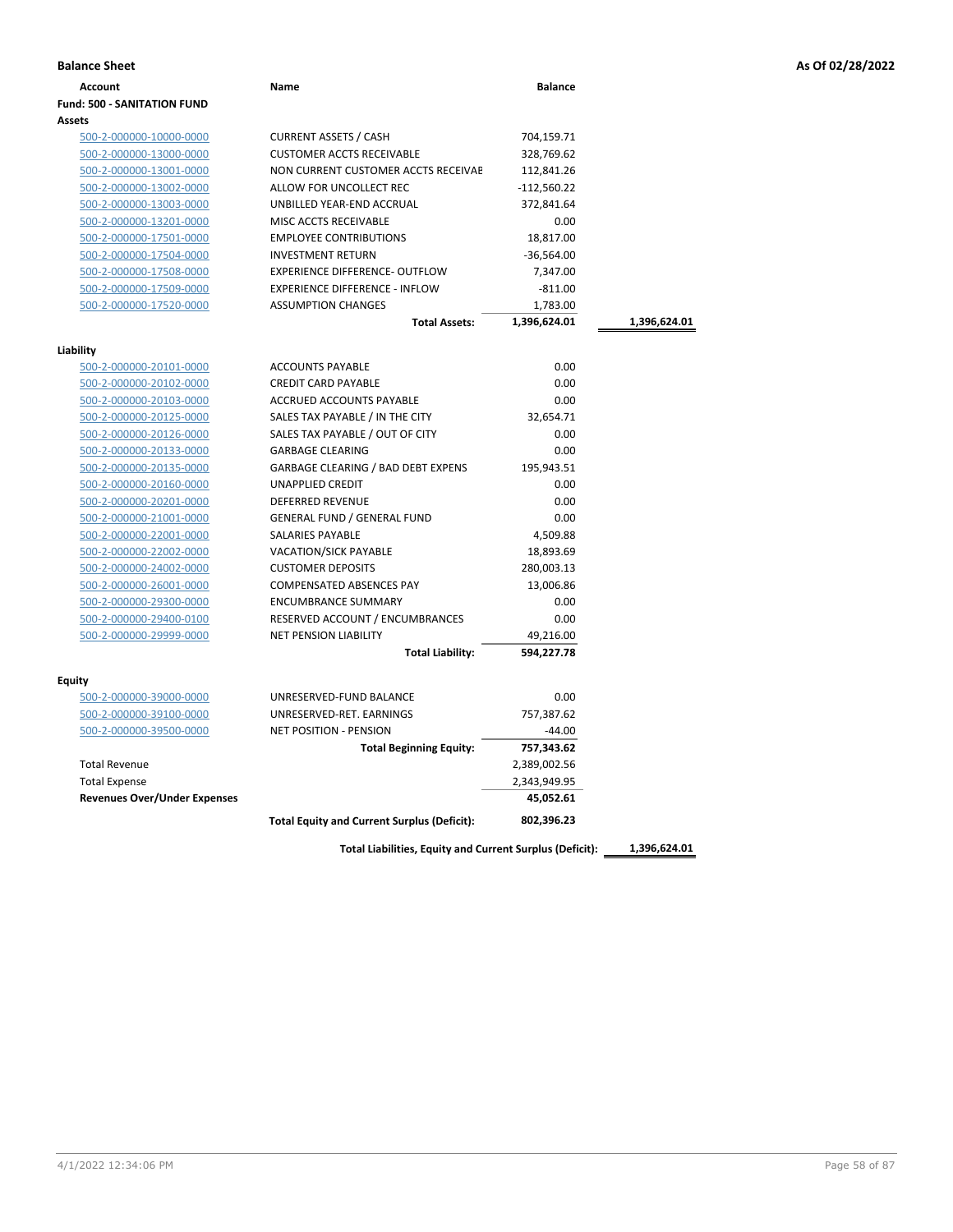| <b>Account</b>                                      | Name                                               | <b>Balance</b> |      |
|-----------------------------------------------------|----------------------------------------------------|----------------|------|
| Fund: 561 - REGINAL HOUSEHOLD HAZARDOUS WASTE GRANT |                                                    |                |      |
| Assets                                              |                                                    |                |      |
| 561-2-000000-10000-0000                             | <b>CURRENT ASSETS / CASH</b>                       | 0.00           |      |
| 561-2-000000-13201-0000                             | MISC ACCTS RECEIVABLE                              | 0.00           |      |
| 561-2-000000-13205-0000                             | <b>INTEREST RECEIVABLE</b>                         | 0.00           |      |
|                                                     | <b>Total Assets:</b>                               | 0.00           | 0.00 |
| Liability                                           |                                                    |                |      |
| 561-2-000000-20101-0000                             | <b>ACCOUNTS PAYABLE</b>                            | 0.00           |      |
| 561-2-000000-20102-0000                             | <b>CREDIT CARD PAYABLE</b>                         | 0.00           |      |
| 561-2-000000-20103-0000                             | ACCRUED ACCOUNTS PAYABLE                           | 0.00           |      |
| 561-2-000000-21140-0000                             | DUE TO / SANITATION FUND                           | 0.00           |      |
|                                                     | <b>Total Liability:</b>                            | 0.00           |      |
| <b>Equity</b>                                       |                                                    |                |      |
| 561-2-000000-39100-0000                             | UNRESERVED-RET, EARNINGS                           | 0.00           |      |
|                                                     | <b>Total Beginning Equity:</b>                     | 0.00           |      |
| <b>Total Revenue</b>                                |                                                    | 0.00           |      |
| <b>Total Expense</b>                                |                                                    | 0.00           |      |
| <b>Revenues Over/Under Expenses</b>                 |                                                    | 0.00           |      |
|                                                     | <b>Total Equity and Current Surplus (Deficit):</b> | 0.00           |      |
|                                                     |                                                    |                |      |

**Total Liabilities, Equity and Current Surplus (Deficit): 0.00**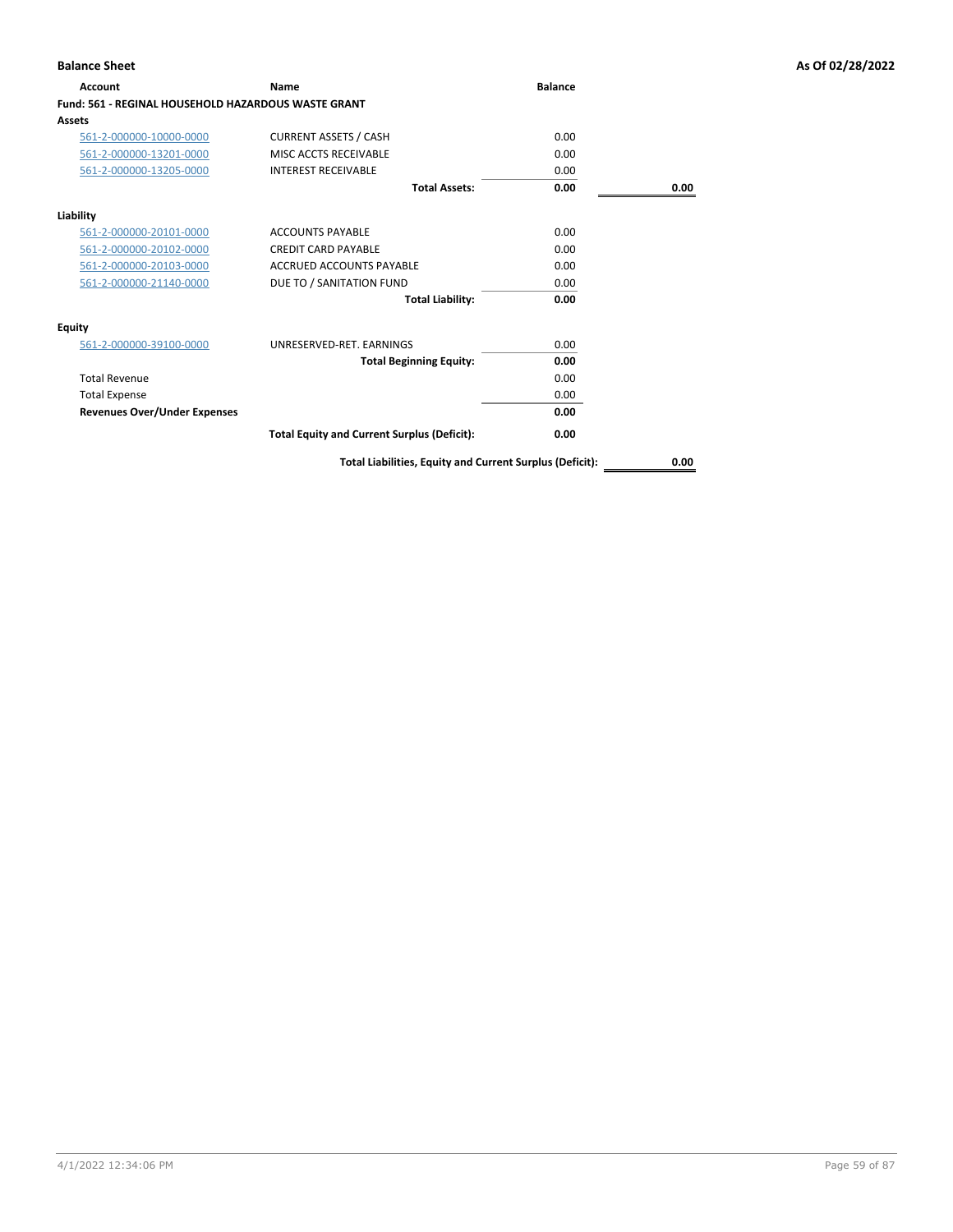### **Fund: 601 - CENTRAL SERVICE FUND Assets** 601-2-000000-10000-0000 CURRENT ASSETS / CASH -754,438.17 601-2-000000-13201-0000 MISC ACCTS RECEIVABLE 0.00 601-2-000000-13203-0000 NON-CURRENT ASSETS / PREPAYMENTS 0.00 601-2-000000-13204-0000 PREPAYMENTS / INSURANCE PREPAYMENT 0.00 601-2-000000-13205-0000 INTEREST RECEIVABLE 0.00 601-2-000000-15101-0000 FACILITIES MAINT STOCK INVENTORIES 39,447.32 601-2-000000-15201-0000 INVENTORIES / GARAGE 542,620.55 601-2-000000-16001-0000 FIXED ASSETS / LAND 0.00 601-2-000000-16002-0000 FIXED ASSETS / IMPROVMENTS-NON BUILDI 0.00 601-2-000000-16003-0000 ACCUM DEPR / IMPROVEMENTS-NON BUILDINGS 0.00 601-2-000000-16004-0000 FIXED ASSETS / BUILDINGS 100,832.00 601-2-000000-16005-0000 ACCUM DEPR / BUILDINGS -100,832.00 601-2-000000-16201-0000 FIXED ASSETS / MACHINERY AND EQUIPMEN 157,057.00 601-2-000000-16202-0000 ACCUM DEPR / MACHINERY AND EQUIPMEI -157,057.01 601-2-000000-17501-0000 EMPLOYEE CONTRIBUTIONS 37,634.00 601-2-000000-17504-0000 INVESTMENT RETURN -73,127.00 601-2-000000-17508-0000 EXPERIENCE DIFFERENCE- OUTFLOW 14,695.00 601-2-000000-17509-0000 EXPERIENCE DIFFERENCE - INFLOW -1,623.00 601-2-000000-17520-0000 ASSUMPTION CHANGES 3,566.00 **Total Assets: -191,225.31 -191,225.31 Liability** 601-2-000000-20101-0000 ACCOUNTS PAYABLE 0.00 601-2-000000-20102-0000 CREDIT CARD PAYABLE 0.00 601-2-000000-20103-0000 ACCRUED ACCOUNTS PAYABLE 0.00 601-2-000000-20115-0000 DRINK SUPPLY 0.00 601-2-000000-20141-0000 TELEPHONE CLEARING 0.00 601-2-000000-20148-0000 FLEET FUEL CLEARING 0.00 601-2-000000-20149-0000 FLEET MAINTENANCE CLEARING 84.03 601-2-000000-20201-0000 DEFERRED REVENUE 0.00 601-2-000000-21001-0000 GENERAL FUND / GENERAL FUND 0.00 601-2-000000-21101-0000 ENTERPRISE / WTR/WWTR UTILITY FUND 0.00 601-2-000000-22001-0000 SALARIES PAYABLE 16,767.22 601-2-000000-22002-0000 VACATION/SICK PAYABLE 52,310.43 601-2-000000-24011-0000 CIVIC CENTER DEPOSITS 0.00 601-2-000000-26001-0000 COMPENSATED ABSENCES PAY 66,929.98 601-2-000000-27001-0000 CONTRIBUTED CAPITAL 0.00 601-2-000000-29300-0000 ENCUMBRANCE SUMMARY 0.00 601-2-000000-29400-0100 RESERVED ACCOUNT / ENCUMBRANCES 0.00 601-2-000000-29999-0000 NET PENSION LIABILITY 98,432.00 **Total Liability: 234,523.66 Equity** 601-2-000000-39000-0000 UNRESERVED-FUND BALANCE 0.00 601-2-000000-39100-0000 UNRESERVED-RET. EARNINGS -440,189.11 601-2-000000-39500-0000 NET POSITION - PENSION -175.00 **Total Beginning Equity: -440,364.11** Total Revenue 461,935.80 Total Expense 447,320.85 **Revenues Over/Under Expenses 14,614.95 Total Equity and Current Surplus (Deficit): -425,749.16**

**Account Name Balance**

**Total Liabilities, Equity and Current Surplus (Deficit): -191,225.50**

**\*\*\* FUND 601 OUT OF BALANCE \*\*\* 0.19**

**\*\*\*Warning: Account Authorization is turned on. Please run the Unauthorized Account Listing Report to see if you are out of balance due to missing accounts \*\*\***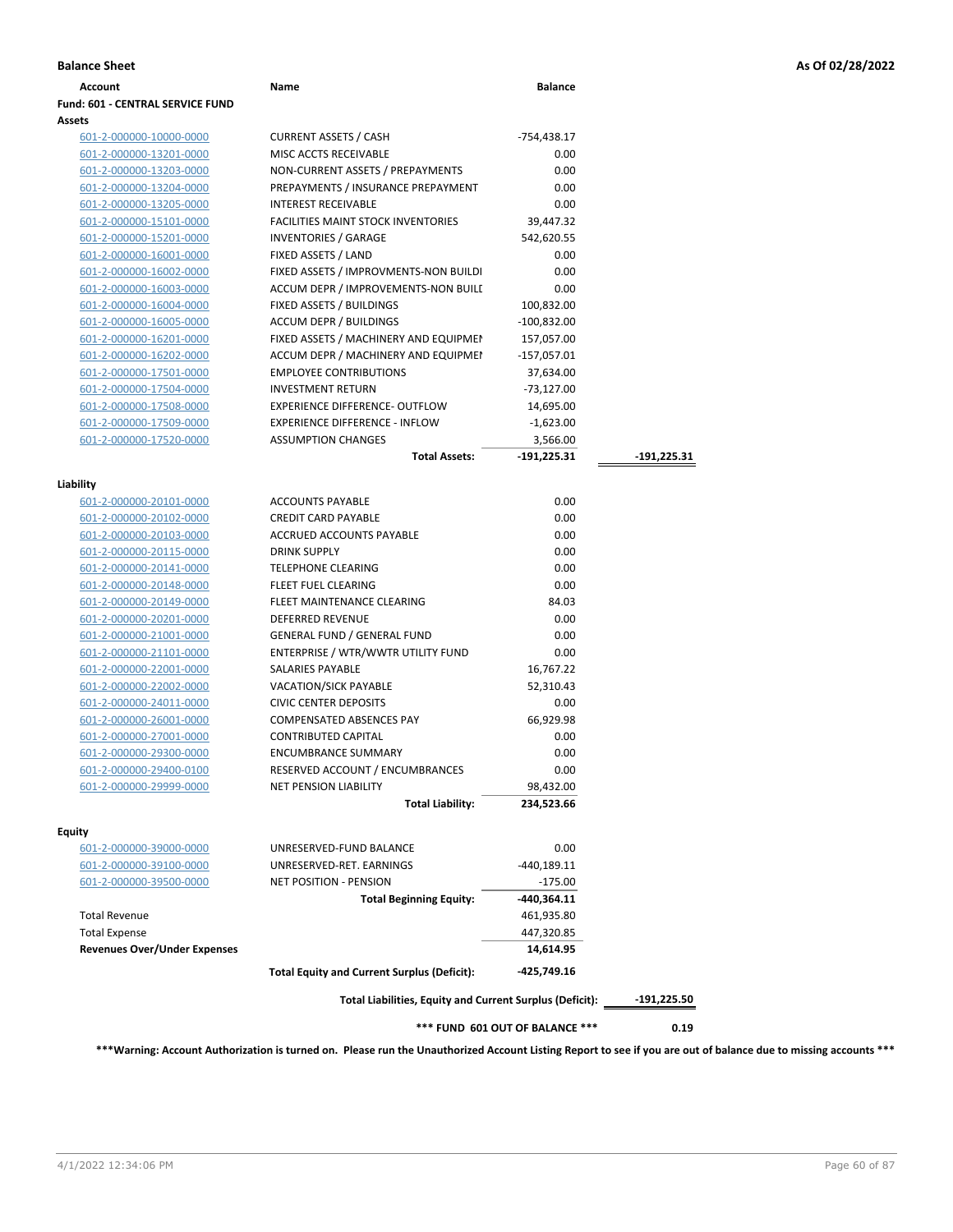| <b>Balance Sheet</b>                |                                                    |                 |             | As Of 02/28/2022 |
|-------------------------------------|----------------------------------------------------|-----------------|-------------|------------------|
| Account                             | <b>Name</b>                                        | <b>Balance</b>  |             |                  |
| Fund: 602 - INSURANCE FUND          |                                                    |                 |             |                  |
| Assets                              |                                                    |                 |             |                  |
| 602-2-000000-10000-0000             | <b>CURRENT ASSETS / CASH</b>                       | -493,685.41     |             |                  |
| 602-2-000000-13201-0000             | MISC ACCTS RECEIVABLE                              | 0.00            |             |                  |
| 602-2-000000-13204-0000             | PREPAYMENTS / INSURANCE PREPAYMENT                 | 0.00            |             |                  |
| 602-2-000000-13205-0000             | <b>INTEREST RECEIVABLE</b>                         | 0.00            |             |                  |
|                                     | <b>Total Assets:</b>                               | $-493,685.41$   | -493,685.41 |                  |
| Liability                           |                                                    |                 |             |                  |
| 602-2-000000-20101-0000             | <b>ACCOUNTS PAYABLE</b>                            | $-0.09$         |             |                  |
| 602-2-000000-20102-0000             | <b>CREDIT CARD PAYABLE</b>                         | 0.00            |             |                  |
| 602-2-000000-20103-0000             | <b>ACCRUED ACCOUNTS PAYABLE</b>                    | 0.00            |             |                  |
| 602-2-000000-20201-0000             | <b>DEFERRED REVENUE</b>                            | 0.00            |             |                  |
| 602-2-000000-29300-0000             | <b>ENCUMBRANCE SUMMARY</b>                         | 0.00            |             |                  |
| 602-2-000000-29400-0100             | RESERVED ACCOUNT / ENCUMBRANCES                    | 0.00            |             |                  |
|                                     | <b>Total Liability:</b>                            | $-0.09$         |             |                  |
| <b>Equity</b>                       |                                                    |                 |             |                  |
| 602-2-000000-39000-0000             | UNRESERVED-FUND BALANCE                            | 0.00            |             |                  |
| 602-2-000000-39100-0000             | UNRESERVED-RET. EARNINGS                           | 690,695.75      |             |                  |
|                                     | <b>Total Beginning Equity:</b>                     | 690,695.75      |             |                  |
| <b>Total Revenue</b>                |                                                    | 2,819,009.51    |             |                  |
| <b>Total Expense</b>                |                                                    | 4,003,390.58    |             |                  |
| <b>Revenues Over/Under Expenses</b> |                                                    | $-1,184,381.07$ |             |                  |
|                                     | <b>Total Equity and Current Surplus (Deficit):</b> | -493,685.32     |             |                  |

Total Liabilities, Equity and Current Surplus (Deficit): \_\_\_\_\_\_-493,685.41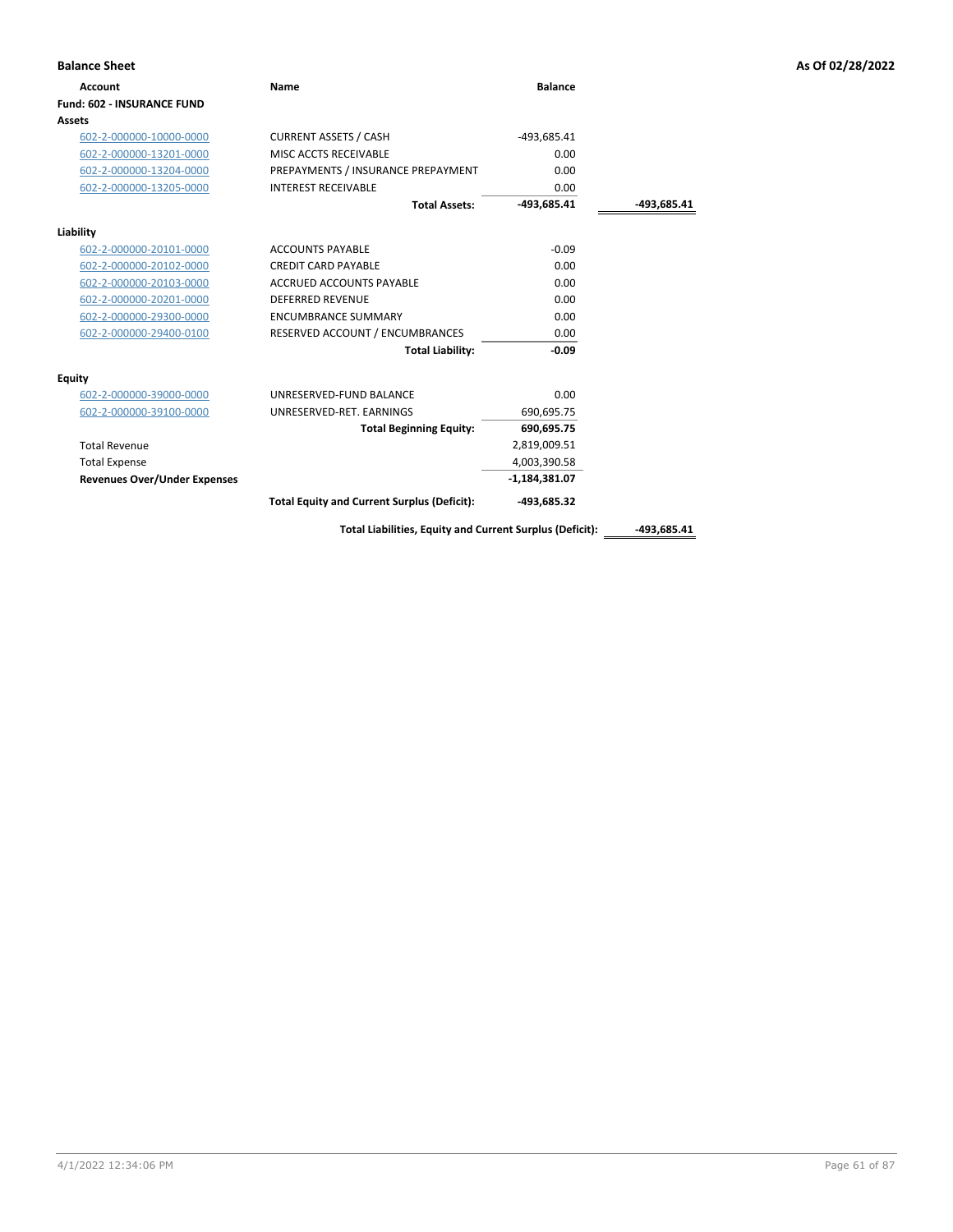|  |  |  |  | As Of 02/28/2022 |
|--|--|--|--|------------------|
|--|--|--|--|------------------|

| <b>Balance Sheet</b>                |                                                          |                |               | As Of 02/28/2022 |
|-------------------------------------|----------------------------------------------------------|----------------|---------------|------------------|
| Account                             | Name                                                     | <b>Balance</b> |               |                  |
| Fund: 604 - MIS FUND                |                                                          |                |               |                  |
| Assets                              |                                                          |                |               |                  |
| 604-2-000000-10000-0000             | <b>CURRENT ASSETS / CASH</b>                             | -529,549.00    |               |                  |
| 604-2-000000-13201-0000             | MISC ACCTS RECEIVABLE                                    | 0.00           |               |                  |
| 604-2-000000-13203-0000             | NON-CURRENT ASSETS / PREPAYMENTS                         | 0.00           |               |                  |
| 604-2-000000-13205-0000             | <b>INTEREST RECEIVABLE</b>                               | 0.00           |               |                  |
| 604-2-000000-15601-0000             | IT NETWORK PRINTER SUPPLY INVENTORY                      | 0.00           |               |                  |
| 604-2-000000-16004-0000             | FIXED ASSETS / BUILDINGS                                 | 0.00           |               |                  |
| 604-2-000000-16005-0000             | <b>ACCUM DEPR / BUILDINGS</b>                            | 0.00           |               |                  |
| 604-2-000000-16201-0000             | FIXED ASSETS / MACHINERY AND EQUIPMEN                    | 1,950,806.85   |               |                  |
| 604-2-000000-16202-0000             | ACCUM DEPR / MACHINERY AND EQUIPMEI                      | -1,590,104.92  |               |                  |
| 604-2-000000-16301-0000             | FIXED ASSETS / C W I P                                   | $-0.20$        |               |                  |
| 604-2-000000-17501-0000             | <b>EMPLOYEE CONTRIBUTIONS</b>                            | 18,817.00      |               |                  |
| 604-2-000000-17504-0000             | <b>INVESTMENT RETURN</b>                                 | $-36,564.00$   |               |                  |
| 604-2-000000-17508-0000             | <b>EXPERIENCE DIFFERENCE- OUTFLOW</b>                    | 7,347.00       |               |                  |
| 604-2-000000-17509-0000             | <b>EXPERIENCE DIFFERENCE - INFLOW</b>                    | $-811.00$      |               |                  |
| 604-2-000000-17520-0000             | <b>ASSUMPTION CHANGES</b>                                | 1,783.00       |               |                  |
|                                     | <b>Total Assets:</b>                                     | -178,275.27    | -178,275.27   |                  |
| Liability                           |                                                          |                |               |                  |
| 604-2-000000-20101-0000             | <b>ACCOUNTS PAYABLE</b>                                  | 0.00           |               |                  |
| 604-2-000000-20102-0000             | <b>CREDIT CARD PAYABLE</b>                               | 0.00           |               |                  |
| 604-2-000000-20103-0000             | ACCRUED ACCOUNTS PAYABLE                                 | 0.00           |               |                  |
| 604-2-000000-20141-0000             | <b>TELEPHONE CLEARING</b>                                | 0.00           |               |                  |
| 604-2-000000-21035-0000             | DEBT SERVICE / DUE TO DEBT SERVICE                       | 0.00           |               |                  |
| 604-2-000000-22001-0000             | SALARIES PAYABLE                                         | 10,507.77      |               |                  |
| 604-2-000000-22002-0000             | <b>VACATION/SICK PAYABLE</b>                             | 28,699.95      |               |                  |
| 604-2-000000-22208-0000             | INSURANCE / AMERICAN FIDELITY                            | 0.00           |               |                  |
| 604-2-000000-23001-0000             | CAPITAL LEASE PAYABLE                                    | $-1.88$        |               |                  |
| 604-2-000000-23101-0000             | CAPITAL LEASE PAYABLE                                    | $-0.40$        |               |                  |
| 604-2-000000-26001-0000             | <b>COMPENSATED ABSENCES PAY</b>                          | 3,462.58       |               |                  |
| 604-2-000000-27001-0000             | <b>CONTRIBUTED CAPITAL</b>                               | 0.00           |               |                  |
| 604-2-000000-29300-0000             | <b>ENCUMBRANCE SUMMARY</b>                               | 0.00           |               |                  |
| 604-2-000000-29400-0100             | RESERVED ACCOUNT / ENCUMBRANCES                          | 0.27           |               |                  |
| 604-2-000000-29999-0000             | <b>NET PENSION LIABILITY</b>                             | 49,216.00      |               |                  |
|                                     | <b>Total Liability:</b>                                  | 91,884.29      |               |                  |
| Equity                              |                                                          |                |               |                  |
| 604-2-000000-39000-0000             | UNRESERVED-FUND BALANCE                                  | 0.00           |               |                  |
| 604-2-000000-39100-0000             | UNRESERVED-RET. EARNINGS                                 | $-233,737.71$  |               |                  |
| 604-2-000000-39500-0000             | NET POSITION - PENSION                                   | -88.00         |               |                  |
|                                     | <b>Total Beginning Equity:</b>                           | $-233,825.71$  |               |                  |
| <b>Total Revenue</b>                |                                                          | 461,882.05     |               |                  |
| <b>Total Expense</b>                |                                                          | 498,215.90     |               |                  |
| <b>Revenues Over/Under Expenses</b> |                                                          | $-36,333.85$   |               |                  |
|                                     | <b>Total Equity and Current Surplus (Deficit):</b>       | -270,159.56    |               |                  |
|                                     |                                                          |                |               |                  |
|                                     | Total Liabilities, Equity and Current Surplus (Deficit): |                | $-178,275.27$ |                  |

4/1/2022 12:34:06 PM Page 62 of 87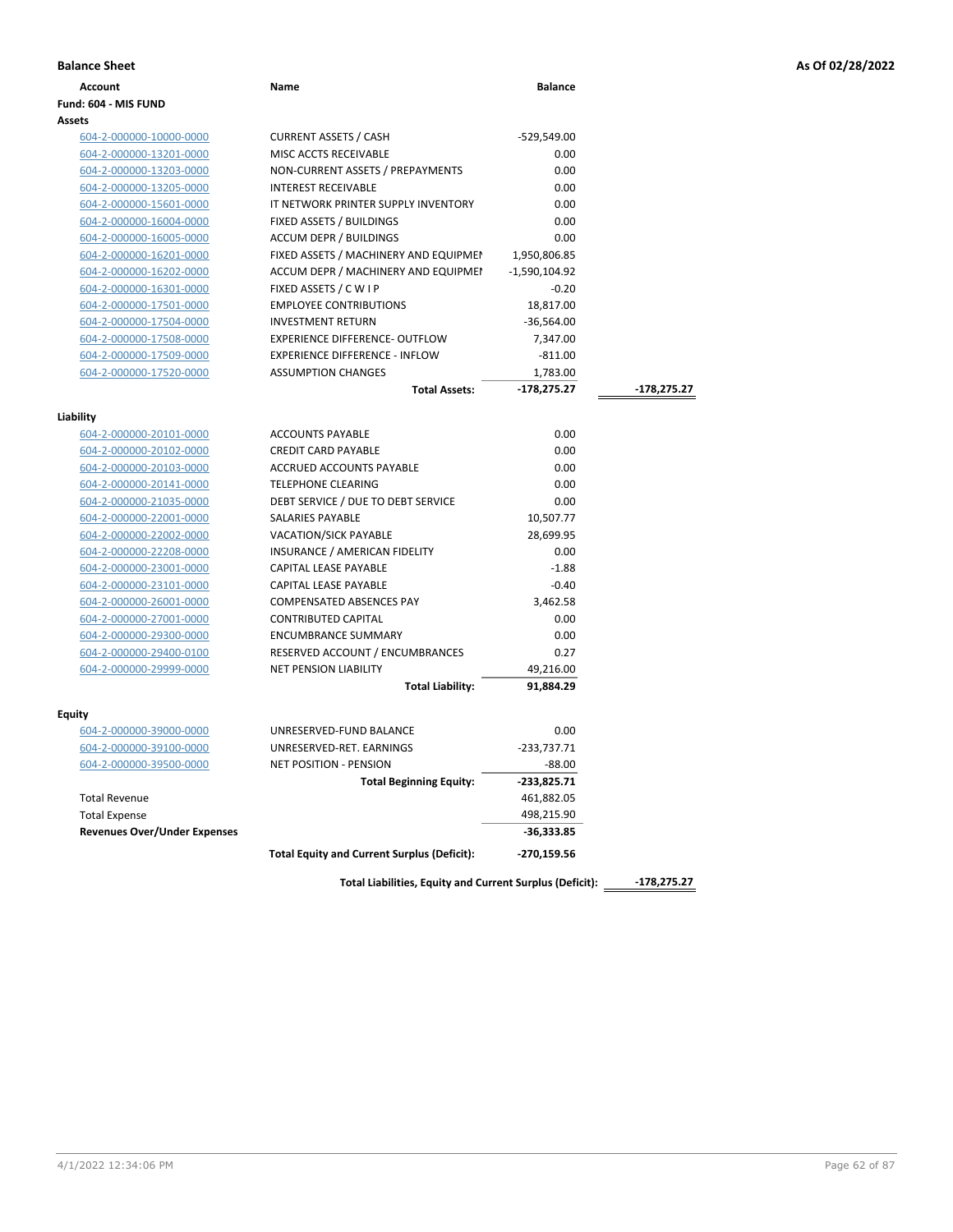| <b>Account</b>                       | Name                                               | <b>Balance</b> |              |
|--------------------------------------|----------------------------------------------------|----------------|--------------|
| Fund: 660 - VEHICLE REPLACEMENT FUND |                                                    |                |              |
| Assets                               |                                                    |                |              |
| 660-2-000000-10000-0000              | <b>CURRENT ASSETS / CASH</b>                       | $-373,104.01$  |              |
| 660-2-000000-11309-0000              | <b>TAX ANTICIPATION NOTES</b>                      | 0.00           |              |
| 660-2-000000-11510-0000              | PUBLIC SAFETY VEHICLE REPLACEMENT                  | 906,200.80     |              |
| 660-2-000000-11520-0000              | <b>CERTIFICATES OF DEPOSIT</b>                     | 0.00           |              |
| 660-2-000000-11530-0000              | <b>TexasTERM CP</b>                                | 0.00           |              |
| 660-2-000000-13201-0000              | MISC ACCTS RECEIVABLE                              | 0.00           |              |
| 660-2-000000-13205-0000              | <b>INTEREST RECEIVABLE</b>                         | 0.00           |              |
| 660-2-000000-16201-0000              | FIXED ASSETS / MACHINERY AND EQUIPMEN              | 9,583,457.53   |              |
| 660-2-000000-16202-0000              | ACCUM DEPR / MACHINERY AND EQUIPMEI                | -7,031,206.24  |              |
| 660-2-000000-16301-0000              | FIXED ASSETS / C W I P                             | 0.00           |              |
| 660-2-000000-39300-0000              | RESERVED ACCOUNT / ESCROW BALANCE                  | 0.00           |              |
|                                      | <b>Total Assets:</b>                               | 3,085,348.08   | 3,085,348.08 |
| Liability                            |                                                    |                |              |
| 660-2-000000-20101-0000              | <b>ACCOUNTS PAYABLE</b>                            | 0.00           |              |
| 660-2-000000-20102-0000              | <b>CREDIT CARD PAYABLE</b>                         | 0.00           |              |
| 660-2-000000-20103-0000              | <b>ACCRUED ACCOUNTS PAYABLE</b>                    | 0.00           |              |
| 660-2-000000-21001-0000              | <b>GENERAL FUND / GENERAL FUND</b>                 | 0.00           |              |
| 660-2-000000-23001-0000              | <b>CAPITAL LEASE PAYABLE</b>                       | 0.00           |              |
| 660-2-000000-23101-0000              | CAPITAL LEASE PAYABLE                              | 481,505.15     |              |
| 660-2-000000-27001-0000              | <b>CONTRIBUTED CAPITAL</b>                         | 0.00           |              |
|                                      | <b>Total Liability:</b>                            | 481,505.15     |              |
| Equity                               |                                                    |                |              |
| 660-2-000000-39000-0000              | UNRESERVED-FUND BALANCE                            | 0.00           |              |
| 660-2-000000-39100-0000              | UNRESERVED-RET. EARNINGS                           | 3,366,926.33   |              |
|                                      | <b>Total Beginning Equity:</b>                     | 3,366,926.33   |              |
| <b>Total Revenue</b>                 |                                                    | 407,167.89     |              |
| <b>Total Expense</b>                 |                                                    | 1,170,251.29   |              |
| <b>Revenues Over/Under Expenses</b>  |                                                    | -763,083.40    |              |
|                                      | <b>Total Equity and Current Surplus (Deficit):</b> | 2,603,842.93   |              |

**Total Liabilities, Equity and Current Surplus (Deficit): 3,085,348.08**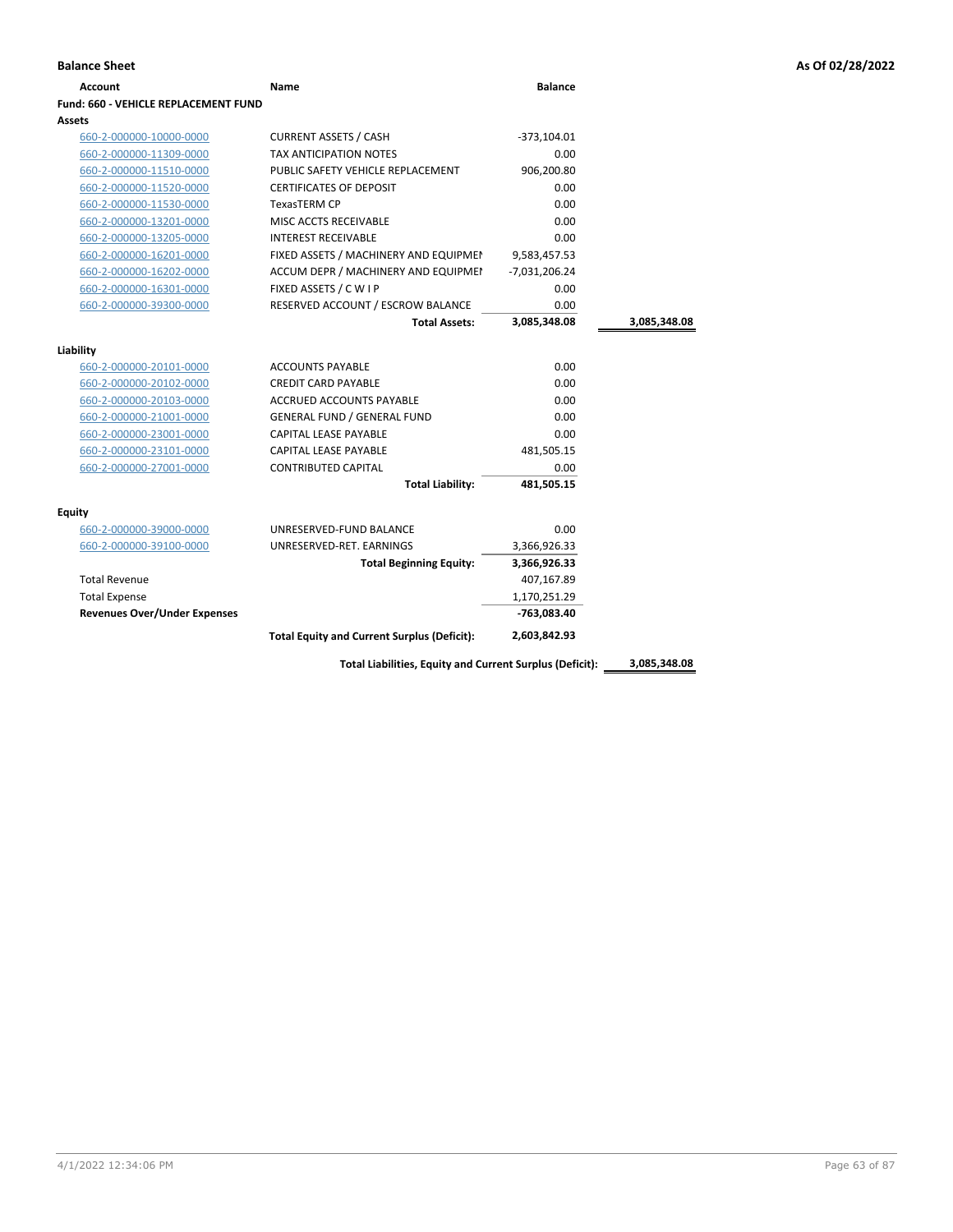| <b>Balance Sheet</b>          |                                                          |                |      |
|-------------------------------|----------------------------------------------------------|----------------|------|
| Account                       | Name                                                     | <b>Balance</b> |      |
| Fund: 701 - FIREMEN'S PENSION |                                                          |                |      |
| <b>Assets</b>                 |                                                          |                |      |
|                               | <b>Total Assets:</b>                                     | 0.00           | 0.00 |
| Liability                     |                                                          |                |      |
|                               | <b>Total Liability:</b>                                  | 0.00           |      |
|                               | <b>Total Equity and Current Surplus (Deficit):</b>       | 0.00           |      |
|                               | Total Liabilities, Equity and Current Surplus (Deficit): |                | 0.00 |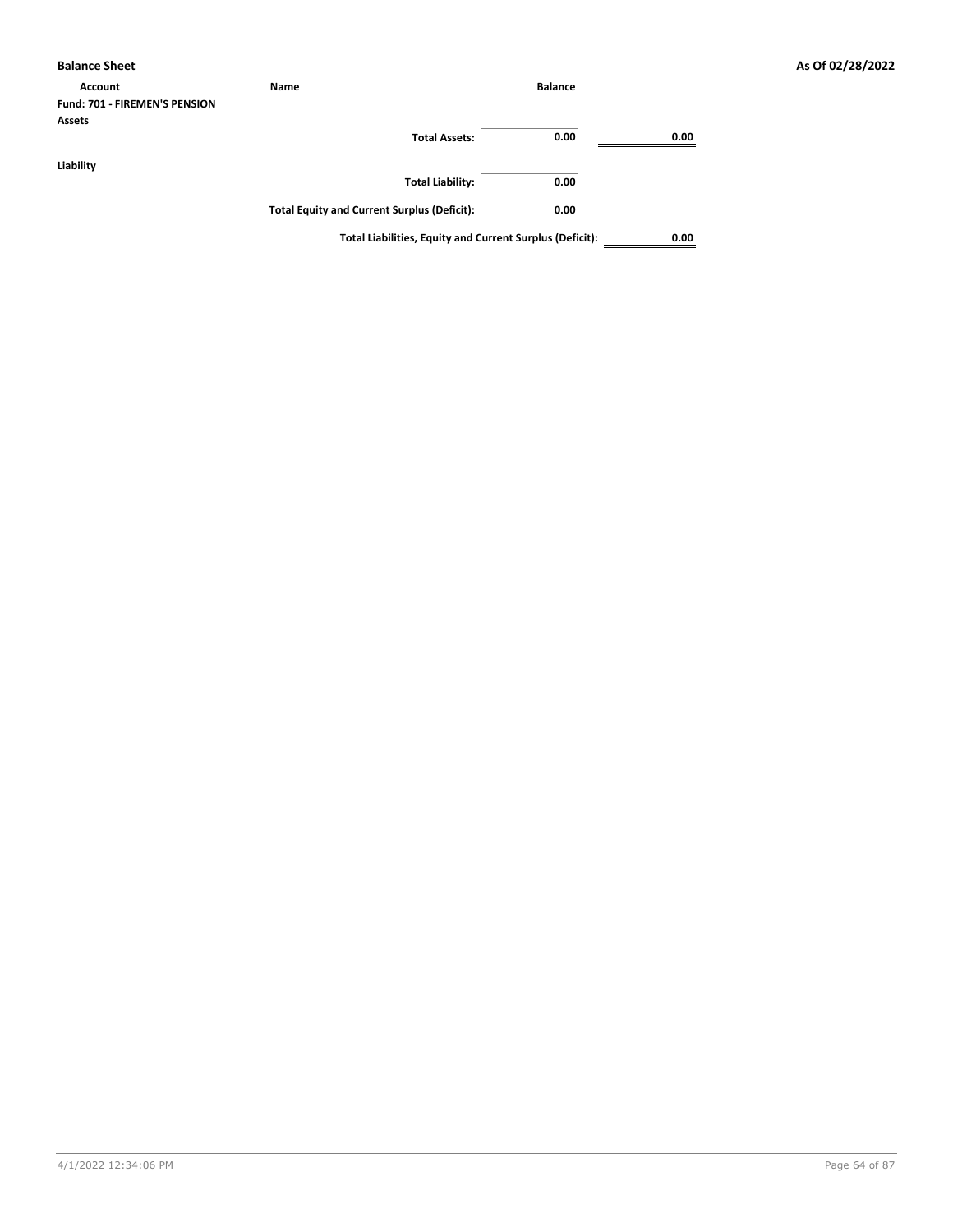| <b>Balance Sheet</b>                |                                                    |                |            | As Of 02/28/2022 |
|-------------------------------------|----------------------------------------------------|----------------|------------|------------------|
| Account                             | Name                                               | <b>Balance</b> |            |                  |
| Fund: 800 - SPENCE FUND             |                                                    |                |            |                  |
| Assets                              |                                                    |                |            |                  |
| 800-3-000000-10000-0000             | <b>CURRENT ASSETS / CASH</b>                       | $-29,551.37$   |            |                  |
| 800-3-000000-11507-0000             | <b>SPENCE ENDOWMENT</b>                            | 602,872.54     |            |                  |
| 800-3-000000-11520-0000             | <b>CERTIFICATES OF DEPOSIT</b>                     | 0.00           |            |                  |
| 800-3-000000-13205-0000             | <b>INTEREST RECEIVABLE</b>                         | 0.00           |            |                  |
|                                     | <b>Total Assets:</b>                               | 573,321.17     | 573,321.17 |                  |
| Liability                           |                                                    |                |            |                  |
| 800-3-000000-20101-0000             | <b>ACCOUNTS PAYABLE</b>                            | $-10,744.99$   |            |                  |
| 800-3-000000-20102-0000             | <b>CREDIT CARD PAYABLE</b>                         | 0.00           |            |                  |
| 800-3-000000-20103-0000             | <b>ACCRUED ACCOUNTS PAYABLE</b>                    | 0.00           |            |                  |
| 800-3-000000-20139-0000             | <b>RETAINAGES PAYABLE</b>                          | 0.00           |            |                  |
| 800-3-000000-21001-0000             | <b>GENERAL FUND / GENERAL FUND</b>                 | 0.00           |            |                  |
| 800-3-000000-29300-0000             | <b>ENCUMBRANCE SUMMARY</b>                         | 0.00           |            |                  |
| 800-3-000000-29400-0000             | RESERVED ACCOUNT / ENCUMBRANCES                    | 0.00           |            |                  |
|                                     | <b>Total Liability:</b>                            | $-10,744.99$   |            |                  |
| Equity                              |                                                    |                |            |                  |
| 800-3-000000-39000-0000             | UNRESERVED-FUND BALANCE                            | 584,274.98     |            |                  |
|                                     | <b>Total Beginning Equity:</b>                     | 584,274.98     |            |                  |
| <b>Total Revenue</b>                |                                                    | 41.18          |            |                  |
| <b>Total Expense</b>                |                                                    | 250.00         |            |                  |
| <b>Revenues Over/Under Expenses</b> |                                                    | $-208.82$      |            |                  |
|                                     | <b>Total Equity and Current Surplus (Deficit):</b> | 584,066.16     |            |                  |
|                                     |                                                    |                |            |                  |

**Total Liabilities, Equity and Current Surplus (Deficit): 573,321.17**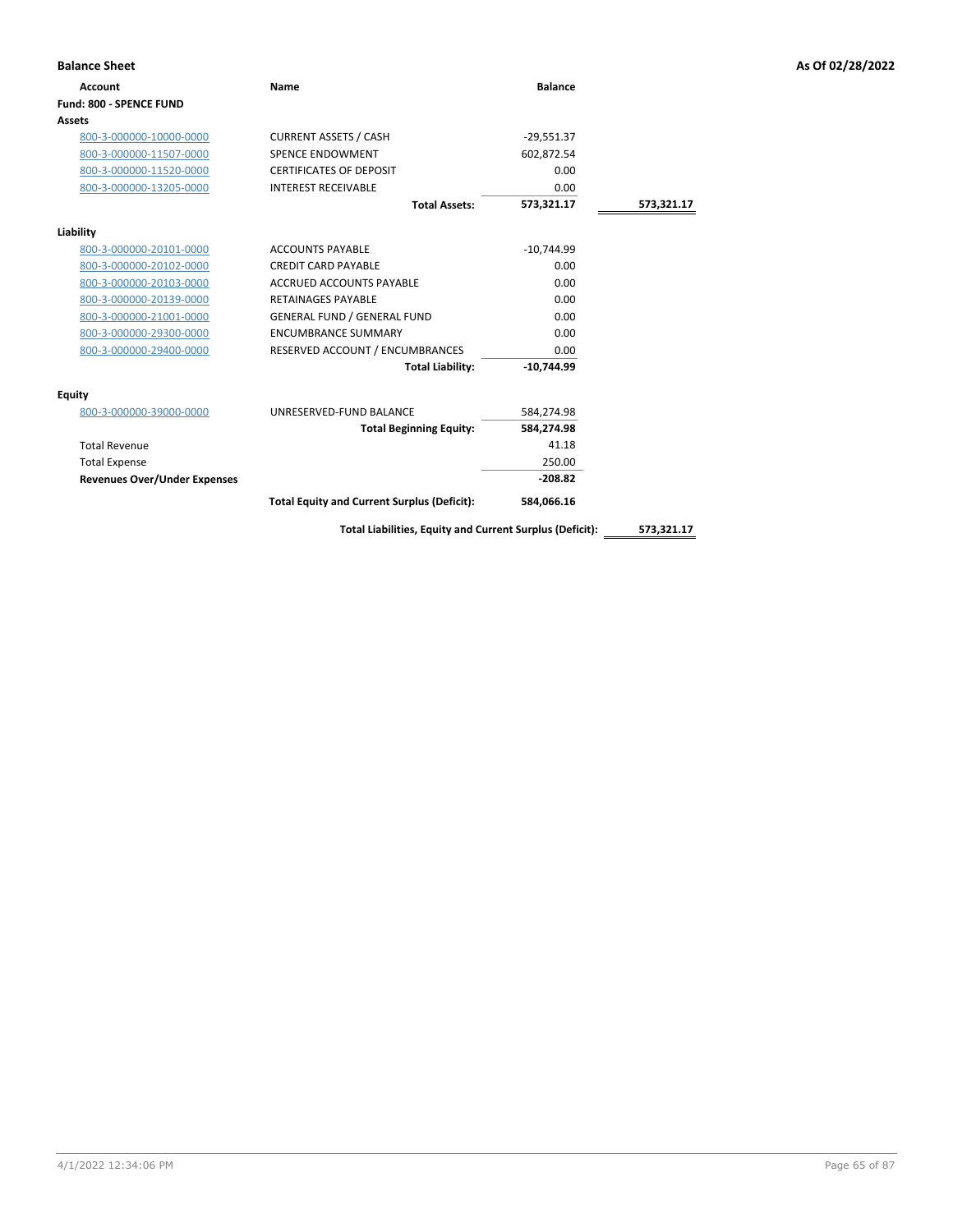| <b>Balance Sheet</b>                   |                                                          |                |           | As Of 02/28/2022 |
|----------------------------------------|----------------------------------------------------------|----------------|-----------|------------------|
| Account                                | Name                                                     | <b>Balance</b> |           |                  |
| <b>Fund: 801 - JONES LIBRARY TRUST</b> |                                                          |                |           |                  |
| Assets                                 |                                                          |                |           |                  |
| 801-3-000000-10000-0000                | <b>CURRENT ASSETS / CASH</b>                             | 16,093.20      |           |                  |
| 801-3-000000-13201-0000                | MISC ACCTS RECEIVABLE                                    | 0.00           |           |                  |
| 801-3-000000-13205-0000                | <b>INTEREST RECEIVABLE</b>                               | 0.00           |           |                  |
|                                        | <b>Total Assets:</b>                                     | 16,093.20      | 16,093.20 |                  |
| Liability                              |                                                          |                |           |                  |
| 801-3-000000-20101-0000                | <b>ACCOUNTS PAYABLE</b>                                  | 0.00           |           |                  |
| 801-3-000000-20102-0000                | <b>CREDIT CARD PAYABLE</b>                               | 0.00           |           |                  |
| 801-3-000000-20103-0000                | <b>ACCRUED ACCOUNTS PAYABLE</b>                          | 0.00           |           |                  |
|                                        | <b>Total Liability:</b>                                  | 0.00           |           |                  |
| <b>Equity</b>                          |                                                          |                |           |                  |
| 801-3-000000-39000-0000                | UNRESERVED-FUND BALANCE                                  | 16,113.90      |           |                  |
|                                        | <b>Total Beginning Equity:</b>                           | 16,113.90      |           |                  |
| <b>Total Revenue</b>                   |                                                          | $-19.63$       |           |                  |
| <b>Total Expense</b>                   |                                                          | 1.07           |           |                  |
| <b>Revenues Over/Under Expenses</b>    |                                                          | $-20.70$       |           |                  |
|                                        | <b>Total Equity and Current Surplus (Deficit):</b>       | 16,093.20      |           |                  |
|                                        | Total Liabilities, Equity and Current Surplus (Deficit): |                | 16,093.20 |                  |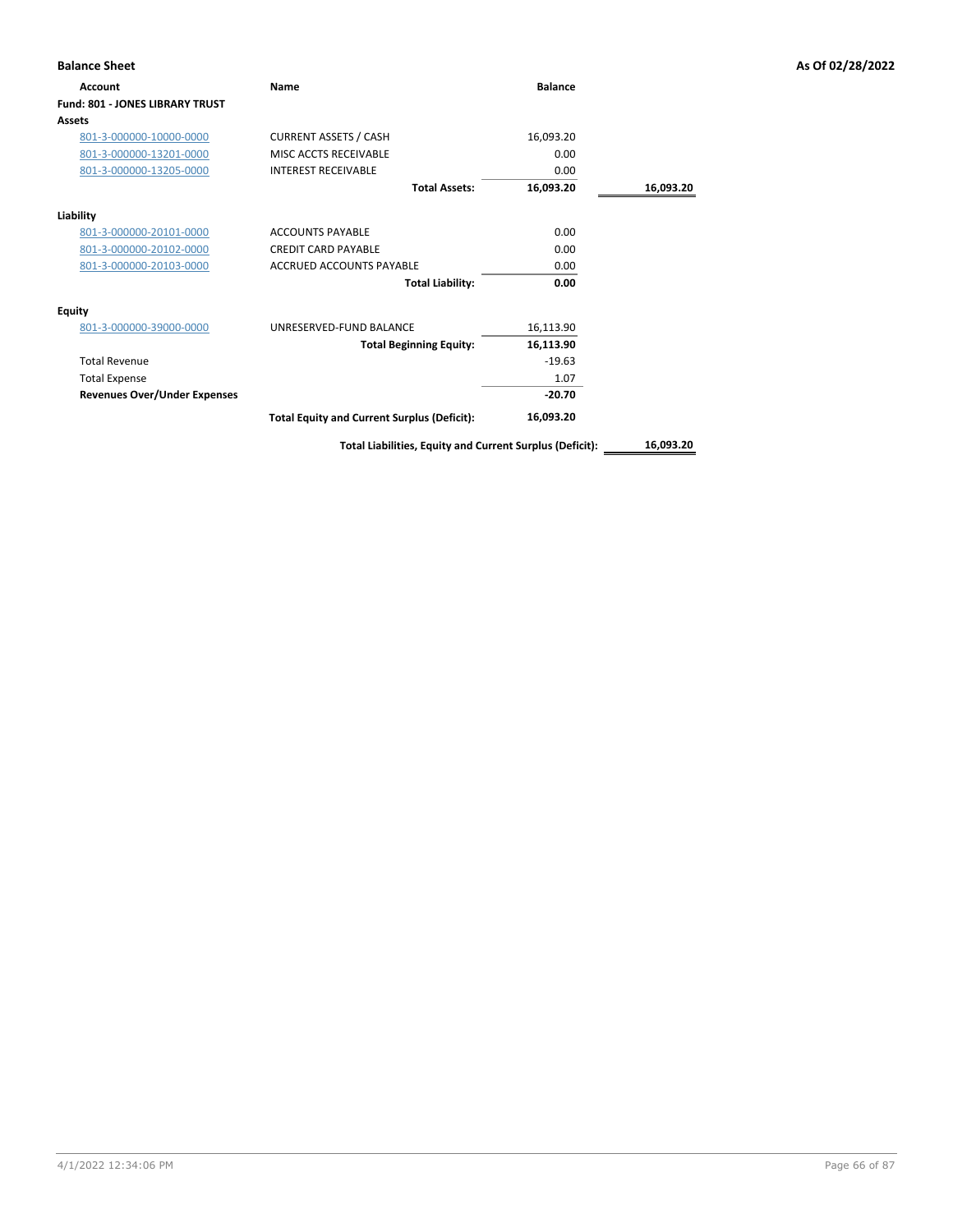| <b>Account</b>                              | <b>Name</b>                                              | <b>Balance</b> |      |
|---------------------------------------------|----------------------------------------------------------|----------------|------|
| Fund: 803 - GREENVILLE BOARD OF DEVELOPMENT |                                                          |                |      |
| <b>Assets</b>                               |                                                          |                |      |
| 803-3-000000-10000-0000                     | <b>CURRENT ASSETS / CASH</b>                             | 0.00           |      |
| 803-3-000000-13201-0000                     | MISC ACCTS RECEIVABLE                                    | 0.00           |      |
|                                             | <b>Total Assets:</b>                                     | 0.00           | 0.00 |
| Liability                                   |                                                          |                |      |
| 803-3-000000-20101-0000                     | <b>ACCOUNTS PAYABLE</b>                                  | 0.00           |      |
| 803-3-000000-20139-0000                     | <b>RETAINAGES PAYABLE</b>                                | 0.00           |      |
| 803-3-000000-20141-0000                     | <b>TELEPHONE CLEARING</b>                                | 0.00           |      |
| 803-3-000000-21400-0000                     | ELECTRIC OPERATING FUND                                  | 0.00           |      |
| 803-3-000000-29400-0100                     | RESERVED ACCOUNT / ENCUMBRANCES                          | 103,228.62     |      |
|                                             | <b>Total Liability:</b>                                  | 103,228.62     |      |
| <b>Equity</b>                               |                                                          |                |      |
| 803-3-000000-39000-0000                     | UNRESERVED-FUND BALANCE                                  | $-103,228.62$  |      |
|                                             | <b>Total Beginning Equity:</b>                           | $-103,228.62$  |      |
| <b>Total Revenue</b>                        |                                                          | 0.00           |      |
| <b>Total Expense</b>                        |                                                          | 0.00           |      |
| <b>Revenues Over/Under Expenses</b>         |                                                          | 0.00           |      |
|                                             | <b>Total Equity and Current Surplus (Deficit):</b>       | $-103,228.62$  |      |
|                                             | Total Liabilities, Equity and Current Surplus (Deficit): |                | 0.00 |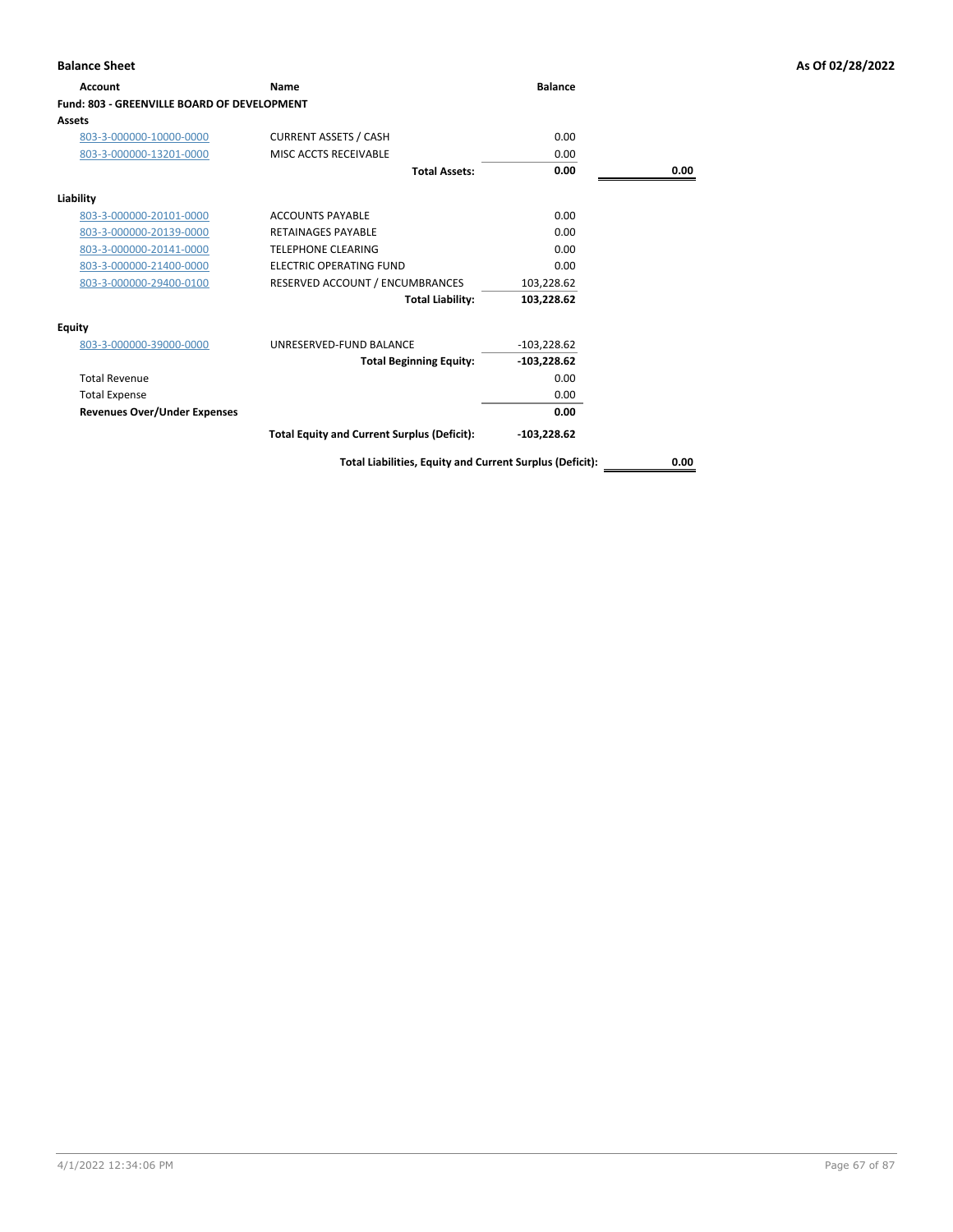| <b>Balance Sheet</b>                |                                                          |                |      | As Of 02/28/2022 |
|-------------------------------------|----------------------------------------------------------|----------------|------|------------------|
| Account                             | <b>Name</b>                                              | <b>Balance</b> |      |                  |
| Fund: 807 - 4A-EDC                  |                                                          |                |      |                  |
| Assets                              |                                                          |                |      |                  |
| 807-3-000000-10000-0000             | <b>CURRENT ASSETS / CASH</b>                             | 0.00           |      |                  |
| 807-3-000000-13201-0000             | MISC ACCTS RECEIVABLE                                    | 0.00           |      |                  |
|                                     | <b>Total Assets:</b>                                     | 0.00           | 0.00 |                  |
| Liability                           |                                                          |                |      |                  |
| 807-3-000000-20101-0000             | <b>ACCOUNTS PAYABLE</b>                                  | 0.00           |      |                  |
| 807-3-000000-20139-0000             | <b>RETAINAGES PAYABLE</b>                                | 0.00           |      |                  |
| 807-3-000000-26105-0000             | INV NET OF RELATED DEBT                                  | 305,846.00     |      |                  |
| 807-3-000000-29300-0000             | <b>ENCUMBRANCE SUMMARY</b>                               | 0.00           |      |                  |
| 807-3-000000-29400-0100             | RESERVED ACCOUNT / ENCUMBRANCES                          | 18,078.76      |      |                  |
| 807-3-495000-26002-0000             | CA - LONG-TERM DEBT / AMT TO BE PROVIL                   | 0.00           |      |                  |
|                                     | <b>Total Liability:</b>                                  | 323,924.76     |      |                  |
| <b>Equity</b>                       |                                                          |                |      |                  |
| 807-3-000000-39000-0000             | UNRESERVED-FUND BALANCE                                  | $-323,924.76$  |      |                  |
|                                     | <b>Total Beginning Equity:</b>                           | -323,924.76    |      |                  |
| <b>Total Revenue</b>                |                                                          | 0.00           |      |                  |
| <b>Total Expense</b>                |                                                          | 0.00           |      |                  |
| <b>Revenues Over/Under Expenses</b> |                                                          | 0.00           |      |                  |
|                                     | <b>Total Equity and Current Surplus (Deficit):</b>       | $-323,924.76$  |      |                  |
|                                     | Total Liabilities, Equity and Current Surplus (Deficit): |                | 0.00 |                  |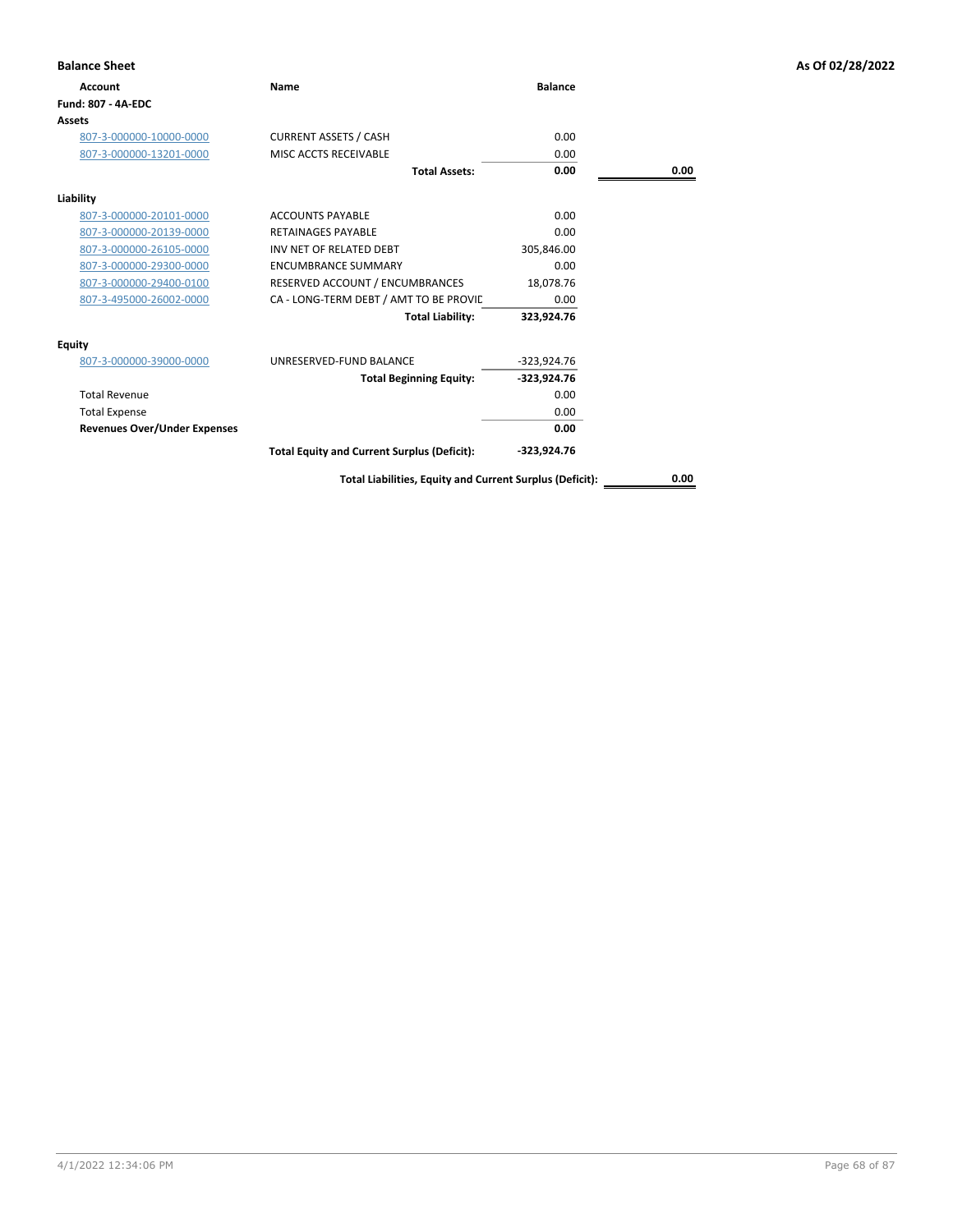| <b>Balance Sheet</b>                |                                                    |                |              | As Of 02/28/2022 |
|-------------------------------------|----------------------------------------------------|----------------|--------------|------------------|
| <b>Account</b>                      | Name                                               | <b>Balance</b> |              |                  |
| Fund: 809 - GREENVILLE IDC (L-3)    |                                                    |                |              |                  |
| <b>Assets</b>                       |                                                    |                |              |                  |
| 809-3-000000-10000-0000             | <b>CURRENT ASSETS / CASH</b>                       | 3,223,125.59   |              |                  |
| 809-3-000000-13201-0000             | MISC ACCTS RECEIVABLE                              | 0.00           |              |                  |
|                                     | <b>Total Assets:</b>                               | 3,223,125.59   | 3,223,125.59 |                  |
| Liability                           |                                                    |                |              |                  |
| 809-3-000000-20101-0000             | <b>ACCOUNTS PAYABLE</b>                            | 0.00           |              |                  |
| 809-3-000000-20103-0000             | ACCRUED ACCOUNTS PAYABLE                           | $-518,507.41$  |              |                  |
| 809-3-000000-21001-0000             | <b>GENERAL FUND / GENERAL FUND</b>                 | 0.00           |              |                  |
|                                     | <b>Total Liability:</b>                            | $-518,507.41$  |              |                  |
| <b>Equity</b>                       |                                                    |                |              |                  |
| 809-3-000000-39000-0000             | UNRESERVED-FUND BALANCE                            | 3,741,633.00   |              |                  |
| 809-3-000000-39100-0000             | UNRESERVED-RET. EARNINGS                           | 0.00           |              |                  |
| 809-3-000000-39150-0000             | RESERVED-RET. EARNINGS                             | 0.00           |              |                  |
|                                     | <b>Total Beginning Equity:</b>                     | 3,741,633.00   |              |                  |
| <b>Total Revenue</b>                |                                                    | 0.00           |              |                  |
| <b>Total Expense</b>                |                                                    | 0.00           |              |                  |
| <b>Revenues Over/Under Expenses</b> |                                                    | 0.00           |              |                  |
|                                     | <b>Total Equity and Current Surplus (Deficit):</b> | 3,741,633.00   |              |                  |

**Total Liabilities, Equity and Current Surplus (Deficit): 3,223,125.59**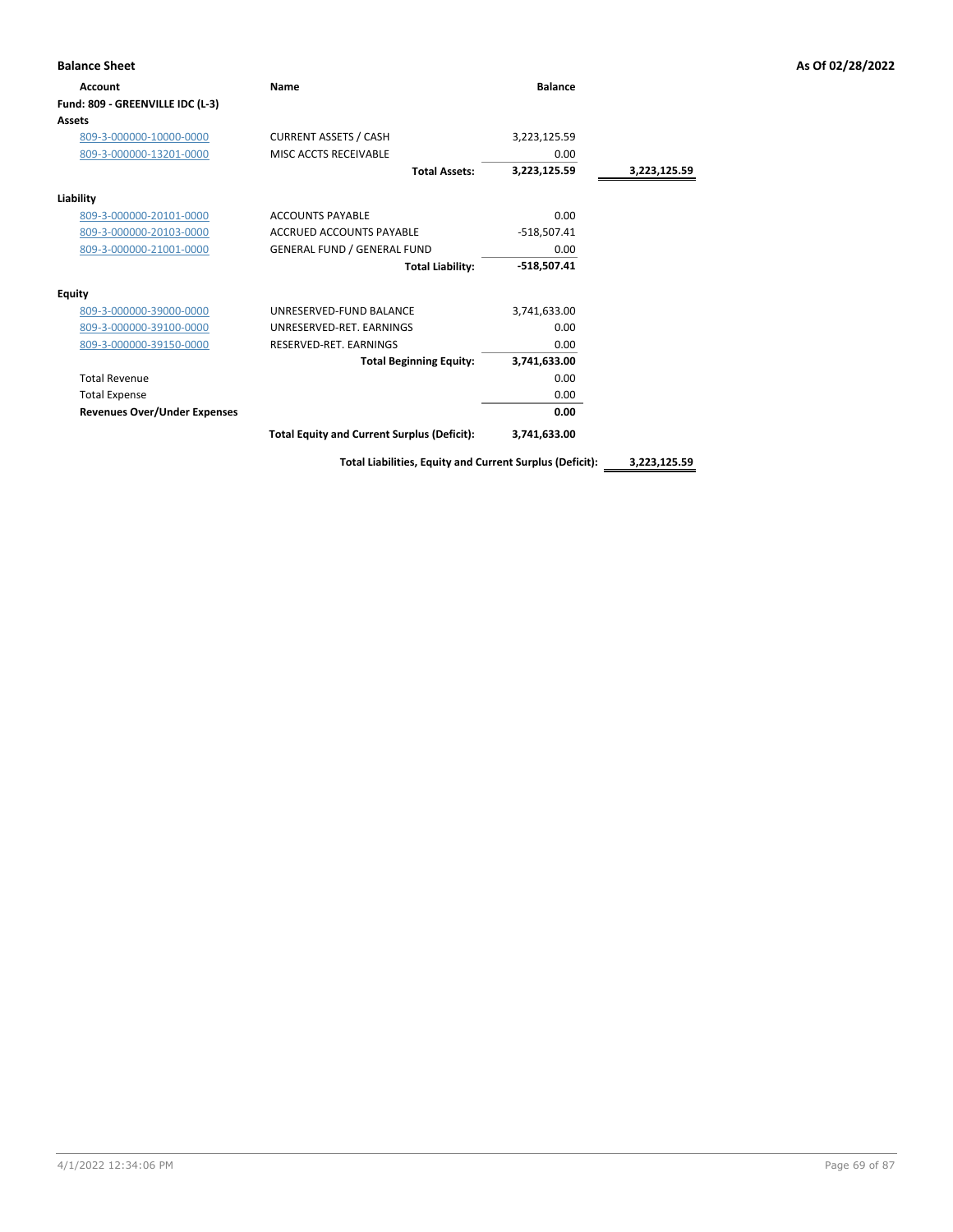| <b>Balance Sheet</b>                    |                                                          |                |            | As Of 02/28/2022 |
|-----------------------------------------|----------------------------------------------------------|----------------|------------|------------------|
| <b>Account</b>                          | Name                                                     | <b>Balance</b> |            |                  |
| Fund: 810 - SEIZURE FUNDS - STATE RULES |                                                          |                |            |                  |
| <b>Assets</b>                           |                                                          |                |            |                  |
| 810-3-000000-10000-0000                 | <b>CURRENT ASSETS / CASH</b>                             | 217,716.39     |            |                  |
| 810-3-000000-13201-0000                 | MISC ACCTS RECEIVABLE                                    | 0.00           |            |                  |
| 810-3-000000-13205-0000                 | <b>INTEREST RECEIVABLE</b>                               | 0.00           |            |                  |
| 810-3-000000-16201-0000                 | MACHINERY AND EQUIPMENT                                  | 0.00           |            |                  |
| 810-3-000000-16202-0000                 | ACCUMULATED DEPRECATION                                  | 0.00           |            |                  |
|                                         | <b>Total Assets:</b>                                     | 217,716.39     | 217,716.39 |                  |
| Liability                               |                                                          |                |            |                  |
| 810-3-000000-20101-0000                 | <b>ACCOUNTS PAYABLE</b>                                  | 0.00           |            |                  |
| 810-3-000000-20102-0000                 | <b>CREDIT CARD PAYABLE</b>                               | 0.00           |            |                  |
| 810-3-000000-20103-0000                 | ACCRUED ACCOUNTS PAYABLE                                 | 0.00           |            |                  |
| 810-3-000000-29300-0000                 | <b>ENCUMBRANCE SUMMARY</b>                               | 0.00           |            |                  |
| 810-3-000000-29400-0100                 | RESERVED ACCOUNT / ENCUMBRANCES                          | 0.00           |            |                  |
|                                         | <b>Total Liability:</b>                                  | 0.00           |            |                  |
| <b>Equity</b>                           |                                                          |                |            |                  |
| 810-3-000000-39000-0000                 | UNRESERVED-FUND BALANCE                                  | 216,621.84     |            |                  |
|                                         | <b>Total Beginning Equity:</b>                           | 216,621.84     |            |                  |
| <b>Total Revenue</b>                    |                                                          | 1,765.04       |            |                  |
| <b>Total Expense</b>                    |                                                          | 670.49         |            |                  |
| <b>Revenues Over/Under Expenses</b>     |                                                          | 1,094.55       |            |                  |
|                                         | <b>Total Equity and Current Surplus (Deficit):</b>       | 217,716.39     |            |                  |
|                                         | Total Liabilities, Equity and Current Surplus (Deficit): |                | 217,716.39 |                  |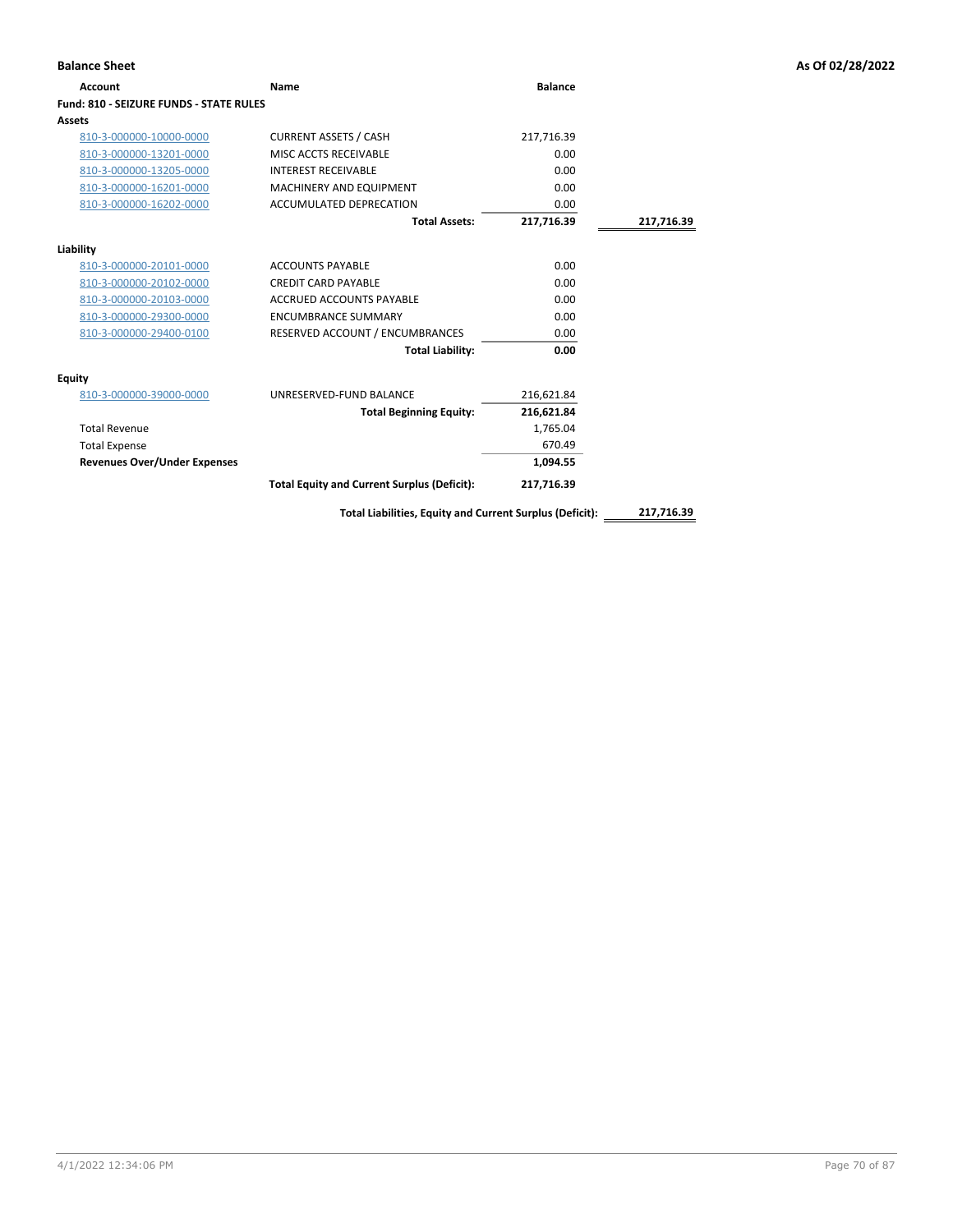| Account                               | Name                                                     | <b>Balance</b> |            |
|---------------------------------------|----------------------------------------------------------|----------------|------------|
| Fund: 811 - SEIZURE FUNDS - FED RULES |                                                          |                |            |
| Assets                                |                                                          |                |            |
| 811-3-000000-10000-0000               | <b>CURRENT ASSETS / CASH</b>                             | 217,034.16     |            |
| 811-3-000000-13201-0000               | MISC ACCTS RECEIVABLE                                    | 0.00           |            |
| 811-3-000000-13205-0000               | <b>INTEREST RECEIVABLE</b>                               | 0.00           |            |
| 811-3-000000-16201-0000               | MACHINERY AND EQUIPMENT                                  | 0.00           |            |
| 811-3-000000-16202-0000               | ACCUMULATED DEPRECATION                                  | 0.00           |            |
|                                       | <b>Total Assets:</b>                                     | 217,034.16     | 217,034.16 |
| Liability                             |                                                          |                |            |
| 811-3-000000-20101-0000               | <b>ACCOUNTS PAYABLE</b>                                  | 0.00           |            |
| 811-3-000000-20102-0000               | <b>CREDIT CARD PAYABLE</b>                               | 0.00           |            |
| 811-3-000000-20103-0000               | <b>ACCRUED ACCOUNTS PAYABLE</b>                          | 0.00           |            |
| 811-3-000000-29300-0000               | <b>ENCUMBRANCE SUMMARY</b>                               | 0.00           |            |
| 811-3-000000-29400-0100               | RESERVED ACCOUNT / ENCUMBRANCES                          | 0.00           |            |
|                                       | <b>Total Liability:</b>                                  | 0.00           |            |
| Equity                                |                                                          |                |            |
| 811-3-000000-39000-0000               | UNRESERVED-FUND BALANCE                                  | 217,312.98     |            |
|                                       | <b>Total Beginning Equity:</b>                           | 217,312.98     |            |
| <b>Total Revenue</b>                  |                                                          | $-264.32$      |            |
| <b>Total Expense</b>                  |                                                          | 14.50          |            |
| <b>Revenues Over/Under Expenses</b>   |                                                          | $-278.82$      |            |
|                                       | <b>Total Equity and Current Surplus (Deficit):</b>       | 217,034.16     |            |
|                                       | Total Liabilities, Equity and Current Surplus (Deficit): |                | 217,034.16 |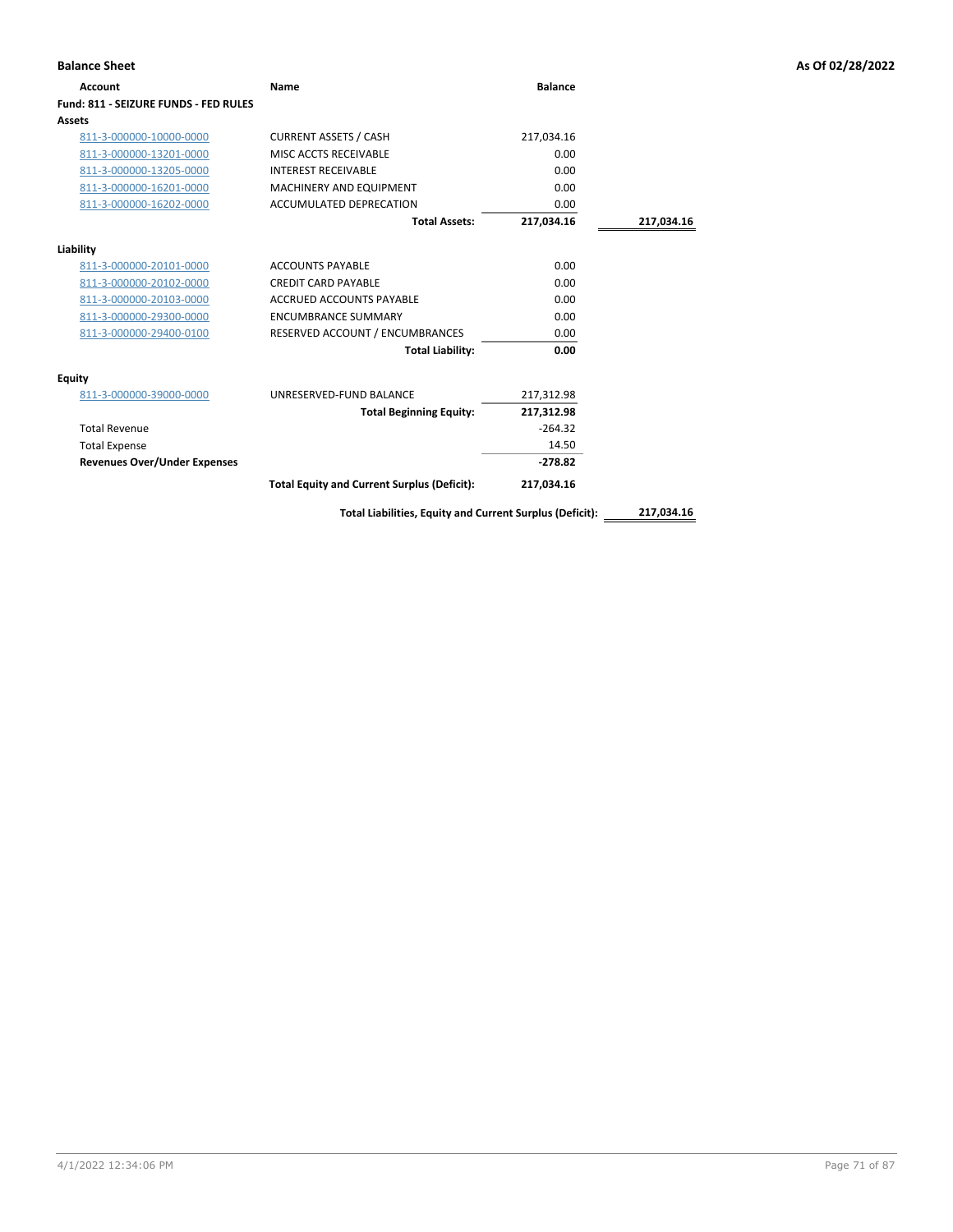| <b>Account</b>                                          | Name                                               | <b>Balance</b> |              |
|---------------------------------------------------------|----------------------------------------------------|----------------|--------------|
| Fund: 820 - TIRZ FUND (Tax Increment Reinvestment Zone) |                                                    |                |              |
| Assets                                                  |                                                    |                |              |
| 820-3-000000-10000-0000                                 | <b>CURRENT ASSETS / CASH</b>                       | 3,515,429.91   |              |
| 820-3-000000-13101-0000                                 | <b>TAX RECEIVABLE-CURRENT</b>                      | 271,629.35     |              |
| 820-3-000000-13102-0000                                 | <b>TAXES REC-DELINQUENT</b>                        | $-1,726.95$    |              |
| 820-3-000000-13103-0000                                 | ALLOW FOR UNCOLLECT TAXES                          | $-1,371.40$    |              |
| 820-3-000000-13201-0000                                 | MISC ACCTS RECEIVABLE                              | 0.00           |              |
| 820-3-000000-13205-0000                                 | <b>INTEREST RECEIVABLE</b>                         | 0.00           |              |
| 820-3-000000-13221-0000                                 | MISC A/R - PROPERTY TAXES                          | 197,475.91     |              |
|                                                         | <b>Total Assets:</b>                               | 3.981.436.82   | 3,981,436.82 |
| Liability                                               |                                                    |                |              |
| 820-3-000000-20101-0000                                 | <b>ACCOUNTS PAYABLE</b>                            | 0.00           |              |
| 820-3-000000-20103-0000                                 | ACCRUED ACCOUNTS PAYABLE                           | 0.00           |              |
| 820-3-000000-20203-0000                                 | <b>DEFERRED TAX REVENUE</b>                        | 264,422.03     |              |
| 820-3-000000-29300-0000                                 | <b>ENCUMBRANCE SUMMARY</b>                         | 0.00           |              |
| 820-3-000000-29400-0100                                 | RESERVED ACCOUNT / ENCUMBRANCES                    | 0.00           |              |
|                                                         | <b>Total Liability:</b>                            | 264.422.03     |              |
| Equity                                                  |                                                    |                |              |
| 820-3-000000-39000-0000                                 | UNRESERVED-FUND BALANCE                            | 3,351,882.14   |              |
| 820-3-000000-39100-0000                                 | UNRESERVED-RET, EARNINGS                           | 0.00           |              |
|                                                         | <b>Total Beginning Equity:</b>                     | 3,351,882.14   |              |
| <b>Total Revenue</b>                                    |                                                    | 365,372.03     |              |
| <b>Total Expense</b>                                    |                                                    | 239.38         |              |
| <b>Revenues Over/Under Expenses</b>                     |                                                    | 365,132.65     |              |
|                                                         | <b>Total Equity and Current Surplus (Deficit):</b> | 3,717,014.79   |              |
|                                                         |                                                    |                |              |

**Total Liabilities, Equity and Current Surplus (Deficit): 3,981,436.82**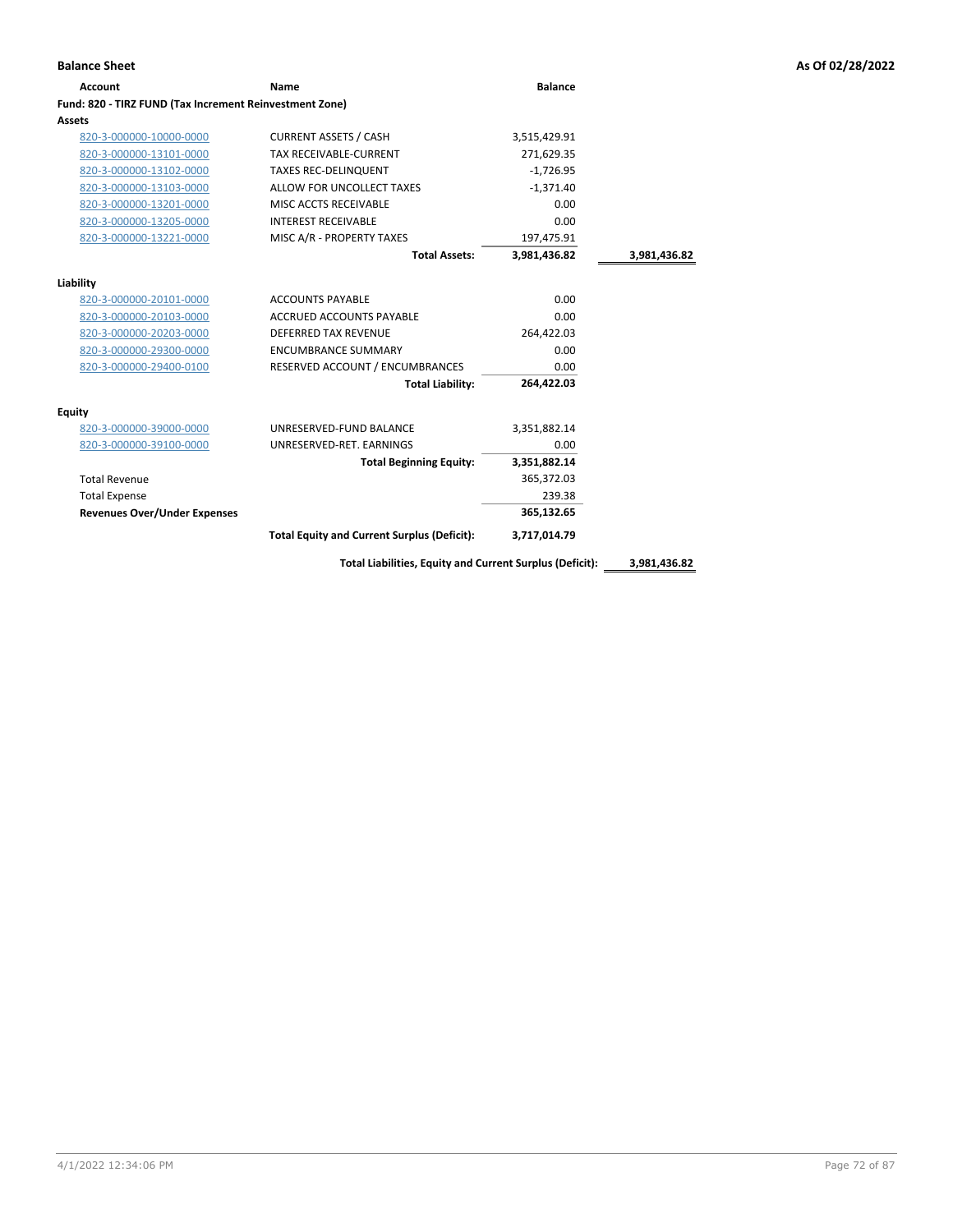| Account                                  | Name                                                     | <b>Balance</b> |      |
|------------------------------------------|----------------------------------------------------------|----------------|------|
| Fund: 890 - GRNVL IDC (L-3) FIXED ASSETS |                                                          |                |      |
| Assets                                   |                                                          |                |      |
| 890-3-000000-10000-0000                  | <b>CURRENT ASSETS / CASH</b>                             | $-0.18$        |      |
| 890-3-000000-16004-0000                  | FIXED ASSETS / BUILDINGS                                 | 0.00           |      |
| 890-3-000000-16005-0000                  | <b>ACCUMULATED DEPRECIATION</b>                          | 0.00           |      |
| 890-3-000000-16301-0000                  | FIXED ASSETS / C W I P                                   | 0.25           |      |
|                                          | <b>Total Assets:</b>                                     | 0.07           | 0.07 |
| Liability                                |                                                          |                |      |
| 890-3-000000-20101-0000                  | <b>ACCOUNTS PAYABLE</b>                                  | 0.00           |      |
| 890-3-000000-27001-0000                  | <b>CONTRIBUTED CAPITAL</b>                               | 0.00           |      |
| 890-3-000000-27101-0000                  | INVESTMENT IN GFA / GENERAL FUND                         | 0.00           |      |
| 890-3-000000-27102-0000                  | <b>SPECIAL REVENUE FUNDS</b>                             | 0.00           |      |
| 890-3-000000-27103-0000                  | <b>GENERAL CIP FUND</b>                                  | 0.00           |      |
| 890-3-000000-27104-0000                  | <b>PROPRIETARY FUNDS</b>                                 | 0.07           |      |
| 890-3-000000-27201-0000                  | CAFR USE / MUNICIPAL BUILDINGS                           | 0.00           |      |
| 890-3-000000-27202-0000                  | CAFR USE / OTHER GENERAL GOVERNMEN                       | 0.00           |      |
| 890-3-000000-27205-0000                  | CAFR USE / PUBLIC WORKS                                  | 0.00           |      |
| 890-3-000000-27210-0000                  | CAFR USE / INVESTMENT IN GFA                             | 0.00           |      |
| 890-3-000000-27301-0000                  | DONATIONS/GRANTS                                         | 0.00           |      |
|                                          | <b>Total Liability:</b>                                  | 0.07           |      |
| Equity                                   |                                                          |                |      |
| 890-3-000000-39000-0000                  | UNRESERVED-FUND BALANCE                                  | 0.00           |      |
|                                          | <b>Total Beginning Equity:</b>                           | 0.00           |      |
| <b>Total Expense</b>                     |                                                          | 0.00           |      |
| <b>Revenues Over/Under Expenses</b>      |                                                          | 0.00           |      |
|                                          | <b>Total Equity and Current Surplus (Deficit):</b>       | 0.00           |      |
|                                          | Total Liabilities, Equity and Current Surplus (Deficit): |                | 0.07 |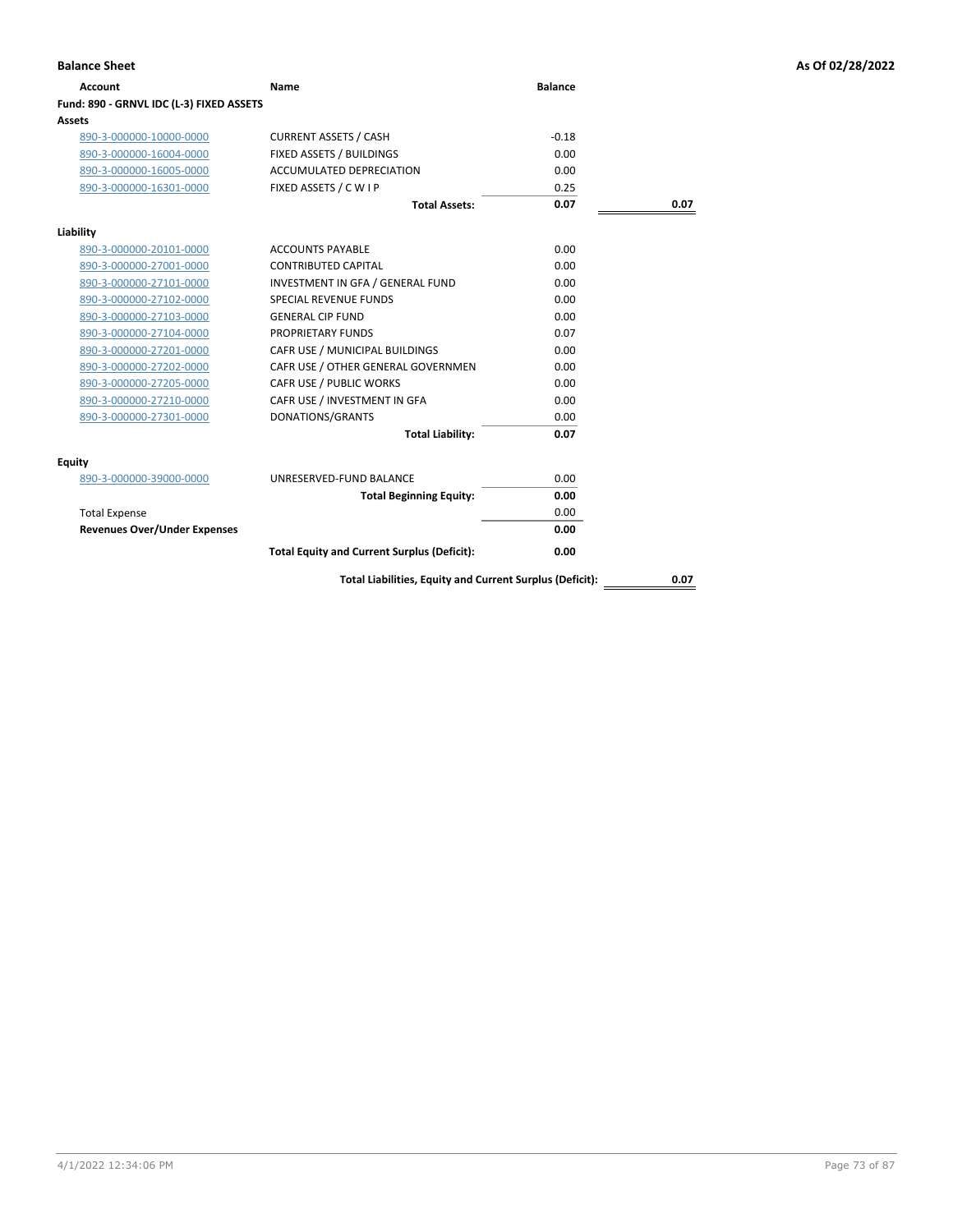| Account                 | Name                     | <b>Balance</b> |
|-------------------------|--------------------------|----------------|
| Fund: 899 - POOLED CASH |                          |                |
| Assets                  |                          |                |
| 899-2-000000-14121-0000 | DUE FROM FUND 121        | 0.00           |
| 899-8-000000-10101-0000 | CHASE OUTBOUND OPERATING | -1.737.515.54  |

| 99-2-000000-14121-0000                           | DUE         |
|--------------------------------------------------|-------------|
| 99-8-000000-10101-0000                           | CHA         |
| 99-8-000000-10102-0000                           | CHA         |
| 99-8-000000-10103-0000                           | OPE         |
| 99-8-000000-10105-0000                           | CHA         |
| 99-8-000000-10106-0000                           | CHA         |
| 99-8-000000-10107-0000                           | CHA         |
| 99-8-000000-10401-0000                           | CUR         |
| 99-8-000000-10402-0000                           | <b>CRE</b>  |
| 99-8-000000-10403-0000                           | NET         |
| 99-8-000000-11101-0000                           | TX C        |
| 99-8-000000-11101-0001                           | TX C        |
| 99-8-000000-11201-0000                           | LOG         |
| 99-8-000000-11401-0000                           | <b>TEXS</b> |
| 99-8-000000-11601-0000                           | <b>TEXI</b> |
| 99-8-000000-11801-0000                           | TX G        |
| 99-8-000000-12001-0000                           | AMI         |
| 99-8-000000-12002-0000                           | PFM         |
| 99-8-000000-12003-0000                           | TRE/        |
| 99-8-000000-12301-0000                           | <b>BON</b>  |
| 99-8-000000-13205-0000                           | INTE        |
| 99-8-000000-14100-0000                           | DUE         |
| 99-8-000000-14101-0000                           | DUE         |
| 99-8-000000-14102-0000                           | <b>DUE</b>  |
| 99-8-000000-14103-0000                           | DUE         |
| 99-8-000000-14110-0000                           | DUE         |
| 99-8-000000-14111-0000                           | DUE         |
| 99-8-000000-14112-0000                           | DUE         |
| 99-8-000000-14113-0000                           | DUE         |
| 99-8-000000-14114-0000<br>99-8-000000-14115-0000 | DUE<br>DUE  |
| 99-8-000000-14116-0000                           | DUE         |
| 99-8-000000-14117-0000                           | DUE         |
| 99-8-000000-14118-0000                           | DUE         |
| 99-8-000000-14119-0000                           | DUE         |
| 99-8-000000-14120-0000                           | DUE         |
| 99-8-000000-14122-0000                           | DUE         |
| 99-8-000000-14123-0000                           | DUE         |
| 99-8-000000-14124-0000                           | DUE         |
| 99-8-000000-14125-0000                           | <b>DUE</b>  |
| 99-8-000000-14126-0000                           | DUE         |
| 99-8-000000-14140-0000                           | due         |
| 99-8-000000-14160-0000                           | DUE         |
| 99-8-000000-14161-0000                           | DUE         |
| 99-8-000000-14162-0000                           | DUE         |
| 99-8-000000-14163-0000                           | DUE         |
| 99-8-000000-14164-0000                           | DUE         |
| 99-8-000000-14165-0000                           | DUE         |
| 99-8-000000-14170-0000                           | DUE         |
| 99-8-000000-14171-0000                           | DUE         |
| 99-8-000000-14172-0000                           | DUE         |
| 99-8-000000-14173-0000                           | DUE         |
| 99-8-000000-14174-0000                           | DUE         |
| 99-8-000000-14175-0000                           | DUE         |
| 99-8-000000-14176-0000                           | DUE         |
| 99-8-000000-14177-0000                           | DUE         |
| 99-8-000000-14190-0000                           | DUE         |
| 99-8-000000-14192-0000                           | DUE         |
| 99-8-000000-14200-0000                           | DUE         |

| ets                                                |                                           |                 |
|----------------------------------------------------|-------------------------------------------|-----------------|
| 899-2-000000-14121-0000                            | DUE FROM FUND 121                         | 0.00            |
| 899-8-000000-10101-0000                            | <b>CHASE OUTBOUND OPERATING</b>           | $-1,737,515.54$ |
| 899-8-000000-10102-0000                            | <b>CHASE INBOUND OPERATING</b>            | 33,005,070.01   |
| 899-8-000000-10103-0000                            | OPERATING ACCOUNT / CLAIMS ACCOUNT        | 0.00            |
| 899-8-000000-10105-0000                            | CHASE BANK / SAVINGS - 3003113077         | 1,549,632.92    |
| 899-8-000000-10106-0000                            | CHASE BANK / SAVINGS - 2911913371         | 1,628,165.98    |
| 899-8-000000-10107-0000                            | CHASE TASC FLEX SPENDING                  | 2,256.88        |
| 899-8-000000-10401-0000                            | <b>CURRENT ASSETS / INTERNAL CLEARING</b> | 229,654.85      |
| 899-8-000000-10402-0000                            | <b>CREDIT CARD CLEARING</b>               | 0.00            |
| 899-8-000000-10403-0000                            | <b>NET BILL PAYMENTS</b>                  | 0.00            |
| 899-8-000000-11101-0000                            | TX CLASS / OPERATING                      | 42,372.75       |
| 899-8-000000-11101-0001                            | TX CLASS/COVID RELIEF FUNDS               | 4,954,979.32    |
| 899-8-000000-11201-0000                            | LOGIC INVESTMENTS / OPERATING             | 1,078,040.27    |
| 899-8-000000-11401-0000                            | TEXSTAR ACCT - TRADERS ROAD SETTLEMEN     | 1,038,348.17    |
| 899-8-000000-11601-0000                            | TEXPOOL ACCT - OPERATING                  | 3,063,028.32    |
| 899-8-000000-11801-0000                            | TX GEN TERM OPERATING                     | 2,036,920.48    |
| 899-8-000000-12001-0000                            | AMERICAN NATIONAL OPERATING               | 0.00            |
| 899-8-000000-12002-0000                            | PFM ACCT OPERATING                        | 14,668,825.03   |
| 899-8-000000-12003-0000                            | <b>TREASURIES - CITY ONLY</b>             | 0.00            |
| 899-8-000000-12301-0000                            | <b>BOND PROCEEDS / PURCHASED INTEREST</b> | 0.00            |
| 899-8-000000-13205-0000                            | <b>INTEREST RECEIVABLE</b>                | 6,771.19        |
| 899-8-000000-14100-0000                            | DUE FROM FUND 100                         | 1,122.62        |
| 899-8-000000-14101-0000                            | DUE FROM FUND 101<br>DUE FROM FUND 102    | 0.00            |
| 899-8-000000-14102-0000<br>899-8-000000-14103-0000 | DUE FROM FUND 103                         | 0.00<br>0.00    |
| 899-8-000000-14110-0000                            | DUE FROM FUND 110                         | 0.00            |
| 899-8-000000-14111-0000                            | DUE FROM FUND 111                         | 0.00            |
| 899-8-000000-14112-0000                            | DUE FROM FUND 112                         | 0.00            |
| 899-8-000000-14113-0000                            | DUE FROM FUND 113                         | 0.00            |
| 899-8-000000-14114-0000                            | DUE FROM FUND 114                         | 0.00            |
| 899-8-000000-14115-0000                            | DUE FROM FUND 115                         | 0.00            |
| 899-8-000000-14116-0000                            | DUE FROM FUND 116                         | 0.00            |
| 899-8-000000-14117-0000                            | DUE FROM FUND 117                         | 0.00            |
| 899-8-000000-14118-0000                            | DUE FROM FUND 118                         | 0.00            |
| 899-8-000000-14119-0000                            | DUE FROM FUND 119                         | 0.00            |
| 899-8-000000-14120-0000                            | DUE FROM FUND 120                         | 0.00            |
| 899-8-000000-14122-0000                            | DUE FROM FUND 122                         | 0.00            |
| 899-8-000000-14123-0000                            | DUE FROM FUND 123                         | 0.00            |
| 899-8-000000-14124-0000                            | DUE FROM FUND 124                         | 0.00            |
| 899-8-000000-14125-0000                            | DUE FROM FUND 125                         | 0.00            |
| 899-8-000000-14126-0000                            | DUE FROM FUND 126                         | 0.00            |
| 899-8-000000-14140-0000                            | DUE FROM FUND 140                         | 0.00            |
| 899-8-000000-14160-0000                            | DUE FROM FUND 160                         | 0.00            |
| 899-8-000000-14161-0000                            | DUE FROM FUND 161                         | 0.00            |
| 899-8-000000-14162-0000                            | DUE FROM FUND 162                         | 0.00            |
| <u>899-8-000000-14163-0000</u>                     | DUE FROM FUND 163                         | 0.00            |
| <u>899-8-000000-14164-0000</u>                     | DUE FROM FUND 164                         | 0.00            |
| 899-8-000000-14165-0000                            | DUE FROM FUND 165                         | 0.00            |
| 899-8-000000-14170-0000                            | DUE FROM FUND 170                         | 0.00            |
| 899-8-000000-14171-0000                            | DUE FROM FUND 171                         | 0.00            |
| <u>899-8-000000-14172-0000</u>                     | DUE FROM FUND 172                         | 0.00            |
| 899-8-000000-14173-0000                            | DUE FROM FUND 173                         | 0.00            |
| 899-8-000000-14174-0000                            | DUE FROM FUND 174                         | 0.00            |
| 899-8-000000-14175-0000                            | DUE FROM FUND 175                         | 0.00            |
| 899-8-000000-14176-0000                            | DUE FROM FUND 176                         | 0.00            |
| <u>899-8-000000-14177-0000</u>                     | DUE FROM FUND 177                         | 0.00            |
| <u>899-8-000000-14190-0000</u>                     | DUE FROM FUND 190                         | 0.00            |
| 899-8-000000-14192-0000                            | DUE FROM FUND 192                         | 35,840.22       |
| 899-8-000000-14200-0000                            | DUE FROM FUND 200                         | 0.00            |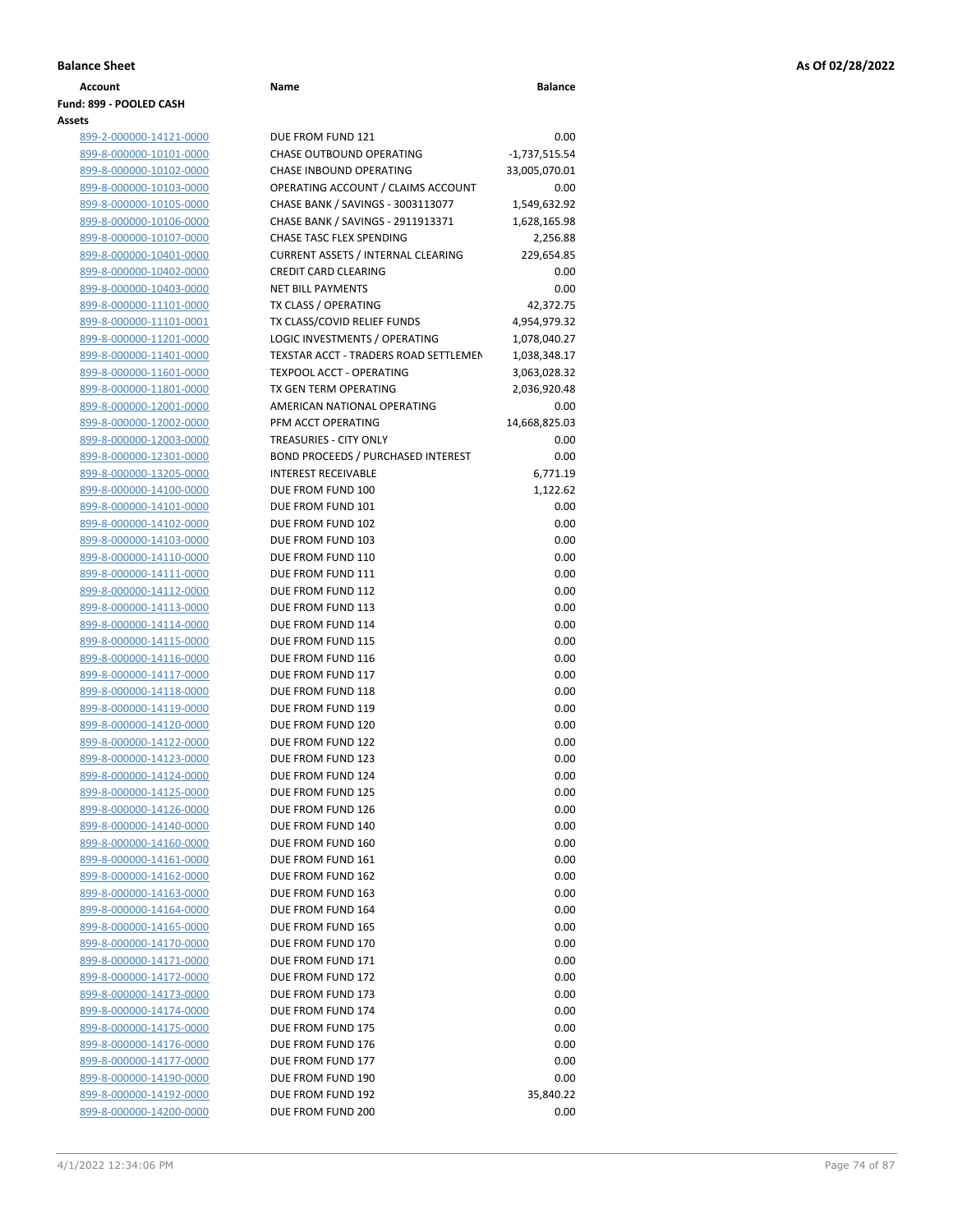| <b>Account</b>          | Name                                  | <b>Balance</b> |               |
|-------------------------|---------------------------------------|----------------|---------------|
| 899-8-000000-14210-0000 | DUE FROM FUND 210                     | 0.00           |               |
| 899-8-000000-14211-0000 | DUE FROM FUND 211                     | 0.00           |               |
| 899-8-000000-14212-0000 | DUE FROM FUND 212                     | 0.00           |               |
| 899-8-000000-14216-0000 | DUE FROM FUND 216                     | 0.00           |               |
| 899-8-000000-14217-0000 | DUE FROM FUND 217                     | 0.00           |               |
| 899-8-000000-14300-0000 | DUE FROM FUND 300                     | 0.00           |               |
| 899-8-000000-14320-0000 | DUE FROM FUND 320                     | 0.00           |               |
| 899-8-000000-14360-0000 | DUE FROM FUND 360                     | 0.00           |               |
| 899-8-000000-14361-0000 | DUE FROM FUND 361                     | 0.00           |               |
| 899-8-000000-14400-0000 | DUE FROM FUND 400                     | 0.00           |               |
| 899-8-000000-14500-0000 | DUE FROM FUND 500                     | 0.00           |               |
| 899-8-000000-14561-0000 | DUE FROM FUND 561                     | 0.00           |               |
| 899-8-000000-14601-0000 | DUE FROM FUND 601                     | 0.00           |               |
| 899-8-000000-14602-0000 | DUE FROM FUND 602                     | $-0.09$        |               |
| 899-8-000000-14604-0000 | DUE FROM FUND 604                     | 0.00           |               |
| 899-8-000000-14660-0000 | DUE FROM FUND 660                     | 0.00           |               |
| 899-8-000000-14800-0000 | DUE FROM FUND 800                     | 0.00           |               |
| 899-8-000000-14801-0000 | DUE FROM FUND 801                     | 0.00           |               |
| 899-8-000000-14802-0000 | DUE FROM FUND 802                     | 0.00           |               |
| 899-8-000000-14803-0000 | DUE FROM FUND 803                     | 0.00           |               |
| 899-8-000000-14807-0000 | DUE FROM FUND 807                     | 0.00           |               |
| 899-8-000000-14809-0000 | DUE FROM FUND 809                     | 0.00           |               |
| 899-8-000000-14810-0000 | DUE FROM FUND 810                     | 0.00           |               |
| 899-8-000000-14811-0000 | DUE FROM FUND 811                     | 0.00           |               |
| 899-8-000000-14820-0000 | DUE FROM TIRZ FUND                    | 0.00           |               |
| 899-8-000000-14890-0000 | DUE FROM GRNVL IDC (L-3) FIXED ASSETS | 0.00           |               |
| 899-8-000000-14910-0000 | DUE FROM FUND 910                     | 41,736.27      |               |
| 899-8-000000-14911-0000 | DUE FROM FUND 911                     | 0.00           |               |
| 899-8-000000-14912-0000 | DUE FROM FUND 912                     | 0.00           |               |
| 899-8-000000-14913-0000 | DUE FROM FUND 913                     | 0.00           |               |
| 899-8-000000-14916-0000 | DUE FROM FUND 916                     | 0.00           |               |
| 899-8-000000-14950-0000 | DUE FROM FUND 950                     | 16,523.42      |               |
|                         | <b>Total Assets:</b>                  | 61,661,773.07  | 61,661,773.07 |
| Liability               |                                       |                |               |
| 899-8-000000-20101-0000 | <b>ACCOUNTS PAYABLE</b>               | 95,053.45      |               |
| 899-8-000000-20102-0000 | <b>CREDIT CARD PAYABLE</b>            | 0.00           |               |
| 899-8-000000-21040-0000 | DUE TO OTHER FUNDS                    | 61,562,658.88  |               |
|                         | <b>Total Liability:</b>               | 61,657,712.33  |               |
|                         |                                       |                |               |
| Equity                  |                                       |                |               |
| 899-3-000000-39000-0000 | UNRESERVED-FUND BALANCE               | 14,660.74      |               |
| 899-8-000000-14362-0000 | DUE FROM FUND 362                     | 0.00           |               |
| 899-8-000000-39200-0101 | EQUITY IN POOLED CASH                 | 0.00           |               |
| 899-8-000000-39200-0110 | EQUITY IN POOLED CASH                 | 0.00           |               |
| 899-8-000000-39200-0111 | EQUITY IN POOLED CASH                 | 0.00           |               |
| 899-8-000000-39200-0112 | EQUITY IN POOLED CASH                 | 0.00           |               |
| 899-8-000000-39200-0190 | EQUITY IN POOLED CASH                 | 0.00           |               |
| 899-8-000000-39200-0201 | EQUITY IN POOLED CASH                 | 0.00           |               |
| 899-8-000000-39200-0202 | <b>EQUITY IN POOLED CASH</b>          | 0.00           |               |
| 899-8-000000-39200-0203 | EQUITY IN POOLED CASH                 | 0.00           |               |
| 899-8-000000-39200-0204 | EQUITY IN POOLED CASH                 | 0.00           |               |
| 899-8-000000-39200-0205 | EQUITY IN POOLED CASH                 | 0.00           |               |
| 899-8-000000-39200-0206 | EQUITY IN POOLED CASH                 | 0.00           |               |
| 899-8-000000-39200-0207 | EQUITY IN POOLED CASH                 | 0.00           |               |
| 899-8-000000-39200-0208 | EQUITY IN POOLED CASH                 | 0.00           |               |
| 899-8-000000-39200-0209 | EQUITY IN POOLED CASH                 | 0.00           |               |

899-8-000000-39200-0210 EQUITY IN POOLED CASH 0.00 899-8-000000-39200-0211 EQUITY IN POOLED CASH 0.00 899-8-000000-39200-0212 EQUITY IN POOLED CASH 0.00 899-8-000000-39200-0213 EQUITY IN POOLED CASH 0.00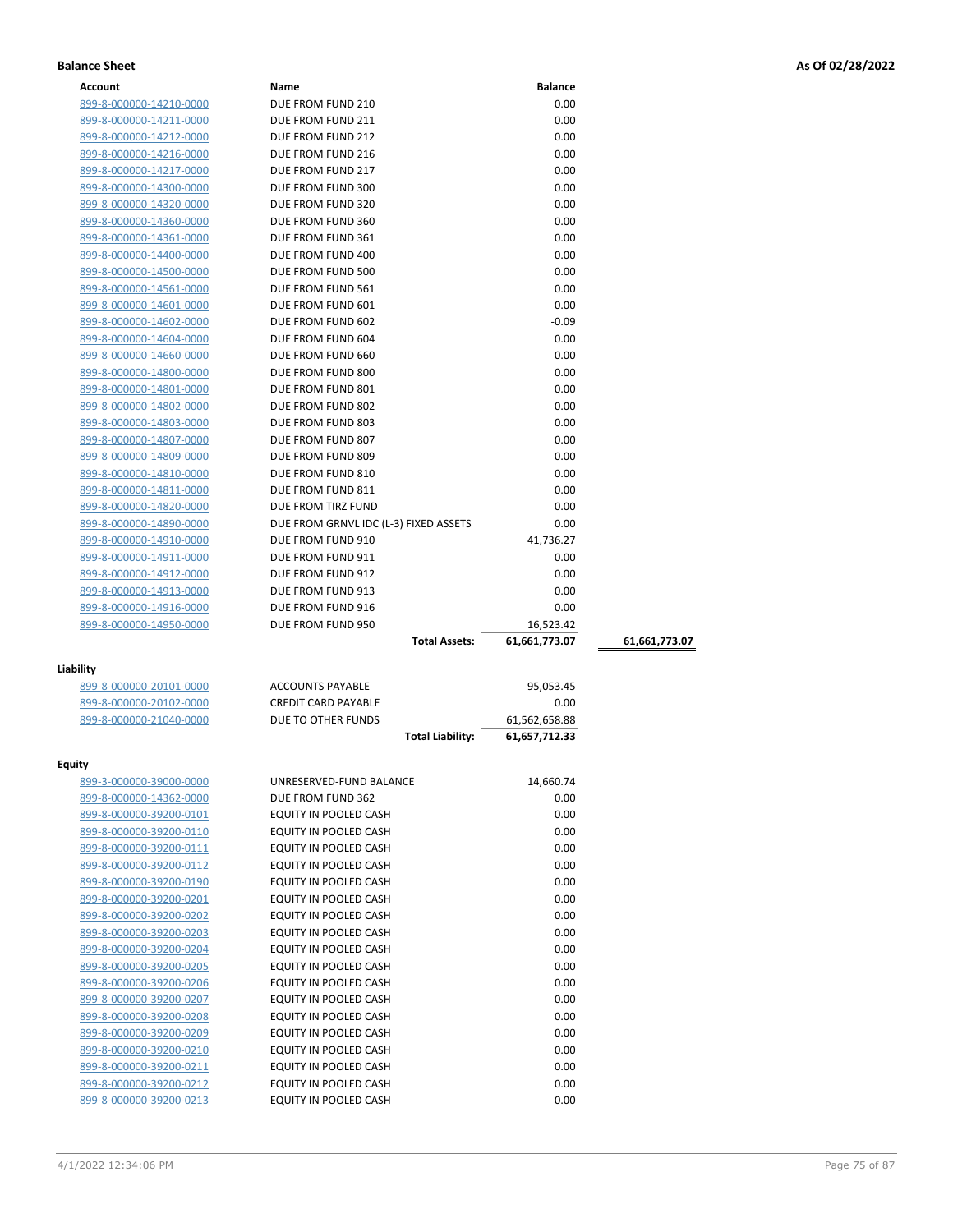| Account                        | Name                         | <b>Balance</b> |
|--------------------------------|------------------------------|----------------|
| 899-8-000000-39200-0214        | EQUITY IN POOLED CASH        | 0.00           |
| 899-8-000000-39200-0215        | EQUITY IN POOLED CASH        | 0.00           |
| 899-8-000000-39200-0216        | EQUITY IN POOLED CASH        | 0.00           |
| 899-8-000000-39200-0217        | EQUITY IN POOLED CASH        | 0.00           |
| 899-8-000000-39200-0218        | EQUITY IN POOLED CASH        | 0.00           |
|                                | <b>EQUITY IN POOLED CASH</b> | 0.00           |
| 899-8-000000-39200-0219        |                              |                |
| 899-8-000000-39200-0220        | EQUITY IN POOLED CASH        | 0.00           |
| 899-8-000000-39200-0221        | EQUITY IN POOLED CASH        | 0.00           |
| 899-8-000000-39200-0222        | EQUITY IN POOLED CASH        | 0.00           |
| 899-8-000000-39200-0223        | EQUITY IN POOLED CASH        | 0.00           |
| 899-8-000000-39200-0224        | EQUITY IN POOLED CASH        | 0.00           |
| 899-8-000000-39200-0225        | EQUITY IN POOLED CASH        | 0.00           |
| 899-8-000000-39200-0226        | EQUITY IN POOLED CASH        | 0.00           |
| 899-8-000000-39200-0227        | EQUITY IN POOLED CASH        | 0.00           |
| 899-8-000000-39200-0228        | EQUITY IN POOLED CASH        | 0.00           |
| 899-8-000000-39200-0229        | EQUITY IN POOLED CASH        | 0.00           |
| 899-8-000000-39200-0231        | EQUITY IN POOLED CASH        | 0.00           |
| 899-8-000000-39200-0232        | EQUITY IN POOLED CASH        | 0.00           |
| 899-8-000000-39200-0233        | EQUITY IN POOLED CASH        | 0.00           |
| 899-8-000000-39200-0234        | EQUITY IN POOLED CASH        | 0.00           |
| 899-8-000000-39200-0235        | EQUITY IN POOLED CASH        | 0.00           |
| 899-8-000000-39200-0236        | EQUITY IN POOLED CASH        | 0.00           |
| 899-8-000000-39200-0241        | EQUITY IN POOLED CASH        | 0.00           |
| 899-8-000000-39200-0247        | EQUITY IN POOLED CASH        | 0.00           |
|                                | EQUITY IN POOLED CASH        | 0.00           |
| 899-8-000000-39200-0250        |                              |                |
| <u>899-8-000000-39200-0251</u> | <b>EQUITY IN POOLED CASH</b> | 0.00           |
| 899-8-000000-39200-0252        | EQUITY IN POOLED CASH        | 0.00           |
| 899-8-000000-39200-0253        | EQUITY IN POOLED CASH        | 0.00           |
| 899-8-000000-39200-0254        | EQUITY IN POOLED CASH        | 0.00           |
| 899-8-000000-39200-0301        | EQUITY IN POOLED CASH        | 0.00           |
| 899-8-000000-39200-0302        | EQUITY IN POOLED CASH        | 0.00           |
| 899-8-000000-39200-0401        | EQUITY IN POOLED CASH        | 0.00           |
| 899-8-000000-39200-0402        | EQUITY IN POOLED CASH        | 0.00           |
| 899-8-000000-39200-0403        | EQUITY IN POOLED CASH        | 0.00           |
| 899-8-000000-39200-0405        | EQUITY IN POOLED CASH        | 0.00           |
| 899-8-000000-39200-0406        | <b>EQUITY IN POOLED CASH</b> | 0.00           |
| 899-8-000000-39200-0410        | EQUITY IN POOLED CASH        | 0.00           |
| 899-8-000000-39200-0411        | EQUITY IN POOLED CASH        | 0.00           |
| 899-8-000000-39200-0501        | EQUITY IN POOLED CASH        | 0.00           |
| 899-8-000000-39200-0502        | EQUITY IN POOLED CASH        | 0.00           |
| <u>899-8-000000-39200-0503</u> | EQUITY IN POOLED CASH        | 0.00           |
| 899-8-000000-39200-0504        | EQUITY IN POOLED CASH        | 0.00           |
| 899-8-000000-39200-0505        | <b>EQUITY IN POOLED CASH</b> | 0.00           |
| 899-8-000000-39200-0506        | EQUITY IN POOLED CASH        | 0.00           |
| 899-8-000000-39200-0511        | EQUITY IN POOLED CASH        | 0.00           |
| 899-8-000000-39200-0513        | EQUITY IN POOLED CASH        | 0.00           |
| 899-8-000000-39200-0521        | EQUITY IN POOLED CASH        | 0.00           |
| <u>899-8-000000-39200-0522</u> | EQUITY IN POOLED CASH        | 0.00           |
|                                | EQUITY IN POOLED CASH        | 0.00           |
| 899-8-000000-39200-0523        |                              |                |
| 899-8-000000-39200-0601        | EQUITY IN POOLED CASH        | 0.00           |
| 899-8-000000-39200-0602        | EQUITY IN POOLED CASH        | 0.00           |
| 899-8-000000-39200-0603        | EQUITY IN POOLED CASH        | 0.00           |
| <u>899-8-000000-39200-0604</u> | EQUITY IN POOLED CASH        | 0.00           |
| 899-8-000000-39200-0702        | EQUITY IN POOLED CASH        | 0.00           |
| 899-8-000000-39200-0703        | EQUITY IN POOLED CASH        | 0.00           |
| 899-8-000000-39200-0704        | EQUITY IN POOLED CASH        | 0.00           |
| 899-8-000000-39200-0705        | EQUITY IN POOLED CASH        | 0.00           |
| <u>899-8-000000-39200-0706</u> | EQUITY IN POOLED CASH        | 0.00           |
| 899-8-000000-39200-0707        | EQUITY IN POOLED CASH        | 0.00           |
| 899-8-000000-39200-0708        | EQUITY IN POOLED CASH        | 0.00           |
| 899-8-000000-39200-0710        | EQUITY IN POOLED CASH        | 0.00           |
|                                |                              |                |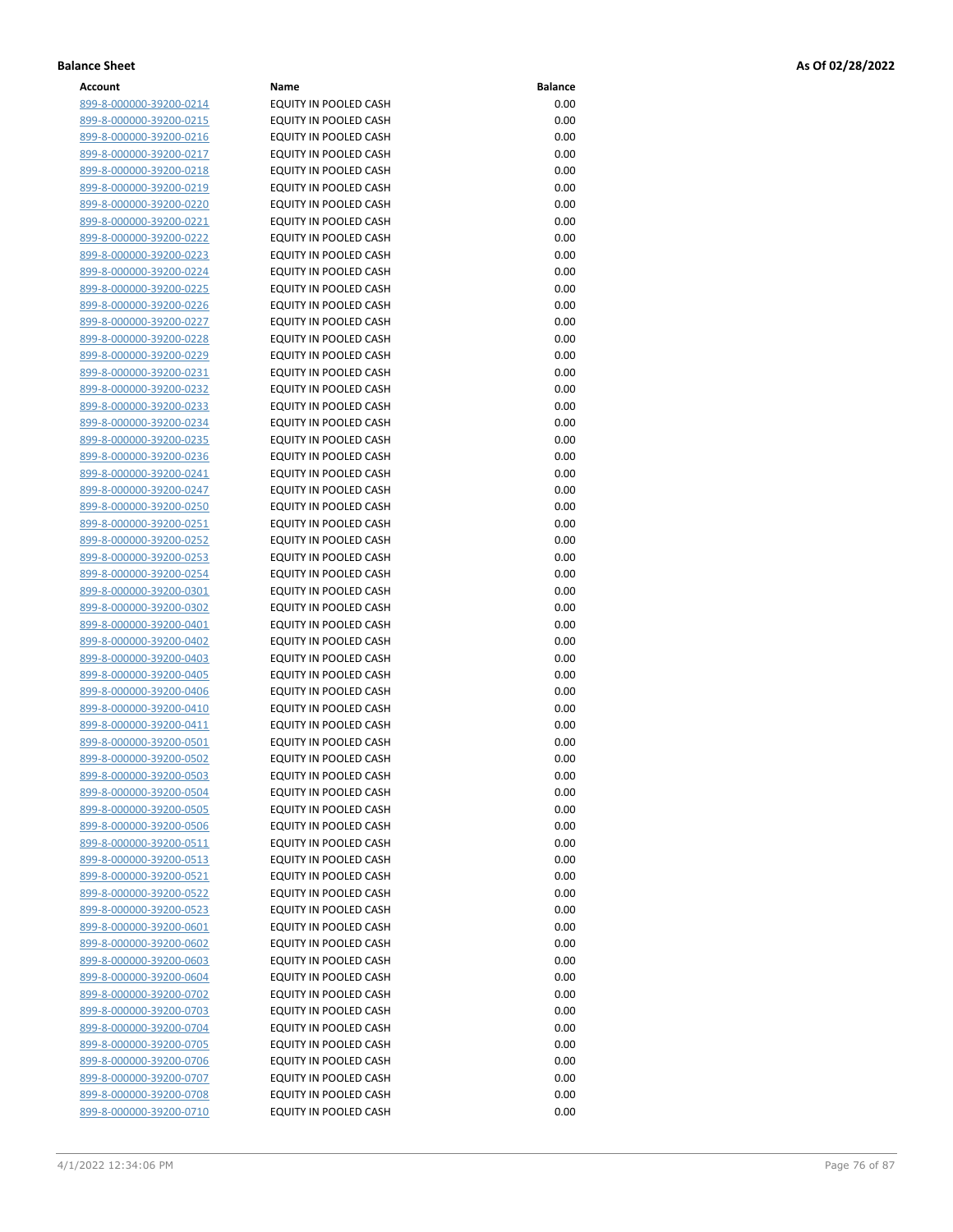| <b>Account</b>                      | <b>Name</b>                                        | <b>Balance</b> |
|-------------------------------------|----------------------------------------------------|----------------|
| 899-8-000000-39200-0721             | EQUITY IN POOLED CASH                              | 0.00           |
| 899-8-000000-39200-0722             | EQUITY IN POOLED CASH                              | 0.00           |
| 899-8-000000-39200-0723             | EQUITY IN POOLED CASH                              | 0.00           |
| 899-8-000000-39200-0731             | EQUITY IN POOLED CASH                              | 0.00           |
| 899-8-000000-39200-0825             | EQUITY IN POOLED CASH                              | 0.00           |
| 899-8-000000-39200-0901             | EQUITY IN POOLED CASH                              | 0.00           |
| 899-8-000000-39200-0902             | EQUITY IN POOLED CASH                              | 0.00           |
| 899-8-000000-39200-0903             | EQUITY IN POOLED CASH                              | 0.00           |
| 899-8-000000-39200-0904             | EQUITY IN POOLED CASH                              | 0.00           |
| 899-8-000000-39200-0905             | EQUITY IN POOLED CASH                              | 0.00           |
| 899-8-000000-39200-0909             | EQUITY IN POOLED CASH                              | 0.00           |
| 899-8-000000-39200-0910             | EQUITY IN POOLED CASH                              | 0.00           |
| 899-8-000000-39200-0960             | EQUITY IN POOLED CASH                              | 0.00           |
| 899-8-000000-39200-9999             | EQUITY IN POOLED CASH                              | 0.00           |
|                                     | <b>Total Beginning Equity:</b>                     | 14,660.74      |
| <b>Total Revenue</b>                |                                                    | $-10,600.00$   |
| <b>Revenues Over/Under Expenses</b> |                                                    | $-10,600.00$   |
|                                     | <b>Total Equity and Current Surplus (Deficit):</b> | 4,060.74       |

**Total Liabilities, Equity and Current Surplus (Deficit): 61,661,773.07**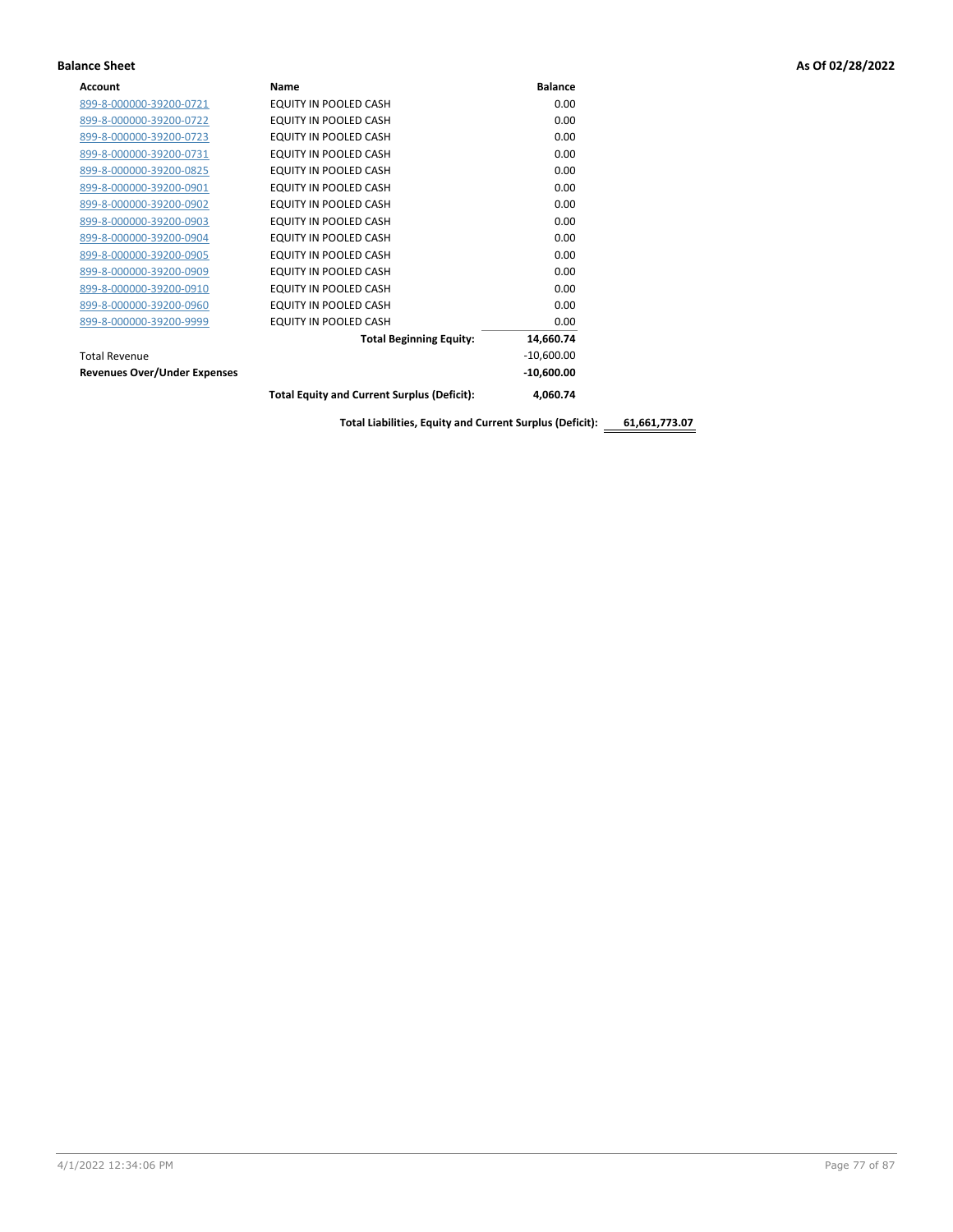| <b>Account</b>                      | Name                                   | <b>Balance</b>  |
|-------------------------------------|----------------------------------------|-----------------|
| Fund: 910 - ELECTRIC OPERATING FUND |                                        |                 |
| Assets                              |                                        |                 |
| 910-9-000000-10000-1300             | <b>CASH</b>                            | 30,411,106.40   |
| 910-9-000000-10209-1300             | <b>ADMIN PETTY CASH</b>                | 114.36          |
| 910-9-000000-10309-1300             | <b>GEUS DOWNTOWN CHANGE</b>            | 1,650.00        |
| 910-9-000000-11540-1301             | PTO LIABILITY FUNDING                  | 461,920.82      |
| 910-9-000000-11541-1301             | CASH INVESTED - TX TERM GENERAL        | 15,203,532.86   |
| 910-9-000000-12190-1810             | DEFERRED ISSUANCE COSTS 2001           | 0.00            |
| 910-9-000000-12191-1810             | DEFERRED ISSUANCE COST 2008 ENGINE PR  | 0.00            |
| 910-9-000000-12192-1810             | DEFERRED ISSUANCE COSTS 2010 BOA ENGI  | 0.00            |
| 910-9-000000-12193-1810             | DEFERRED ISSUANCE COSTS 2010 SCRUBBEI  | 0.00            |
| 910-9-000000-12194-1810             | DEFERRED ISSUANCE COSTS 2010 TMPA DEI  | 0.00            |
| 910-9-000000-12201-1810             | <b>BOND DISCOUNT</b>                   | 68,511.69       |
| 910-9-000000-13000-1420             | <b>CUSTOMER ACCOUNTS RECEIVABLE</b>    | 1,854,845.28    |
| 910-9-000000-13001-1420             | NON CURRENT CUSTOMER ACCTS RECEIVAE    | 827,711.90      |
| 910-9-000000-13002-1440             | ALLOWANCE FOR UNCOLLECTABLE            | $-900,212.47$   |
| 910-9-000000-13003-1422             | UNBILLED YEAR-END ACCRUAL              | 3,490,207.86    |
| 910-9-000000-13009-1423             | FUEL ADJUSTMENT - UNDER/OVER           | 1,009,133.84    |
| 910-9-000000-13011-1420             | <b>AMP RECEIVABLE</b>                  | 6,558.80        |
| 910-9-000000-13012-1420             | ROUNDUP ACCOUNTS RECEIVABLE            | 196.92          |
| 910-9-000000-13067-1421             | AMPY ARREARS ACCOUNTS RECEIVABLE       | $-23,481.26$    |
| 910-9-000000-13068-1421             | AMPY Customers Left With Balance A/R   | 64,980.37       |
| 910-9-000000-13201-1430             | MISCELLANEOUS ACCOUNTS RECEIVABLE      | 146,715.45      |
| 910-9-000000-13205-1710             | <b>INTEREST RECEIVABLE</b>             | 0.00            |
| 910-9-000000-13290-1650             | <b>PREPAYMENTS</b>                     | 0.00            |
| 910-9-000000-13291-1651             | TMPA SCRUBBER PREPAYMENT               | 0.00            |
| 910-9-000000-13293-1653             | TMPA FIXED COSTS PREPAYMENT            | 0.00            |
| 910-9-000000-13294-1654             | TMPA DEMAND COSTS ESCROW               | 0.00            |
| 910-9-000000-13296-1658             | ERCOT COLLATERAL - DAY AHEAD           | 0.00            |
| 910-9-000000-13297-1657             | <b>ERCOT CRR PREPAYMENTS</b>           | $-37,683.13$    |
| 910-9-000000-13298-1656             | ERCOT SECURITIZATION DEFAULT CHARGE E  | 1,947.55        |
| 910-9-000000-13299-1655             | <b>ERCOT COLLATERAL</b>                | 263,750.00      |
| 910-9-000000-14001-1461             | DUE FROM COG - GENERAL FUND            | 0.00            |
| 910-9-000000-14402-1469             | DUE FROM DEBT SERVICE FUND             | 0.00            |
| 910-9-000000-14501-1467             | DUE FROM GBOD                          | 0.00            |
| 910-9-000000-14916-1469             | DUE FROM FUND 916                      | 0.00            |
| 910-9-000000-15900-1540             | <b>INVENTORY</b>                       | 2,980,657.66    |
| 910-9-000000-15901-1541             | <b>GEUS UNLEADED GASOLINE</b>          | 539.51          |
| 910-9-000000-15902-1542             | <b>GEUS DIESEL GASOLINE</b>            | 228.52          |
| 910-9-000000-15903-1543             | <b>INVENTORY - SUBSTATION</b>          | 7,771.80        |
| 910-9-000000-15909-1510             | STEAM PLANT FUEL OIL INVENTORY         | 496,435.57      |
| 910-9-000000-16301-1070             | <b>CWIP</b>                            | 3,254,894.15    |
| 910-9-000000-16400-1180             | GASB 62 ASSET                          | 0.00            |
| 910-9-000000-17501-1860             | <b>EMPLOYEE CONTRIBUTIONS</b>          | 639,774.00      |
| 910-9-000000-17504-1860             | <b>INVESTMENT RETURN</b>               | $-1,243,160.00$ |
| 910-9-000000-17508-1860             | <b>EXPERIENCE DIFFERENCE- OUTFLOW</b>  | 249,812.00      |
| 910-9-000000-17509-1860             | <b>EXPERIENCE DIFFERENCE - INFLOW</b>  | $-27,589.00$    |
| 910-9-000000-17520-1860             | <b>ASSUMPTION CHANGES</b>              | 60,623.00       |
| 910-9-000000-17608-1860             | OPEB DEFERRED OUTFLOW                  | 122,882.00      |
| 910-9-000000-17609-1860             | OPEB DEFERRED INFLOW                   | $-136,425.00$   |
| 910-9-000000-17700-1823             | <b>REGULATORY ASSET</b>                | 15,145,348.61   |
| 910-9-000000-19000-3100             | STEAM - LAND                           | 117,340.90      |
| 910-9-000000-19001-3110             | STEAM PLANT - STRUCTURES               | 1,140,571.09    |
| 910-9-000000-19002-3120             | STEAM PLANT - BOILER PLANT EQUIPMENT   | 8,425,299.74    |
| 910-9-000000-19003-3130             | STEAM PLANT - ENGINES                  | 0.00            |
| 910-9-000000-19004-3140             | STEAM PLANT - GENERATORS               | 9,067,106.70    |
| 910-9-000000-19005-3150             | STEAM PLANT - ACCESSORY ELECTRIC EQUIF | 985,760.42      |
| 910-9-000000-19006-3160             | STEAM PLANT - MISC POWER PLANT EQUIPI  | 12,912.88       |
| 910-9-000000-19100-3400             | <b>ENGINE PLANT - LAND</b>             | 43,850.00       |
|                                     |                                        |                 |

| 910-9-000000-10309-1300 | <b>GEUS DOWNTOWN CHANGE</b>                  | 1,650.00        |
|-------------------------|----------------------------------------------|-----------------|
| 910-9-000000-11540-1301 | PTO LIABILITY FUNDING                        | 461,920.82      |
| 910-9-000000-11541-1301 | CASH INVESTED - TX TERM GENERAL              | 15,203,532.86   |
| 910-9-000000-12190-1810 | DEFERRED ISSUANCE COSTS 2001                 | 0.00            |
| 910-9-000000-12191-1810 | DEFERRED ISSUANCE COST 2008 ENGINE PR        | 0.00            |
| 910-9-000000-12192-1810 | DEFERRED ISSUANCE COSTS 2010 BOA ENGI        | 0.00            |
| 910-9-000000-12193-1810 | DEFERRED ISSUANCE COSTS 2010 SCRUBBEI        | 0.00            |
| 910-9-000000-12194-1810 | DEFERRED ISSUANCE COSTS 2010 TMPA DEI        | 0.00            |
| 910-9-000000-12201-1810 | <b>BOND DISCOUNT</b>                         | 68,511.69       |
| 910-9-000000-13000-1420 | <b>CUSTOMER ACCOUNTS RECEIVABLE</b>          | 1,854,845.28    |
| 910-9-000000-13001-1420 | NON CURRENT CUSTOMER ACCTS RECEIVAE          | 827,711.90      |
| 910-9-000000-13002-1440 | ALLOWANCE FOR UNCOLLECTABLE                  | $-900,212.47$   |
| 910-9-000000-13003-1422 | UNBILLED YEAR-END ACCRUAL                    | 3,490,207.86    |
| 910-9-000000-13009-1423 | FUEL ADJUSTMENT - UNDER/OVER                 | 1,009,133.84    |
| 910-9-000000-13011-1420 | <b>AMP RECEIVABLE</b>                        | 6,558.80        |
| 910-9-000000-13012-1420 | ROUNDUP ACCOUNTS RECEIVABLE                  | 196.92          |
| 910-9-000000-13067-1421 | AMPY ARREARS ACCOUNTS RECEIVABLE             | $-23,481.26$    |
| 910-9-000000-13068-1421 | AMPY Customers Left With Balance A/R         | 64,980.37       |
| 910-9-000000-13201-1430 | MISCELLANEOUS ACCOUNTS RECEIVABLE            | 146,715.45      |
| 910-9-000000-13205-1710 | <b>INTEREST RECEIVABLE</b>                   | 0.00            |
| 910-9-000000-13290-1650 | PREPAYMENTS                                  | 0.00            |
| 910-9-000000-13291-1651 | TMPA SCRUBBER PREPAYMENT                     | 0.00            |
| 910-9-000000-13293-1653 | TMPA FIXED COSTS PREPAYMENT                  | 0.00            |
| 910-9-000000-13294-1654 | TMPA DEMAND COSTS ESCROW                     | 0.00            |
| 910-9-000000-13296-1658 | ERCOT COLLATERAL - DAY AHEAD                 | 0.00            |
| 910-9-000000-13297-1657 | <b>ERCOT CRR PREPAYMENTS</b>                 | $-37,683.13$    |
| 910-9-000000-13298-1656 | <b>ERCOT SECURITIZATION DEFAULT CHARGE E</b> | 1,947.55        |
| 910-9-000000-13299-1655 | <b>ERCOT COLLATERAL</b>                      | 263,750.00      |
| 910-9-000000-14001-1461 | DUE FROM COG - GENERAL FUND                  | 0.00            |
| 910-9-000000-14402-1469 | DUE FROM DEBT SERVICE FUND                   | 0.00            |
| 910-9-000000-14501-1467 | DUE FROM GBOD                                | 0.00            |
| 910-9-000000-14916-1469 | DUE FROM FUND 916                            | 0.00            |
| 910-9-000000-15900-1540 | <b>INVENTORY</b>                             | 2,980,657.66    |
| 910-9-000000-15901-1541 | <b>GEUS UNLEADED GASOLINE</b>                | 539.51          |
| 910-9-000000-15902-1542 | <b>GEUS DIESEL GASOLINE</b>                  | 228.52          |
| 910-9-000000-15903-1543 | <b>INVENTORY - SUBSTATION</b>                | 7,771.80        |
| 910-9-000000-15909-1510 | STEAM PLANT FUEL OIL INVENTORY               | 496,435.57      |
| 910-9-000000-16301-1070 | <b>CWIP</b>                                  | 3,254,894.15    |
| 910-9-000000-16400-1180 | GASB 62 ASSET                                | 0.00            |
| 910-9-000000-17501-1860 | <b>EMPLOYEE CONTRIBUTIONS</b>                | 639,774.00      |
| 910-9-000000-17504-1860 | <b>INVESTMENT RETURN</b>                     | $-1,243,160.00$ |
| 910-9-000000-17508-1860 | EXPERIENCE DIFFERENCE- OUTFLOW               | 249,812.00      |
| 910-9-000000-17509-1860 | <b>EXPERIENCE DIFFERENCE - INFLOW</b>        | $-27,589.00$    |
| 910-9-000000-17520-1860 | <b>ASSUMPTION CHANGES</b>                    | 60,623.00       |
| 910-9-000000-17608-1860 | OPEB DEFERRED OUTFLOW                        | 122,882.00      |
| 910-9-000000-17609-1860 | OPEB DEFERRED INFLOW                         | $-136,425.00$   |
| 910-9-000000-17700-1823 | <b>REGULATORY ASSET</b>                      | 15,145,348.61   |
| 910-9-000000-19000-3100 | STEAM - LAND                                 | 117,340.90      |
| 910-9-000000-19001-3110 | STEAM PLANT - STRUCTURES                     | 1,140,571.09    |
| 910-9-000000-19002-3120 | STEAM PLANT - BOILER PLANT EQUIPMENT         | 8,425,299.74    |
| 910-9-000000-19003-3130 | STEAM PLANT - ENGINES                        | 0.00            |
| 910-9-000000-19004-3140 | STEAM PLANT - GENERATORS                     | 9,067,106.70    |
| 910-9-000000-19005-3150 | STEAM PLANT - ACCESSORY ELECTRIC EQUIF       | 985,760.42      |
| 910-9-000000-19006-3160 | STEAM PLANT - MISC POWER PLANT EQUIPI        | 12,912.88       |
| 910-9-000000-19100-3400 | <b>ENGINE PLANT - LAND</b>                   | 43,850.00       |
| 910-9-000000-19101-3410 | <b>ENGINE PLANT - STRUCTURES</b>             | 4,655,874.20    |
| 910-9-000000-19104-3440 | ENGINE PLANT - ENGINE PLANT GENERATOF        | 28,633,940.73   |
|                         |                                              |                 |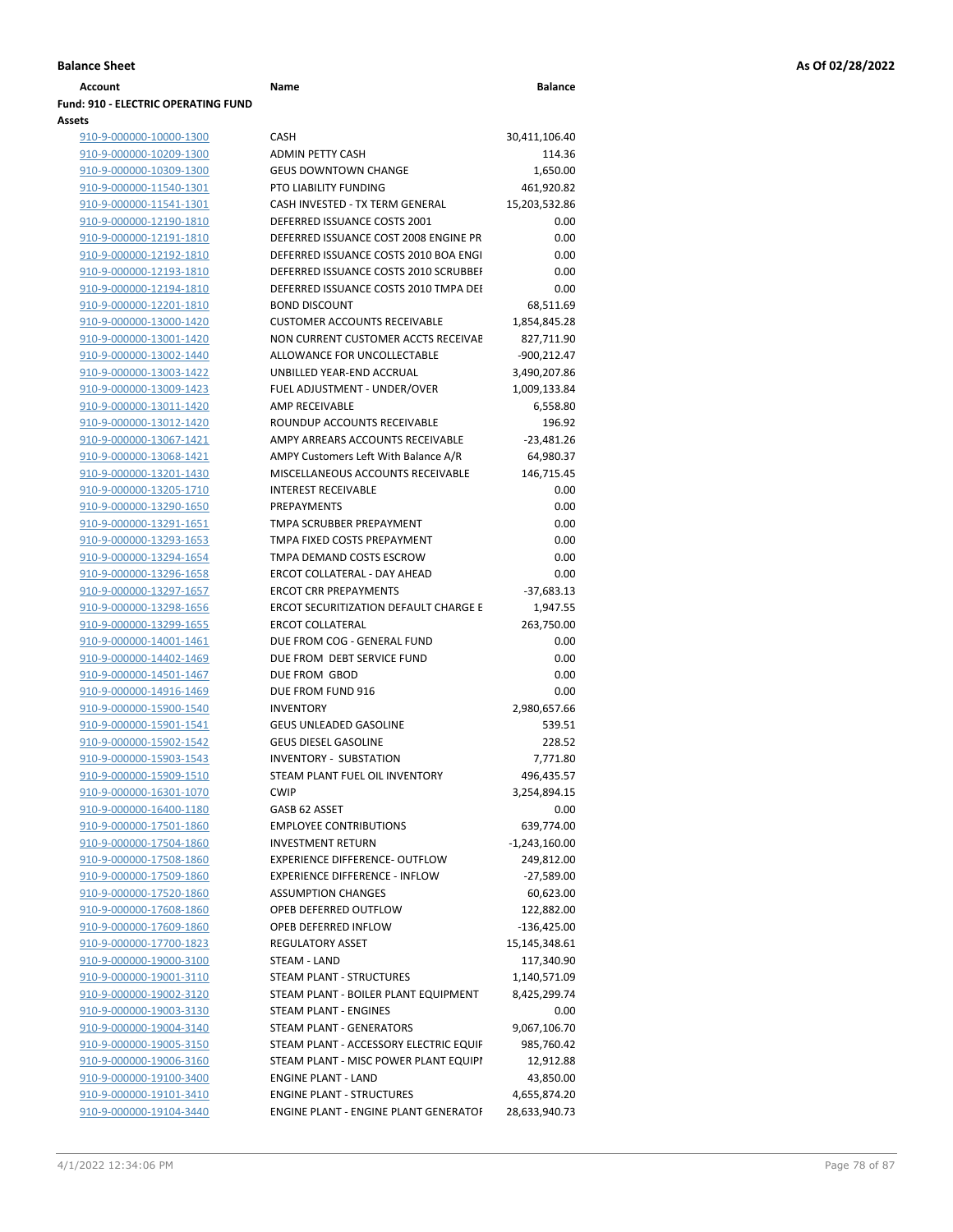| Account |
|---------|
|---------|

| Account                 | Name                                             | <b>Balance</b> |                |
|-------------------------|--------------------------------------------------|----------------|----------------|
| 910-9-000000-19105-3450 | ENGINE PLANT - ACCESSORY ELECTRIC EQUI           | 597,137.98     |                |
| 910-9-000000-19106-3460 | <b>ENGINE PLANT - MISCELLANEOUS POWER P</b>      | 61,047.10      |                |
| 910-9-000000-19204-3442 | <b>ENGINE PLANT - RENEWABLE GENERATORS</b>       | 252,690.01     |                |
| 910-9-000000-19301-3500 | <b>TRANSMISSION - LAND</b>                       | 53,501.21      |                |
| 910-9-000000-19302-3520 | <b>STRUCTURES AND IMPROVEMENTS</b>               | 0.00           |                |
| 910-9-000000-19302-3530 | <b>TRANSMISSION - SUBSTATIONS</b>                | 6,586,483.94   |                |
| 910-9-000000-19303-3572 | TRANSMISSION - TMPA LINES                        | 1,156,631.80   |                |
| 910-9-000000-19304-3571 | TRANSMISSION - GEUS LINES                        | 4,501,623.34   |                |
| 910-9-000000-19401-3600 | <b>DISTRIBUTION - LAND</b>                       | 218,418.15     |                |
| 910-9-000000-19402-3610 | STRUCTURES AND IMPROVEMENTS                      | 0.00           |                |
| 910-9-000000-19402-3620 | <b>DISTRIBUTION - SUBSTATIONS</b>                | 9,133,112.95   |                |
| 910-9-000000-19403-3640 | <b>DISTRIBUTION - POLES</b>                      | 4,857,813.67   |                |
| 910-9-000000-19404-3650 | DISTRIBUTION - OH CONDUCTOR & DEVICES            | 4,675,352.66   |                |
| 910-9-000000-19405-3660 | DISTRIBUTION - UNDERGROUND CONDUIT               | 2,062,917.12   |                |
| 910-9-000000-19406-3670 | DISTRIBUTION - UG CONDUCTOR & DEVICES            | 3,161,387.02   |                |
| 910-9-000000-19407-3680 | <b>DISTRIBUTION - TRANSFORMERS</b>               | 4,495,481.87   |                |
| 910-9-000000-19408-3690 | DISTRIBUTION - SERVICE CONNECTIONS               | 571,127.16     |                |
| 910-9-000000-19409-3700 | <b>DISTRIBUTION - METERS</b>                     | 1,851,559.86   |                |
| 910-9-000000-19410-3710 | <b>DISTRIBUTION - VAPOR LIGHTS</b>               | 76,089.10      |                |
| 910-9-000000-19411-3750 | DISTRIBUTION - STREET LIGHTS & SIGNALS           | 252,799.16     |                |
| 910-9-000000-19501-3890 | <b>GENERAL - LAND</b>                            | 110,503.10     |                |
| 910-9-000000-19502-3900 | <b>GENERAL - STRUCTURES</b>                      | 6,156,286.42   |                |
| 910-9-000000-19503-3910 | <b>GENERAL - FURNITURE &amp; OFFICE EQUIPMEN</b> | 779,730.22     |                |
| 910-9-000000-19504-3941 | <b>GENERAL - METER READING ASSETS</b>            | 17,535.00      |                |
| 910-9-000000-19505-3911 | <b>GENERAL - CUSTOMER SERVICE EQUIPMENT</b>      | 6,125.00       |                |
| 910-9-000000-19506-3914 | <b>GENERAL - BILLING EQUIPMENT</b>               | 0.00           |                |
| 910-9-000000-19507-3915 | <b>GENERAL - CASHIERING EQUIPMENT</b>            | 7,033.54       |                |
| 910-9-000000-19508-3920 | <b>GENERAL - TRANSPORTATION EQUIPMENT</b>        | 3,202,521.92   |                |
| 910-9-000000-19509-3930 | <b>GENERAL - WAREHOUSE EQUIPMENT</b>             | 84,284.02      |                |
| 910-9-000000-19510-3940 | <b>GENERAL - TOOLS</b>                           | 13,918.37      |                |
| 910-9-000000-19511-3950 | <b>GENERAL - LABORATORY EQUIPMENT</b>            | 272,156.99     |                |
| 910-9-000000-19512-3960 | <b>GENERAL - POWER OPERATED EQUIPMENT</b>        | 384,549.30     |                |
| 910-9-000000-19513-3970 | <b>GENERAL - COMMUNICATIONS EQUIPMENT</b>        | 47,808.65      |                |
| 910-9-000000-19514-3980 | <b>GENERAL - MISCELLANEOUS EQUIPMENT</b>         | 372,382.32     |                |
| 910-9-000000-19601-3030 | INTANGIBLE PLANT - MISC INTANGIBLE               | 145,387.50     |                |
| 910-9-000000-19999-1080 | ACCUMULATED DEPRECIATION                         | -51,860,221.79 |                |
|                         | <b>Total Assets:</b>                             | 131,791,131.38 | 131,791,131.38 |
| Liability               |                                                  |                |                |
| 910-9-000000-20101-2320 | <b>ACCOUNTS PAYABLE</b>                          | 41,736.27      |                |
| 910-9-000000-20103-2322 | ACCRUED ACCOUNTS PAYABLE                         | 3,804,577.05   |                |
| 910-9-000000-20139-2323 | <b>RETAINAGES PAYABLE</b>                        | 67,756.07      |                |
|                         |                                                  |                |                |

| 910-9-000000-20103-2322 |
|-------------------------|
| 910-9-000000-20139-2323 |
| 910-9-000000-20142-0000 |
| 910-9-000000-20161-2324 |
| 910-9-000000-20201-2530 |
| 910-9-000000-20815-2410 |
| 910-9-000000-20816-2411 |
| 910-9-000000-21001-2341 |
| 910-9-000000-21406-2329 |
| 910-9-000000-21507-2347 |
| 910-9-000000-22001-2327 |
| 910-9-000000-22002-2328 |
| 910-9-000000-23011-2211 |
| 910-9-000000-24000-2350 |
| 910-9-000000-24014-2359 |
| 910-9-000000-24015-2350 |
| 910-9-000000-25069-2530 |
| 910-9-000000-26001-2283 |
| 910-9-000000-26004-2284 |
| 910-9-000000-26102-2210 |
| 910-9-000000-26107-2250 |
|                         |

| 910-9-000000-20103-2322 | <b>ACCRUED ACCOUNTS PAYABLE</b>            | 3,804,577.05   |
|-------------------------|--------------------------------------------|----------------|
| 910-9-000000-20139-2323 | <b>RETAINAGES PAYABLE</b>                  | 67,756.07      |
| 910-9-000000-20142-0000 | <b>ESCROW</b>                              | 0.00           |
| 910-9-000000-20161-2324 | <b>GASB 62 SHORT-TERM</b>                  | 0.00           |
| 910-9-000000-20201-2530 | <b>DEFERRED REVENUE</b>                    | 1,009,133.84   |
| 910-9-000000-20815-2410 | SALES TAX PAYABLE - IN THE CITY            | 74,977.20      |
| 910-9-000000-20816-2411 | SALES TAX PAYABLE - OUT OF CITY            | 3,980.22       |
| 910-9-000000-21001-2341 | DUE TO COG - GEN FUND                      | 0.00           |
| 910-9-000000-21406-2329 | DUE TO DEBT TO SERVICE FUND                | 4,115.11       |
| 910-9-000000-21507-2347 | DUE TO GBOD                                | 54,490.68      |
| 910-9-000000-22001-2327 | <b>SALARIES PAYABLE</b>                    | 306,647.46     |
| 910-9-000000-22002-2328 | PTO PAYABLE                                | 428,689.45     |
| 910-9-000000-23011-2211 | <b>REVENUE BONDS</b>                       | 56,911,842.84  |
| 910-9-000000-24000-2350 | <b>CUSTOMER DEPOSITS</b>                   | 2,609,774.39   |
| 910-9-000000-24014-2359 | CUSTOMER DEPOSITS / AMPY EQUIPMENT         | 49,774.85      |
| 910-9-000000-24015-2350 | <b>AMP RESERVE</b>                         | 6,558.80       |
| 910-9-000000-25069-2530 | PREPAID ELECTRICITY - AMPY                 | $-143, 104.15$ |
| 910-9-000000-26001-2283 | <b>OBLIGATION FOR COMPENSATED ABSENCES</b> | 777,023.13     |
| 910-9-000000-26004-2284 | GASB 62 LONG-TERM                          | 0.00           |
| 910-9-000000-26102-2210 | <b>REVENUE BONDS PAYABLE</b>               | 21,050,000.00  |
| 910-9-000000-26107-2250 | <b>BOND PREMIUM</b>                        | 3,835,070.66   |
|                         |                                            |                |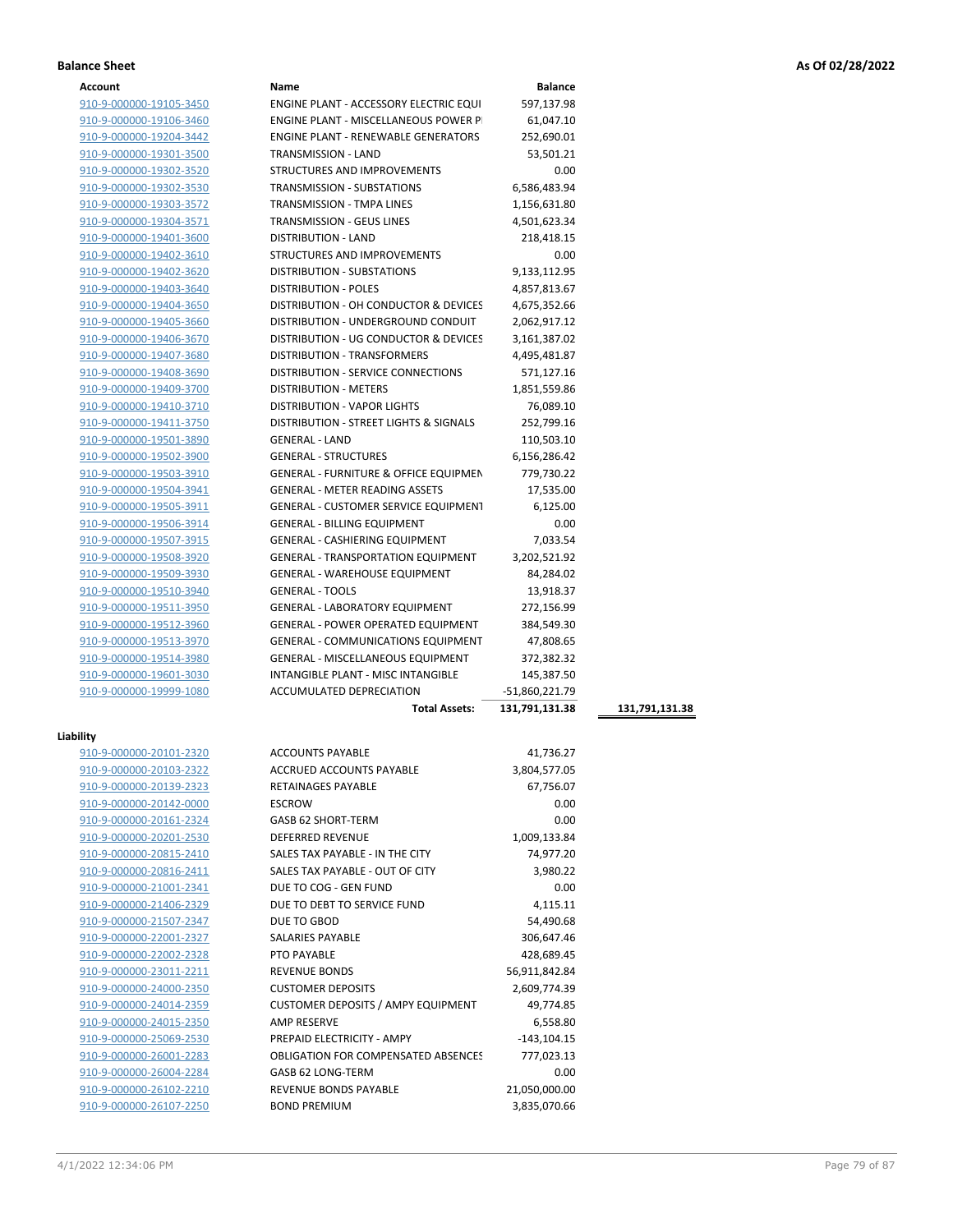| <b>Account</b>                      | Name                                                     | <b>Balance</b> |                |
|-------------------------------------|----------------------------------------------------------|----------------|----------------|
| 910-9-000000-26108-2250             | <b>SCRUBBER DEBT - 2010</b>                              | 0.00           |                |
| 910-9-000000-26109-2250             | PREMIUM ON SCRUBBER                                      | 0.00           |                |
| 910-9-000000-26110-2250             | <b>TMPA DEBT - 2010</b>                                  | 0.00           |                |
| 910-9-000000-26111-2250             | PREMIUM ON TMPA DEBT                                     | 0.00           |                |
| 910-9-000000-26112-2250             | DEFERRED BOND REFUNDING                                  | 309,849.93     |                |
| 910-9-000000-29300-0000             | <b>ENCUMBRANCE SUMMARY</b>                               | 0.00           |                |
| 910-9-000000-29400-0100             | RESERVED ACCOUNT / ENCUMBRANCES                          | 0.00           |                |
| 910-9-000000-29999-2280             | <b>TOTAL OPEB LIABILITY</b>                              | 775,894.00     |                |
| 910-9-000000-29999-2283             | <b>NET PENSION LIABILITY</b>                             | 1,673,337.00   |                |
|                                     | <b>Total Liability:</b>                                  | 93,652,124.80  |                |
| Equity                              |                                                          |                |                |
| 910-9-000000-39100-2160             | UNRESERVED RETAINED EARNINGS                             | 35.002.909.64  |                |
| 910-9-000000-39500-4210             | <b>NET POSITION - PENSION</b>                            | $-3,070.00$    |                |
| 910-9-000000-39500-9260             | <b>NET POSITION - PENSION</b>                            | -737,478.00    |                |
|                                     | <b>Total Beginning Equity:</b>                           | 34,262,361.64  |                |
| <b>Total Revenue</b>                |                                                          | 28,545,507.06  |                |
| <b>Total Expense</b>                |                                                          | 24,668,012.22  |                |
| <b>Revenues Over/Under Expenses</b> |                                                          | 3.877.494.84   |                |
|                                     | <b>Total Equity and Current Surplus (Deficit):</b>       | 38,139,856.48  |                |
|                                     | Total Liabilities, Equity and Current Surplus (Deficit): |                | 131,791,981.28 |

**\*\*\* FUND 910 OUT OF BALANCE \*\*\* -849.90**

**\*\*\*Warning: Account Authorization is turned on. Please run the Unauthorized Account Listing Report to see if you are out of balance due to missing accounts \*\*\***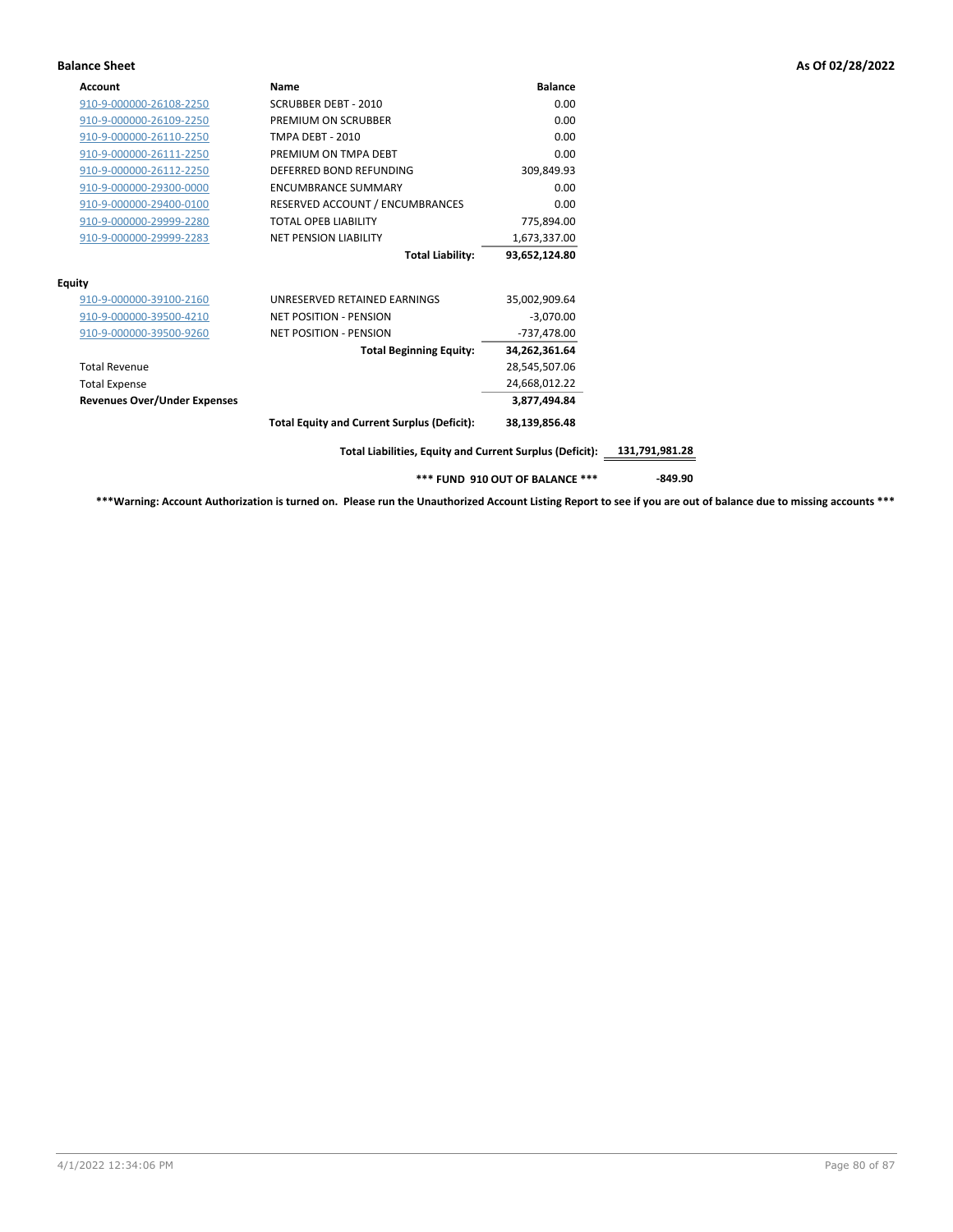| <b>Balance Sheet</b>                       |                                                          |                |          | As Of 02/28/2022 |
|--------------------------------------------|----------------------------------------------------------|----------------|----------|------------------|
| Account                                    | <b>Name</b>                                              | <b>Balance</b> |          |                  |
| <b>Fund: 911 - ELECTRIC DEBT REDUCTION</b> |                                                          |                |          |                  |
| Assets                                     |                                                          |                |          |                  |
| 911-9-000000-10000-1300                    | CASH                                                     | 8,755.36       |          |                  |
| 911-9-000000-12002-0000                    | <b>GOVERNMENT OBLIGATIONS / AGENCIES</b>                 | 0.00           |          |                  |
| 911-9-000000-13201-1430                    | MISCELLANEOUS ACCOUNTS RECEIVABLE                        | 0.00           |          |                  |
| 911-9-000000-13205-1710                    | <b>INTEREST RECEIVABLE</b>                               | 0.00           |          |                  |
|                                            | <b>Total Assets:</b>                                     | 8,755.36       | 8,755.36 |                  |
| Liability                                  |                                                          |                |          |                  |
| 911-9-000000-20101-0000                    | <b>ACCOUNTS PAYABLE</b>                                  | 0.00           |          |                  |
| 911-9-000000-20103-0100                    | ACCRUED ACCOUNTS PAYABLE                                 | 0.00           |          |                  |
|                                            | <b>Total Liability:</b>                                  | 0.00           |          |                  |
| <b>Equity</b>                              |                                                          |                |          |                  |
| 911-9-000000-39100-2160                    | UNRESERVED RETAINED EARNINGS                             | 8,766.60       |          |                  |
|                                            | <b>Total Beginning Equity:</b>                           | 8,766.60       |          |                  |
| <b>Total Revenue</b>                       |                                                          | $-11.24$       |          |                  |
| <b>Total Expense</b>                       |                                                          | 0.00           |          |                  |
| <b>Revenues Over/Under Expenses</b>        |                                                          | $-11.24$       |          |                  |
|                                            | <b>Total Equity and Current Surplus (Deficit):</b>       | 8,755.36       |          |                  |
|                                            | Total Liabilities, Equity and Current Surplus (Deficit): |                | 8,755.36 |                  |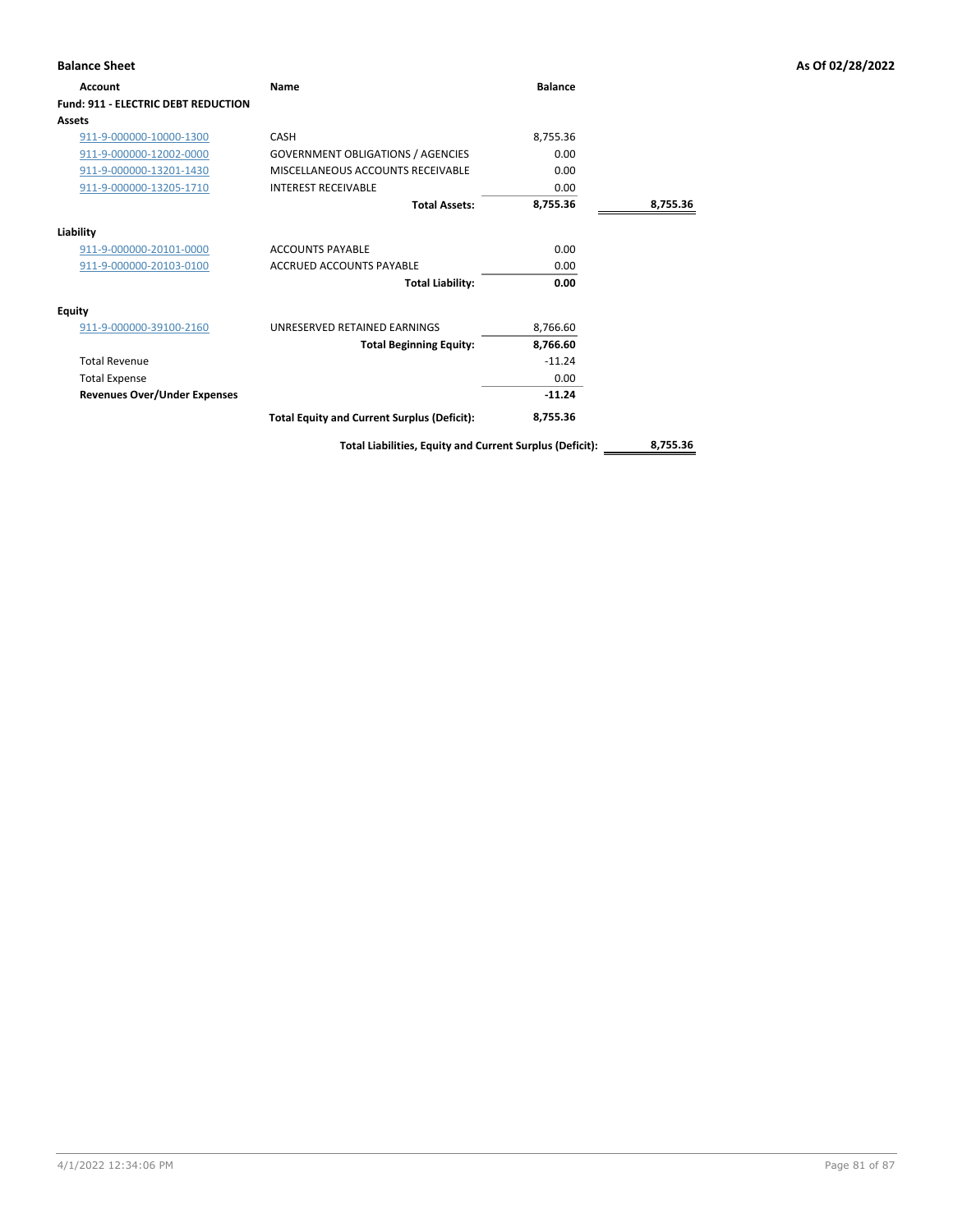| <b>Balance Sheet</b>                     |                                                          |                |              | As Of 02/28/2022 |
|------------------------------------------|----------------------------------------------------------|----------------|--------------|------------------|
| <b>Account</b>                           | Name                                                     | <b>Balance</b> |              |                  |
| <b>Fund: 912 - ELECTRIC DEBT SERVICE</b> |                                                          |                |              |                  |
| <b>Assets</b>                            |                                                          |                |              |                  |
| 912-9-000000-10000-1300                  | CASH                                                     | 7,339,736.10   |              |                  |
| 912-9-000000-11504-1301                  | RESERVE FUND - 2008 BOND ISSUE                           | 0.00           |              |                  |
| 912-9-000000-11506-1301                  | RESERVE FUND - 2010 BOND ISSUE                           | 0.00           |              |                  |
| 912-9-000000-11515-1301                  | RESERVE FUND - 2015 BOND ISSUE                           | 0.00           |              |                  |
| 912-9-000000-11516-1301                  | RESERVE FUND - 2015 TAXABLE BONDS                        | 0.00           |              |                  |
| 912-9-000000-13205-1710                  | <b>INTEREST RECEIVABLE</b>                               | 0.00           |              |                  |
|                                          | <b>Total Assets:</b>                                     | 7,339,736.10   | 7,339,736.10 |                  |
| Liability                                |                                                          |                |              |                  |
| 912-9-000000-14403-1469                  | DUE FROM ELECTRIC FUND                                   | $-4,115.11$    |              |                  |
| 912-9-000000-20101-2320                  | <b>ACCOUNTS PAYABLE</b>                                  | 0.00           |              |                  |
| 912-9-000000-20107-2370                  | ACCRUED INTEREST PAYABLE                                 | 301,570.04     |              |                  |
| 912-9-000000-21400-2999                  | DUE TO GEUS 910 - ELECTRIC OPERATING                     | 0.00           |              |                  |
|                                          | <b>Total Liability:</b>                                  | 297,454.93     |              |                  |
| <b>Equity</b>                            |                                                          |                |              |                  |
| 912-9-000000-39100-2150                  | SEMI RESERVED RETAINED EARNINGS                          | 7,220,118.79   |              |                  |
|                                          | <b>Total Beginning Equity:</b>                           | 7,220,118.79   |              |                  |
| <b>Total Revenue</b>                     |                                                          | 3,491,464.12   |              |                  |
| <b>Total Expense</b>                     |                                                          | 3,669,301.74   |              |                  |
| <b>Revenues Over/Under Expenses</b>      |                                                          | $-177,837.62$  |              |                  |
|                                          | <b>Total Equity and Current Surplus (Deficit):</b>       | 7,042,281.17   |              |                  |
|                                          | Total Liabilities, Equity and Current Surplus (Deficit): |                | 7,339,736.10 |                  |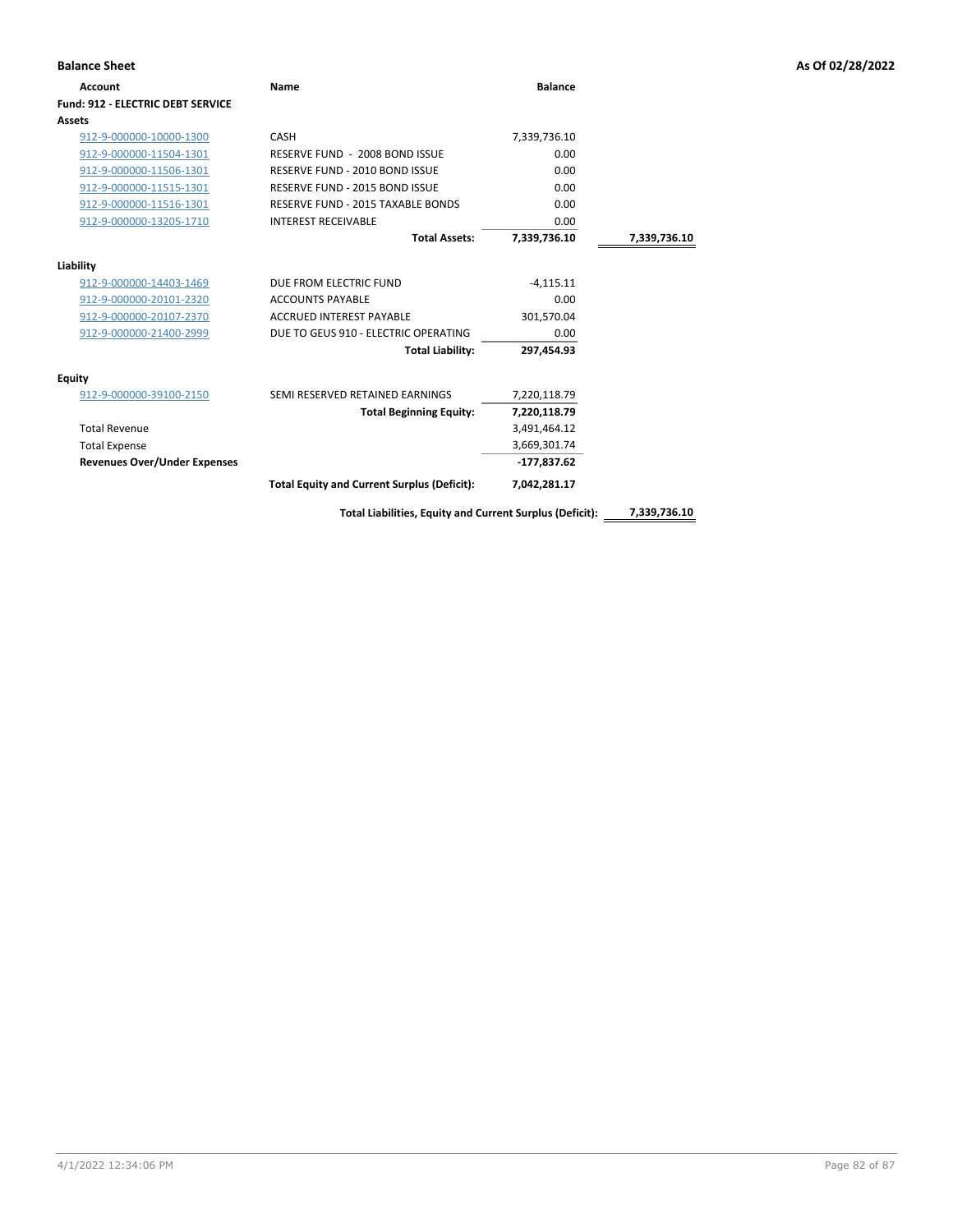| <b>Account</b>                                | Name                                               | <b>Balance</b> |            |
|-----------------------------------------------|----------------------------------------------------|----------------|------------|
| <b>Fund: 913 - ELECTRIC CONSTRUCTION FUND</b> |                                                    |                |            |
| Assets                                        |                                                    |                |            |
| 913-9-000000-10000-1300                       | CASH                                               | 104,884.35     |            |
| 913-9-000000-13201-1430                       | MISCELLANEOUS ACCOUNTS RECEIVABLE                  | 0.00           |            |
| 913-9-000000-13205-1710                       | <b>INTEREST RECEIVABLE</b>                         | 0.00           |            |
|                                               | <b>Total Assets:</b>                               | 104,884.35     | 104,884.35 |
| Liability                                     |                                                    |                |            |
| 913-9-000000-20101-2320                       | <b>ACCOUNTS PAYABLE</b>                            | 0.00           |            |
| 913-9-000000-20102-2321                       | <b>CREDIT CARD PAYABLE</b>                         | 0.00           |            |
| 913-9-000000-20103-0000                       | <b>ACCRUED ACCOUNTS PAYABLE</b>                    | 0.00           |            |
| 913-9-000000-29300-0000                       | <b>ENCUMBRANCE SUMMARY</b>                         | 0.00           |            |
| 913-9-000000-29400-0100                       | RESERVED ACCOUNT / ENCUMBRANCES                    | 0.00           |            |
|                                               | <b>Total Liability:</b>                            | 0.00           |            |
| <b>Equity</b>                                 |                                                    |                |            |
| 913-9-000000-39100-2160                       | SEMI RESERVED RETAINED EARNINGS                    | 105,019.10     |            |
|                                               | <b>Total Beginning Equity:</b>                     | 105,019.10     |            |
| <b>Total Revenue</b>                          |                                                    | $-134.75$      |            |
| <b>Total Expense</b>                          |                                                    | 0.00           |            |
| <b>Revenues Over/Under Expenses</b>           |                                                    | $-134.75$      |            |
|                                               | <b>Total Equity and Current Surplus (Deficit):</b> | 104,884.35     |            |

**Total Liabilities, Equity and Current Surplus (Deficit): 104,884.35**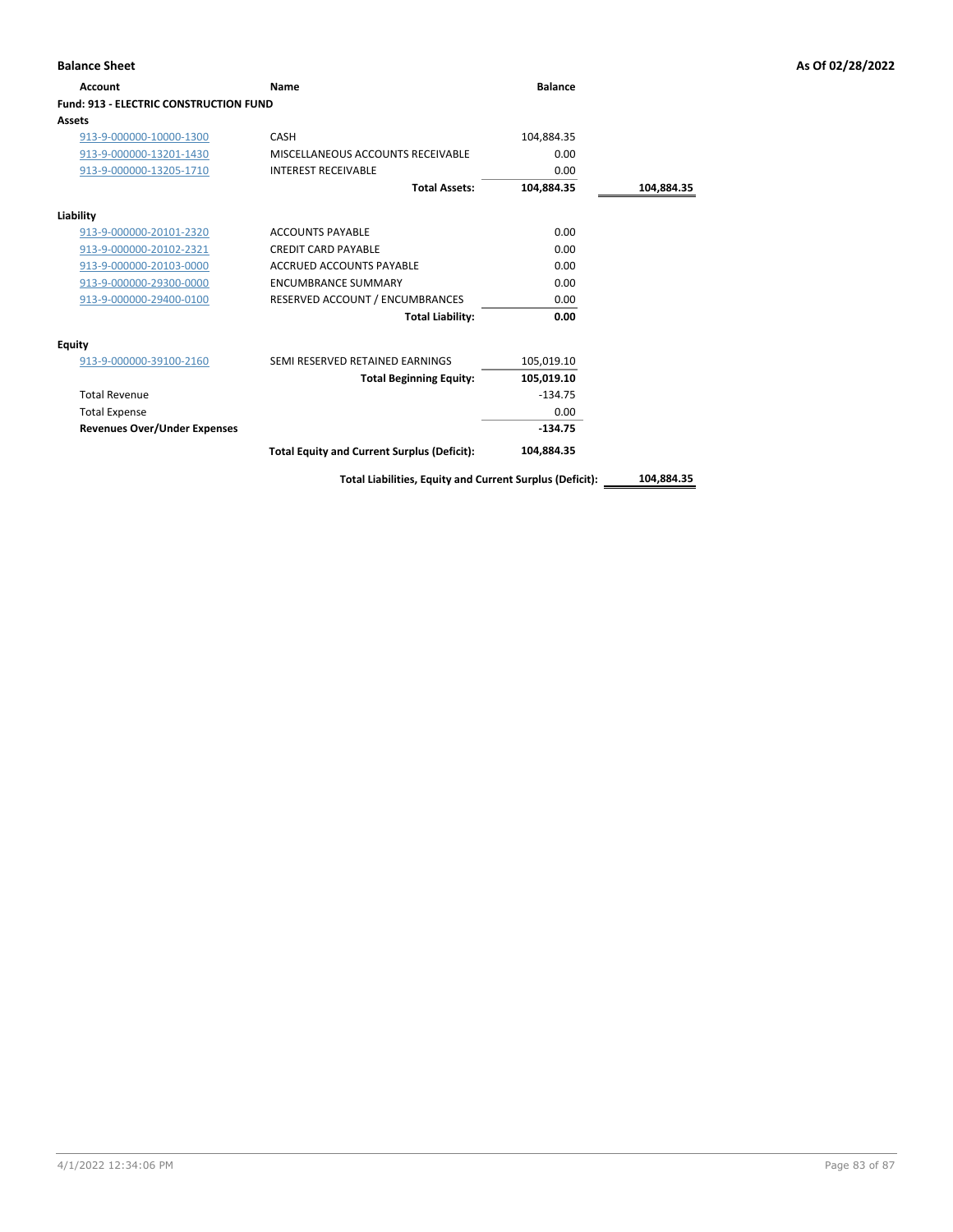| <b>Account</b>                      | Name                                               | <b>Balance</b> |      |
|-------------------------------------|----------------------------------------------------|----------------|------|
| Fund: 916 - 08 ENGINE BOND PROCEEDS |                                                    |                |      |
| <b>Assets</b>                       |                                                    |                |      |
| 916-9-000000-10000-1300             | <b>CASH</b>                                        | 0.00           |      |
|                                     | <b>Total Assets:</b>                               | 0.00           | 0.00 |
| Liability                           |                                                    |                |      |
| 916-9-000000-20101-2320             | <b>ACCOUNTS PAYABLE</b>                            | 0.00           |      |
| 916-9-000000-21401-2330             | DUE TO ELECTRIC OPERATING                          | 0.00           |      |
| 916-9-000000-29300-0000             | ENCUMBRANCE SUMMARY                                | 0.00           |      |
| 916-9-000000-29400-0100             | RESERVED ACCOUNT / ENCUMBRANCES                    | 0.00           |      |
|                                     | <b>Total Liability:</b>                            | 0.00           |      |
| <b>Total Expense</b>                |                                                    | 0.00           |      |
| <b>Revenues Over/Under Expenses</b> |                                                    | 0.00           |      |
|                                     | <b>Total Equity and Current Surplus (Deficit):</b> | 0.00           |      |

**Total Liabilities, Equity and Current Surplus (Deficit): 0.00**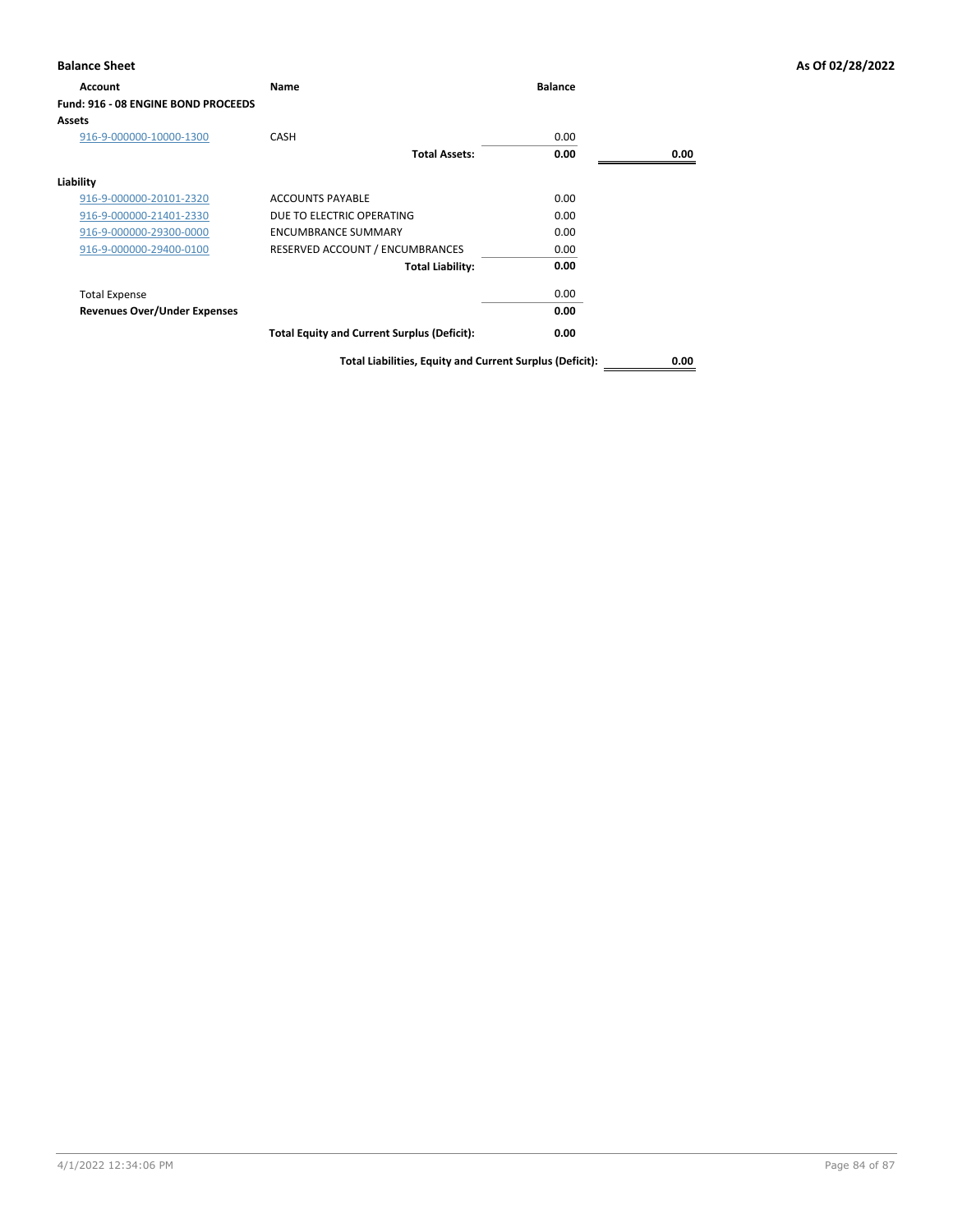**Fund: 950 - CABLE / INTERNET**

| Assets                  |   |
|-------------------------|---|
| 950-9-000000-10000-1300 | C |
| 950-9-000000-11550-1301 | F |
| 950-9-000000-13000-1420 | C |
| 950-9-000000-13001-1420 | N |
| 950-9-000000-13002-1440 | f |
| 950-9-000000-13003-1421 | ι |
| 950-9-000000-13201-1430 | N |
| 950-9-000000-13205-1710 | Π |
| 950-9-000000-15801-1540 | Π |
| 950-9-000000-16301-1070 | C |
| 950-9-000000-17501-1860 | E |
| 950-9-000000-17504-1860 | I |
| 950-9-000000-17508-1860 | Е |
| 950-9-000000-17509-1860 | Е |
| 950-9-000000-17520-1860 | f |
| 950-9-000000-17608-1860 | C |
| 950-9-000000-17609-1860 | C |
| 950-9-000000-18001-5110 | ۲ |
| 950-9-000000-18002-5111 | ۲ |
| 950-9-000000-18003-5120 | с |
| 950-9-000000-18101-5130 | C |
| 950-9-000000-18102-5140 | F |
| 950-9-000000-18201-5210 | C |
| 950-9-000000-18202-5220 | C |
| 950-9-000000-18301-5000 | F |
| 950-9-000000-18501-5901 | Ś |
| 950-9-000000-18502-5910 | F |
| 950-9-000000-18503-5920 | T |
| 950-9-000000-18504-5950 | L |
| 950-9-000000-18505-5960 | F |
| 950-9-000000-18506-5980 | Ν |
| 950-9-000000-18999-1080 | F |

| Liability |                      |
|-----------|----------------------|
|           | 950-9-000000-20101-2 |
|           | 950-9-000000-20102-2 |
|           | 950-9-000000-20103-2 |
|           | 950-9-000000-20815-2 |
|           | 950-9-000000-20816-2 |
|           | 950-9-000000-21001-1 |
|           | 950-9-000000-21507-2 |
|           | 950-9-000000-22001-2 |
|           |                      |

| 950-9-000000-21507-2347 |
|-------------------------|
| 950-9-000000-22001-2327 |
| 950-9-000000-22002-2328 |
| 950-9-000000-24000-2350 |
| 950-9-000000-26001-2283 |
| 950-9-000000-29300-0000 |
| 950-9-000000-29400-0100 |
| 950-9-000000-29999-2280 |
| 950-9-000000-29999-2283 |
|                         |

# **Equity**

950-9-000000-39100-2160 950-9-000000-39500-9261

| litv                                               |                                                                     |                         |              |
|----------------------------------------------------|---------------------------------------------------------------------|-------------------------|--------------|
|                                                    | <b>Total Assets:</b>                                                | 8,605,007.52            | 8,605,007.52 |
| 950-9-000000-18999-1080                            | ACCUMULATED DEPRECIATION                                            | $-11,591,916.80$        |              |
| 950-9-000000-18506-5980                            | MISCELLANEOUS EQUIPMENT                                             | 0.00                    |              |
| 950-9-000000-18505-5960                            | POWER OPERATED EQUIPMENT                                            | 0.00                    |              |
| 950-9-000000-18504-5950                            | <b>LABORATORY EQUIPMENT</b>                                         | 172,694.63              |              |
| 950-9-000000-18503-5920                            | <b>TRANSPORTATION EQUIPMENT</b>                                     | 367,597.26              |              |
| 950-9-000000-18502-5910                            | FURNITURE & OFFICE EQUIPMENT                                        | 48,798.61               |              |
| 950-9-000000-18501-5901                            | STRUCTURES AND IMPROVEMENTS                                         | 685,973.69              |              |
| 950-9-000000-18301-5000                            | <b>FIBER OPTICS</b>                                                 | 890,477.49              |              |
| 950-9-000000-18202-5220                            | <b>CUSTOMER INTERFACE EQUIPMENT</b>                                 | 245,736.92              |              |
| 950-9-000000-18201-5210                            | CENTRAL INTERNET EQUIPMENT                                          | 355,090.87              |              |
| 950-9-000000-18102-5140                            | PRODUCTION EQUIPMENT                                                | 50,880.47               |              |
| 950-9-000000-18101-5130                            | <b>CUSTOMER PREMISES EQUIPMENT</b>                                  | 1,185,921.02            |              |
| 950-9-000000-18003-5120                            | <b>DROPS</b>                                                        | 1,936,479.66            |              |
| 950-9-000000-18002-5111                            | <b>HEADEND EQUIPMENT</b>                                            | 1,522,180.33            |              |
| 950-9-000000-18001-5110                            | HEADEND, TRUNK & DISTRIBUTION SYSTEM                                | 10,032,357.05           |              |
| 950-9-000000-17609-1860                            | OPEB DEFERRED INFLOW                                                | $-23,199.00$            |              |
| 950-9-000000-17608-1860                            | OPEB DEFERRED OUTFLOW                                               | 19,137.00               |              |
| 950-9-000000-17520-1860                            | <b>ASSUMPTION CHANGES</b>                                           | 8,915.00                |              |
| 950-9-000000-17509-1860                            | <b>EXPERIENCE DIFFERENCE - INFLOW</b>                               | $-4,057.00$             |              |
| 950-9-000000-17508-1860                            | <b>EXPERIENCE DIFFERENCE- OUTFLOW</b>                               | 36,737.00               |              |
| 950-9-000000-17504-1860                            | <b>INVESTMENT RETURN</b>                                            | $-182,818.00$           |              |
| 950-9-000000-17501-1860                            | <b>EMPLOYEE CONTRIBUTIONS</b>                                       | 94,084.00               |              |
| 950-9-000000-16301-1070                            | <b>CWIP</b>                                                         | 0.00                    |              |
| 950-9-000000-15801-1540                            | <b>INVENTORY</b>                                                    | 231,755.35              |              |
| 950-9-000000-13205-1710                            | <b>INTEREST RECEIVABLE</b>                                          | 0.00                    |              |
| 950-9-000000-13201-1430                            | MISCELLANEOUS ACCOUNTS RECEIVABLE                                   | $-452.32$               |              |
| 950-9-000000-13003-1421                            | UNBILLED YEAR-END ACCRUAL                                           | 414,366.25              |              |
| 950-9-000000-13002-1440                            | ALLOWANCE FOR UNCOLLECTABLE                                         | -308,740.36             |              |
| 950-9-000000-13001-1420                            | NON CURRENT CUSTOMER ACCTS RECEIVAE                                 | 373,891.62              |              |
| 950-9-000000-11550-1301<br>950-9-000000-13000-1420 | <b>PTO LIABILITY FUNDING</b><br><b>CUSTOMER ACCOUNTS RECEIVABLE</b> | 41,963.67<br>339,222.76 |              |
| 950-9-000000-10000-1300                            |                                                                     | 1,661,930.35            |              |
| ts                                                 | CASH                                                                |                         |              |
|                                                    |                                                                     |                         |              |

**Account Name Balance**

| 950-9-000000-20101-2320 | <b>ACCOUNTS PAYABLE</b>                    | 16,523.42    |
|-------------------------|--------------------------------------------|--------------|
| 950-9-000000-20102-2321 | <b>CREDIT CARD PAYABLE</b>                 | 0.00         |
| 950-9-000000-20103-2322 | <b>ACCRUED ACCOUNTS PAYABLE</b>            | 0.00         |
| 950-9-000000-20815-2410 | SALES TAX PAYABLE - IN THE CITY            | 28,525.42    |
| 950-9-000000-20816-2411 | SALES TAX PAYABLE - OUT OF CITY            | 0.00         |
| 950-9-000000-21001-1101 | DUE TO COG - GEN FUND                      | 0.00         |
| 950-9-000000-21507-2347 | DUE TO GBOD                                | 0.00         |
| 950-9-000000-22001-2327 | SALARIES PAYABLE                           | 44,560.62    |
| 950-9-000000-22002-2328 | PTO PAYABLE                                | 59,042.64    |
| 950-9-000000-24000-2350 | <b>CUSTOMER DEPOSITS</b>                   | 9,766.69     |
| 950-9-000000-26001-2283 | <b>OBLIGATION FOR COMPENSATED ABSENCES</b> | $-9,452.08$  |
| 950-9-000000-29300-0000 | <b>ENCUMBRANCE SUMMARY</b>                 | 0.00         |
| 950-9-000000-29400-0100 | RESERVED ACCOUNT / ENCUMBRANCES            | 0.00         |
| 950-9-000000-29999-2280 | <b>TOTAL OPEB LIABILITY</b>                | 123,598.00   |
| 950-9-000000-29999-2283 | <b>NET PENSION LIABILITY</b>               | 246,079.00   |
|                         | <b>Total Liability:</b>                    | 518,643.71   |
| tv                      |                                            |              |
| 950-9-000000-39100-2160 | UNRESERVED RETAINED EARNINGS               | 7,754,676.00 |
|                         | NIET BOCITION BENICION                     | 120.00       |

|                         | <b>Total Beginning Equity:</b>       | 7.638.064.00     |
|-------------------------|--------------------------------------|------------------|
| 950-9-000000-39500-9261 | NET POSITION - PENSION               | -116,174.00      |
| 950-9-000000-39500-4210 | NET POSITION - PENSION               | -438.00          |
|                         | <b>UNILULINED ILIAINLD LAINNINGS</b> | 1,1,1,1,0,1,0.00 |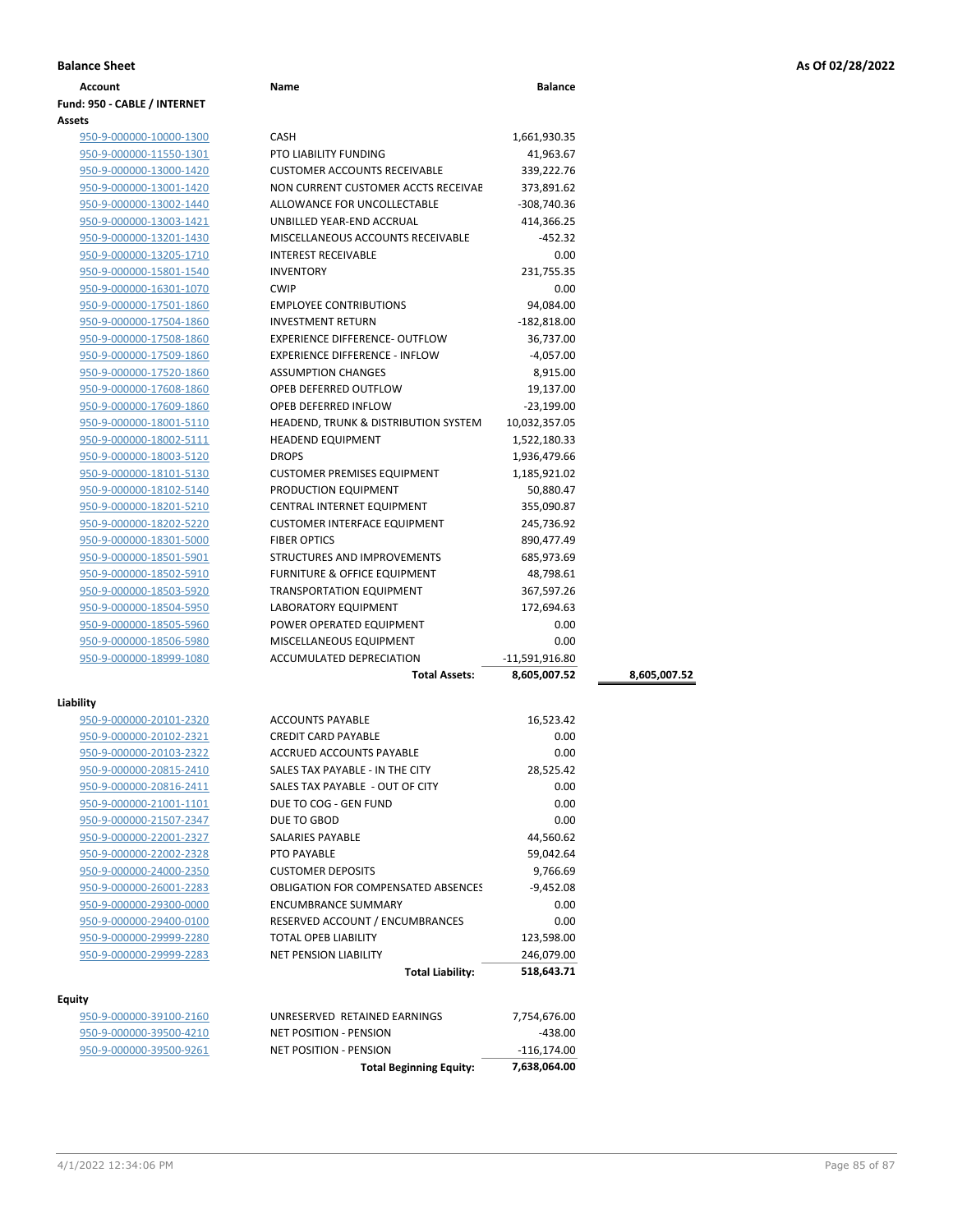| <b>Balance Sheet</b>                |                                                    |                |
|-------------------------------------|----------------------------------------------------|----------------|
| Account                             | Name                                               | <b>Balance</b> |
| <b>Total Revenue</b>                |                                                    | 2,650,912.19   |
| <b>Total Expense</b>                |                                                    | 2,202,612.38   |
| <b>Revenues Over/Under Expenses</b> |                                                    | 448,299.81     |
|                                     | <b>Total Equity and Current Surplus (Deficit):</b> | 8,086,363.81   |

**Total Liabilities, Equity and Current Surplus (Deficit): 8,605,007.52**